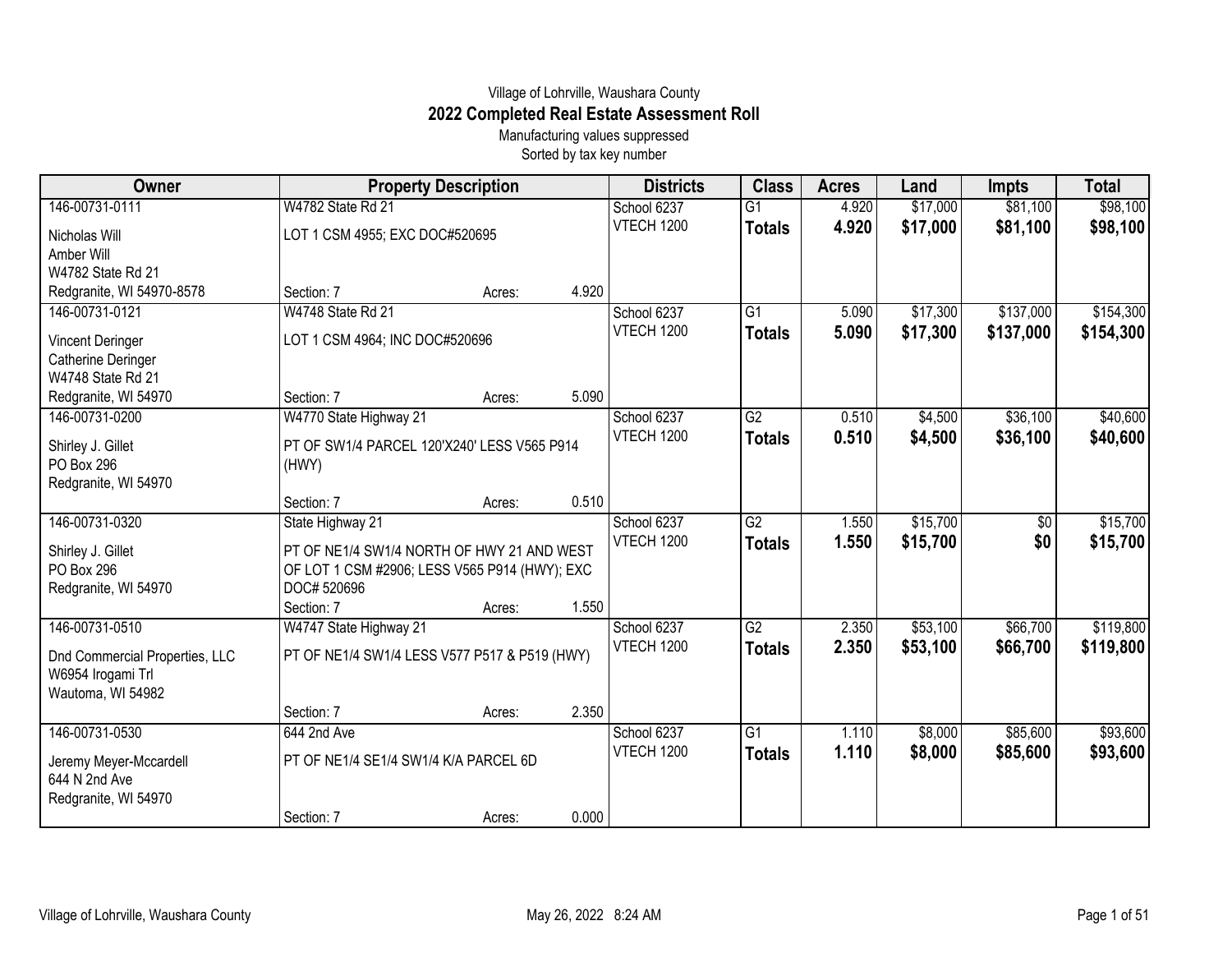| Owner                        |                                                | <b>Property Description</b> |       | <b>Districts</b>  | <b>Class</b>                      | <b>Acres</b>   | Land     | <b>Impts</b>    | <b>Total</b> |
|------------------------------|------------------------------------------------|-----------------------------|-------|-------------------|-----------------------------------|----------------|----------|-----------------|--------------|
| 146-00731-0541               | 707 N 3rd Ave                                  |                             |       | School 6237       | $\overline{G2}$                   | 1.500          | \$26,500 | \$157,500       | \$184,000    |
| Schiek Investments           | PT OF SW1/4 LYING SOUTH OF STH 21, LOT 1 CSM   |                             |       | <b>VTECH 1200</b> | <b>Totals</b>                     | 1.500          | \$26,500 | \$157,500       | \$184,000    |
| 465 S Pioneer Rd             | 5424                                           |                             |       |                   |                                   |                |          |                 |              |
| Fond Du Lac, WI 54935        |                                                |                             |       |                   |                                   |                |          |                 |              |
|                              | Section: 7                                     | Acres:                      | 1.500 |                   |                                   |                |          |                 |              |
| 146-00731-0542               | Evergreen Ln                                   |                             |       | School 6237       | $\overline{G2}$                   | 1.640          | \$29,800 | $\overline{50}$ | \$29,800     |
| Schiek Investments           | PT OF SW1/4 LYING SOUTH OF STH 21, LOT 2 CSM   |                             |       | <b>VTECH 1200</b> | <b>Totals</b>                     | 1.640          | \$29,800 | \$0             | \$29,800     |
| 465 S Pioneer Rd             | 5424                                           |                             |       |                   |                                   |                |          |                 |              |
| Fond Du Lac, WI 54935        |                                                |                             |       |                   |                                   |                |          |                 |              |
|                              | Section: 7                                     | Acres:                      | 1.640 |                   |                                   |                |          |                 |              |
| 146-00731-0600               | 653 N 2nd Ave                                  |                             |       | School 6237       | $\overline{G1}$                   | 1.632          | \$9,700  | \$62,000        | \$71,700     |
| Diane A. Bongert             | PT OF SW1/4 PARCEL 9C                          |                             |       | <b>VTECH 1200</b> | <b>Totals</b>                     | 1.632          | \$9,700  | \$62,000        | \$71,700     |
| Martin J. Bongert            |                                                |                             |       |                   |                                   |                |          |                 |              |
| 653 N 2nd Ave                |                                                |                             |       |                   |                                   |                |          |                 |              |
| Redgranite, WI 54970         | Section: 7                                     | Acres:                      | 1.632 |                   |                                   |                |          |                 |              |
| 146-00731-0700               | 149 W Evergreen Ln                             |                             |       | School 6237       | $\overline{G1}$                   | 1.522          | \$8,600  | \$27,500        | \$36,100     |
|                              | PT OF SW1/4 PARCEL 7D                          |                             |       | <b>VTECH 1200</b> | <b>Totals</b>                     | 1.522          | \$8,600  | \$27,500        | \$36,100     |
| Robert Schrei<br>Tina Schrei |                                                |                             |       |                   |                                   |                |          |                 |              |
| 550 N Fulton St              |                                                |                             |       |                   |                                   |                |          |                 |              |
| Princeton, WI 54968          | Section: 7                                     | Acres:                      | 1.522 |                   |                                   |                |          |                 |              |
| 146-00731-0800               | 633 2nd Ave                                    |                             |       | School 6237       | $\overline{G1}$                   | 1.501          | \$9,300  | \$48,900        | \$58,200     |
|                              |                                                |                             |       | <b>VTECH 1200</b> | <b>Totals</b>                     | 1.501          | \$9,300  | \$48,900        | \$58,200     |
| Linda L. Vandeveer           | PT OF SW1/4 PARCEL 10C                         |                             |       |                   |                                   |                |          |                 |              |
| 633 N 2nd Ave                |                                                |                             |       |                   |                                   |                |          |                 |              |
| Redgranite, WI 54970         | Section: 7                                     | Acres:                      | 1.501 |                   |                                   |                |          |                 |              |
| 146-00731-0900               | N1787 1st Ave                                  |                             |       | School 6237       | G2                                | 1.770          | \$50,000 | \$183,300       | \$233,300    |
|                              |                                                |                             |       | <b>VTECH 1200</b> | <b>Totals</b>                     | 1.770          | \$50,000 | \$183,300       | \$233,300    |
| Gregory K. Gustin            | PT OF NE1/4 OF SW1/4, LOT 1 CSM 5313           |                             |       |                   |                                   |                |          |                 |              |
| N1787 County Rd Ee           |                                                |                             |       |                   |                                   |                |          |                 |              |
| Redgranite, WI 54970         |                                                |                             |       |                   |                                   |                |          |                 |              |
|                              | Section: 7                                     | Acres:                      | 1.770 |                   |                                   |                |          |                 |              |
| 146-00731-1000               | W4707 State Highway 21                         |                             |       | School 6237       | $\overline{G1}$<br>G <sub>2</sub> | 2.400<br>0.169 | \$11,200 | \$52,700        | \$63,900     |
| Thomas H. Chamberlin         | PT OF E1/2 OF SW1/4 LESS CSM 961 LESS V588 P38 |                             |       | <b>VTECH 1200</b> |                                   |                | \$1,300  | \$0             | \$1,300      |
| N3331 County Rd Ee           | LESS CSM 5313 LESS V851 P822                   |                             |       |                   | <b>Totals</b>                     | 2.569          | \$12,500 | \$52,700        | \$65,200     |
| Redgranite, WI 54970         |                                                |                             |       |                   |                                   |                |          |                 |              |
|                              | Section: 7                                     | Acres:                      | 2.569 |                   |                                   |                |          |                 |              |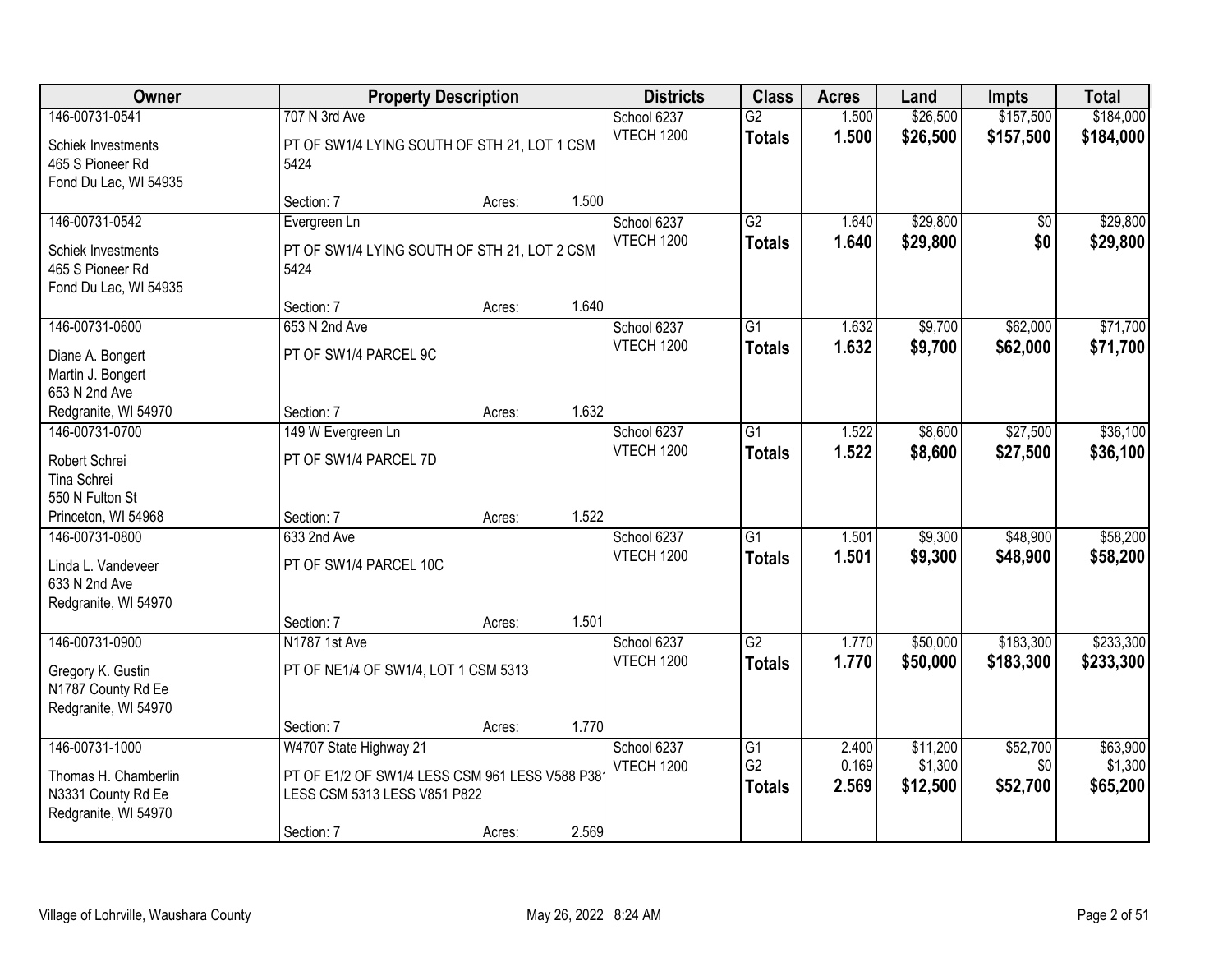| <b>Owner</b>                                                                                          |                                                                                                                                   | <b>Property Description</b> |       | <b>Districts</b>                 | <b>Class</b>                     | <b>Acres</b>   | Land                 | <b>Impts</b>           | <b>Total</b>         |
|-------------------------------------------------------------------------------------------------------|-----------------------------------------------------------------------------------------------------------------------------------|-----------------------------|-------|----------------------------------|----------------------------------|----------------|----------------------|------------------------|----------------------|
| 146-00732-0110<br>John K. Gillet<br>Carrie L. Gillet<br>W4786 State Rd 21                             | W4786 State Rd 21<br>PT OF N1/2-SW1/4 PARCEL A; INC DOC#520695; EXC<br>V571 P216 (HWY)                                            |                             |       | School 6237<br><b>VTECH 1200</b> | $\overline{G1}$<br><b>Totals</b> | 4.050<br>4.050 | \$15,200<br>\$15,200 | \$70,400<br>\$70,400   | \$85,600<br>\$85,600 |
| Redgranite, WI 54970                                                                                  | Section: 7                                                                                                                        | Acres:                      | 4.050 |                                  |                                  |                |                      |                        |                      |
| 146-00732-0200<br>Neal W. Bartlett<br>Judith L. Bartlett<br>W4832 State Rd 21<br>Redgranite, WI 54970 | W4832 State Highway 21<br>PT OF SW1/4 LESS V586 P321 (HWY)<br>Section: 7                                                          | Acres:                      | 4.270 | School 6237<br>VTECH 1200        | $\overline{G1}$<br><b>Totals</b> | 4.270<br>4.270 | \$12,600<br>\$12,600 | \$48,300<br>\$48,300   | \$60,900<br>\$60,900 |
| 146-00732-0300                                                                                        | 356 Happersett Ln                                                                                                                 |                             |       | School 6237                      | $\overline{G1}$                  | 2.020          | \$9,900              | \$93,600               | \$103,500            |
| Anthony V. Baneck<br>356 Happersett Ln<br>Redgranite, WI 54970                                        | PT OF NW1/4 SW1/4 CSM 351 LOT 2 LESS V579 P247<br>(HWY 21) NOW LOT 1 CSM 4954                                                     |                             |       | <b>VTECH 1200</b>                | <b>Totals</b>                    | 2.020          | \$9,900              | \$93,600               | \$103,500            |
|                                                                                                       | Section: 7                                                                                                                        | Acres:                      | 2.020 |                                  |                                  |                |                      |                        |                      |
| 146-00732-0400<br>Gregory O. Palo<br>Juanita M. Strader<br>W4868 State Rd 21                          | W4868 State Highway 21<br>PT OF NW-SW CSM #351 LOT 1 LESS V583 P844<br>(HWY 21) NOW LOT 1 CSM 4953                                |                             |       | School 6237<br><b>VTECH 1200</b> | G1<br><b>Totals</b>              | 1.830<br>1.830 | \$9,400<br>\$9,400   | \$62,900<br>\$62,900   | \$72,300<br>\$72,300 |
| Redgranite, WI 54970                                                                                  | Section: 7                                                                                                                        | Acres:                      | 1.830 |                                  |                                  |                |                      |                        |                      |
| 146-00732-0500<br>Charles M. Jenson Jr<br>PO Box 236<br>Vidor, TX 77670                               | W4884 State Highway 21<br>PT OF NW1/4 SW1/4, LOT 2 CSM #1885 LESS V569<br>P978 & V570 P617 (HWY) NOW LOT 2 CSM 4952<br>Section: 7 | Acres:                      | 0.650 | School 6237<br><b>VTECH 1200</b> | $\overline{G1}$<br><b>Totals</b> | 0.650<br>0.650 | \$5,500<br>\$5,500   | \$55,200<br>\$55,200   | \$60,700<br>\$60,700 |
| 146-00732-0610                                                                                        | 315 W Evergreen Ln                                                                                                                |                             |       | School 6237                      | G2                               | 0.840          | \$8,700              | \$139,600              | \$148,300            |
| Hometown Secure Storage, LLC<br>PO Box 548<br>Mequon, WI 53092                                        | PT OF FRAC NW1/4 SW1/4, NOW PT OF LOT 1 CSM<br>3476 LESS V586 P541                                                                |                             |       | <b>VTECH 1200</b>                | <b>Totals</b>                    | 0.840          | \$8,700              | \$139,600              | \$148,300            |
|                                                                                                       | Section: 7                                                                                                                        | Acres:                      | 0.840 |                                  |                                  |                |                      |                        |                      |
| 146-00732-0621<br>Duane L. Hoover<br>Sharon E. Hoover<br>W5298 County Rd N<br>Neshkoro, WI 54960      | State Highway 21<br>PT OF FRAC NW1/4 SW1/4, PT OF LOT 1 CSM #3476,<br>NOW LOT 1 CSM 4517<br>Section: 7                            | Acres:                      | 5.710 | School 6237<br><b>VTECH 1200</b> | $\overline{G2}$<br><b>Totals</b> | 5.710<br>5.710 | \$96,700<br>\$96,700 | $\overline{50}$<br>\$0 | \$96,700<br>\$96,700 |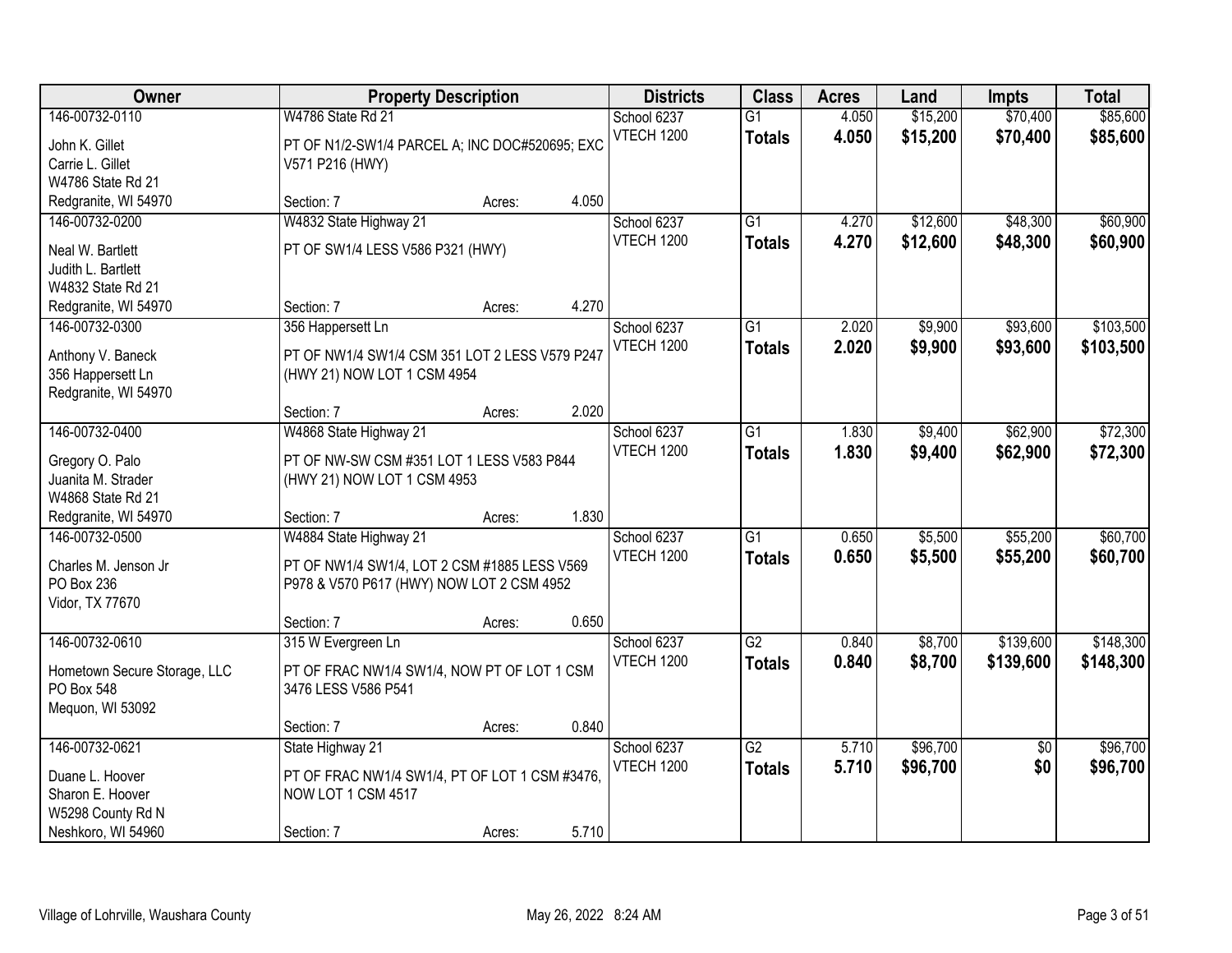| Owner                                                      |                                                | <b>Property Description</b> |       | <b>Districts</b>  | <b>Class</b>           | <b>Acres</b> | Land     | Impts           | <b>Total</b>    |
|------------------------------------------------------------|------------------------------------------------|-----------------------------|-------|-------------------|------------------------|--------------|----------|-----------------|-----------------|
| 146-00732-0622                                             | W4839 State Highway 21                         |                             |       | School 6237       | $\overline{G2}$        | 1.880        | \$19,100 | \$114,000       | \$133,100       |
| Ledioyt Properties, LLC                                    | LOT 2 CSM 4517                                 |                             |       | <b>VTECH 1200</b> | <b>Totals</b>          | 1.880        | \$19,100 | \$114,000       | \$133,100       |
| 9007 State Rd 91                                           |                                                |                             |       |                   |                        |              |          |                 |                 |
| Berlin, WI 54923-9245                                      |                                                |                             |       |                   |                        |              |          |                 |                 |
|                                                            | Section: 7                                     | Acres:                      | 1.880 |                   |                        |              |          |                 |                 |
| 146-00732-0623                                             |                                                |                             |       | School 6237       | $\overline{\text{X2}}$ | 0.790        | \$0      | \$0             | $\overline{50}$ |
| State of WI Dept of Transportation                         | PT OF FRAC NW1/4 SW1/4, PT OF LOT 1 CSM #3476, |                             |       | <b>VTECH 1200</b> | <b>Totals</b>          | 0.790        | \$0      | \$0             | \$0             |
| PO Box 8021                                                | NOW OUTLOT 1 CSM 4517                          |                             |       |                   |                        |              |          |                 |                 |
| Wisconsin Rapids, WI 54495-8021                            |                                                |                             |       |                   |                        |              |          |                 |                 |
|                                                            | Section: 7                                     | Acres:                      | 0.790 |                   |                        |              |          |                 |                 |
| 146-00732-0700                                             | 283 W Evergreen Ln                             |                             |       | School 6237       | $\overline{G1}$        | 1.700        | \$9,900  | \$111,000       | \$120,900       |
| Richard M. Haug                                            | POB: E1415' & N 1556' FROM SW COR OF SW1/4, E  |                             |       | VTECH 1200        | <b>Totals</b>          | 1.700        | \$9,900  | \$111,000       | \$120,900       |
| PO Box 194                                                 | 255' N 254.92' N 76 DEGREES 9 MIN W 262.56' S  |                             |       |                   |                        |              |          |                 |                 |
| Redgranite, WI 54970                                       | 317.77' TO POB K/A PARCEL 8C                   |                             |       |                   |                        |              |          |                 |                 |
|                                                            | Section: 7                                     | Acres:                      | 0.000 |                   |                        |              |          |                 |                 |
| 146-00732-0800                                             | 638 N 3rd Ave                                  |                             |       | School 6237       | $\overline{G1}$        | 1.509        | \$9,300  | \$146,500       | \$155,800       |
|                                                            |                                                |                             |       | VTECH 1200        | <b>Totals</b>          | 1.509        | \$9,300  | \$146,500       | \$155,800       |
| Matthew M. Zuehlke                                         | PT OF NE-SW PARCEL 7C                          |                             |       |                   |                        |              |          |                 |                 |
| Attn: Farmers & Merchants Bank Attn:<br><b>Escrow Svcs</b> |                                                |                             |       |                   |                        |              |          |                 |                 |
| PO Box 270                                                 | Section: 7                                     | Acres:                      | 1.509 |                   |                        |              |          |                 |                 |
| Berlin, WI 54923                                           |                                                |                             |       |                   |                        |              |          |                 |                 |
| 146-00732-0900                                             | 4th Ave                                        |                             |       | School 6237       | $\overline{G1}$        | 3.000        | \$13,800 | \$0             | \$13,800        |
|                                                            |                                                |                             |       | <b>VTECH 1200</b> | <b>Totals</b>          | 3.000        | \$13,800 | \$0             | \$13,800        |
| Greg R. Pondevida                                          | PT OF SW1/4 2 PARCELS 206' X 318' EACH A/K/A   |                             |       |                   |                        |              |          |                 |                 |
| 2123 Winding Springs Dr                                    | PARCELS 9B & 10B                               |                             |       |                   |                        |              |          |                 |                 |
| League City, TX 77573                                      |                                                |                             | 0.000 |                   |                        |              |          |                 |                 |
| 146-00732-1000                                             | Section: 7<br>645 N 3rd Ave                    | Acres:                      |       | School 6237       | $\overline{G1}$        | 1.500        | \$9,300  | \$21,200        | \$30,500        |
|                                                            |                                                |                             |       | <b>VTECH 1200</b> |                        | 1.500        | \$9,300  | \$21,200        | \$30,500        |
| Callie J. Price                                            | PT OF SW1/4 206' X 318' PAR 11B                |                             |       |                   | <b>Totals</b>          |              |          |                 |                 |
| 309 Grove St                                               |                                                |                             |       |                   |                        |              |          |                 |                 |
| Beaver Dam, WI 53916-1715                                  |                                                |                             |       |                   |                        |              |          |                 |                 |
|                                                            | Section: 7                                     | Acres:                      | 0.000 |                   |                        |              |          |                 |                 |
| 146-00732-1100                                             | 4th Ave                                        |                             |       | School 6237       | $\overline{G1}$        | 1.500        | \$9,300  | $\overline{50}$ | \$9,300         |
| Anthony P. Concepcion                                      | PT OF NW-SW PARCEL 8B                          |                             |       | VTECH 1200        | <b>Totals</b>          | 1.500        | \$9,300  | \$0             | \$9,300         |
| 2004 Breezeway Bend Ln                                     |                                                |                             |       |                   |                        |              |          |                 |                 |
| League City, TX 77573-4601                                 |                                                |                             |       |                   |                        |              |          |                 |                 |
|                                                            | Section: 7                                     | Acres:                      | 0.000 |                   |                        |              |          |                 |                 |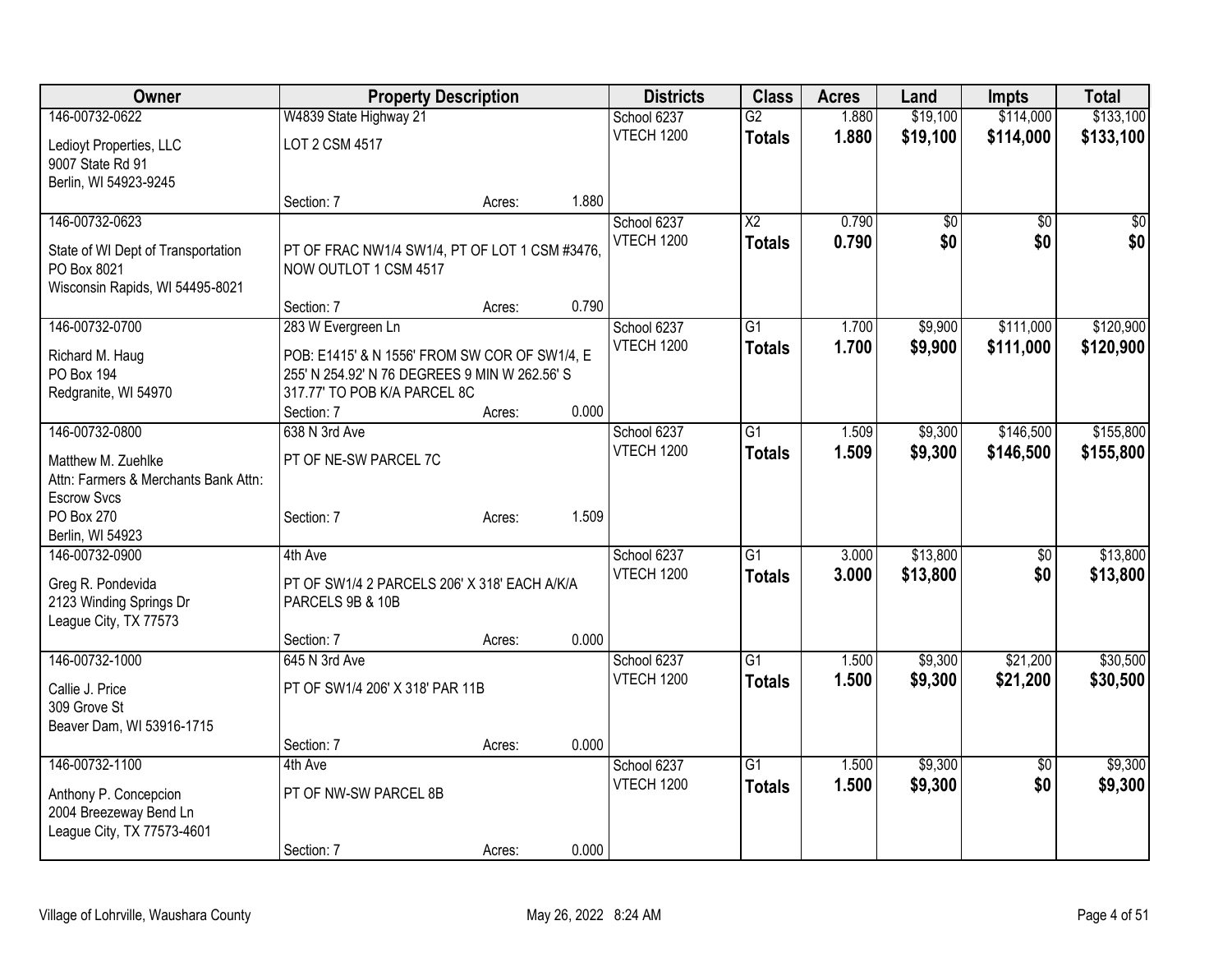| \$9,300<br>\$9,300<br>146-00732-1200<br>School 6237<br>1.500<br>4th Ave<br>$\overline{G1}$<br>$\overline{50}$<br><b>VTECH 1200</b><br>1.500<br>\$9,300<br>\$0<br>\$9,300<br><b>Totals</b><br>PT OF SW1/4 206' X 318' PAR 7B<br>Maria A. Pina<br>PO Box 524<br>Progreso, TX 78579<br>0.000<br>Section: 7<br>Acres:<br>433 W Evergreen Ln<br>\$8,500<br>\$42,300<br>146-00732-1300<br>School 6237<br>$\overline{G1}$<br>1.500<br><b>VTECH 1200</b><br>1.500<br>\$8,500<br>\$42,300<br><b>Totals</b><br>PT OF SW1/4 (K/A PARCEL 10A 206' X 318')<br>George L. Kazmierczak<br>Sarah J. Kazmierczak<br>433 W Evergreen Ln<br>0.000<br>Section: 7<br>Redgranite, WI 54970<br>Acres:<br>\$9,300<br>146-00732-1400<br>School 6237<br>G1<br>1.500<br>4th Ave<br>\$0<br><b>VTECH 1200</b><br>\$0<br>1.500<br>\$9,300<br>\$9,300<br><b>Totals</b><br>PT OF SW 206' X 318' PARCEL 11A<br>John D. Schiltz<br>Sharon C. Schiltz |
|-------------------------------------------------------------------------------------------------------------------------------------------------------------------------------------------------------------------------------------------------------------------------------------------------------------------------------------------------------------------------------------------------------------------------------------------------------------------------------------------------------------------------------------------------------------------------------------------------------------------------------------------------------------------------------------------------------------------------------------------------------------------------------------------------------------------------------------------------------------------------------------------------------------------|
|                                                                                                                                                                                                                                                                                                                                                                                                                                                                                                                                                                                                                                                                                                                                                                                                                                                                                                                   |
| \$50,800<br>\$50,800                                                                                                                                                                                                                                                                                                                                                                                                                                                                                                                                                                                                                                                                                                                                                                                                                                                                                              |
|                                                                                                                                                                                                                                                                                                                                                                                                                                                                                                                                                                                                                                                                                                                                                                                                                                                                                                                   |
|                                                                                                                                                                                                                                                                                                                                                                                                                                                                                                                                                                                                                                                                                                                                                                                                                                                                                                                   |
|                                                                                                                                                                                                                                                                                                                                                                                                                                                                                                                                                                                                                                                                                                                                                                                                                                                                                                                   |
| \$9,300                                                                                                                                                                                                                                                                                                                                                                                                                                                                                                                                                                                                                                                                                                                                                                                                                                                                                                           |
|                                                                                                                                                                                                                                                                                                                                                                                                                                                                                                                                                                                                                                                                                                                                                                                                                                                                                                                   |
|                                                                                                                                                                                                                                                                                                                                                                                                                                                                                                                                                                                                                                                                                                                                                                                                                                                                                                                   |
|                                                                                                                                                                                                                                                                                                                                                                                                                                                                                                                                                                                                                                                                                                                                                                                                                                                                                                                   |
|                                                                                                                                                                                                                                                                                                                                                                                                                                                                                                                                                                                                                                                                                                                                                                                                                                                                                                                   |
|                                                                                                                                                                                                                                                                                                                                                                                                                                                                                                                                                                                                                                                                                                                                                                                                                                                                                                                   |
|                                                                                                                                                                                                                                                                                                                                                                                                                                                                                                                                                                                                                                                                                                                                                                                                                                                                                                                   |
|                                                                                                                                                                                                                                                                                                                                                                                                                                                                                                                                                                                                                                                                                                                                                                                                                                                                                                                   |
| 930 W 12th Ave                                                                                                                                                                                                                                                                                                                                                                                                                                                                                                                                                                                                                                                                                                                                                                                                                                                                                                    |
| 0.000<br>Oshkosh, WI 54901<br>Section: 7<br>Acres:                                                                                                                                                                                                                                                                                                                                                                                                                                                                                                                                                                                                                                                                                                                                                                                                                                                                |
| 625 4th Ave<br>School 6237<br>$\overline{G1}$<br>\$9,300<br>\$67,300<br>\$76,600<br>146-00732-1500<br>1.500                                                                                                                                                                                                                                                                                                                                                                                                                                                                                                                                                                                                                                                                                                                                                                                                       |
| <b>VTECH 1200</b><br>1.500                                                                                                                                                                                                                                                                                                                                                                                                                                                                                                                                                                                                                                                                                                                                                                                                                                                                                        |
| \$9,300<br>\$67,300<br>\$76,600<br><b>Totals</b><br>Matthew M. Zuehlke<br>PT FRAC W1/2 OF FRAC SW1/4; COM SW COR, TH N                                                                                                                                                                                                                                                                                                                                                                                                                                                                                                                                                                                                                                                                                                                                                                                            |
| PO Box 233<br>1266 FT, TH N88?47'E 351 FT TO POB, TH N 206 FT,                                                                                                                                                                                                                                                                                                                                                                                                                                                                                                                                                                                                                                                                                                                                                                                                                                                    |
| Redgranite, WI 54970-0233<br>TH N88?47'E 318 FT, TH S 206 FT, TH S88?47'W 318                                                                                                                                                                                                                                                                                                                                                                                                                                                                                                                                                                                                                                                                                                                                                                                                                                     |
| 1.500<br>Section: 7<br>Acres:                                                                                                                                                                                                                                                                                                                                                                                                                                                                                                                                                                                                                                                                                                                                                                                                                                                                                     |
| \$67,700<br>\$81,500<br>146-00732-1600<br>449 W Evergreen Ln<br>$\overline{G1}$<br>\$13,800<br>School 6237<br>3.000                                                                                                                                                                                                                                                                                                                                                                                                                                                                                                                                                                                                                                                                                                                                                                                               |
| <b>VTECH 1200</b><br>3.000<br>\$13,800<br>\$67,700<br>\$81,500<br><b>Totals</b><br>Janet M. Coatts<br>PT OF SW1/4 K/A PARCELS 8A & 9A, POB BEING                                                                                                                                                                                                                                                                                                                                                                                                                                                                                                                                                                                                                                                                                                                                                                  |
| 1472'N & 33'E OF SW COR, N 412' E 318' S 412' W 318'<br>449 W Evergreen Ln                                                                                                                                                                                                                                                                                                                                                                                                                                                                                                                                                                                                                                                                                                                                                                                                                                        |
| TO POB<br>Redgranite, WI 54970                                                                                                                                                                                                                                                                                                                                                                                                                                                                                                                                                                                                                                                                                                                                                                                                                                                                                    |
| 0.000<br>Section: 7<br>Acres:                                                                                                                                                                                                                                                                                                                                                                                                                                                                                                                                                                                                                                                                                                                                                                                                                                                                                     |
| 146-00732-1700<br>622 5th Ave<br>$\overline{G1}$<br>\$9,300<br>\$27,200<br>\$36,500<br>School 6237<br>1.500                                                                                                                                                                                                                                                                                                                                                                                                                                                                                                                                                                                                                                                                                                                                                                                                       |
| <b>VTECH 1200</b><br>1.500<br>\$9,300<br>\$27,200<br>\$36,500<br><b>Totals</b><br>PT FRAC W1/2 OF FRAC SW1/4; COM SW COR, TH N<br><b>Terrance Duket</b>                                                                                                                                                                                                                                                                                                                                                                                                                                                                                                                                                                                                                                                                                                                                                           |
| 1266 FT, TH N88?47'E 33 FT TO POB, TH N 206 FT,<br>N9259 32nd Dr                                                                                                                                                                                                                                                                                                                                                                                                                                                                                                                                                                                                                                                                                                                                                                                                                                                  |
| TH N88?47'E 318 FT, TH S 206 FT, TH S88?47'W 318<br>Berlin, WI 54923-9107                                                                                                                                                                                                                                                                                                                                                                                                                                                                                                                                                                                                                                                                                                                                                                                                                                         |
| 1.500<br>Section: 7<br>Acres:                                                                                                                                                                                                                                                                                                                                                                                                                                                                                                                                                                                                                                                                                                                                                                                                                                                                                     |
| 146-00733-0100<br>School 6237<br>\$9,300<br>\$56,300<br>\$65,600<br>614 N 3rd Ave<br>$\overline{G1}$<br>1.501                                                                                                                                                                                                                                                                                                                                                                                                                                                                                                                                                                                                                                                                                                                                                                                                     |
| <b>VTECH 1200</b><br>\$56,300<br>1.501<br>\$9,300<br>\$65,600<br><b>Totals</b>                                                                                                                                                                                                                                                                                                                                                                                                                                                                                                                                                                                                                                                                                                                                                                                                                                    |
| PT OF SW1/4 (COM AT SW COR, E 1425' N 1120' TO<br>Matthew Zuehlke                                                                                                                                                                                                                                                                                                                                                                                                                                                                                                                                                                                                                                                                                                                                                                                                                                                 |
| c/o Farmers & Merchants Bank-<br>POB N 218' E 300' S 218' W 300' TO POB)                                                                                                                                                                                                                                                                                                                                                                                                                                                                                                                                                                                                                                                                                                                                                                                                                                          |
| Attn: Escrow Services<br>PO Box 270<br>1.501<br>Section: 7                                                                                                                                                                                                                                                                                                                                                                                                                                                                                                                                                                                                                                                                                                                                                                                                                                                        |
| Acres:<br>Berlin, WI 54923                                                                                                                                                                                                                                                                                                                                                                                                                                                                                                                                                                                                                                                                                                                                                                                                                                                                                        |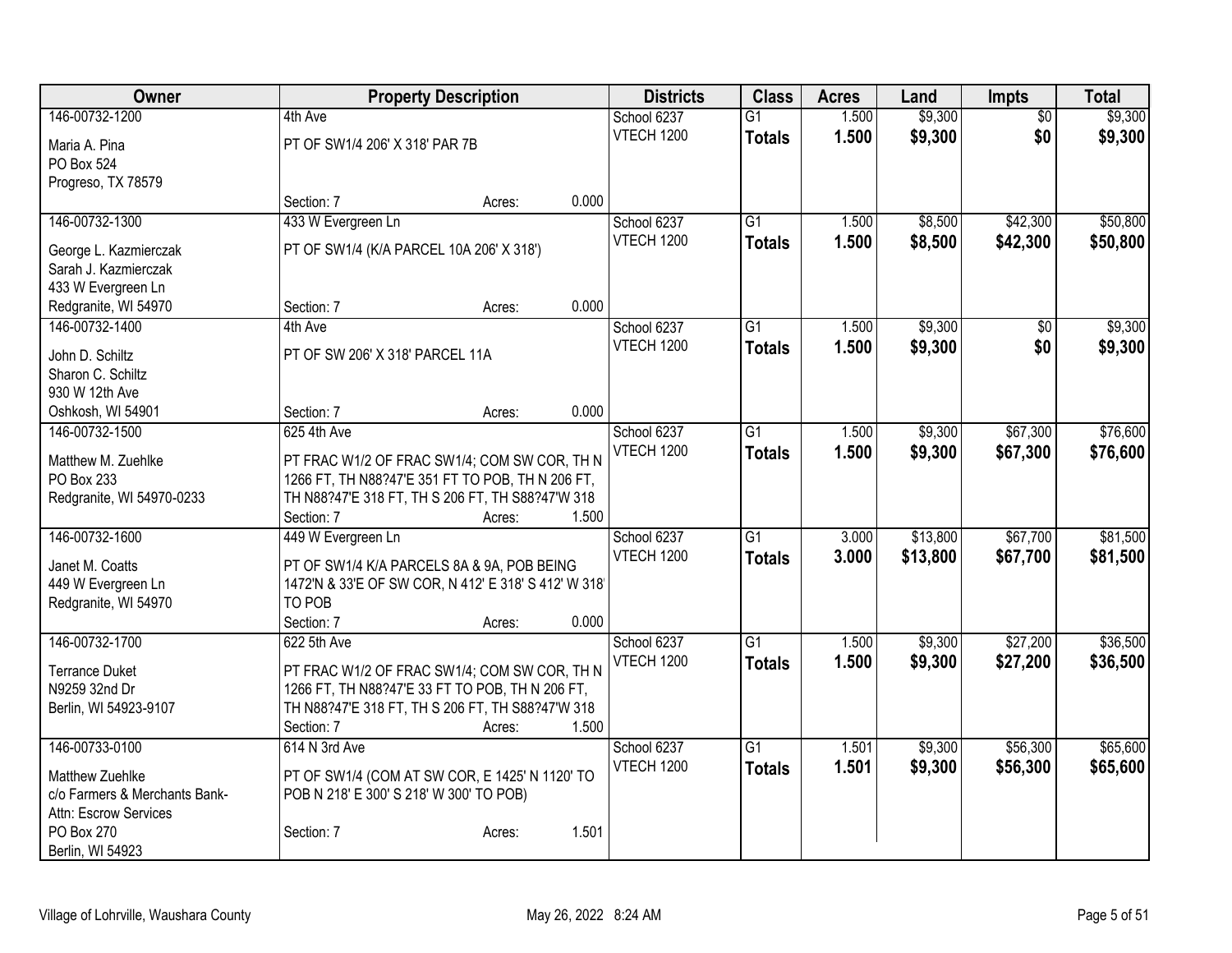| Owner                                  |                                                   | <b>Property Description</b> |       | <b>Districts</b>                 | <b>Class</b>    | <b>Acres</b> | Land     | <b>Impts</b>    | <b>Total</b> |
|----------------------------------------|---------------------------------------------------|-----------------------------|-------|----------------------------------|-----------------|--------------|----------|-----------------|--------------|
| 146-00733-0200                         | 540 N 3rd Ave                                     |                             |       | School 6237                      | $\overline{G1}$ | 1.501        | \$9,300  | \$97,300        | \$106,600    |
| William Standke                        | PT OF SW1/4 PARCEL 5C                             |                             |       | <b>VTECH 1200</b>                | <b>Totals</b>   | 1.501        | \$9,300  | \$97,300        | \$106,600    |
| Barbara Standke                        |                                                   |                             |       |                                  |                 |              |          |                 |              |
| 540 N 3rd Ave                          |                                                   |                             |       |                                  |                 |              |          |                 |              |
| Redgranite, WI 54970                   | Section: 7                                        | Acres:                      | 1.501 |                                  |                 |              |          |                 |              |
| 146-00733-0300                         | 522 N 3rd Ave                                     |                             |       | School 6237                      | $\overline{G1}$ | 1.501        | \$9,300  | \$99,900        | \$109,200    |
| James E. Farr                          | PT OF SW1/4 PARCEL 4C                             |                             |       | VTECH 1200                       | <b>Totals</b>   | 1.501        | \$9,300  | \$99,900        | \$109,200    |
| Candice L. Farr                        |                                                   |                             |       |                                  |                 |              |          |                 |              |
| 522 N 3rd Ave                          |                                                   |                             |       |                                  |                 |              |          |                 |              |
| Redgranite, WI 54970-9711              | Section: 7                                        | Acres:                      | 1.501 |                                  |                 |              |          |                 |              |
| 146-00733-0400                         | 504 N 3rd Ave                                     |                             |       | School 6237                      | G1              | 1.500        | \$9,300  | \$56,400        | \$65,700     |
| Debra Nelson                           | PT OF SW1/4 218' X 300' PARCEL 3C                 |                             |       | <b>VTECH 1200</b>                | <b>Totals</b>   | 1.500        | \$9,300  | \$56,400        | \$65,700     |
| 504 N 3rd Ave                          |                                                   |                             |       |                                  |                 |              |          |                 |              |
| Redgranite, WI 54970                   |                                                   |                             |       |                                  |                 |              |          |                 |              |
|                                        | Section: 7                                        | Acres:                      | 0.000 |                                  |                 |              |          |                 |              |
| 146-00733-0500                         | 276 W Wisconsin Ave                               |                             |       | School 6237                      | G1              | 1.501        | \$9,300  | \$300           | \$9,600      |
|                                        |                                                   |                             |       | <b>VTECH 1200</b>                | <b>Totals</b>   | 1.501        | \$9,300  | \$300           | \$9,600      |
| Wayne Diener                           | PT SW1/4 (PAR K/A 2C)                             |                             |       |                                  |                 |              |          |                 |              |
| Cherri Diener<br>276 W Wisconsin Ave   |                                                   |                             |       |                                  |                 |              |          |                 |              |
| Redgranite, WI 54970                   | Section: 7                                        | Acres:                      | 1.501 |                                  |                 |              |          |                 |              |
| 146-00733-0600                         | 276 W Wisconsin Ave                               |                             |       | School 6237                      | $\overline{G1}$ | 1.501        | \$9,300  | \$63,500        | \$72,800     |
|                                        |                                                   |                             |       | <b>VTECH 1200</b>                | <b>Totals</b>   | 1.501        | \$9,300  | \$63,500        | \$72,800     |
| Wayne Diener                           | PT OF SW1/4 (300 E & W X 218' N & S K/A PARCEL 1C |                             |       |                                  |                 |              |          |                 |              |
| Cherri Diener                          |                                                   |                             |       |                                  |                 |              |          |                 |              |
| 276 W Wisconsin Ave                    |                                                   |                             |       |                                  |                 |              |          |                 |              |
| Redgranite, WI 54970<br>146-00733-0700 | Section: 7                                        | Acres:                      | 1.501 |                                  |                 |              |          |                 |              |
|                                        | 3rd Ave                                           |                             |       | School 6237<br><b>VTECH 1200</b> | $\overline{G1}$ | 3.000        | \$13,800 | $\overline{50}$ | \$13,800     |
| Dean M. Sales                          | PT OF SW1/4 2 PARCELS @ 206' X 318' EACH A/K/A    |                             |       |                                  | <b>Totals</b>   | 3.000        | \$13,800 | \$0             | \$13,800     |
| W1158 County Rd A                      | PARCELS 12B & 13B                                 |                             |       |                                  |                 |              |          |                 |              |
| Green Lake, WI 54941                   |                                                   |                             |       |                                  |                 |              |          |                 |              |
|                                        | Section: 7                                        | Acres:                      | 0.000 |                                  |                 |              |          |                 |              |
| 146-00733-0800                         | 539 N 3rd Ave                                     |                             |       | School 6237                      | $\overline{G1}$ | 1.500        | \$9,300  | \$92,100        | \$101,400    |
| Francis A. Young                       | PT OF SW-SW 206' X 318' PAR 14B                   |                             |       | <b>VTECH 1200</b>                | <b>Totals</b>   | 1.500        | \$9,300  | \$92,100        | \$101,400    |
| Cheryl L. Young                        |                                                   |                             |       |                                  |                 |              |          |                 |              |
| 539 N 3rd Ave                          |                                                   |                             |       |                                  |                 |              |          |                 |              |
| Redgranite, WI 54970                   | Section: 7                                        | Acres:                      | 0.000 |                                  |                 |              |          |                 |              |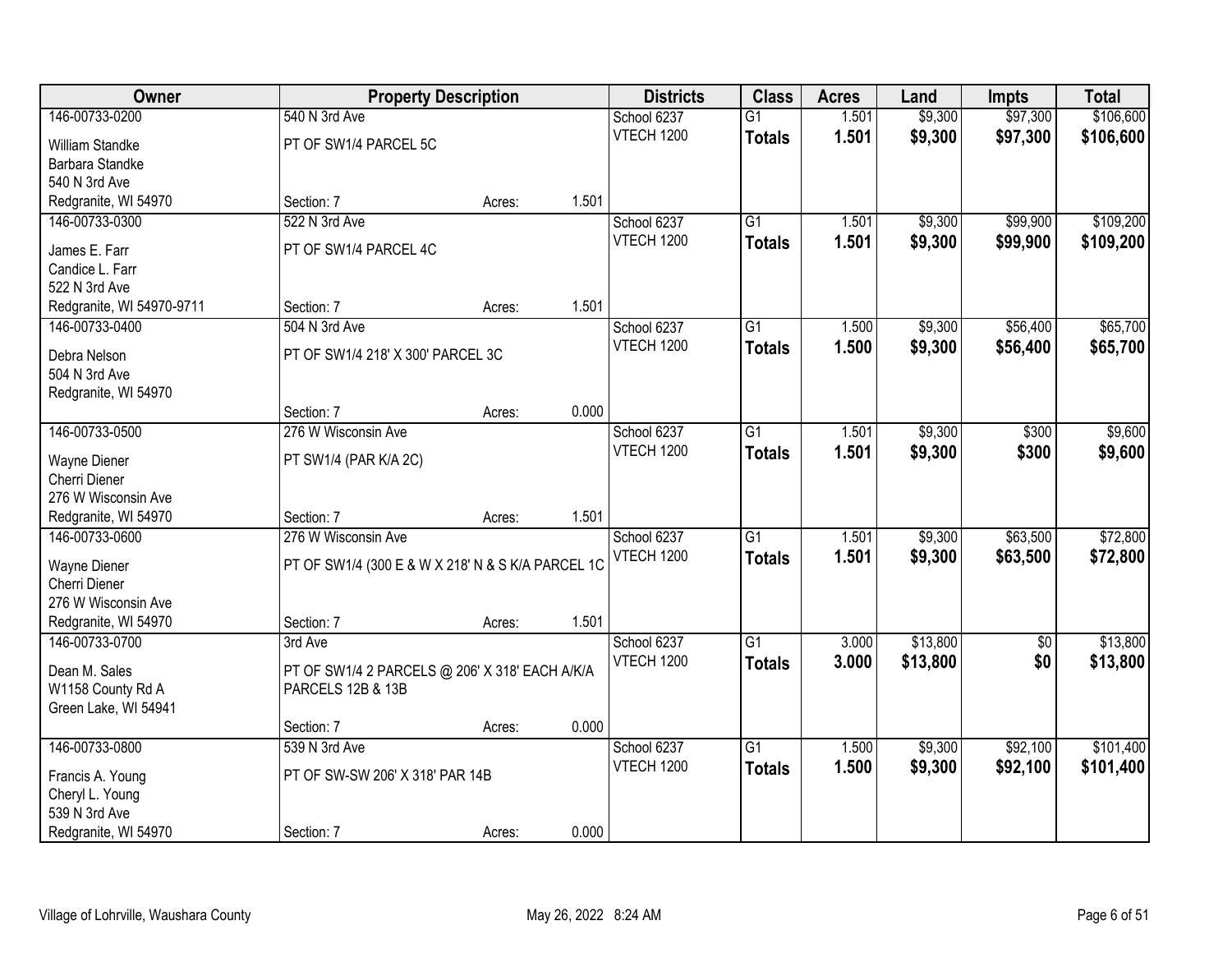| Owner                            |                                               | <b>Property Description</b> |       | <b>Districts</b> | <b>Class</b>    | <b>Acres</b> | Land    | <b>Impts</b>    | <b>Total</b> |
|----------------------------------|-----------------------------------------------|-----------------------------|-------|------------------|-----------------|--------------|---------|-----------------|--------------|
| 146-00733-0900                   | 525 N 3rd Ave                                 |                             |       | School 6237      | $\overline{G1}$ | 1.500        | \$9,300 | \$83,900        | \$93,200     |
| Carolyn M. Cauley                | PT OF SW1/4 206' X 318' 1.5A PARCEL 15B       |                             |       | VTECH 1200       | <b>Totals</b>   | 1.500        | \$9,300 | \$83,900        | \$93,200     |
| PO Box 392                       |                                               |                             |       |                  |                 |              |         |                 |              |
| Redgranite, WI 54970             |                                               |                             |       |                  |                 |              |         |                 |              |
|                                  | Section: 7                                    | Acres:                      | 0.000 |                  |                 |              |         |                 |              |
| 146-00733-1000                   | 501 N 3rd Ave                                 |                             |       | School 6237      | G1              | 1.500        | \$9,300 | \$55,200        | \$64,500     |
| John M. Scimeca                  | PT OF SW1/4 (206' X 318') (K/A PARCEL 16B)    |                             |       | VTECH 1200       | <b>Totals</b>   | 1.500        | \$9,300 | \$55,200        | \$64,500     |
| 6952 W Diversey Ave Apt 1n       |                                               |                             |       |                  |                 |              |         |                 |              |
| Chicago, IL 60707-1727           |                                               |                             |       |                  |                 |              |         |                 |              |
|                                  | Section: 7                                    | Acres:                      | 1.500 |                  |                 |              |         |                 |              |
| 146-00733-1100                   | 431 N 3rd Ave                                 |                             |       | School 6237      | G1              | 1.500        | \$9,300 | \$112,600       | \$121,900    |
| Robert W. Happersett             | PT OF SW1/4 206' X 318' PAR 17B               |                             |       | VTECH 1200       | <b>Totals</b>   | 1.500        | \$9,300 | \$112,600       | \$121,900    |
| Linda A. Happersett              |                                               |                             |       |                  |                 |              |         |                 |              |
| 431 N 3rd Ave                    |                                               |                             |       |                  |                 |              |         |                 |              |
| Redgranite, WI 54970             | Section: 7                                    | Acres:                      | 0.000 |                  |                 |              |         |                 |              |
| 146-00733-1200                   | 3rd Ave                                       |                             |       | School 6237      | $\overline{G1}$ | 1.500        | \$9,300 | \$0             | \$9,300      |
| Arnold G Happersett Family Trust | PT OF SW1/4 206' X 318' A/K/A PARCEL 18 B     |                             |       | VTECH 1200       | <b>Totals</b>   | 1.500        | \$9,300 | \$0             | \$9,300      |
| c/o Robert Happersett Trustee    |                                               |                             |       |                  |                 |              |         |                 |              |
| N1739 State Rd 49                |                                               |                             |       |                  |                 |              |         |                 |              |
| Berlin, WI 54923                 | Section: 7                                    | Acres:                      | 0.000 |                  |                 |              |         |                 |              |
| 146-00733-1300                   | 412 4th Ave                                   |                             |       | School 6237      | $\overline{G1}$ | 1.500        | \$9,300 | \$108,500       | \$117,800    |
| Thomas Monacelli                 | PT OF SW1/4 206' N & S X 318 E & W PARCEL #1B |                             |       | VTECH 1200       | <b>Totals</b>   | 1.500        | \$9,300 | \$108,500       | \$117,800    |
| Bonnie M. Monacelli              |                                               |                             |       |                  |                 |              |         |                 |              |
| 412 N Fourth Ave                 |                                               |                             |       |                  |                 |              |         |                 |              |
| Redgranite, WI 54970             | Section: 7                                    | Acres:                      | 0.000 |                  |                 |              |         |                 |              |
| 146-00733-1400                   | 436 4th Ave                                   |                             |       | School 6237      | G1              | 1.500        | \$9,300 | \$81,400        | \$90,700     |
| Russell Monacelli                | PT OF SW1/4 206' N&S X 318' E&W PARCEL #2B    |                             |       | VTECH 1200       | <b>Totals</b>   | 1.500        | \$9,300 | \$81,400        | \$90,700     |
| Elaine R. Monacelli              |                                               |                             |       |                  |                 |              |         |                 |              |
| 131 S Liberty St                 |                                               |                             |       |                  |                 |              |         |                 |              |
| Redgranite, WI 54970-9609        | Section: 7                                    | Acres:                      | 0.000 |                  |                 |              |         |                 |              |
| 146-00733-1500                   | 4th Ave                                       |                             |       | School 6237      | $\overline{G1}$ | 1.500        | \$9,300 | $\overline{50}$ | \$9,300      |
| Brian K. Glatz                   | PT OF SW1/4 206' X 318' PAR 3B                |                             |       | VTECH 1200       | <b>Totals</b>   | 1.500        | \$9,300 | \$0             | \$9,300      |
| 520 N 4th Ave                    |                                               |                             |       |                  |                 |              |         |                 |              |
| Redgranite, WI 54970-9707        |                                               |                             |       |                  |                 |              |         |                 |              |
|                                  | Section: 7                                    | Acres:                      | 0.000 |                  |                 |              |         |                 |              |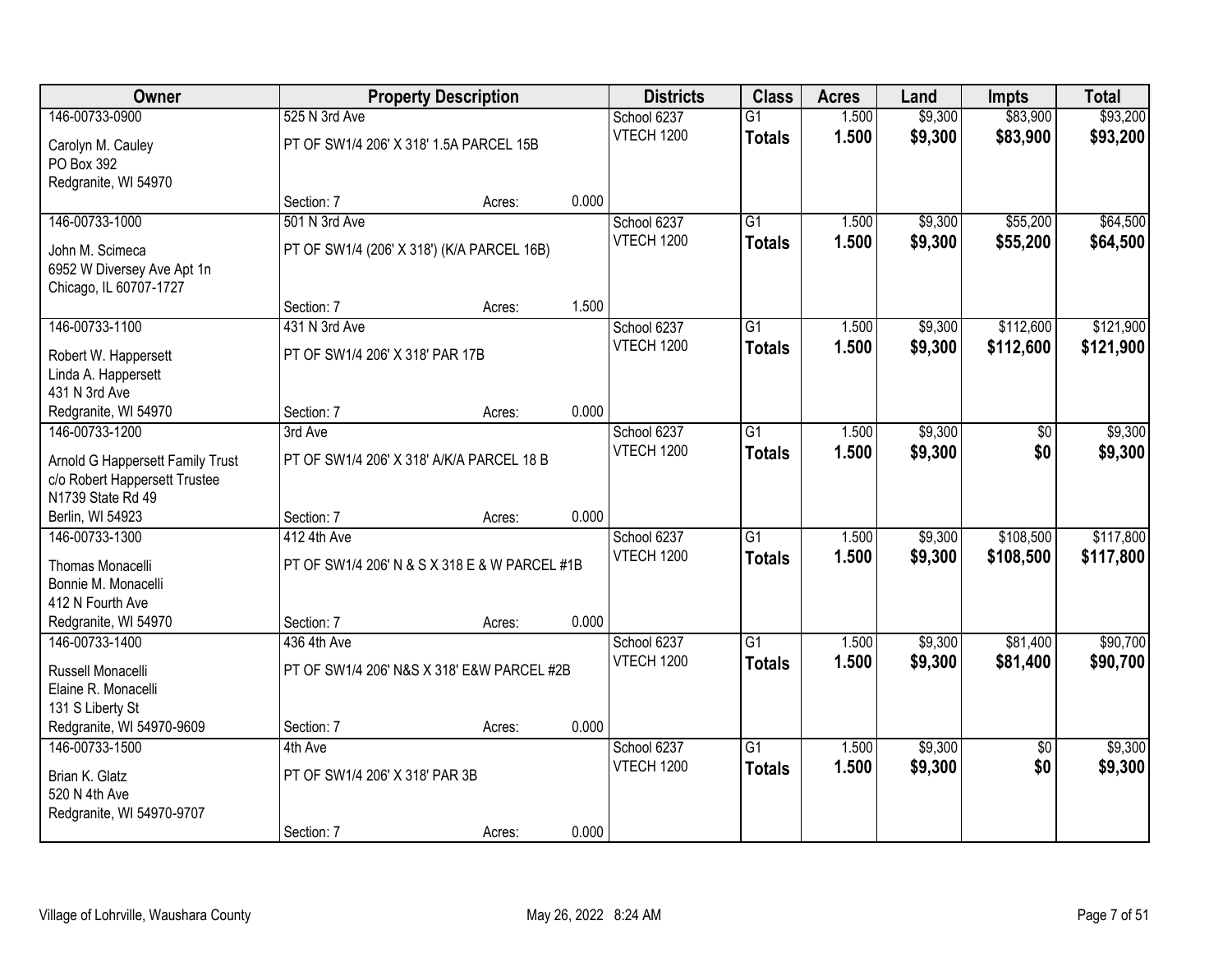| Owner                     |                                        | <b>Property Description</b>                     |       | <b>Districts</b>  | <b>Class</b>    | <b>Acres</b> | Land    | <b>Impts</b> | <b>Total</b> |
|---------------------------|----------------------------------------|-------------------------------------------------|-------|-------------------|-----------------|--------------|---------|--------------|--------------|
| 146-00733-1600            | 520 4th Ave                            |                                                 |       | School 6237       | $\overline{G1}$ | 1.500        | \$9,300 | \$86,400     | \$95,700     |
| Brian K. Glatz            | PT OF SW1/4 PARCEL 4B                  |                                                 |       | <b>VTECH 1200</b> | <b>Totals</b>   | 1.500        | \$9,300 | \$86,400     | \$95,700     |
| 520 N 4th Ave             |                                        |                                                 |       |                   |                 |              |         |              |              |
| Redgranite, WI 54970-9707 |                                        |                                                 |       |                   |                 |              |         |              |              |
|                           | Section: 7                             | Acres:                                          | 0.000 |                   |                 |              |         |              |              |
| 146-00733-1700            | 562 4th Ave                            |                                                 |       | School 6237       | $\overline{G1}$ | 1.500        | \$9,300 | \$28,800     | \$38,100     |
| Blair Thompson Jr         | PT OF SW 1/4 206' X 318' PAR 5B        |                                                 |       | VTECH 1200        | <b>Totals</b>   | 1.500        | \$9,300 | \$28,800     | \$38,100     |
| 114 Marshall Ln Apt 4     |                                        |                                                 |       |                   |                 |              |         |              |              |
| Greenville, TN 37743-4432 |                                        |                                                 |       |                   |                 |              |         |              |              |
|                           | Section: 7                             | Acres:                                          | 0.000 |                   |                 |              |         |              |              |
| 146-00733-1800            | 606 4th Ave                            |                                                 |       | School 6237       | $\overline{G1}$ | 1.500        | \$9,300 | \$90,400     | \$99,700     |
| Michael J. Bending        |                                        | PT OF SW 1/4 206' N & S X 318' E & W PARCEL #6B |       | <b>VTECH 1200</b> | <b>Totals</b>   | 1.500        | \$9,300 | \$90,400     | \$99,700     |
| Tammy A. Bending          |                                        |                                                 |       |                   |                 |              |         |              |              |
| 606 N 4th Ave             |                                        |                                                 |       |                   |                 |              |         |              |              |
| Redgranite, WI 54970      | Section: 7                             | Acres:                                          | 0.000 |                   |                 |              |         |              |              |
| 146-00733-1900            | 609 4th Ave                            |                                                 |       | School 6237       | G1              | 1.500        | \$9,300 | \$11,800     | \$21,100     |
| Rita Thomas               | PT OF SW1/4 (K/A PARCEL 13A)           |                                                 |       | <b>VTECH 1200</b> | <b>Totals</b>   | 1.500        | \$9,300 | \$11,800     | \$21,100     |
| 260 Monroe St             |                                        |                                                 |       |                   |                 |              |         |              |              |
| Westfield, WI 53964       |                                        |                                                 |       |                   |                 |              |         |              |              |
|                           | Section: 7                             | Acres:                                          | 1.500 |                   |                 |              |         |              |              |
| 146-00733-2000            | 612 5th Ave                            |                                                 |       | School 6237       | $\overline{G1}$ | 1.500        | \$9,300 | \$146,500    | \$155,800    |
| Melissa C. Dahlke         |                                        | PT OF SW1/4 COM SW COR N 1060' E 33' TO POB     |       | <b>VTECH 1200</b> | <b>Totals</b>   | 1.500        | \$9,300 | \$146,500    | \$155,800    |
| 612 N 5th Ave             | N206' E 318' S 206' W 318' TO POB      |                                                 |       |                   |                 |              |         |              |              |
| Redgranite, WI 54970      |                                        |                                                 |       |                   |                 |              |         |              |              |
|                           | Section: 7                             | Acres:                                          | 1.500 |                   |                 |              |         |              |              |
| 146-00733-2110            | 561 4th Ave                            |                                                 |       | School 6237       | $\overline{G1}$ | 1.500        | \$9,300 | \$74,700     | \$84,000     |
| Chad Schulz               | PT OF SW1/4 K/A PARCEL 14A 206' X 318' |                                                 |       | <b>VTECH 1200</b> | <b>Totals</b>   | 1.500        | \$9,300 | \$74,700     | \$84,000     |
| Kelly Simons              |                                        |                                                 |       |                   |                 |              |         |              |              |
| 561 N 4th Ave             |                                        |                                                 |       |                   |                 |              |         |              |              |
| Redgranite, WI 54970      | Section: 7                             | Acres:                                          | 0.000 |                   |                 |              |         |              |              |
| 146-00733-2120            | 538 5th Ave                            |                                                 |       | School 6237       | $\overline{G1}$ | 1.500        | \$9,300 | \$101,800    | \$111,100    |
| Thomas D. Binkowski Jr    | PT OF SW1/4 PARCEL K/A 5A 206' X 318'  |                                                 |       | <b>VTECH 1200</b> | <b>Totals</b>   | 1.500        | \$9,300 | \$101,800    | \$111,100    |
| Roxann Binkowski          |                                        |                                                 |       |                   |                 |              |         |              |              |
| 538 N 5th Ave             |                                        |                                                 |       |                   |                 |              |         |              |              |
| Redgranite, WI 54970-7112 | Section: 7                             | Acres:                                          | 0.000 |                   |                 |              |         |              |              |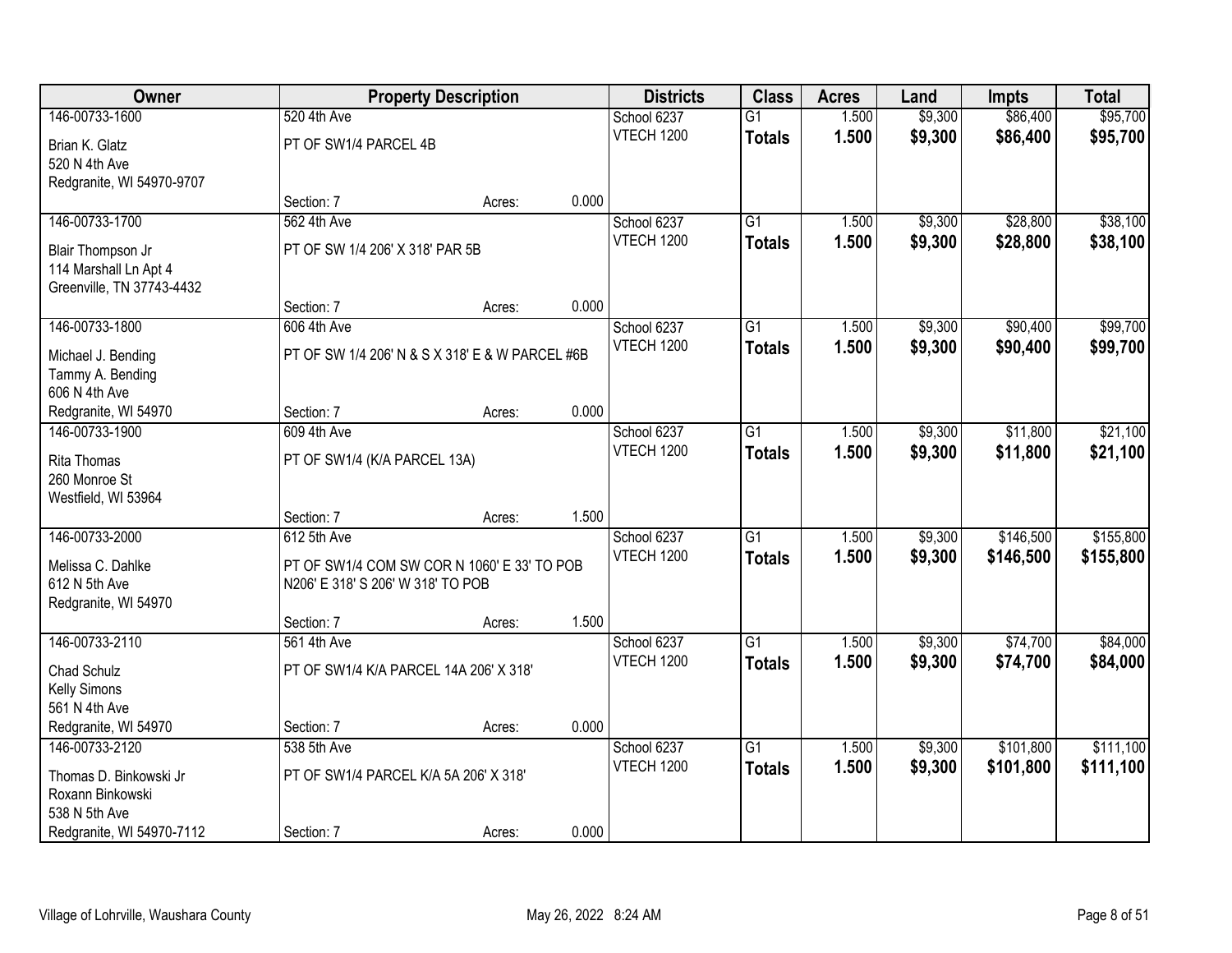| <b>Owner</b>                  |                                          | <b>Property Description</b>                   |       |                           |                 | <b>Acres</b> | Land    | <b>Impts</b> | <b>Total</b> |
|-------------------------------|------------------------------------------|-----------------------------------------------|-------|---------------------------|-----------------|--------------|---------|--------------|--------------|
| 146-00733-2210                | 512 5th Ave                              |                                               |       | School 6237               | $\overline{G1}$ | 1.500        | \$9,300 | \$82,700     | \$92,000     |
| Dan Bryant                    |                                          | PT OF SW1/4 PARCEL 206' X 318' K/A PARCEL 4A  |       | VTECH 1200                | <b>Totals</b>   | 1.500        | \$9,300 | \$82,700     | \$92,000     |
| 512 N 5th Ave                 |                                          |                                               |       |                           |                 |              |         |              |              |
| Redgranite, WI 54970          |                                          |                                               |       |                           |                 |              |         |              |              |
|                               | Section: 7                               | Acres:                                        | 1.500 |                           |                 |              |         |              |              |
| 146-00733-2220                | 521 4th Ave                              |                                               |       | School 6237               | G1              | 1.500        | \$9,300 | \$86,400     | \$95,700     |
| Robert K. Bocek               |                                          | PT OF SW1/4 PARCEL 206' X 318' K/A PARCEL 15A |       | <b>VTECH 1200</b>         | <b>Totals</b>   | 1.500        | \$9,300 | \$86,400     | \$95,700     |
| 4737 S 123rd St               |                                          |                                               |       |                           |                 |              |         |              |              |
| Greenfield, WI 53228          |                                          |                                               |       |                           |                 |              |         |              |              |
|                               | Section: 7                               | Acres:                                        | 1.500 |                           |                 |              |         |              |              |
| 146-00733-2310                | 454 5th Ave                              |                                               |       | School 6237               | $\overline{G1}$ | 1.500        | \$9,300 | \$75,700     | \$85,000     |
| Jose A. Reyes                 | PT OF SW1/4 K/A PARCEL 3A 206' X 318'    |                                               |       | VTECH 1200                | <b>Totals</b>   | 1.500        | \$9,300 | \$75,700     | \$85,000     |
| Laura Reyes                   |                                          |                                               |       |                           |                 |              |         |              |              |
| PO Box 926                    |                                          |                                               |       |                           |                 |              |         |              |              |
| Wautoma, WI 54982             | Section: 7                               | Acres:                                        | 1.500 |                           |                 |              |         |              |              |
| 146-00733-2320                | 455 4th Ave                              |                                               |       | School 6237               | $\overline{G1}$ | 1.500        | \$9,300 | \$93,400     | \$102,700    |
| Gordon H. Sheveland           | PT OF SW1/4 (K/A PARCEL 16A 206' X 318') |                                               |       | <b>VTECH 1200</b>         | <b>Totals</b>   | 1.500        | \$9,300 | \$93,400     | \$102,700    |
| 455 N 4th Ave                 |                                          |                                               |       |                           |                 |              |         |              |              |
| Redgranite, WI 54970          |                                          |                                               |       |                           |                 |              |         |              |              |
|                               | Section: 7                               | Acres:                                        | 1.500 |                           |                 |              |         |              |              |
| 146-00733-2400                | 433 4th Ave                              |                                               |       | School 6237               | $\overline{G1}$ | 1.500        | \$9,300 | \$101,300    | \$110,600    |
| David Piechowski et al        | SW1/4 206' X 318' PARCEL 17A             |                                               |       | <b>VTECH 1200</b>         | <b>Totals</b>   | 1.500        | \$9,300 | \$101,300    | \$110,600    |
| c/o Farmers & Merchants Bank- |                                          |                                               |       |                           |                 |              |         |              |              |
| Attn: Escrow Services         |                                          |                                               |       |                           |                 |              |         |              |              |
| PO Box 270                    | Section: 7                               | Acres:                                        | 1.500 |                           |                 |              |         |              |              |
| Berlin, WI 54923              |                                          |                                               |       |                           |                 |              |         |              |              |
| 146-00733-2500                | 428 5th Ave                              |                                               |       | School 6237<br>VTECH 1200 | $\overline{G1}$ | 1.500        | \$9,300 | \$110,300    | \$119,600    |
| Eric L. Haka                  | PT OF SW1/4 (206' X 318' K/A PARCEL 2 A) |                                               |       |                           | <b>Totals</b>   | 1.500        | \$9,300 | \$110,300    | \$119,600    |
| Barbara J. Haka               |                                          |                                               |       |                           |                 |              |         |              |              |
| 428 N 5th Ave                 |                                          |                                               |       |                           |                 |              |         |              |              |
| Redgranite, WI 54970          | Section: 7                               | Acres:                                        | 0.000 |                           |                 |              |         |              |              |
| 146-00733-2600                | 442 Wisconsin Ave                        |                                               |       | School 6237<br>VTECH 1200 | $\overline{G1}$ | 1.500        | \$9,300 | \$36,000     | \$45,300     |
| John G. Reitz                 | PT OF SW1/4 PARCEL 1A, 206' X 318'       |                                               |       |                           | <b>Totals</b>   | 1.500        | \$9,300 | \$36,000     | \$45,300     |
| 442 W Wisconsin Ave           |                                          |                                               |       |                           |                 |              |         |              |              |
| Redgranite, WI 54970          |                                          |                                               |       |                           |                 |              |         |              |              |
|                               | Section: 7                               | Acres:                                        | 0.000 |                           |                 |              |         |              |              |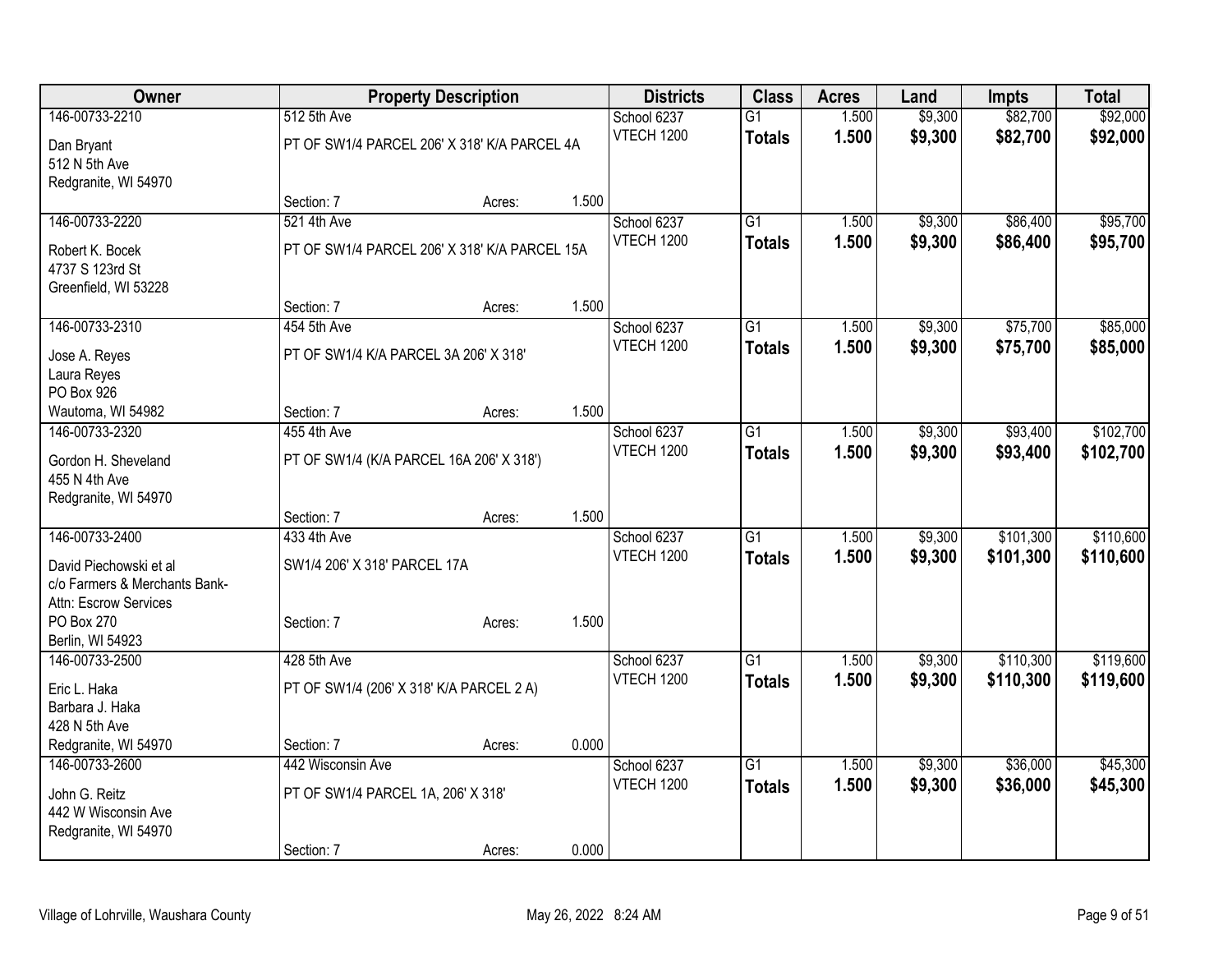| Owner                             | <b>Property Description</b>                      |        |       | <b>Districts</b>  | <b>Class</b>    | <b>Acres</b> | Land     | <b>Impts</b>    | <b>Total</b> |
|-----------------------------------|--------------------------------------------------|--------|-------|-------------------|-----------------|--------------|----------|-----------------|--------------|
| 146-00733-2700                    | 4th Ave                                          |        |       | School 6237       | $\overline{G1}$ | 1.500        | \$9,300  | $\overline{50}$ | \$9,300      |
| Jacob M. Dehling                  | PT OF SW1/4 206' N&S X 318' E&W PARCEL 18A       |        |       | <b>VTECH 1200</b> | <b>Totals</b>   | 1.500        | \$9,300  | \$0             | \$9,300      |
| Sarah B. Dehling                  |                                                  |        |       |                   |                 |              |          |                 |              |
| 521 Clarke St                     |                                                  |        |       |                   |                 |              |          |                 |              |
| Redgranite, WI 54970              | Section: 7                                       | Acres: | 0.000 |                   |                 |              |          |                 |              |
| 146-00734-0111                    | County Rd EE Unit BCK L                          |        |       | School 6237       | $\overline{G1}$ | 2.100        | \$7,800  | $\overline{50}$ | \$7,800      |
| Gregory K. Gustin                 | PT OF E1/2 OF SW1/4                              |        |       | <b>VTECH 1200</b> | <b>Totals</b>   | 2.100        | \$7,800  | \$0             | \$7,800      |
| N1787 County Rd Ee                |                                                  |        |       |                   |                 |              |          |                 |              |
| Redgranite, WI 54970              |                                                  |        |       |                   |                 |              |          |                 |              |
|                                   | Section: 7                                       | Acres: | 2.100 |                   |                 |              |          |                 |              |
| 146-00734-0200                    | N1779 County Rd EE                               |        |       | School 6237       | G1              | 1.161        | \$8,200  | \$17,600        | \$25,800     |
| Todd C & Jane M Chesbro Revocable | PT OF SE1/4 SW1/4 CSM 961 LOT 1                  |        |       | <b>VTECH 1200</b> | <b>Totals</b>   | 1.161        | \$8,200  | \$17,600        | \$25,800     |
| Trust                             |                                                  |        |       |                   |                 |              |          |                 |              |
| 6572 Kimberly Way                 |                                                  |        |       |                   |                 |              |          |                 |              |
| Deforest, WI 53532                | Section: 7                                       | Acres: | 1.161 |                   |                 |              |          |                 |              |
| 146-00734-0300                    | 614 Spruce Cir                                   |        |       | School 6237       | $\overline{G1}$ | 1.501        | \$9,300  | \$43,100        | \$52,400     |
| Gina C. Schlichtenmyer            | PT OF SW 1/4 PARCEL 245.2 X 275' A/K/A PARCEL 8D |        |       | <b>VTECH 1200</b> | <b>Totals</b>   | 1.501        | \$9,300  | \$43,100        | \$52,400     |
| 614 Spruce Cir                    | <b>UNREC SURVEY</b>                              |        |       |                   |                 |              |          |                 |              |
| Redgranite, WI 54970              |                                                  |        |       |                   |                 |              |          |                 |              |
|                                   | Section: 7                                       | Acres: | 1.501 |                   |                 |              |          |                 |              |
| 146-00734-0400                    | 616 2nd Ave                                      |        |       | School 6237       | $\overline{G1}$ | 1.501        | \$9,300  | \$48,200        | \$57,500     |
| Donna J. Fritz                    | PT OF SW1/4 PARCEL 5D                            |        |       | <b>VTECH 1200</b> | <b>Totals</b>   | 1.501        | \$9,300  | \$48,200        | \$57,500     |
| 616 N 2nd Ave                     |                                                  |        |       |                   |                 |              |          |                 |              |
| Redgranite, WI 54970-9734         |                                                  |        |       |                   |                 |              |          |                 |              |
|                                   | Section: 7                                       | Acres: | 1.501 |                   |                 |              |          |                 |              |
| 146-00734-0510                    | 536 2nd Ave                                      |        |       | School 6237       | $\overline{G1}$ | 6.000        | \$20,500 | \$20,800        | \$41,300     |
| James R. Mamerow                  | LOT 1 CSM 2656                                   |        |       | <b>VTECH 1200</b> | <b>Totals</b>   | 6.000        | \$20,500 | \$20,800        | \$41,300     |
| Glenda L. Mamerow                 |                                                  |        |       |                   |                 |              |          |                 |              |
| 536 N 2nd Ave                     |                                                  |        |       |                   |                 |              |          |                 |              |
| Redgranite, WI 54970              | Section: 7                                       | Acres: | 6.000 |                   |                 |              |          |                 |              |
| 146-00734-0800                    | 414 2nd Ave                                      |        |       | School 6237       | $\overline{G1}$ | 6.031        | \$20,600 | \$139,700       | \$160,300    |
| Stephen D. Monacelli              | PT OF SW1/4 (4 PARCELS, 2D 11D, 12D & 1D         |        |       | <b>VTECH 1200</b> | <b>Totals</b>   | 6.031        | \$20,600 | \$139,700       | \$160,300    |
| Nina L. Monacelli                 |                                                  |        |       |                   |                 |              |          |                 |              |
| 414 N 2nd Ave                     |                                                  |        |       |                   |                 |              |          |                 |              |
| Redgranite, WI 54970              | Section: 7                                       | Acres: | 6.031 |                   |                 |              |          |                 |              |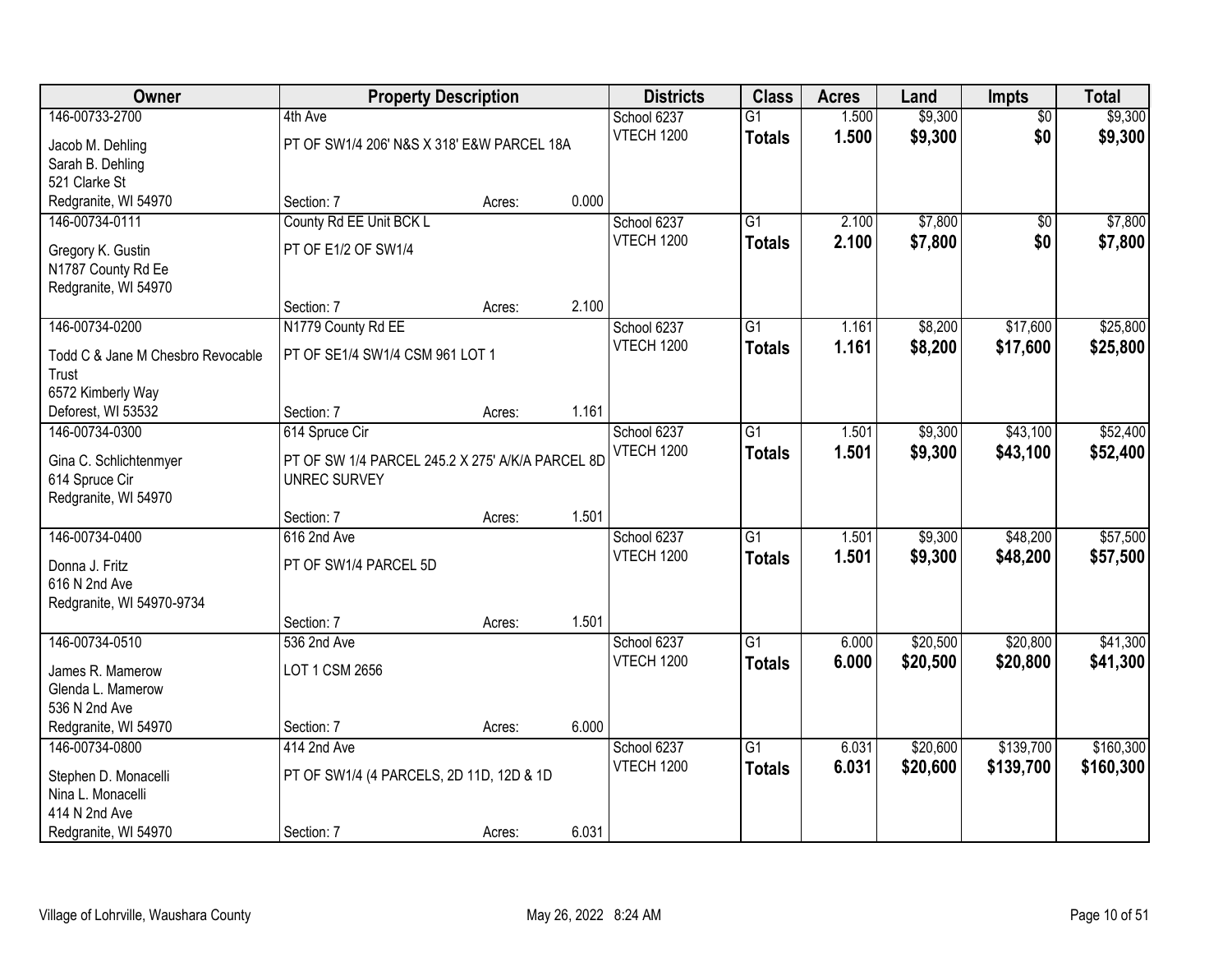| Owner                                  | <b>Property Description</b>                |        |       | <b>Districts</b>          | <b>Class</b>    | <b>Acres</b> | Land     | <b>Impts</b> | <b>Total</b> |
|----------------------------------------|--------------------------------------------|--------|-------|---------------------------|-----------------|--------------|----------|--------------|--------------|
| 146-00734-0900                         | 445 N 1st Ave                              |        |       | School 6237               | $\overline{G1}$ | 6.000        | \$20,500 | \$40,100     | \$60,600     |
| Frank Litrento                         | SE 6 A OF SE1/4 OF SW1/4 DIRECT ANNEXATION |        |       | <b>VTECH 1200</b>         | <b>Totals</b>   | 6.000        | \$20,500 | \$40,100     | \$60,600     |
| 3610 Maple Leaf Dr                     |                                            |        |       |                           |                 |              |          |              |              |
| Glenview, IL 60026-1133                |                                            |        |       |                           |                 |              |          |              |              |
|                                        | Section: 7                                 | Acres: | 6.000 |                           |                 |              |          |              |              |
| 146-00734-1000                         | 236 W Wisconsin Ave                        |        |       | School 6237               | G1              | 1.501        | \$9,300  | \$77,000     | \$86,300     |
| Denise Williams Revocable Living Trust | PT FRAC S1/2 OF SW1/4                      |        |       | <b>VTECH 1200</b>         | <b>Totals</b>   | 1.501        | \$9,300  | \$77,000     | \$86,300     |
| 1214 Autumn Dr                         |                                            |        |       |                           |                 |              |          |              |              |
| West Bend, WI 53090                    |                                            |        |       |                           |                 |              |          |              |              |
|                                        | Section: 7                                 | Acres: | 1.501 |                           |                 |              |          |              |              |
| 146-00734-1100                         | 431 2nd Ave                                |        |       | School 6237               | $\overline{G1}$ | 1.501        | \$9,300  | \$71,500     | \$80,800     |
| Shirley J. Porteous                    | PT OF SW1/4 PARCEL 15C                     |        |       | <b>VTECH 1200</b>         | <b>Totals</b>   | 1.501        | \$9,300  | \$71,500     | \$80,800     |
| 431 N Second Ave                       |                                            |        |       |                           |                 |              |          |              |              |
| Redgranite, WI 54970                   |                                            |        |       |                           |                 |              |          |              |              |
|                                        | Section: 7                                 | Acres: | 1.501 |                           |                 |              |          |              |              |
| 146-00734-1200                         | 453 2nd Ave                                |        |       | School 6237<br>VTECH 1200 | $\overline{G1}$ | 1.501        | \$9,300  | \$31,800     | \$41,100     |
| Kathrine M. Hoeft                      | PT OF SW1/4 (K/A PARCEL 14C)               |        |       |                           | <b>Totals</b>   | 1.501        | \$9,300  | \$31,800     | \$41,100     |
| 453 N 2nd Ave                          |                                            |        |       |                           |                 |              |          |              |              |
| Redgranite, WI 54970                   |                                            |        |       |                           |                 |              |          |              |              |
| 146-00734-1300                         | Section: 7<br>525 2nd Ave                  | Acres: | 1.501 |                           | $\overline{G1}$ | 1.501        | \$9,300  | \$101,100    | \$110,400    |
|                                        |                                            |        |       | School 6237<br>VTECH 1200 |                 | 1.501        | \$9,300  | \$101,100    | \$110,400    |
| <b>Kerry Fink</b>                      | PT OF SW1/4 PARCEL 13C                     |        |       |                           | <b>Totals</b>   |              |          |              |              |
| <b>Tiffany Fink</b>                    |                                            |        |       |                           |                 |              |          |              |              |
| 525 N 2nd Ave                          |                                            |        |       |                           |                 |              |          |              |              |
| Redgranite, WI 54970<br>146-00734-1400 | Section: 7<br>545 2nd Ave                  | Acres: | 1.501 | School 6237               | $\overline{G1}$ | 1.501        | \$9,300  | \$82,700     | \$92,000     |
|                                        |                                            |        |       | <b>VTECH 1200</b>         | <b>Totals</b>   | 1.501        | \$9,300  | \$82,700     | \$92,000     |
| Barbara J. Suess                       | PT OF SW1/4 PARCEL 12C                     |        |       |                           |                 |              |          |              |              |
| 545 N 2nd Ave                          |                                            |        |       |                           |                 |              |          |              |              |
| Redgranite, WI 54970                   | Section: 7                                 | Acres: | 1.501 |                           |                 |              |          |              |              |
| 146-00734-1500                         | 611 2nd Ave                                |        |       | School 6237               | $\overline{G1}$ | 1.501        | \$9,300  | \$93,500     | \$102,800    |
|                                        |                                            |        |       | <b>VTECH 1200</b>         | <b>Totals</b>   | 1.501        | \$9,300  | \$93,500     | \$102,800    |
| Troy S. Gustke                         | PT OF SW1/4 K/A PARCEL 11C                 |        |       |                           |                 |              |          |              |              |
| Laurie L. Gustke<br>611 N 2nd Ave      |                                            |        |       |                           |                 |              |          |              |              |
| Redgranite, WI 54970                   | Section: 7                                 | Acres: | 1.501 |                           |                 |              |          |              |              |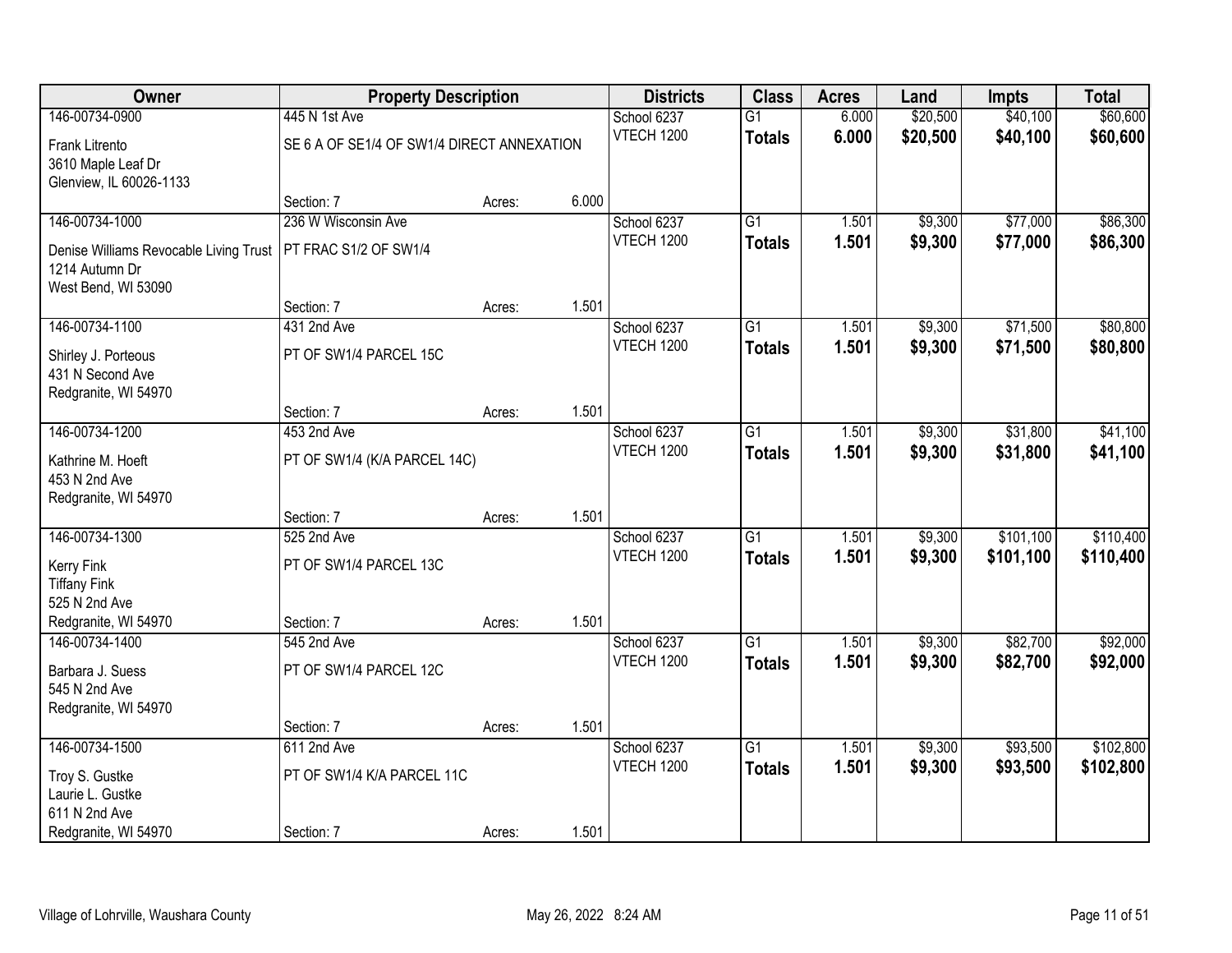| Owner                                           | <b>Property Description</b>                      |        |       | <b>Districts</b>                 | <b>Class</b>    | <b>Acres</b> | Land     | <b>Impts</b> | <b>Total</b> |
|-------------------------------------------------|--------------------------------------------------|--------|-------|----------------------------------|-----------------|--------------|----------|--------------|--------------|
| 146-00743-0100                                  | 438 N 1st Ave                                    |        |       | School 6237                      | $\overline{G1}$ | 6.236        | \$20,800 | \$118,200    | \$139,000    |
| Anthony Piechowski                              | PT OF SW-SE                                      |        |       | <b>VTECH 1200</b>                | <b>Totals</b>   | 6.236        | \$20,800 | \$118,200    | \$139,000    |
| Mary A. Piechowski                              |                                                  |        |       |                                  |                 |              |          |              |              |
| <b>PO Box 144</b>                               |                                                  |        |       |                                  |                 |              |          |              |              |
| Redgranite, WI 54970                            | Section: 7                                       | Acres: | 6.236 |                                  |                 |              |          |              |              |
| 146-01241-0100                                  | W4985 State Highway 21                           |        |       | School 6237                      | $\overline{G1}$ | 7.860        | \$23,000 | \$79,700     | \$102,700    |
| Karl Schrader                                   | PT OF N1/2 OF SE1/4 S OF STH 21 PARCEL A LESS    |        |       | <b>VTECH 1200</b>                | <b>Totals</b>   | 7.860        | \$23,000 | \$79,700     | \$102,700    |
| W4985 State Rd 21                               | V569 P976 (HWY) NOW LOT 1 CSM 4947               |        |       |                                  |                 |              |          |              |              |
| Redgranite, WI 54970                            |                                                  |        |       |                                  |                 |              |          |              |              |
|                                                 | Section: 12                                      | Acres: | 7.860 |                                  |                 |              |          |              |              |
| 146-01241-0200                                  | W4961 State Highway 21                           |        |       | School 6237                      | $\overline{G1}$ | 8.520        | \$23,800 | \$82,100     | \$105,900    |
|                                                 |                                                  |        |       | <b>VTECH 1200</b>                | <b>Totals</b>   | 8.520        | \$23,800 | \$82,100     | \$105,900    |
| Terri S. Schrader                               | PT OF NE1/4 SE1/4 PARCEL B LESS V573 P348 NOW    |        |       |                                  |                 |              |          |              |              |
| c/o Farmers & Merchants Bank-Escrow<br>Services | LOT 1 CSM 4948                                   |        |       |                                  |                 |              |          |              |              |
| PO Box 270                                      | Section: 12                                      | Acres: | 8.520 |                                  |                 |              |          |              |              |
| Berlin, WI 54923-0270                           |                                                  |        |       |                                  |                 |              |          |              |              |
| 146-01241-0300                                  | W4931 State Highway 21                           |        |       | School 6237                      | $\overline{G1}$ | 6.380        | \$21,000 | \$141,400    | \$162,400    |
|                                                 |                                                  |        |       | <b>VTECH 1200</b>                | <b>Totals</b>   | 6.380        | \$21,000 | \$141,400    | \$162,400    |
| Daniel D. Piechowski                            | PT OF NE1/4 SE1/4 PARCEL C LESS V573 P84 (HWY)   |        |       |                                  |                 |              |          |              |              |
| Gina R. Piechowski                              | <b>NOW CSM 4949</b>                              |        |       |                                  |                 |              |          |              |              |
| W4931 State Rd 21                               |                                                  |        | 6.380 |                                  |                 |              |          |              |              |
| Redgranite, WI 54970                            | Section: 12                                      | Acres: |       |                                  |                 |              |          |              |              |
| 146-01241-0500                                  | 641 5th Ave                                      |        |       | School 6237<br><b>VTECH 1200</b> | G1              | 1.160        | \$8,200  | \$78,500     | \$86,700     |
| Nathan M. Lind                                  | PT OF NE1/4 SE1/4 PARCEL 160 X 315'              |        |       |                                  | <b>Totals</b>   | 1.160        | \$8,200  | \$78,500     | \$86,700     |
| 641 N 5th Ave                                   |                                                  |        |       |                                  |                 |              |          |              |              |
| Redgranite, WI 54970                            |                                                  |        |       |                                  |                 |              |          |              |              |
|                                                 | Section: 12                                      | Acres: | 1.160 |                                  |                 |              |          |              |              |
| 146-01241-0600                                  | 737 5th Ave                                      |        |       | School 6237                      | $\overline{G1}$ | 0.460        | \$4,400  | \$25,200     | \$29,600     |
| Jerry A. Schwister                              | PT OF NE1/4 SE1/4 PARCEL 160' X 140' LESS V586   |        |       | <b>VTECH 1200</b>                | <b>Totals</b>   | 0.460        | \$4,400  | \$25,200     | \$29,600     |
| 737 N 5th Ave                                   | P327                                             |        |       |                                  |                 |              |          |              |              |
| Redgranite, WI 54970                            |                                                  |        |       |                                  |                 |              |          |              |              |
|                                                 | Section: 12                                      | Acres: | 0.460 |                                  |                 |              |          |              |              |
| 146-01241-0810                                  | W4921 State Highway 21                           |        |       | School 6237                      | $\overline{G2}$ | 1.510        | \$15,300 | \$21,400     | \$36,700     |
| Patricia S Bilderback Revocable Trust           | PT OF NE1/4 SE1/4, LOT 1 CSM 3510 LESS V578 P268 |        |       | <b>VTECH 1200</b>                | <b>Totals</b>   | 1.510        | \$15,300 | \$21,400     | \$36,700     |
| N9086 South Rd                                  | (HWY) NOW LOT 1 CSM 4950                         |        |       |                                  |                 |              |          |              |              |
| Berlin, WI 54923                                |                                                  |        |       |                                  |                 |              |          |              |              |
|                                                 | Section: 12                                      | Acres: | 1.510 |                                  |                 |              |          |              |              |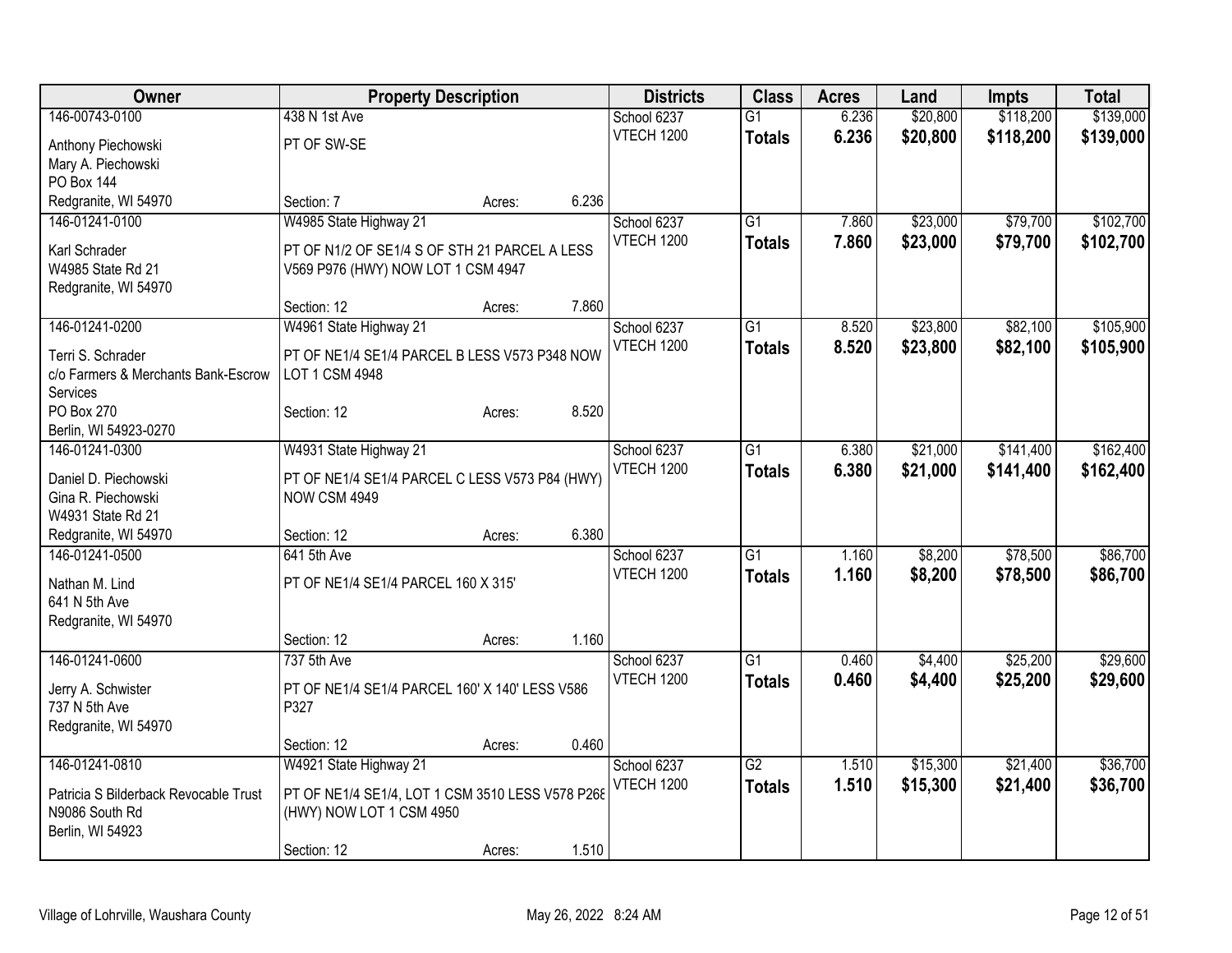| Owner                               | <b>Property Description</b>                                    |        |        | <b>Districts</b>  | <b>Class</b>                     | <b>Acres</b>   | Land               | <b>Impts</b>    | <b>Total</b>       |
|-------------------------------------|----------------------------------------------------------------|--------|--------|-------------------|----------------------------------|----------------|--------------------|-----------------|--------------------|
| 146-01241-0820                      | 701 5th Ave                                                    |        |        | School 6237       | $\overline{G1}$                  | 1.500          | \$9,300            | \$57,600        | \$66,900           |
| Carlos D. Miller                    | PT OF NE1/4 SE1/4, LOT 2 CSM 3510                              |        |        | VTECH 1200        | <b>Totals</b>                    | 1.500          | \$9,300            | \$57,600        | \$66,900           |
| 701 N 5th Ave                       |                                                                |        |        |                   |                                  |                |                    |                 |                    |
| Redgranite, WI 54970-9744           |                                                                |        |        |                   |                                  |                |                    |                 |                    |
|                                     | Section: 12                                                    | Acres: | 1.500  |                   |                                  |                |                    |                 |                    |
| 146-01241-0830                      | 669 5th Ave                                                    |        |        | School 6237       | $\overline{G1}$                  | 1.671          | \$9,000            | \$26,900        | \$35,900           |
| Waupaca Maintenance & Improvements  | LOT 3 CSM 3510                                                 |        |        | <b>VTECH 1200</b> | <b>Totals</b>                    | 1.671          | \$9,000            | \$26,900        | \$35,900           |
| LLC                                 |                                                                |        |        |                   |                                  |                |                    |                 |                    |
| 440 North St                        |                                                                |        |        |                   |                                  |                |                    |                 |                    |
| Waupaca, WI 54981-1027              | Section: 12                                                    | Acres: | 1.671  |                   |                                  |                |                    |                 |                    |
| 146-01241-0900                      | 643 5th Ave                                                    |        |        | School 6237       | $\overline{G1}$                  | 1.270          | \$8,600            | \$74,900        | \$83,500           |
|                                     |                                                                |        |        | <b>VTECH 1200</b> | <b>Totals</b>                    | 1.270          | \$8,600            | \$74,900        | \$83,500           |
| Randy W. Duket                      | PT OF NE1/4 SE1/4 K/A PARCEL "B"                               |        |        |                   |                                  |                |                    |                 |                    |
| c/o Farmers & Merchants Bank-       |                                                                |        |        |                   |                                  |                |                    |                 |                    |
| Attn: Escrow Services<br>PO Box 270 | Section: 12                                                    | Acres: | 0.000  |                   |                                  |                |                    |                 |                    |
| Berlin, WI 54923                    |                                                                |        |        |                   |                                  |                |                    |                 |                    |
| 146-01311-0110                      | 301 5th Ave                                                    |        |        | School 6237       | G <sub>1</sub>                   | 2.000          | \$10,800           | \$178,200       | \$189,000          |
|                                     |                                                                |        |        | <b>VTECH 1200</b> | G <sub>5</sub>                   | 15.000         | \$4,900            | \$0             | \$4,900            |
| Dennis A. Callewaert                | N 988.25' NE1/4 OF NE1/4                                       |        |        |                   | G <sub>6</sub>                   | 13.000         | \$25,400           | \$0             | \$25,400           |
| <b>Christine Callewaert</b>         |                                                                |        |        |                   | <b>Totals</b>                    | 30.000         | \$41,100           | \$178,200       | \$219,300          |
| 301 N 5th Ave                       |                                                                |        |        |                   |                                  |                |                    |                 |                    |
| Redgranite, WI 54970                | Section: 13                                                    | Acres: | 30.000 |                   |                                  |                |                    |                 |                    |
| 146-01311-0120                      | 624 W Washington Ave                                           |        |        | School 6237       | G1                               | 1.000          | \$7,600            | \$33,500        | \$41,100           |
| Richard F. Buhrow                   | NE1/4 OF NE1/4 EXC S 8.5 RODS OF E 20 RODS &                   |        |        | <b>VTECH 1200</b> | G <sub>5</sub><br>G <sub>6</sub> | 4.500<br>2.000 | \$1,500<br>\$4,100 | \$0<br>\$0      | \$1,500<br>\$4,100 |
| 624 W Washington Ave                | EXC N 988.25'                                                  |        |        |                   |                                  | 7.500          |                    |                 |                    |
| Redgranite, WI 54970                |                                                                |        |        |                   | <b>Totals</b>                    |                | \$13,200           | \$33,500        | \$46,700           |
|                                     | Section: 13                                                    | Acres: | 7.500  |                   |                                  |                |                    |                 |                    |
| 146-01311-0200                      | 109 5th Ave                                                    |        |        | School 6237       | $\overline{G1}$                  | 1.000          | \$7,600            | \$70,200        | \$77,800           |
| Edna A. Brown                       | PT OF NE-NE 8 RDS N&S X 20 RDS E&W                             |        |        | <b>VTECH 1200</b> | <b>Totals</b>                    | 1.000          | \$7,600            | \$70,200        | \$77,800           |
| 109 N 5th Ave                       |                                                                |        |        |                   |                                  |                |                    |                 |                    |
| Redgranite, WI 54970                |                                                                |        |        |                   |                                  |                |                    |                 |                    |
|                                     | Section: 13                                                    | Acres: | 1.000  |                   |                                  |                |                    |                 |                    |
| 146-01311-0300                      | 5th Ave                                                        |        |        | School 6237       | $\overline{G1}$                  | 1.062          | \$3,900            | $\overline{50}$ | \$3,900            |
| Edna A. Brown                       |                                                                |        |        | <b>VTECH 1200</b> | <b>Totals</b>                    | 1.062          | \$3,900            | \$0             | \$3,900            |
| 109 N 5th Ave                       | PT OF NE-NE 8 RDS N&S X 20 RDS E&W & 8.25' N&S<br>X 20 RDS E&W |        |        |                   |                                  |                |                    |                 |                    |
| Redgranite, WI 54970                |                                                                |        |        |                   |                                  |                |                    |                 |                    |
|                                     | Section: 13                                                    | Acres: | 1.062  |                   |                                  |                |                    |                 |                    |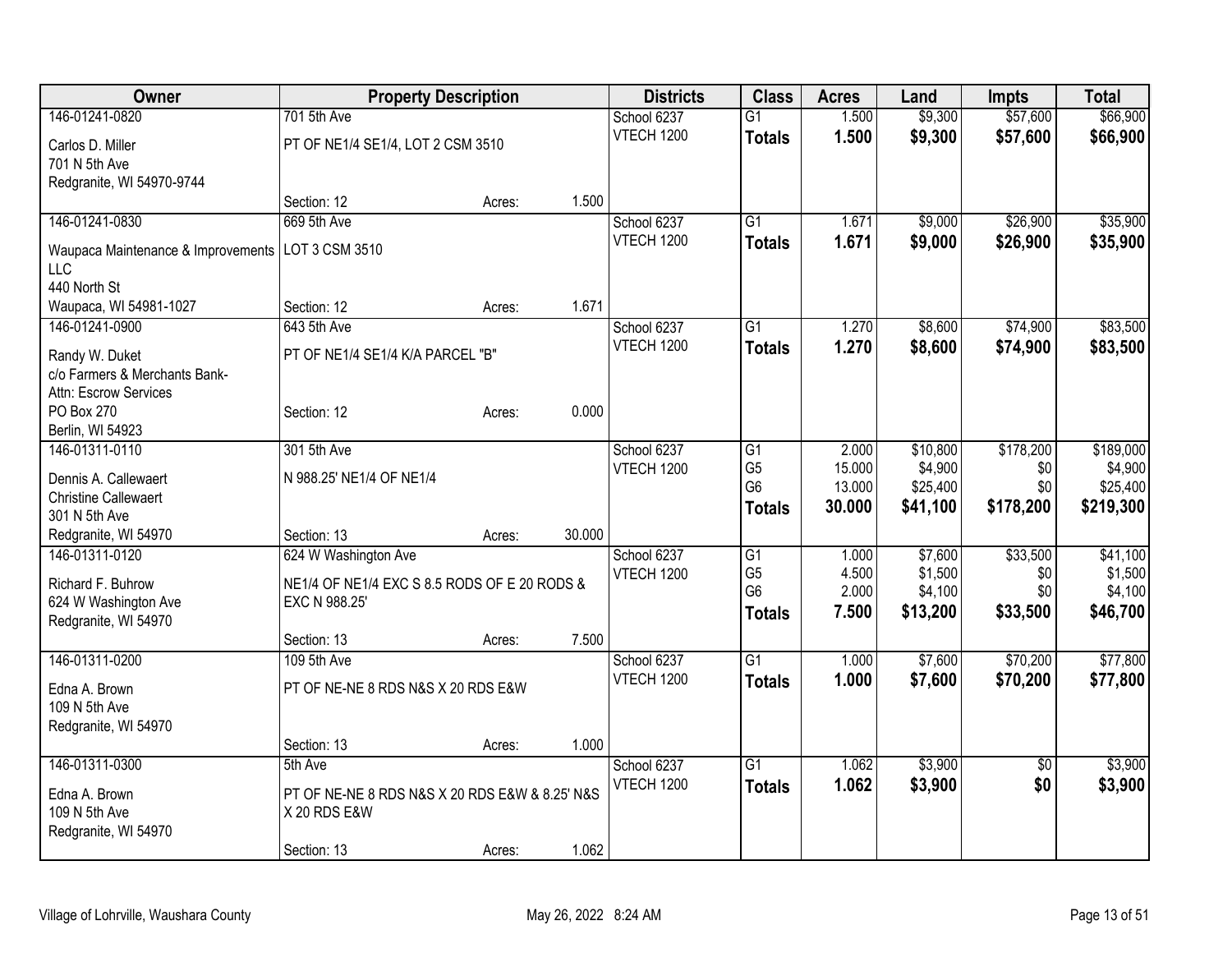| <b>Owner</b>                                                                   |                                                                | <b>Property Description</b>                             |        | <b>Districts</b>                 | <b>Class</b>                     | <b>Acres</b>     | Land                   | <b>Impts</b>           | <b>Total</b>           |
|--------------------------------------------------------------------------------|----------------------------------------------------------------|---------------------------------------------------------|--------|----------------------------------|----------------------------------|------------------|------------------------|------------------------|------------------------|
| 146-01314-0100<br>Brian A. Koehler<br>Rebecca G. Koehler<br>103 N 5th Ave      | 103 5th Ave<br>TO POB                                          | SE1/4 NE1/4 COMM AT NE COR TH W 20R S 8R E 20F          |        | School 6237<br><b>VTECH 1200</b> | $\overline{G1}$<br><b>Totals</b> | 1.000<br>1.000   | \$7,600<br>\$7,600     | \$38,700<br>\$38,700   | \$46,300<br>\$46,300   |
| Redgranite, WI 54970                                                           | Section: 13                                                    | Acres:                                                  | 1.000  |                                  |                                  |                  |                        |                        |                        |
| 146-01314-0200<br>Ramona Monacelli<br>101 N 5th Ave<br>Redgranite, WI 54970    | 101 5th Ave<br>COR S 75 DEG W EXC 1 A IN NE COR<br>Section: 13 | SE1/4 OF NE1/4 N OF LINE BEG 16.41 CH N OF SE<br>Acres: | 11.190 | School 6237<br><b>VTECH 1200</b> | $\overline{G1}$<br><b>Totals</b> | 11.190<br>11.190 | \$27,300<br>\$27,300   | \$84,000<br>\$84,000   | \$111,300<br>\$111,300 |
| 146-01811-0100                                                                 | 1st Ave                                                        |                                                         |        | School 6237                      | $\overline{G5}$                  | 21.000           | \$6,900                | $\sqrt{50}$            | \$6,900                |
| Robert Guy Brooks<br>218 N 1st Ave<br>Redgranite, WI 54970                     |                                                                | PT OF NE1/4 OF NE1/4 N OF RR R/W CNWRR                  |        | VTECH 1200                       | <b>Totals</b>                    | 21.000           | \$6,900                | \$0                    | \$6,900                |
|                                                                                | Section: 18                                                    | Acres:                                                  | 21.000 |                                  |                                  |                  |                        |                        |                        |
| 146-01811-0210<br><b>Richard Gohlke</b><br>Lawrence Gohlke<br>PO Box 120       | County Rd N<br>P535 NOW PART OF LOT 2 CSM 3905                 | NE1/4 OF NE1/4 S & E OF CNWRR R/W LESS V197             |        | School 6237<br><b>VTECH 1200</b> | $\overline{G5}$<br><b>Totals</b> | 12.060<br>12.060 | \$3,900<br>\$3,900     | \$0<br>\$0             | \$3,900<br>\$3,900     |
| Neshkoro, WI 54960                                                             | Section: 18                                                    | Acres:                                                  | 12.060 |                                  |                                  |                  |                        |                        |                        |
| 146-01811-0220<br>Wisconsin Power & Light<br>PO Box 77007<br>Madison, WI 53707 |                                                                | PT OF NE1/4 OF NE1/4 S & E OF CNWRR R/W                 | 1.140  | School 6237<br><b>VTECH 1200</b> | $\overline{X4}$<br><b>Totals</b> | 1.140<br>1.140   | $\overline{50}$<br>\$0 | $\overline{30}$<br>\$0 | \$0<br>\$0             |
| 146-01811-0300                                                                 | Section: 18<br>1st Ave                                         | Acres:                                                  |        | School 6237                      | $\overline{G5}$                  | 2.000            | \$700                  | $\overline{60}$        | \$700                  |
| Robert Guy Brooks<br>218 N 1st Ave<br>Redgranite, WI 54970                     | N.953'                                                         | PT OF NE-NE NLY & WLY PF CNW RR ROW EXC.                | 2.000  | <b>VTECH 1200</b>                | <b>Totals</b>                    | 2.000            | \$700                  | \$0                    | \$700                  |
| 146-01811-0410                                                                 | Section: 18<br>County Rd EE                                    | Acres:                                                  |        | School 6237                      | $\overline{\text{X3}}$           | 0.000            | $\overline{50}$        | $\overline{50}$        | $\overline{50}$        |
| Waushara County                                                                | ROW; LESS CSM 6622                                             | PT OF NE 1/4, SE1/4 NW 1/4, & N1/2 SW1/4, OLD RR        |        | <b>VTECH 1200</b>                | <b>Totals</b>                    | 0.000            | \$0                    | \$0                    | \$0                    |
|                                                                                | Section: 18                                                    | Acres:                                                  | 0.000  |                                  |                                  |                  |                        |                        |                        |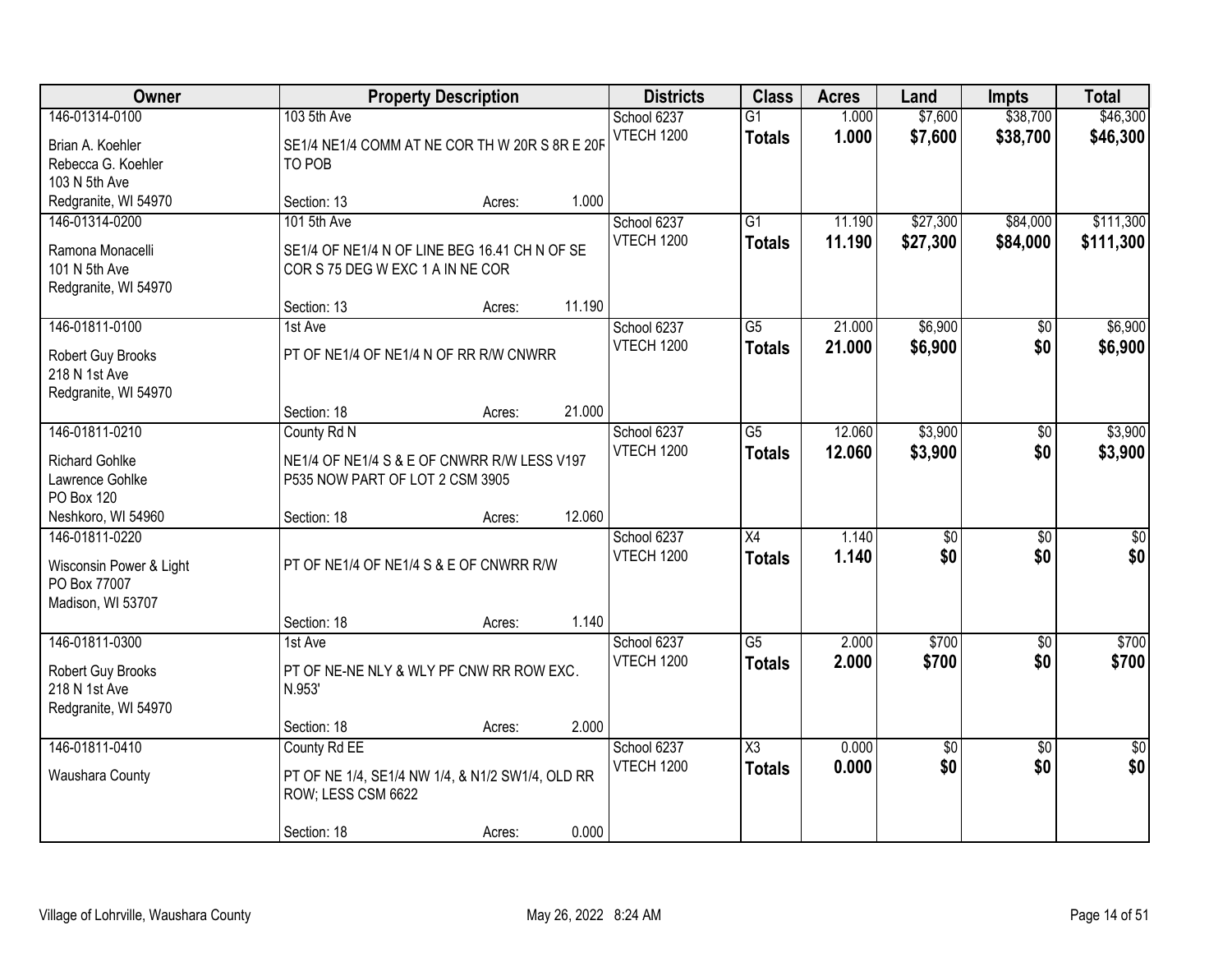| <b>Owner</b>                       |                                              | <b>Property Description</b> |       | <b>Districts</b>                 | <b>Class</b>    | <b>Acres</b> | Land    | <b>Impts</b>    | <b>Total</b> |
|------------------------------------|----------------------------------------------|-----------------------------|-------|----------------------------------|-----------------|--------------|---------|-----------------|--------------|
| 146-01812-0113                     | 1st Ave                                      |                             |       | School 6237                      | $\overline{G1}$ | 0.080        | \$800   | $\overline{50}$ | \$800        |
| David D. Peterson                  | LOT 1 CSM 6522                               |                             |       | <b>VTECH 1200</b>                | G4              | 1.920        | \$400   | \$0             | \$400        |
| 1217 Winnebago Ave                 |                                              |                             |       |                                  | <b>Totals</b>   | 2.000        | \$1,200 | \$0             | \$1,200      |
| Oshkosh, WI 54901                  |                                              |                             |       |                                  |                 |              |         |                 |              |
|                                    | Section: 18                                  | Acres:                      | 2.000 |                                  |                 |              |         |                 |              |
| 146-01812-0115                     | 218 N 1st Ave                                |                             |       | School 6237<br><b>VTECH 1200</b> | $\overline{G1}$ | 1.490        | \$8,500 | \$115,400       | \$123,900    |
| Robert Guy Brooks                  | THAT PART OF LOT 2 CSM 6522 LYING NORTH OF   |                             |       |                                  | <b>Totals</b>   | 1.490        | \$8,500 | \$115,400       | \$123,900    |
| 218 N 1st Ave                      | LOT 1 OF SAME CSM                            |                             |       |                                  |                 |              |         |                 |              |
| Redgranite, WI 54970               | Section: 18                                  |                             | 1.490 |                                  |                 |              |         |                 |              |
| 146-01812-0116                     | 1st Ave                                      | Acres:                      |       | School 6237                      | G4              | 7.080        | \$1,400 | \$0             | \$1,400      |
|                                    |                                              |                             |       | <b>VTECH 1200</b>                | <b>Totals</b>   | 7.080        | \$1,400 | \$0             | \$1,400      |
| Robert Guy Brooks                  | THAT PART OF LOT 2 CSM 6522 EXCLUDING ANY    |                             |       |                                  |                 |              |         |                 |              |
| 218 N 1st Ave                      | PART LYING NORTH OF LOT 1                    |                             |       |                                  |                 |              |         |                 |              |
| Redgranite, WI 54970               | Section: 18                                  | Acres:                      | 7.080 |                                  |                 |              |         |                 |              |
| 146-01812-0121                     | <b>Washington Ave</b>                        |                             |       | School 6237                      | $\overline{G2}$ | 0.459        | \$4,300 | \$47,500        | \$51,800     |
|                                    |                                              |                             |       | <b>VTECH 1200</b>                | <b>Totals</b>   | 0.459        | \$4,300 | \$47,500        | \$51,800     |
| Russell A. Cline                   | PT OF NW1/4 NE1/4, E 100' LOT 1 CSM 4323     |                             |       |                                  |                 |              |         |                 |              |
| PO Box 455<br>Redgranite, WI 54970 |                                              |                             |       |                                  |                 |              |         |                 |              |
|                                    | Section: 18                                  | Acres:                      | 0.459 |                                  |                 |              |         |                 |              |
| 146-01812-0122                     | County Rd EE                                 |                             |       | School 6237                      | $\overline{G1}$ | 1.541        | \$9,400 | $\overline{50}$ | \$9,400      |
|                                    |                                              |                             |       | <b>VTECH 1200</b>                | <b>Totals</b>   | 1.541        | \$9,400 | \$0             | \$9,400      |
| Russell A. Cline<br>PO Box 455     | PT OF NW1/4 NE1/4, LOT 1 CSM 4323 EXC E 100' |                             |       |                                  |                 |              |         |                 |              |
| Redgranite, WI 54970               |                                              |                             |       |                                  |                 |              |         |                 |              |
|                                    | Section: 18                                  | Acres:                      | 1.541 |                                  |                 |              |         |                 |              |
| 146-01812-0200                     | 1st Ave                                      |                             |       | School 6237                      | $\overline{G1}$ | 1.160        | \$8,200 | $\sqrt{6}$      | \$8,200      |
| Wendy O'Conner-Frank               | PT OF NE1/4 PAR 242' X 209'                  |                             |       | <b>VTECH 1200</b>                | <b>Totals</b>   | 1.160        | \$8,200 | \$0             | \$8,200      |
| N16796 Marek Rd                    |                                              |                             |       |                                  |                 |              |         |                 |              |
| Pembine, WI 54156-9662             |                                              |                             |       |                                  |                 |              |         |                 |              |
|                                    | Section: 18                                  | Acres:                      | 1.160 |                                  |                 |              |         |                 |              |
| 146-01812-0310                     | 222 N 1st Ave                                |                             |       | School 6237                      | $\overline{G1}$ | 1.160        | \$8,200 | \$89,500        | \$97,700     |
| David D. Peterson                  | PT N 1/2 OF NE1/4; 438.82' X 209' PARCEL     |                             |       | <b>VTECH 1200</b>                | G <sub>5</sub>  | 0.950        | \$300   | \$0             | \$300        |
| 1217 Winnebago Ave                 |                                              |                             |       |                                  | <b>Totals</b>   | 2.110        | \$8,500 | \$89,500        | \$98,000     |
| Oshkosh, WI 54901                  |                                              |                             |       |                                  |                 |              |         |                 |              |
|                                    | Section: 18                                  | Acres:                      | 2.110 |                                  |                 |              |         |                 |              |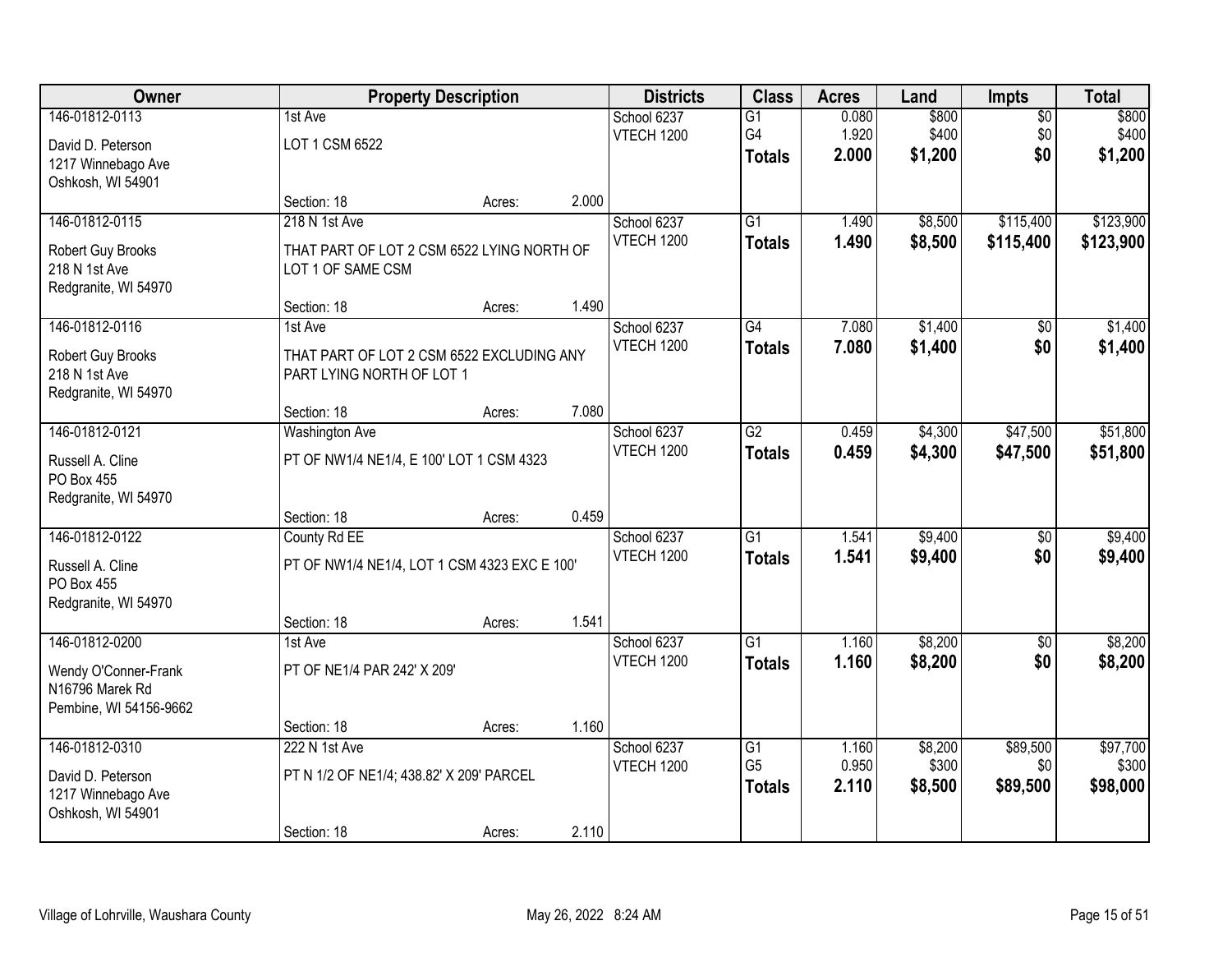| <b>Owner</b>              |                                                | <b>Property Description</b> |        | <b>Districts</b>  | <b>Class</b>    | <b>Acres</b> | Land            | <b>Impts</b>    | <b>Total</b>    |
|---------------------------|------------------------------------------------|-----------------------------|--------|-------------------|-----------------|--------------|-----------------|-----------------|-----------------|
| 146-01812-0400            | 1st Ave                                        |                             |        | School 6237       | $\overline{G5}$ | 8.930        | \$2,900         | $\sqrt{$0}$     | \$2,900         |
| Michelle A. Wickman       | PT OF NW1/4 NE1/4, LOT 1 CSM 5789              |                             |        | <b>VTECH 1200</b> | G <sub>6</sub>  | 2.500        | \$4,600         | \$0             | \$4,600         |
| 865 Horseshoe Bnd         |                                                |                             |        |                   | <b>Totals</b>   | 11.430       | \$7,500         | \$0             | \$7,500         |
| Royse City, TX 75189-8435 |                                                |                             |        |                   |                 |              |                 |                 |                 |
|                           | Section: 18                                    | Acres:                      | 11.430 |                   |                 |              |                 |                 |                 |
| 146-01812-0510            | 1st Ave                                        |                             |        | School 6237       | G4              | 5.000        | \$1,000         | $\overline{50}$ | \$1,000         |
| Robert Guy Brooks         | NW1/4 NE1/4 EXC TWO 209' X 242' PARCELS LESS   |                             |        | <b>VTECH 1200</b> | G <sub>5</sub>  | 5.230        | \$1,700         | \$0             | \$1,700         |
| 218 N 1st Ave             | CSM 4323 LESS CSM 5177 LESS CSM 5206 LESS      |                             |        |                   | G5M             | 2.500        | \$2,300         | \$0             | \$2,300         |
| Redgranite, WI 54970      | CSM 5789; LESS DOC 514018                      |                             |        |                   | <b>Totals</b>   | 12.730       | \$5,000         | \$0             | \$5,000         |
|                           | Section: 18                                    | Acres:                      | 12.730 |                   |                 |              |                 |                 |                 |
| 146-01814-0100            |                                                |                             |        | School 6237       | G5              | 27.000       | \$8,800         | \$0             | \$8,800         |
| Josephine H. Skach        | PT OF SE1/4 NE1/4                              |                             |        | <b>VTECH 1200</b> | G <sub>6</sub>  | 12.000       | \$23,400        | \$0             | \$23,400        |
| Cindy Skach               |                                                |                             |        |                   | <b>Totals</b>   | 39.000       | \$32,200        | \$0             | \$32,200        |
| PO Box 7212               |                                                |                             |        |                   |                 |              |                 |                 |                 |
| Westchester, IL 60154     | Section: 18                                    | Acres:                      | 39.000 |                   |                 |              |                 |                 |                 |
| 146-01821-0200            | <b>Liberty St</b>                              |                             |        | School 6237       | G5              | 9.480        | \$3,100         | $\sqrt[6]{3}$   | \$3,100         |
| Querino Monacelli         | N 30 R OF NW1/4 EXC CSM'S #1812 & #2573        |                             |        | <b>VTECH 1200</b> | G <sub>6</sub>  | 5.000        | \$9,800         | \$0             | \$9,800         |
| Jean M. Monacelli         |                                                |                             |        |                   | <b>Totals</b>   | 14.480       | \$12,900        | \$0             | \$12,900        |
| 126 S Liberty St          |                                                |                             |        |                   |                 |              |                 |                 |                 |
| Redgranite, WI 54970      | Section: 18                                    | Acres:                      | 14.480 |                   |                 |              |                 |                 |                 |
| 146-01821-0300            |                                                |                             |        | School 6237       | $\overline{X4}$ | 0.719        | $\overline{50}$ | $\overline{50}$ | $\overline{50}$ |
| Village of Lohrville      | PT OF N 30 R OF NW1/4, LOT 1 CSM #1812 K/A 3RD |                             |        | <b>VTECH 1200</b> | <b>Totals</b>   | 0.719        | \$0             | \$0             | \$0             |
| Exempt                    | <b>AVE</b>                                     |                             |        |                   |                 |              |                 |                 |                 |
| Redgranite, WI 54970      |                                                |                             |        |                   |                 |              |                 |                 |                 |
|                           | Section: 18                                    | Acres:                      | 0.719  |                   |                 |              |                 |                 |                 |
| 146-01821-0411            | 430 W Wisconsin Ave                            |                             |        | School 6237       | $\overline{G1}$ | 1.510        | \$4,700         | \$180,400       | \$185,100       |
| Henry D. Vissers          | PT OF NW1/4 NW1/4, PT OF LOT 2 CSM #2573, THEN |                             |        | <b>VTECH 1200</b> | <b>Totals</b>   | 1.510        | \$4,700         | \$180,400       | \$185,100       |
| Sunshine A. Vissers       | PT OF LOT 1 CSM #3173, NOW LOT 1 CSM 4027      |                             |        |                   |                 |              |                 |                 |                 |
| 430 W Wisconsin St        |                                                |                             |        |                   |                 |              |                 |                 |                 |
| Redgranite, WI 54970      | Section: 18                                    | Acres:                      | 1.510  |                   |                 |              |                 |                 |                 |
| 146-01821-0412            | 430 W Wisconsin Ave                            |                             |        | School 6237       | $\overline{G1}$ | 1.510        | \$9,300         | $\overline{50}$ | \$9,300         |
| Henry D. Vissers          | PT OF NW1/4 NW1/4, PT OF LOT 2 CSM 2573, THEN  |                             |        | <b>VTECH 1200</b> | <b>Totals</b>   | 1.510        | \$9,300         | \$0             | \$9,300         |
| 430 W Wisconsin Ave       | PT OF LOT 1 CSM 3173, NOW LOT 2 CSM 4027       |                             |        |                   |                 |              |                 |                 |                 |
| Redgranite, WI 54970      |                                                |                             |        |                   |                 |              |                 |                 |                 |
|                           | Section: 18                                    | Acres:                      | 1.510  |                   |                 |              |                 |                 |                 |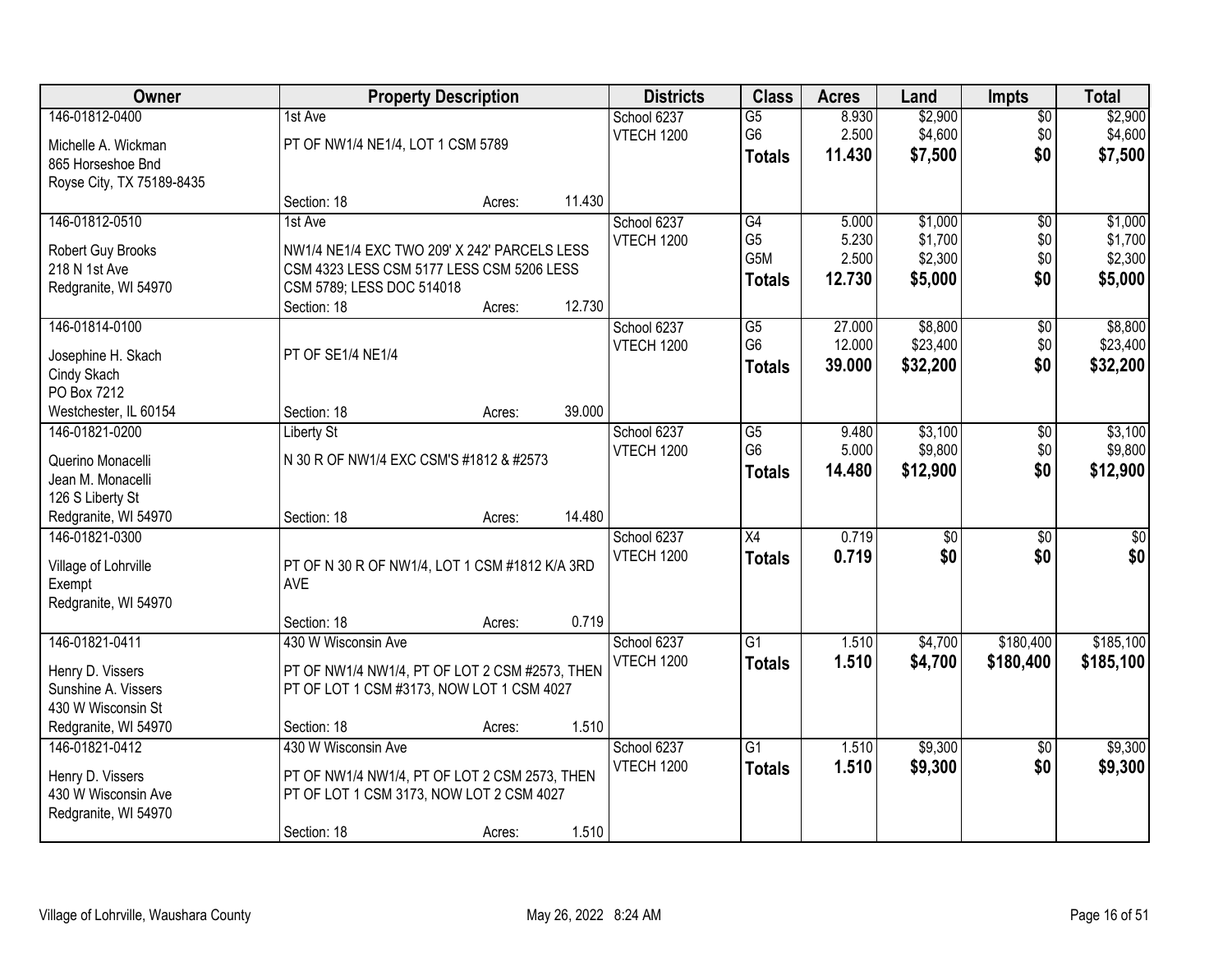| Owner                               |                                                 | <b>Property Description</b> |       | <b>Districts</b>  | <b>Class</b>    | <b>Acres</b> | Land     | <b>Impts</b>    | <b>Total</b> |
|-------------------------------------|-------------------------------------------------|-----------------------------|-------|-------------------|-----------------|--------------|----------|-----------------|--------------|
| 146-01821-0413                      | Lincoln Ave                                     |                             |       | School 6237       | $\overline{G1}$ | 1.510        | \$9,300  | $\overline{50}$ | \$9,300      |
| Michael J. Harris                   | PT OF NW1/4 NW1/4, PT OF LOT 2 CSM 2573, THEN   |                             |       | <b>VTECH 1200</b> | <b>Totals</b>   | 1.510        | \$9,300  | \$0             | \$9,300      |
| Karen J. Harris                     | PT OF LOT 1 CSM 3173, NOW LOT 3 CSM 4027        |                             |       |                   |                 |              |          |                 |              |
| 460 Lincoln Ave                     |                                                 |                             |       |                   |                 |              |          |                 |              |
| Redgranite, WI 54970                | Section: 18                                     | Acres:                      | 1.510 |                   |                 |              |          |                 |              |
| 146-01821-0414                      | <b>Lincoln Ave</b>                              |                             |       | School 6237       | $\overline{G1}$ | 1.510        | \$9,300  | $\overline{50}$ | \$9,300      |
|                                     |                                                 |                             |       | <b>VTECH 1200</b> | <b>Totals</b>   | 1.510        | \$9,300  | \$0             | \$9,300      |
| Michael J. Harris                   | PT OF NW1/4 NW1/4, PT OF LOT 2 CSM 2573, THEN   |                             |       |                   |                 |              |          |                 |              |
| Karen J. Harris                     | PT OF LOT 1 CSM 3173, NOW LOT 4 CSM 4027        |                             |       |                   |                 |              |          |                 |              |
| 460 Lincoln Ave                     | Section: 18                                     |                             | 1.510 |                   |                 |              |          |                 |              |
| Redgranite, WI 54970                |                                                 | Acres:                      |       |                   |                 |              |          |                 |              |
| 146-01821-0420                      | <b>Wisconsin Ave</b>                            |                             |       | School 6237       | $\overline{G1}$ | 1.500        | \$9,300  | \$0             | \$9,300      |
| Robert A & Debora L Spick Revocable | PT OF NW1/4 NW1/4, PT OF LOT 2 CSM #2573, NOW   |                             |       | <b>VTECH 1200</b> | <b>Totals</b>   | 1.500        | \$9,300  | \$0             | \$9,300      |
| <b>Living Trust</b>                 | LOT 2 CSM #3173                                 |                             |       |                   |                 |              |          |                 |              |
| 375 N 3rd Ave                       |                                                 |                             |       |                   |                 |              |          |                 |              |
| Redgranite, WI 54970                | Section: 18                                     | Acres:                      | 1.500 |                   |                 |              |          |                 |              |
| 146-01821-0430                      | Lincoln Ave                                     |                             |       | School 6237       | G1              | 1.500        | \$9,300  | $\sqrt[6]{3}$   | \$9,300      |
| Robert A & Debora L Spick Revocable | PT OF NW1/4 NW1/4, PT OF LOT 2 CSM #2573, NOW   |                             |       | <b>VTECH 1200</b> | <b>Totals</b>   | 1.500        | \$9,300  | \$0             | \$9,300      |
| <b>Living Trust</b>                 | LOT 3 CSM #3173                                 |                             |       |                   |                 |              |          |                 |              |
| 375 N 3rd Ave                       |                                                 |                             |       |                   |                 |              |          |                 |              |
| Redgranite, WI 54970                | Section: 18                                     | Acres:                      | 1.500 |                   |                 |              |          |                 |              |
| 146-01821-0440                      | 375 N 3rd Ave                                   |                             |       | School 6237       | $\overline{G1}$ | 2.000        | \$10,800 | \$166,600       | \$177,400    |
|                                     |                                                 |                             |       | <b>VTECH 1200</b> | <b>Totals</b>   | 2.000        | \$10,800 | \$166,600       | \$177,400    |
| Robert A & Debora L Spick Revocable | PT OF NW1/4 NW1/4, PT OF LOT 2 CSM #2573, NOW   |                             |       |                   |                 |              |          |                 |              |
| <b>Living Trust</b>                 | LOT 4 CSM #3173                                 |                             |       |                   |                 |              |          |                 |              |
| 375 N 3rd Ave                       |                                                 |                             |       |                   |                 |              |          |                 |              |
| Redgranite, WI 54970                | Section: 18                                     | Acres:                      | 2.000 |                   |                 |              |          |                 |              |
| 146-01821-0510                      | 460 W Lincoln Ave                               |                             |       | School 6237       | $\overline{G1}$ | 3.780        | \$16,200 | \$79,400        | \$95,600     |
| Michael J. Harris                   | PT OF N 30 R OF NW1/4, LOT 1 CSM #2573 AND LOT  |                             |       | <b>VTECH 1200</b> | <b>Totals</b>   | 3.780        | \$16,200 | \$79,400        | \$95,600     |
| Karen J. Harris                     | 1 CSM 3173 LESS CSM 4027                        |                             |       |                   |                 |              |          |                 |              |
| 460 W Lincoln Ave                   |                                                 |                             |       |                   |                 |              |          |                 |              |
| Redgranite, WI 54970                | Section: 18                                     | Acres:                      | 3.780 |                   |                 |              |          |                 |              |
| 146-01823-0711                      | 413 W Washington Ave                            |                             |       | School 6237       | $\overline{G1}$ | 0.230        | \$2,600  | \$54,500        | \$57,100     |
|                                     |                                                 |                             |       | VTECH 1200        | <b>Totals</b>   | 0.230        | \$2,600  | \$54,500        | \$57,100     |
| John Sabel et al                    | PT OF NW1/4 BEG 40' S OF SE COR BLK 5 LOHR PK § |                             |       |                   |                 |              |          |                 |              |
| c/o Gene Braatz                     | 100' W'LY 100' N 100' ELY 100' TO POB           |                             |       |                   |                 |              |          |                 |              |
| N8861 19th Ct                       |                                                 |                             |       |                   |                 |              |          |                 |              |
| Neshkoro, WI 54960                  | Section: 18                                     | Acres:                      | 0.230 |                   |                 |              |          |                 |              |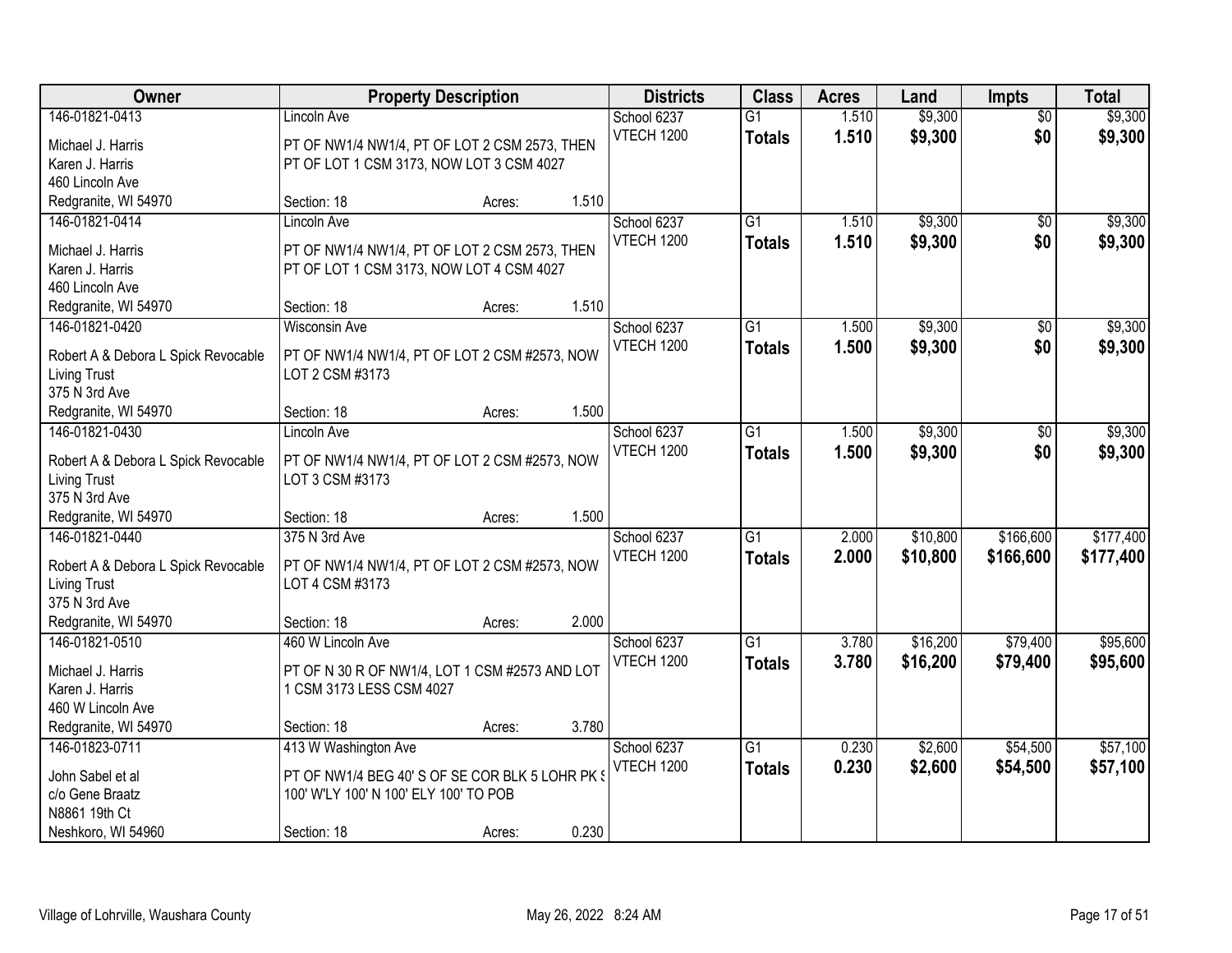| <b>Owner</b>                                      |                                                                                           | <b>Property Description</b> |       | <b>Districts</b>  | <b>Class</b>    | <b>Acres</b> | Land     | <b>Impts</b>    | <b>Total</b> |
|---------------------------------------------------|-------------------------------------------------------------------------------------------|-----------------------------|-------|-------------------|-----------------|--------------|----------|-----------------|--------------|
| 146-01823-0712                                    | <b>Washington Ave</b>                                                                     |                             |       | School 6237       | $\overline{G1}$ | 0.240        | \$2,700  | $\overline{50}$ | \$2,700      |
| John Sabel et al                                  | PT OF NW1/4 BEG 140' S OF SE COR BLK 5 LOHR PK                                            |                             |       | VTECH 1200        | <b>Totals</b>   | 0.240        | \$2,700  | \$0             | \$2,700      |
| c/o Gene Braatz                                   | S 105.71' W'LY 100' N 105.71' ELY 100' TO POB                                             |                             |       |                   |                 |              |          |                 |              |
| N8861 19th Ct                                     |                                                                                           |                             |       |                   |                 |              |          |                 |              |
| Neshkoro, WI 54960                                | Section: 18                                                                               | Acres:                      | 0.240 |                   |                 |              |          |                 |              |
| 146-01823-0720                                    | 449 W Washington Ave                                                                      |                             |       | School 6237       | $\overline{G1}$ | 1.940        | \$10,600 | \$171,000       | \$181,600    |
| Jacob Zinecker                                    | PT OF SW1/4 NW1/4, BEG NW COR OF LOT 1 CSM                                                |                             |       | <b>VTECH 1200</b> | <b>Totals</b>   | 1.940        | \$10,600 | \$171,000       | \$181,600    |
| Gillian S. Zinecker                               | 898 S 208.71' W 550' N 208.71' E 550' TO POB EXC N                                        |                             |       |                   |                 |              |          |                 |              |
| 449 W Washington Ave                              | 100' OF E 200' LESS V540 P114                                                             |                             |       |                   |                 |              |          |                 |              |
| Redgranite, WI 54970-9420                         | Section: 18                                                                               | Acres:                      | 1.940 |                   |                 |              |          |                 |              |
| 146-01824-0311                                    | 1st Ave                                                                                   |                             |       | School 6237       | $\overline{G2}$ | 1.070        | \$2,400  | \$0             | \$2,400      |
|                                                   |                                                                                           |                             |       | <b>VTECH 1200</b> | <b>Totals</b>   | 1.070        | \$2,400  | \$0             | \$2,400      |
| Jeremiah Leavitt                                  | LOT 2 CSM 6439                                                                            |                             |       |                   |                 |              |          |                 |              |
| E8144 Weyauwega Rd                                |                                                                                           |                             |       |                   |                 |              |          |                 |              |
| New London, WI 54961-7927                         |                                                                                           |                             |       |                   |                 |              |          |                 |              |
|                                                   | Section: 18                                                                               | Acres:                      | 1.070 |                   |                 |              |          |                 |              |
| 146-01824-0321                                    | 221 S 1st Ave                                                                             |                             |       | School 6237       | $\overline{G2}$ | 1.090        | \$7,400  | \$28,200        | \$35,600     |
| Jason E. Leavitt                                  | LOT 3 CSM 6439                                                                            |                             |       | VTECH 1200        | <b>Totals</b>   | 1.090        | \$7,400  | \$28,200        | \$35,600     |
| N982 Windwood Dr                                  |                                                                                           |                             |       |                   |                 |              |          |                 |              |
| Neshkoro, WI 54960                                |                                                                                           |                             |       |                   |                 |              |          |                 |              |
|                                                   | Section: 18                                                                               | Acres:                      | 1.090 |                   |                 |              |          |                 |              |
| 146-01831-0100                                    | 405 S 1st Ave                                                                             |                             |       | School 6237       | $\overline{G1}$ | 0.497        | \$4,400  | \$77,900        | \$82,300     |
|                                                   |                                                                                           |                             |       | VTECH 1200        | <b>Totals</b>   | 0.497        | \$4,400  | \$77,900        | \$82,300     |
| Joseph A. Launderville<br>Juanita A. Launderville | BEG NE COR OF NE SW RUN S 11R 6' W 10R TO RR<br>ROW ESTLY ALNG RR ROW TO N LINE SW TO POB |                             |       |                   |                 |              |          |                 |              |
| 405 S First Ave                                   | <b>EXC HWY ROW</b>                                                                        |                             |       |                   |                 |              |          |                 |              |
| Redgranite, WI 54970                              | Section: 18                                                                               | Acres:                      | 0.000 |                   |                 |              |          |                 |              |
| 146-01831-0310                                    | S 1st Ave                                                                                 |                             |       | School 6237       | $\overline{G1}$ | 1.110        | \$7,500  | \$7,900         | \$15,400     |
|                                                   |                                                                                           |                             |       | <b>VTECH 1200</b> | <b>Totals</b>   | 1.110        | \$7,500  | \$7,900         | \$15,400     |
| Joseph A. Fitzsimmons                             | LOT 1 CSM 6665                                                                            |                             |       |                   |                 |              |          |                 |              |
| Lora A. Fitzsimmons                               |                                                                                           |                             |       |                   |                 |              |          |                 |              |
| W9095 County Rd Jj                                |                                                                                           |                             |       |                   |                 |              |          |                 |              |
| Wautoma, WI 54982                                 | Section: 18                                                                               | Acres:                      | 1.110 |                   |                 |              |          |                 |              |
| 146-01831-0350                                    | 127 W Lohrville Ave                                                                       |                             |       | School 6237       | $\overline{G1}$ | 0.200        | \$2,100  | \$2,800         | \$4,900      |
| Jeramy N. Nagle                                   | PT NE1/4 OF SW1/4 (W 130' OF E 326' N OF OLD RR                                           |                             |       | <b>VTECH 1200</b> | <b>Totals</b>   | 0.200        | \$2,100  | \$2,800         | \$4,900      |
| 137 W Lohrville Ave                               | ROW); INC EASE DOC#530640                                                                 |                             |       |                   |                 |              |          |                 |              |
| Redgranite, WI 54970                              |                                                                                           |                             |       |                   |                 |              |          |                 |              |
|                                                   | Section: 18                                                                               | Acres:                      | 0.000 |                   |                 |              |          |                 |              |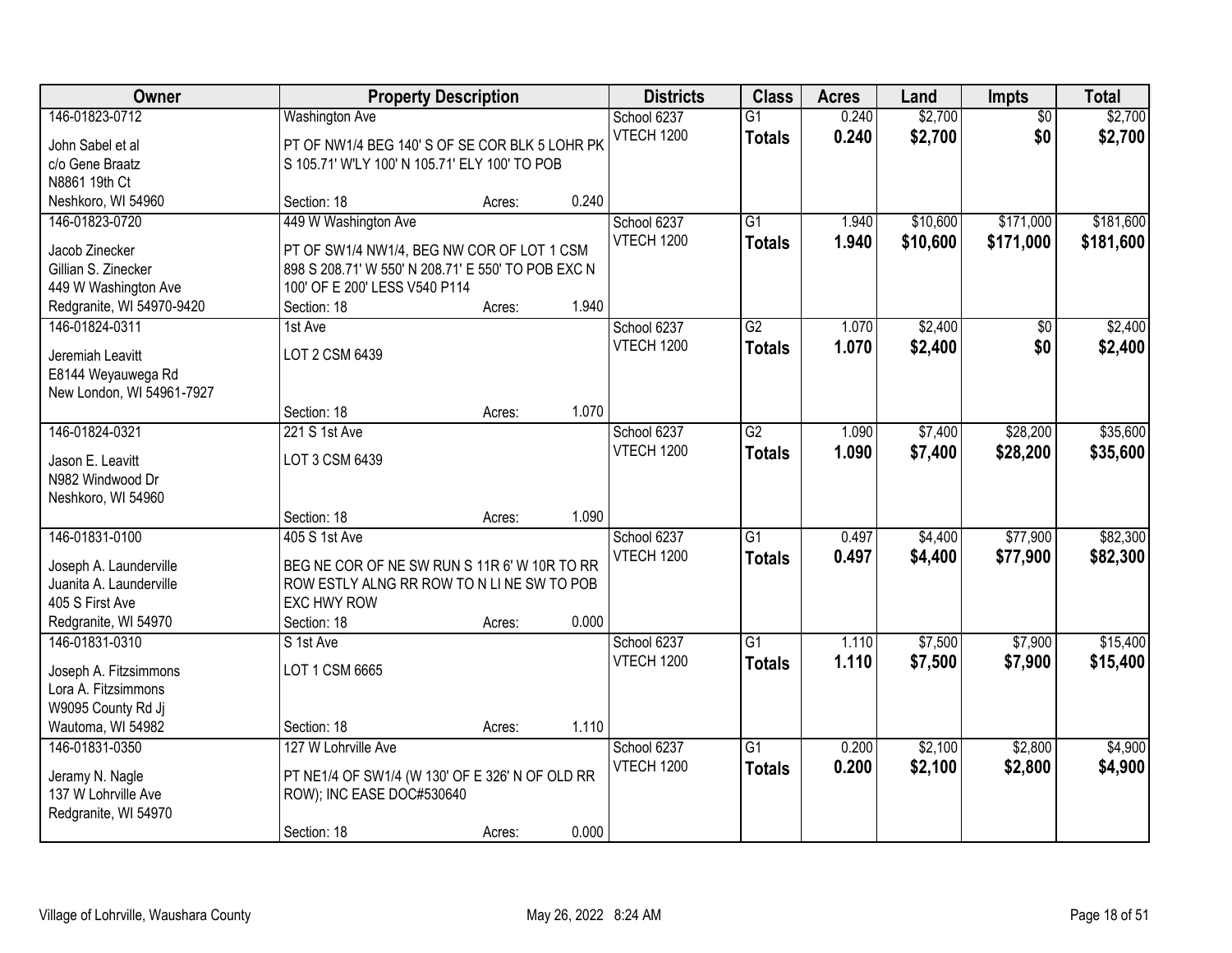| Owner                               | <b>Property Description</b>                    |       | <b>Districts</b>  | <b>Class</b>    | <b>Acres</b> | Land                         | <b>Impts</b>    | <b>Total</b> |
|-------------------------------------|------------------------------------------------|-------|-------------------|-----------------|--------------|------------------------------|-----------------|--------------|
| 146-01831-0400                      | 137 W Lohrville Ave                            |       | School 6237       | $\overline{G1}$ | 0.330        | \$2,800                      | \$24,500        | \$27,300     |
| Jeramy N. Nagle                     | PT NE1/4 OF SW1/4 (PAR OF LAND BEG & BNDED BY  |       | <b>VTECH 1200</b> | <b>Totals</b>   | 0.330        | \$2,800                      | \$24,500        | \$27,300     |
| 137 W Lohrville Ave                 | LI COM AT PT ON 1/4 SEC LI 451'W OF NE COR OF  |       |                   |                 |              |                              |                 |              |
| Redgranite, WI 54970                | NE 1/4 OF SW 1/4); INC EASE DOC#530640         |       |                   |                 |              |                              |                 |              |
|                                     | Section: 18<br>Acres:                          | 0.000 |                   |                 |              |                              |                 |              |
| 146-01831-0500                      | County Rd EE                                   |       | School 6237       | $\overline{G5}$ | 5.000        | \$3,300                      | $\overline{50}$ | \$3,300      |
|                                     |                                                |       | <b>VTECH 1200</b> | <b>Totals</b>   | 5.000        | \$3,300                      | \$0             | \$3,300      |
| Howard F. Zabel et al               | PT NE1/4 OF SW1/4 (N OF RR & E OF RD RUNNING S |       |                   |                 |              |                              |                 |              |
| c/o Farmers & Merchants Bank-Escrow | FROM HWY OVER RR)                              |       |                   |                 |              |                              |                 |              |
| Services<br>PO Box 270              | Section: 18                                    | 0.000 |                   |                 |              |                              |                 |              |
| Berlin, WI 54923-0270               | Acres:                                         |       |                   |                 |              |                              |                 |              |
| 146-01831-0600                      | 233 W Lohrville Ave                            |       | School 6237       | G1              | 0.650        | \$11,000                     | \$69,900        | \$80,900     |
|                                     |                                                |       | <b>VTECH 1200</b> |                 |              |                              |                 |              |
| Howard F. Zabel et al               | PT NE1/4 OF SW1/4                              |       |                   | <b>Totals</b>   | 0.650        | \$11,000                     | \$69,900        | \$80,900     |
| c/o Farmers & Merchants Bank-Escrow |                                                |       |                   |                 |              |                              |                 |              |
| Services                            |                                                |       |                   |                 |              |                              |                 |              |
| PO Box 270                          | Section: 18<br>Acres:                          | 0.000 |                   |                 |              |                              |                 |              |
| Berlin, WI 54923-0270               |                                                |       |                   |                 |              |                              |                 |              |
| 146-01831-0700                      | Lohrville Ave                                  |       | School 6237       | $\overline{G1}$ | 0.253        | \$2,600                      | \$4,800         | \$7,400      |
| Howard F. Zabel et al               | PT NE1/4 OF SW1/4                              |       | VTECH 1200        | <b>Totals</b>   | 0.253        | \$2,600                      | \$4,800         | \$7,400      |
| c/o Farmers & Merchants Bank-Escrow |                                                |       |                   |                 |              |                              |                 |              |
| Services                            |                                                |       |                   |                 |              |                              |                 |              |
| PO Box 270                          | Section: 18<br>Acres:                          | 0.000 |                   |                 |              |                              |                 |              |
| Berlin, WI 54923-0270               |                                                |       |                   |                 |              |                              |                 |              |
| 146-01831-0800                      | 259 W Lohrville Ave                            |       | School 6237       | $\overline{G2}$ | 0.900        | \$7,100                      | \$65,100        | \$72,200     |
|                                     |                                                |       | <b>VTECH 1200</b> | <b>Totals</b>   | 0.900        | \$7,100                      | \$65,100        | \$72,200     |
| Bear Facts, LLC                     | PT NE1/4 OF SW1/4; PARCEL I; INCLUDES          |       |                   |                 |              |                              |                 |              |
| 259 Lohrville Ave                   | ASSESSMENT FOR PCL 146-01831-0900              |       |                   |                 |              |                              |                 |              |
| Redgranite, WI 54970                |                                                |       |                   |                 |              |                              |                 |              |
|                                     | Section: 18<br>Acres:                          | 0.170 |                   |                 |              |                              |                 |              |
| 146-01831-0900                      | 259 W Lohrville Ave                            |       | School 6237       |                 |              | Assessed with 146-01831-0800 |                 |              |
| Bear Facts, LLC                     | PT NE1/4 OF SW1/4; PARCEL II; INCLUDED IN      |       | <b>VTECH 1200</b> |                 |              |                              |                 |              |
| 259 Lohrville Ave                   | ASSESSMENT OF PCL 146-01831-0800               |       |                   |                 |              |                              |                 |              |
| Redgranite, WI 54970                |                                                |       |                   |                 |              |                              |                 |              |
|                                     | Section: 18<br>Acres:                          | 0.730 |                   |                 |              |                              |                 |              |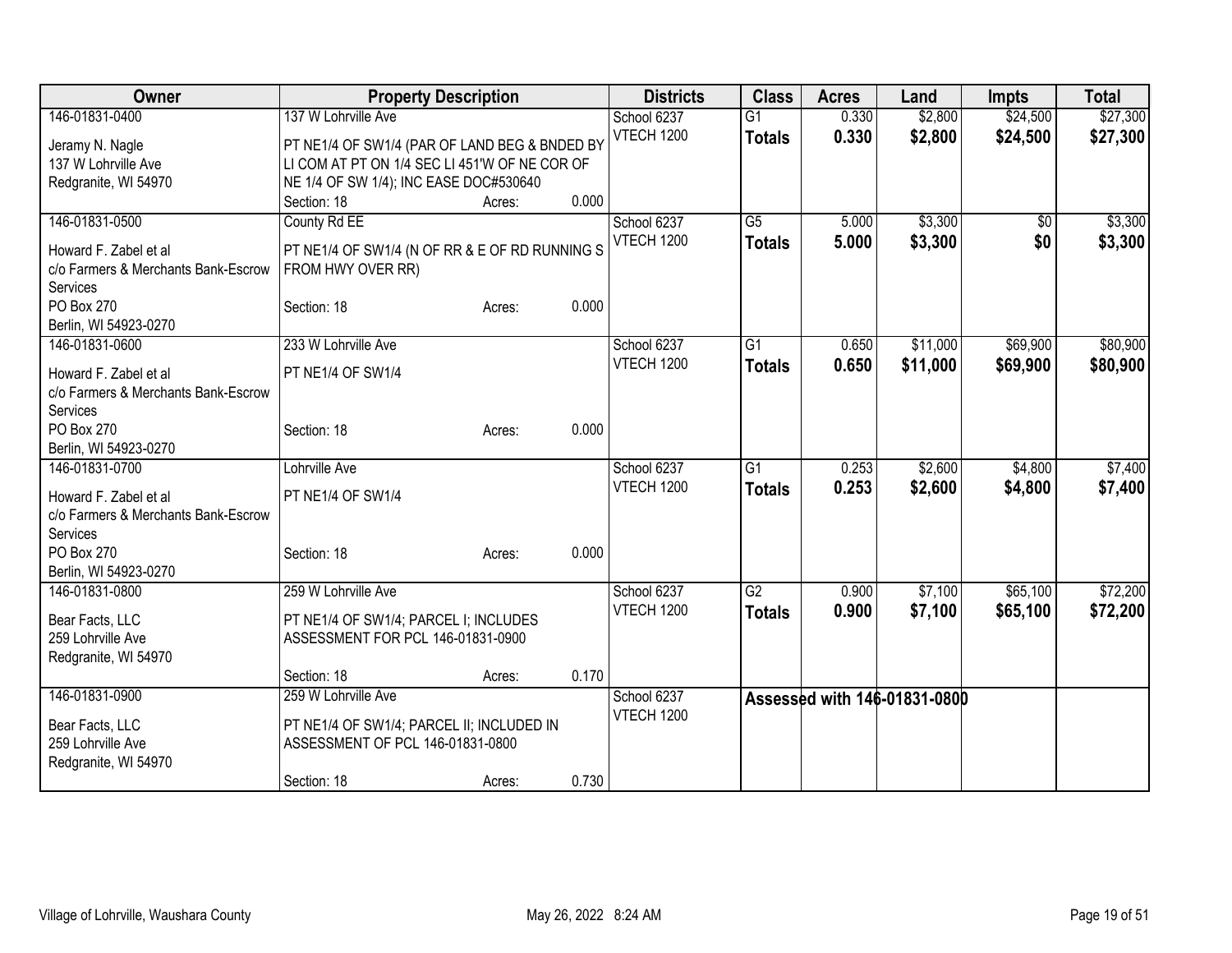| Owner                                 |                                               | <b>Property Description</b> |       | <b>Districts</b>  | <b>Class</b>    | <b>Acres</b> | Land            | <b>Impts</b>    | <b>Total</b>    |
|---------------------------------------|-----------------------------------------------|-----------------------------|-------|-------------------|-----------------|--------------|-----------------|-----------------|-----------------|
| 146-01831-1010                        | County Rd EE                                  |                             |       | School 6237       | $\overline{G2}$ | 0.080        | \$1,300         | \$12,400        | \$13,700        |
| James M. Rannie                       | PT OF NE 1/4 OF SW 1/4 N OF R/W OF CNWRR & E  |                             |       | <b>VTECH 1200</b> | <b>Totals</b>   | 0.080        | \$1,300         | \$12,400        | \$13,700        |
| W5630 Apache Ave                      | OF RD 35FT N AND 60FT E; AND LOT 1 CSM 6622   |                             |       |                   |                 |              |                 |                 |                 |
| Wild Rose, WI 54984                   |                                               |                             |       |                   |                 |              |                 |                 |                 |
|                                       | Section: 18                                   | Acres:                      | 0.080 |                   |                 |              |                 |                 |                 |
| 146-01831-1100                        | Main St                                       |                             |       | School 6237       | $\overline{G1}$ | 1.246        | \$7,900         | \$0             | \$7,900         |
| Deckers Red Rock, LLC                 | PT OF NE1/4 SW1/4 PT OF CSM 831 INCLUDING LOT |                             |       | <b>VTECH 1200</b> | <b>Totals</b>   | 1.246        | \$7,900         | \$0             | \$7,900         |
| 503 Main St                           | 10 & OL 6 BLK 14 LOHRVILLE PLAT               |                             |       |                   |                 |              |                 |                 |                 |
| Redgranite, WI 54970                  |                                               |                             |       |                   |                 |              |                 |                 |                 |
|                                       | Section: 18                                   | Acres:                      | 1.246 |                   |                 |              |                 |                 |                 |
| 146-01831-1110                        |                                               |                             |       | School 6237       | $\overline{X4}$ | 0.003        | $\overline{50}$ | $\overline{50}$ | $\overline{50}$ |
| Wisconsin Power & Light Co            | PT OF NE1/4 NW1/4 BEG NE COR OL 6 PLAT OF     |                             |       | <b>VTECH 1200</b> | <b>Totals</b>   | 0.003        | \$0             | \$0             | \$0             |
| Attn: Alliant Energy Real Estate Dept | LOHRVILLE E 14' S 10' W 14' N 10' POB         |                             |       |                   |                 |              |                 |                 |                 |
| PO Box 77007                          |                                               |                             |       |                   |                 |              |                 |                 |                 |
| Madison, WI 53707                     | Section: 18                                   | Acres:                      | 0.003 |                   |                 |              |                 |                 |                 |
| 146-01831-1210                        | 530 S Main St                                 |                             |       | School 6237       | G1              | 1.900        | \$9,600         | \$72,400        | \$82,000        |
| Adell E. Laird                        | LOT 1 CSM 4324; INC EASE DOC#522038           |                             |       | <b>VTECH 1200</b> | <b>Totals</b>   | 1.900        | \$9,600         | \$72,400        | \$82,000        |
| 530 S Main St                         |                                               |                             |       |                   |                 |              |                 |                 |                 |
| Redgranite, WI 54970                  |                                               |                             |       |                   |                 |              |                 |                 |                 |
|                                       | Section: 18                                   | Acres:                      | 1.900 |                   |                 |              |                 |                 |                 |
| 146-01831-1300                        | Main St                                       |                             |       | School 6237       | $\overline{G1}$ | 1.190        | \$3,800         | $\overline{50}$ | \$3,800         |
| Ramona M. Knudtson et al              | LOT 2 CSM 2778; INC EASE DOC#522038           |                             |       | <b>VTECH 1200</b> | <b>Totals</b>   | 1.190        | \$3,800         | \$0             | \$3,800         |
| c/o Michael Knudtson                  |                                               |                             |       |                   |                 |              |                 |                 |                 |
| 518 S Waupaca St                      |                                               |                             |       |                   |                 |              |                 |                 |                 |
| Wautoma, WI 54982-8422                | Section: 18                                   | Acres:                      | 1.190 |                   |                 |              |                 |                 |                 |
| 146-01831-1400                        | 544 S Main St                                 |                             |       | School 6237       | G1              | 0.219        | \$2,300         | \$35,000        | \$37,300        |
| Patsy A. Leone                        | BEG AT PT ON E SIDE OF HWY 30R 10-1/2' S OF   |                             |       | VTECH 1200        | <b>Totals</b>   | 0.219        | \$2,300         | \$35,000        | \$37,300        |
| 544 S Main St                         | INTER OF ROW OF CNW RR & W SIDE OF NE1/4 OF   |                             |       |                   |                 |              |                 |                 |                 |
| Redgranite, WI 54970                  | SEC RUN E 99' THEN 83' TO BEG EXC 2 R N SIDE  |                             |       |                   |                 |              |                 |                 |                 |
|                                       | Section: 18                                   | Acres:                      | 0.000 |                   |                 |              |                 |                 |                 |
| 146-01831-1500                        | 544 S Main St                                 |                             |       | School 6237       | $\overline{G1}$ | 0.195        | \$2,000         | \$200           | \$2,200         |
| Patsy A. Leone                        | BEG AT PT ON E SIDE OF HWY 35 11/16R S OF     |                             |       | <b>VTECH 1200</b> | <b>Totals</b>   | 0.195        | \$2,000         | \$200           | \$2,200         |
| 544 S Main St                         | INTER OF CNWR & W LI OF NE 1/4 OF SW1/4 OF SW |                             |       |                   |                 |              |                 |                 |                 |
| Redgranite, WI 54970                  | 1/4 OF SEC E 100'S 70'W 100'N 100'TO POB      |                             |       |                   |                 |              |                 |                 |                 |
|                                       | Section: 18                                   | Acres:                      | 0.000 |                   |                 |              |                 |                 |                 |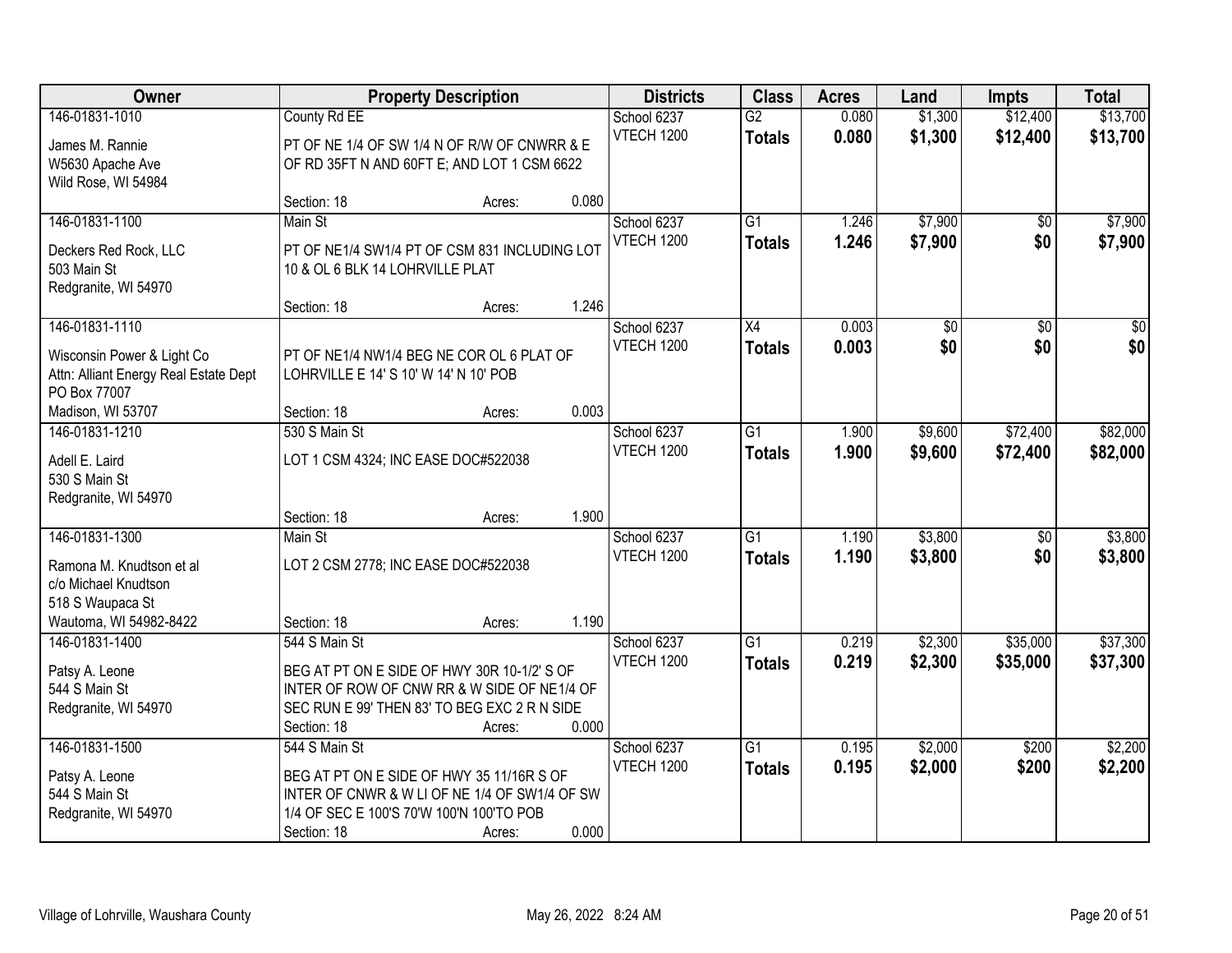| Owner                                                                                                    |                                                                                                                                 | <b>Property Description</b> |                 | <b>Districts</b>                 | <b>Class</b>                                                         | <b>Acres</b>                       | Land                                      | <b>Impts</b>                       | <b>Total</b>                               |
|----------------------------------------------------------------------------------------------------------|---------------------------------------------------------------------------------------------------------------------------------|-----------------------------|-----------------|----------------------------------|----------------------------------------------------------------------|------------------------------------|-------------------------------------------|------------------------------------|--------------------------------------------|
| 146-01831-1600<br>Lohrville Properties, LLC<br>430 Elm Ct                                                | 624 S Main St<br>COMM AT SW COR OF NE-SW TH N ALONG E<br>MARGIN OF HWY 352' E 480.68' S 352' W 480.68' POB                      |                             |                 | School 6237<br><b>VTECH 1200</b> | $\overline{G1}$<br><b>Totals</b>                                     | 3.880<br>3.880                     | \$11,800<br>\$11,800                      | \$8,400<br>\$8,400                 | \$20,200<br>\$20,200                       |
| Twin Lakes, WI 53181-9206                                                                                | Section: 18                                                                                                                     | Acres:                      | 3.880           |                                  |                                                                      |                                    |                                           |                                    |                                            |
| 146-01831-1716<br>George H. Yocum et al<br><b>PO Box 114</b><br>Redgranite, WI 54970                     | 1st Ave<br>PT OF NE-SW & PT OF NW-SE PT OF LOT 2 CSM<br>4640, NOW LOT 2 CSM 5006                                                |                             |                 | School 6237<br><b>VTECH 1200</b> | $\overline{G1}$<br>G <sub>5</sub><br>G <sub>6</sub><br><b>Totals</b> | 1.000<br>7.000<br>2.000<br>10.000  | \$9,800<br>\$2,300<br>\$4,100<br>\$16,200 | \$22,200<br>\$0<br>\$0<br>\$22,200 | \$32,000<br>\$2,300<br>\$4,100<br>\$38,400 |
| 146-01831-1717<br>Robert H. Fitzsimmons<br>W7759 County Rd N<br>Vandyne, WI 54979-9713                   | Section: 18<br>439 S 1st Ave<br>LOT 1 CSM 5006; LESS LOT 1 CSM 6665                                                             | Acres:                      | 10.000          | School 6237<br><b>VTECH 1200</b> | G1<br>G <sub>5</sub><br>G <sub>6</sub><br><b>Totals</b>              | 1.000<br>16.000<br>0.990<br>17.990 | \$7,600<br>\$5,200<br>\$2,000<br>\$14,800 | \$38,100<br>\$0<br>\$0<br>\$38,100 | \$45,700<br>\$5,200<br>\$2,000<br>\$52,900 |
| 146-01832-0100                                                                                           | Section: 18<br>Main St                                                                                                          | Acres:                      | 17.990          | School 6237                      | $\overline{G1}$                                                      | 0.542                              | \$4,700                                   | \$0                                | \$4,700                                    |
| James M. Rannie<br>W5630 Apache Ave<br>Wild Rose, WI 54984                                               | PT OF NW1/4 OF SW1/4                                                                                                            |                             |                 | <b>VTECH 1200</b>                | <b>Totals</b>                                                        | 0.542                              | \$4,700                                   | \$0                                | \$4,700                                    |
| 146-01832-0200<br>Rachelle J. Laux-Scherer<br>Jeffrey P. Scherer<br>501 Merritt Ave<br>Oshkosh, WI 54901 | Section: 18<br>Main St<br>PT OF NW1/4 & PT OF SW1/4 QUARRY LAND LESS<br>CSM 893 LESS CSM 1074 LESS VOL 428 P 108<br>Section: 18 | Acres:<br>Acres:            | 0.000<br>70.000 | School 6237<br><b>VTECH 1200</b> | $\overline{W8}$<br><b>Totals</b>                                     | 70.000<br>70.000                   | $($ \$396,100)<br>\$0                     | $\overline{30}$<br>\$0             | $\overline{\$0}$<br>\$0                    |
| 146-01832-0300<br>Rachelle J. Laux-Scherer<br>Jeffrey P. Scherer<br>501 Merritt Ave<br>Oshkosh, WI 54901 | 416 Lohrville Ave<br>PT OF W1/2; BEG AT W1/4 COR RUN S 141' N 84 DEG<br>E 800' N 6 DEG W 344' TO BEG<br>Section: 18             | Acres:                      | 4.350           | School 6237<br><b>VTECH 1200</b> | G1<br>W8<br><b>Totals</b>                                            | 1.000<br>3.350<br>4.350            | \$7,000<br>(\$13,400)<br>\$7,000          | \$319,700<br>\$0<br>\$319,700      | \$326,700<br>\$0<br>\$326,700              |
| 146-01832-0500<br>Donald J. Metzger<br>Angela R. Metzger<br>N1335 County Rd Ee<br>Redgranite, WI 54970   | PT OF UN PLATTED OF NW1/4 OF SW1/4 S OF R/W<br>OF CNWRR<br>Section: 18                                                          | Acres:                      | 8.000           | School 6237<br>VTECH 1200        | $\overline{G5}$<br><b>Totals</b>                                     | 8.000<br>8.000                     | \$2,600<br>\$2,600                        | $\overline{50}$<br>\$0             | \$2,600<br>\$2,600                         |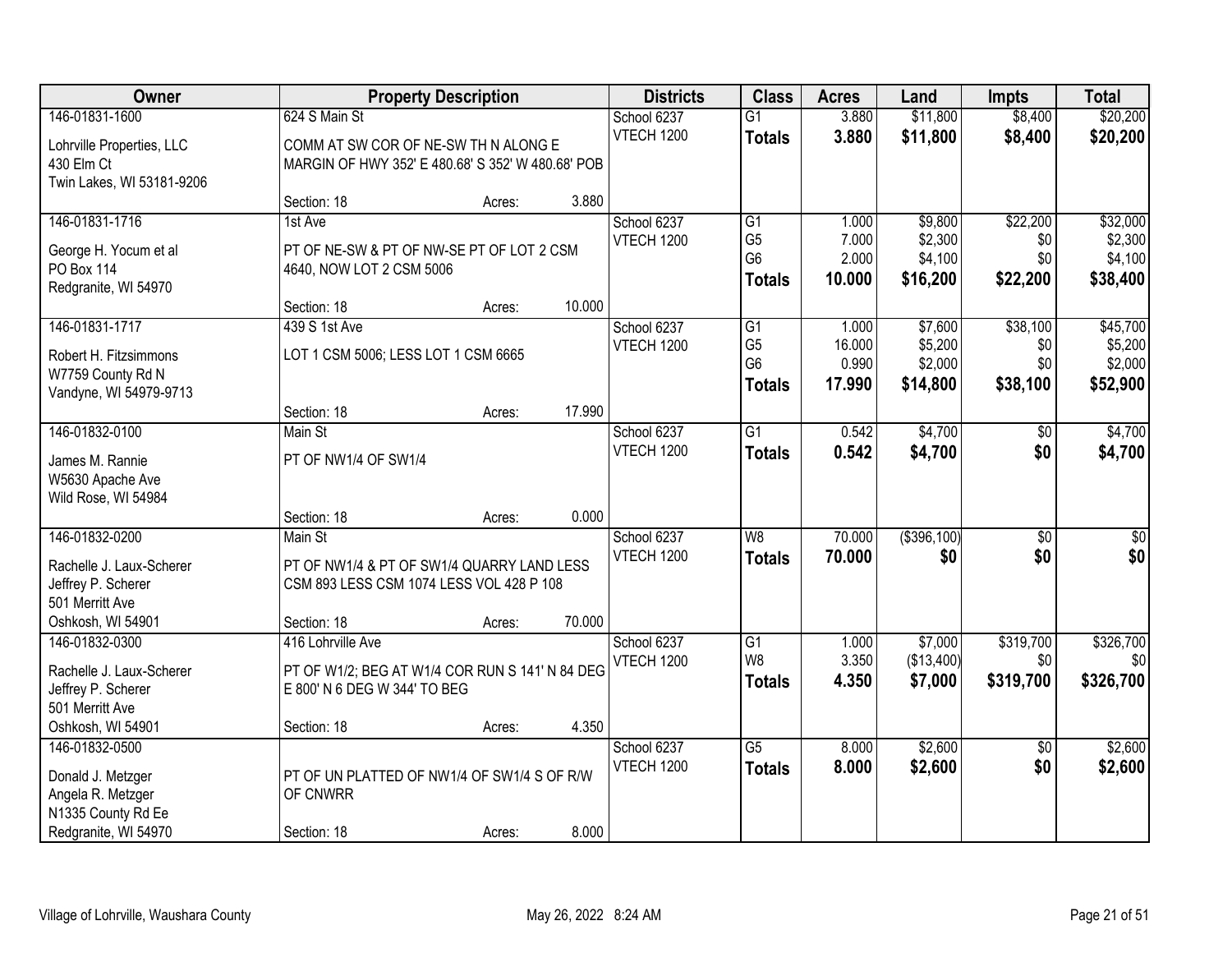| Owner                               | <b>Property Description</b>                                    |        |        | <b>Districts</b>                 | <b>Class</b>    | <b>Acres</b> | Land            | <b>Impts</b>    | <b>Total</b> |
|-------------------------------------|----------------------------------------------------------------|--------|--------|----------------------------------|-----------------|--------------|-----------------|-----------------|--------------|
| 146-01832-0600                      |                                                                |        |        | School 6237                      | $\overline{X4}$ | 0.000        | $\overline{50}$ | $\overline{50}$ | $\sqrt{50}$  |
| Wisconsin Gas, LLC                  | PT OF NW1/4 OF SW 1/4                                          |        |        | <b>VTECH 1200</b>                | <b>Totals</b>   | 0.000        | \$0             | \$0             | \$0          |
| 231 W Michigan St                   |                                                                |        |        |                                  |                 |              |                 |                 |              |
| Milwaukee, WI 53203                 |                                                                |        |        |                                  |                 |              |                 |                 |              |
|                                     | Section: 18                                                    | Acres: | 0.000  |                                  |                 |              |                 |                 |              |
| 146-01841-0000                      |                                                                |        |        | School 6237<br><b>VTECH 1200</b> | $\overline{X4}$ | 0.000        | \$0             | $\overline{50}$ | \$0          |
| Village of Lohrville                | NE1/4 SE1/4 ANNEXATION DEED                                    |        |        |                                  | <b>Totals</b>   | 0.000        | \$0             | \$0             | \$0          |
| Exempt                              |                                                                |        |        |                                  |                 |              |                 |                 |              |
| Exempt                              |                                                                |        |        |                                  |                 |              |                 |                 |              |
|                                     | Section: 18                                                    | Acres: | 0.000  |                                  |                 |              |                 |                 |              |
| 146-01842-0100                      | 145 E Lohrville Ave                                            |        |        | School 6237                      | G1              | 1.850        | \$9,400         | \$22,900        | \$32,300     |
| Trista Kaquatosh                    | PT OF NW-SE                                                    |        |        | <b>VTECH 1200</b>                | <b>Totals</b>   | 1.850        | \$9,400         | \$22,900        | \$32,300     |
| 145 E Lohrville Ave                 |                                                                |        |        |                                  |                 |              |                 |                 |              |
| Redgranite, WI 54970                |                                                                |        |        |                                  |                 |              |                 |                 |              |
|                                     | Section: 18                                                    | Acres: | 0.000  |                                  |                 |              |                 |                 |              |
| 146-01842-0200                      | 105 E Lohrville Ave                                            |        |        | School 6237                      | $\overline{G1}$ | 0.530        | \$4,600         | \$67,900        | \$72,500     |
| Beth E. Hodel                       | BEG 1 1/2 RODS S & 1 1/2 RODS E OF NW COR OF                   |        |        | VTECH 1200                       | <b>Totals</b>   | 0.530        | \$4,600         | \$67,900        | \$72,500     |
| 105 E Lohrville Ave                 | NW1/4 SE1/4 THENCE RUN E 17R S 5R W 17R N 5R                   |        |        |                                  |                 |              |                 |                 |              |
| Redgranite, WI 54970                | TO POB                                                         |        |        |                                  |                 |              |                 |                 |              |
|                                     | Section: 18                                                    | Acres: | 0.000  |                                  |                 |              |                 |                 |              |
| 146-01842-0300                      | 416 S 1st Ave                                                  |        |        | School 6237                      | $\overline{G1}$ | 0.560        | \$4,200         | \$75,900        | \$80,100     |
| James C. Wedell                     | S 9R OF N 15 1/2R OF W 10R OF NW1/4 SE1/4 SUBJ                 |        |        | VTECH 1200                       | <b>Totals</b>   | 0.560        | \$4,200         | \$75,900        | \$80,100     |
| 416 S 1st Ave                       | TO EASE FOR HWY ALNG W 1 1/2 RD, NOW LOT 1                     |        |        |                                  |                 |              |                 |                 |              |
| Redgranite, WI 54970-9634           | <b>CSM 5327</b>                                                |        |        |                                  |                 |              |                 |                 |              |
|                                     | Section: 18                                                    | Acres: | 0.560  |                                  |                 |              |                 |                 |              |
| 146-01842-0400                      | 255 E Lohrville Ave                                            |        |        | School 6237                      | $\overline{G1}$ | 1.750        | \$10,000        | \$89,100        | \$99,100     |
| Daisy M. Buhrow                     | PT NW1/4 OF SE1/4; LOT 1 CSM 4640                              |        |        | <b>VTECH 1200</b>                | G <sub>5</sub>  | 7.500        | \$2,500         | \$0             | \$2,500      |
| 255 E Lohrville Ave                 |                                                                |        |        |                                  | G <sub>6</sub>  | 5.750        | \$11,800        | \$0             | \$11,800     |
| Redgranite, WI 54970                |                                                                |        |        |                                  | <b>Totals</b>   | 15.000       | \$24,300        | \$89,100        | \$113,400    |
|                                     | Section: 18                                                    | Acres: | 15.000 |                                  |                 |              |                 |                 |              |
| 146-01842-0500                      | 215 Lohrville Ave                                              |        |        | School 6237                      | $\overline{G5}$ | 12.800       | \$4,200         | $\overline{60}$ | \$4,200      |
|                                     |                                                                |        |        | VTECH 1200                       | G <sub>6</sub>  | 2.200        | \$4,500         | \$0             | \$4,500      |
| Karen L. Ewing<br>Marion R. Randall | PT OF NW-SE PT OF LOT 2 CSM 4640, NOW LOT 3<br><b>CSM 5006</b> |        |        |                                  | <b>Totals</b>   | 15.000       | \$8,700         | \$0             | \$8,700      |
| 1311 Rawson Ave                     |                                                                |        |        |                                  |                 |              |                 |                 |              |
| South Milwaukee, WI 53172           | Section: 18                                                    | Acres: | 15.000 |                                  |                 |              |                 |                 |              |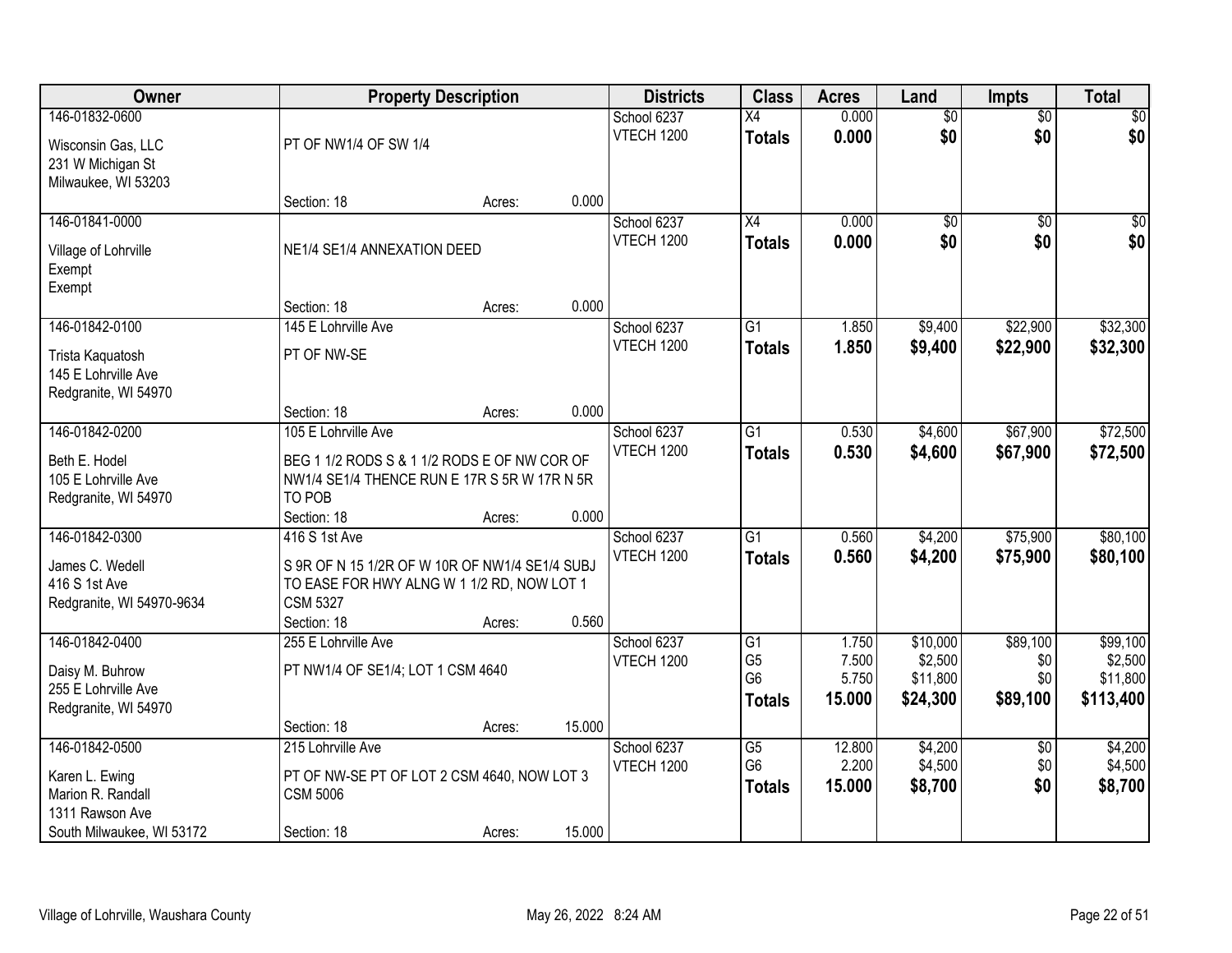| Owner                             |                                               | <b>Property Description</b> |       | <b>Districts</b>                 | <b>Class</b>    | <b>Acres</b> | Land     | <b>Impts</b> | <b>Total</b> |
|-----------------------------------|-----------------------------------------------|-----------------------------|-------|----------------------------------|-----------------|--------------|----------|--------------|--------------|
| 146-01843-0100                    | 417 W Washington Ave                          |                             |       | School 6237                      | $\overline{G1}$ | 0.229        | \$2,600  | \$73,300     | \$75,900     |
| Paul B. Tod                       | PT OF NW1/4 10,000 SQ FT                      |                             |       | <b>VTECH 1200</b>                | <b>Totals</b>   | 0.229        | \$2,600  | \$73,300     | \$75,900     |
| 417 Washington Ave                |                                               |                             |       |                                  |                 |              |          |              |              |
| Redgranite, WI 54970              |                                               |                             |       |                                  |                 |              |          |              |              |
|                                   | Section: 18                                   | Acres:                      | 0.000 |                                  |                 |              |          |              |              |
| 146-01843-0300                    | 365 W Washington Ave                          |                             |       | School 6237                      | $\overline{G1}$ | 1.000        | \$7,600  | \$68,200     | \$75,800     |
| Michael J. Schlosser et al.       | PT OF S1/2 NW1/4 CSM 898 LOT 1 LIFE ESTATE TO |                             |       | <b>VTECH 1200</b>                | <b>Totals</b>   | 1.000        | \$7,600  | \$68,200     | \$75,800     |
| 1111 W 9th Ave                    | DALE F SCHLOSSER                              |                             |       |                                  |                 |              |          |              |              |
| Oshkosh, WI 54902                 |                                               |                             |       |                                  |                 |              |          |              |              |
|                                   | Section: 18                                   | Acres:                      | 1.000 |                                  |                 |              |          |              |              |
| 146-01843-0400                    | Washington Ave                                |                             |       | School 6237<br><b>VTECH 1200</b> | G1              | 1.000        | \$3,800  | $\sqrt{6}$   | \$3,800      |
| Michael J. Schlosser et al        | PT OF S1/2 NW1/4 CSM 898 LOT 2 LIFE ESTATE TO |                             |       |                                  | <b>Totals</b>   | 1.000        | \$3,800  | \$0          | \$3,800      |
| 1111 W 9th Ave                    | DALE F SCHLOSSER                              |                             |       |                                  |                 |              |          |              |              |
| Oshkosh, WI 54902                 |                                               |                             |       |                                  |                 |              |          |              |              |
| 146-01843-0500                    | Section: 18<br>331 W Washington Ave           | Acres:                      | 1.000 | School 6237                      | G1              | 1.000        | \$7,600  | \$67,100     | \$74,700     |
|                                   |                                               |                             |       | <b>VTECH 1200</b>                | <b>Totals</b>   | 1.000        | \$7,600  | \$67,100     | \$74,700     |
| Kelly L. Gustin                   | PT OF S1/2 NW1/4, LOT 3 CSM #898              |                             |       |                                  |                 |              |          |              |              |
| 331 W Washington Ave              |                                               |                             |       |                                  |                 |              |          |              |              |
| Redgranite, WI 54970              | Section: 18                                   | Acres:                      | 1.000 |                                  |                 |              |          |              |              |
| 146-01843-0600                    | 301 W Washington Ave                          |                             |       | School 6237                      | $\overline{G1}$ | 1.000        | \$7,600  | \$5,500      | \$13,100     |
|                                   |                                               |                             |       | <b>VTECH 1200</b>                | <b>Totals</b>   | 1.000        | \$7,600  | \$5,500      | \$13,100     |
| Thomas C and Diana Morse          | <b>LOT 4 CSM 898</b>                          |                             |       |                                  |                 |              |          |              |              |
| N8301 Ferg Rd<br>Manawa, WI 54949 |                                               |                             |       |                                  |                 |              |          |              |              |
|                                   | Section: 18                                   | Acres:                      | 1.000 |                                  |                 |              |          |              |              |
| 146-01844-0110                    | 111 W Washington Ave                          |                             |       | School 6237                      | $\overline{G1}$ | 0.860        | \$6,900  | \$61,100     | \$68,000     |
| <b>Arnold Leavitt</b>             | LOT 1 CSM 6439                                |                             |       | <b>VTECH 1200</b>                | G <sub>2</sub>  | 1.070        | \$3,900  | \$0          | \$3,900      |
| 111 W Washington Ave              |                                               |                             |       |                                  | <b>Totals</b>   | 1.930        | \$10,800 | \$61,100     | \$71,900     |
| Redgranite, WI 54970              |                                               |                             |       |                                  |                 |              |          |              |              |
|                                   | Section: 18                                   | Acres:                      | 1.930 |                                  |                 |              |          |              |              |
| 146-01844-0200                    | 129 W Washington Ave                          |                             |       | School 6237                      | $\overline{G1}$ | 0.344        | \$3,500  | \$91,300     | \$94,800     |
| Randy Duket                       | PT OF NW1/4 S OF WASHINGTON AVE               |                             |       | <b>VTECH 1200</b>                | <b>Totals</b>   | 0.344        | \$3,500  | \$91,300     | \$94,800     |
| 129 W Washington St               |                                               |                             |       |                                  |                 |              |          |              |              |
| Redgranite, WI 54970              |                                               |                             |       |                                  |                 |              |          |              |              |
|                                   | Section: 18                                   | Acres:                      | 0.000 |                                  |                 |              |          |              |              |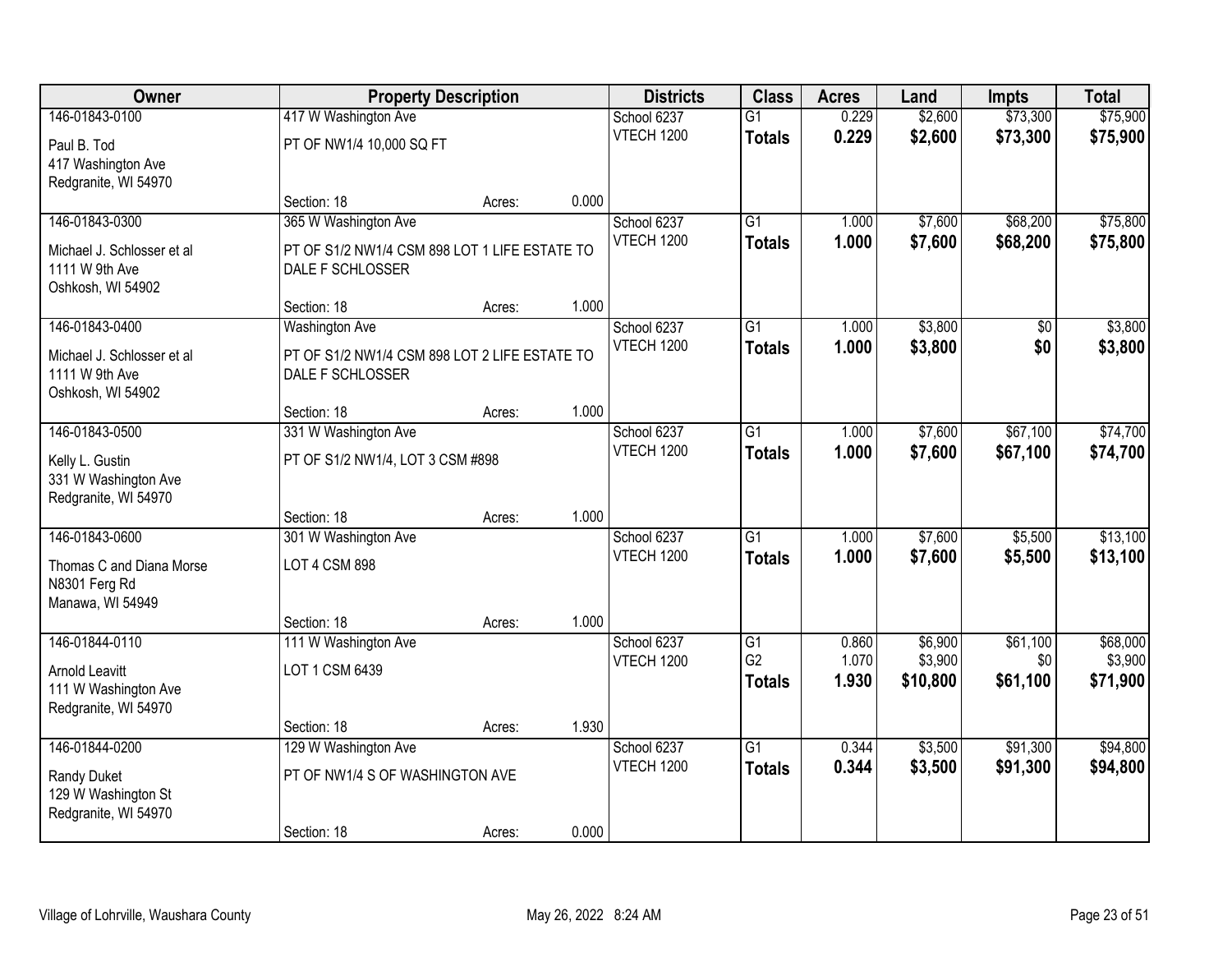| Owner                                        |                                    | <b>Property Description</b>                                                                      |       | <b>Districts</b>  | <b>Class</b>    | <b>Acres</b> | Land       | <b>Impts</b>    | <b>Total</b>     |
|----------------------------------------------|------------------------------------|--------------------------------------------------------------------------------------------------|-------|-------------------|-----------------|--------------|------------|-----------------|------------------|
| 146-01844-0400                               | Lohrville Ave                      |                                                                                                  |       | School 6237       | $\overline{G2}$ | 0.114        | \$1,800    | $\overline{50}$ | \$1,800          |
| Stephanie R. Becker                          |                                    | PT OF SE1/4 NW1/4 POB 970' W & 25' N SE COR                                                      |       | <b>VTECH 1200</b> | <b>Totals</b>   | 0.114        | \$1,800    | \$0             | \$1,800          |
| 5120 Sand Pit Ln                             | NW1/4 TH N 100' W 50' S 100' E 50' |                                                                                                  |       |                   |                 |              |            |                 |                  |
| Oshkosh, WI 54904                            |                                    |                                                                                                  |       |                   |                 |              |            |                 |                  |
|                                              | Section: 18                        | Acres:                                                                                           | 0.000 |                   |                 |              |            |                 |                  |
| 146-01844-0500                               | Lohrville Ave                      |                                                                                                  |       | School 6237       | $\overline{W8}$ | 0.368        | ( \$3,400) | $\overline{30}$ | $\overline{\$0}$ |
| Rachelle J. Laux-Scherer                     |                                    | PT OF SE-NW 200' N&S X 80' E&W A/K/A COTTAGE #1                                                  |       | <b>VTECH 1200</b> | <b>Totals</b>   | 0.368        | \$0        | \$0             | \$0              |
| Jeffrey P. Scherer                           |                                    |                                                                                                  |       |                   |                 |              |            |                 |                  |
| 501 Merritt Ave                              |                                    |                                                                                                  |       |                   |                 |              |            |                 |                  |
| Oshkosh, WI 54901                            | Section: 18                        | Acres:                                                                                           | 0.368 |                   |                 |              |            |                 |                  |
| 146-01844-0600                               | 202 W Lohrville Ave                |                                                                                                  |       | School 6237       | $\overline{G2}$ | 4.600        | \$39,400   | \$14,100        | \$53,500         |
| Oakfield Stone Co, Inc                       | PT OF NW1/4                        |                                                                                                  |       | <b>VTECH 1200</b> | <b>Totals</b>   | 4.600        | \$39,400   | \$14,100        | \$53,500         |
| PO Box 221                                   |                                    |                                                                                                  |       |                   |                 |              |            |                 |                  |
| Oakfield, WI 53065                           |                                    |                                                                                                  |       |                   |                 |              |            |                 |                  |
|                                              | Section: 18                        | Acres:                                                                                           | 0.000 |                   |                 |              |            |                 |                  |
| 146-01844-0700                               | 122 W Lohrville Ave                |                                                                                                  |       | School 6237       | G1              | 1.330        | \$8,100    | \$54,000        | \$62,100         |
|                                              |                                    |                                                                                                  |       | VTECH 1200        | <b>Totals</b>   | 1.330        | \$8,100    | \$54,000        | \$62,100         |
| William Malnory Jr<br>122 W Lohrville Blvd   |                                    | PT OF SE1/4 NW1/4 COM AT PT 300' N & 193' W OF<br>SE COR OF NW1/4 W 90' W THEN S 272.6' TO PT ON |       |                   |                 |              |            |                 |                  |
| Redgranite, WI 54970                         |                                    | N LI OF HWY E ALNG SAID HWY 41 8' N 30 MIN E 64'                                                 |       |                   |                 |              |            |                 |                  |
|                                              | Section: 18                        | Acres:                                                                                           | 0.000 |                   |                 |              |            |                 |                  |
| 146-01844-0800                               | County Rd EE                       |                                                                                                  |       | School 6237       | $\overline{G1}$ | 0.420        | \$1,900    | $\overline{50}$ | \$1,900          |
|                                              |                                    |                                                                                                  |       | <b>VTECH 1200</b> | <b>Totals</b>   | 0.420        | \$1,900    | \$0             | \$1,900          |
| William Malnory Jr                           |                                    | PT OF SE1/4 NW1/4 COM AT PT OF W LI OF HWY<br>BEING 300' N & 33' W OF SE COR OF NW1/4 W 160' S   |       |                   |                 |              |            |                 |                  |
| 122 W Lohrville Blvd<br>Redgranite, WI 54970 |                                    | 229' TO N LI OF HWY N 48 DEG 30 MIN E 216' N 87'                                                 |       |                   |                 |              |            |                 |                  |
|                                              | Section: 18                        | Acres:                                                                                           | 0.000 |                   |                 |              |            |                 |                  |
| 146-01844-0900                               | 313 S 1st Ave                      |                                                                                                  |       | School 6237       | $\overline{G1}$ | 0.459        | \$4,100    | \$66,100        | \$70,200         |
|                                              |                                    |                                                                                                  |       | <b>VTECH 1200</b> | <b>Totals</b>   | 0.459        | \$4,100    | \$66,100        | \$70,200         |
| Lewis G. Nelson                              |                                    | PT OF SE1/4 NW1/4 COM AT PT ON W LI OF HWY                                                       |       |                   |                 |              |            |                 |                  |
| Annette M. Nelson                            | 100'                               | BEING 300'N & 33'W OF SE COR OF NW1/4 PAR 200')                                                  |       |                   |                 |              |            |                 |                  |
| 313 S 1st Ave<br>Redgranite, WI 54970        | Section: 18                        | Acres:                                                                                           | 0.000 |                   |                 |              |            |                 |                  |
| 146-01844-1000                               | 305 S 1st Ave                      |                                                                                                  |       | School 6237       | $\overline{G1}$ | 0.413        | \$3,800    | \$66,900        | \$70,700         |
|                                              |                                    |                                                                                                  |       | <b>VTECH 1200</b> | <b>Totals</b>   | 0.413        | \$3,800    | \$66,900        | \$70,700         |
| Tracy A. Carroll                             |                                    | PT OF SE1/4 NW1/4 POB 400' N & 33' W OF SE COR                                                   |       |                   |                 |              |            |                 |                  |
| 305 S 1st Ave                                | OF NW1/4 W 200' N 90' E 200' S 90' |                                                                                                  |       |                   |                 |              |            |                 |                  |
| Redgranite, WI 54970-9786                    |                                    |                                                                                                  |       |                   |                 |              |            |                 |                  |
|                                              | Section: 18                        | Acres:                                                                                           | 0.000 |                   |                 |              |            |                 |                  |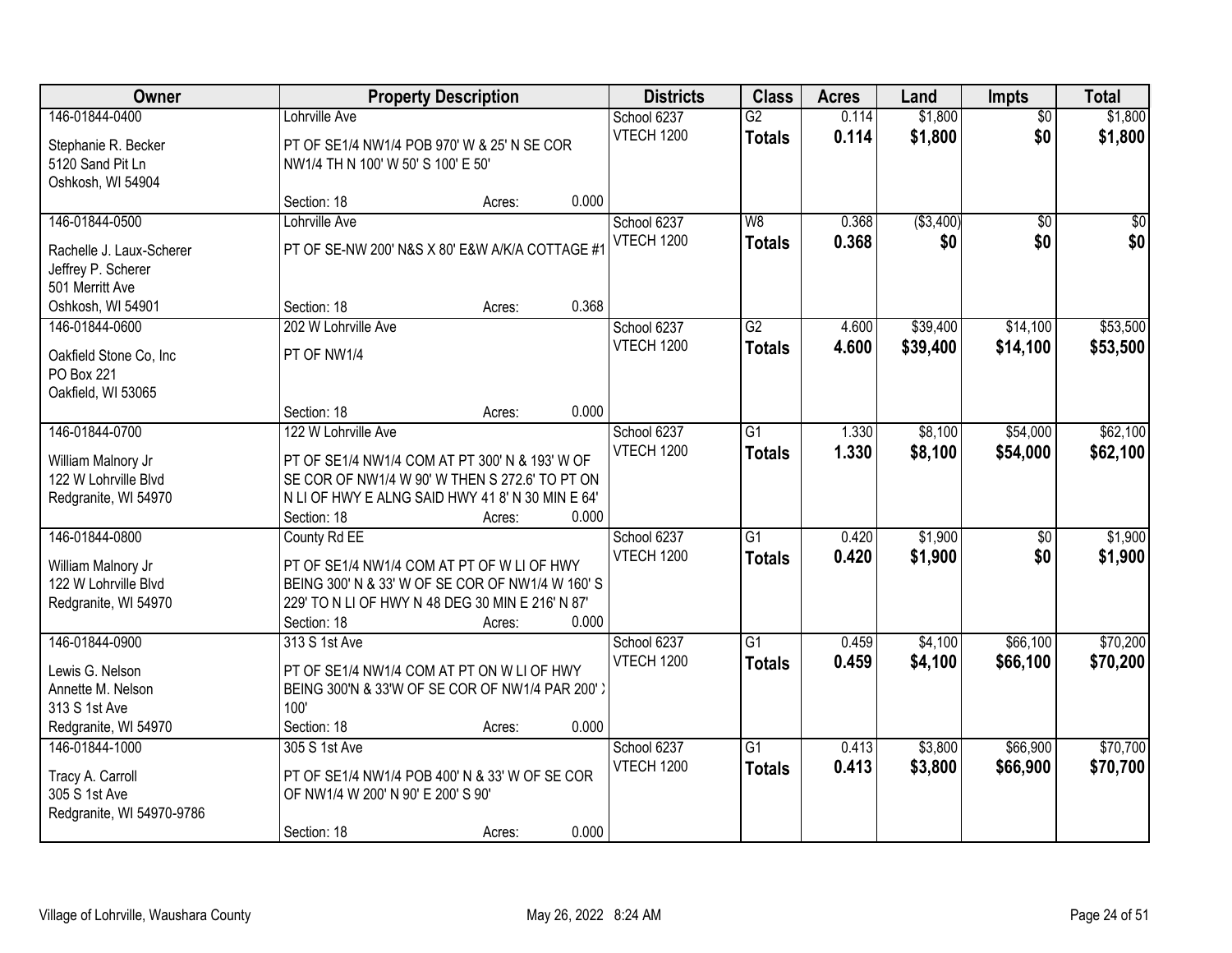| Owner                                                                                                       |                                                                                                          | <b>Property Description</b> |       | <b>Districts</b>                 | <b>Class</b>                     | <b>Acres</b>   | Land               | <b>Impts</b>         | <b>Total</b>         |
|-------------------------------------------------------------------------------------------------------------|----------------------------------------------------------------------------------------------------------|-----------------------------|-------|----------------------------------|----------------------------------|----------------|--------------------|----------------------|----------------------|
| 146-01844-1100<br>Alan Williams<br>239 S 1st Ave<br>Redgranite, WI 54970                                    | 239 S 1st Ave<br>PT OF SE1/4 NW1/4 POB 490' N & 33' W OF SE COR<br>NW1/4 W 200' N 65' E 200' S65' TO POB |                             |       | School 6237<br><b>VTECH 1200</b> | $\overline{G1}$<br><b>Totals</b> | 0.300<br>0.300 | \$2,900<br>\$2,900 | \$54,100<br>\$54,100 | \$57,000<br>\$57,000 |
|                                                                                                             | Section: 18                                                                                              | Acres:                      | 0.000 |                                  |                                  |                |                    |                      |                      |
| 146-01844-1200<br>Alan Williams<br>239 S 1st Ave<br>Redgranite, WI 54970                                    | 1st Ave<br>PT OF SE1/4 NW1/4 POB 555' N & 33 FEET W OF SE<br>COR NW1/4 W 200' N 80'E 200' S 80' TO POB   |                             |       | School 6237<br><b>VTECH 1200</b> | $\overline{G1}$<br><b>Totals</b> | 0.367<br>0.367 | \$3,400<br>\$3,400 | \$500<br>\$500       | \$3,900<br>\$3,900   |
|                                                                                                             | Section: 18                                                                                              | Acres:                      | 0.000 |                                  |                                  |                |                    |                      |                      |
| 146-01871-0100<br>Abigail S. Mamerow<br>Grady R. Fink<br>529 S Main St                                      | 529 S Main St<br>LOT 1 BLK 1 LOHRVILLE PLAT                                                              |                             |       | School 6237<br><b>VTECH 1200</b> | $\overline{G1}$<br><b>Totals</b> | 0.114<br>0.114 | \$1,200<br>\$1,200 | \$36,100<br>\$36,100 | \$37,300<br>\$37,300 |
| Redgranite, WI 54970-9626                                                                                   | Section: 18                                                                                              | Acres:                      | 0.000 |                                  |                                  |                |                    |                      |                      |
| 146-01871-0200<br>Victor A. Gonzales et al<br>c/o Stephanie Wallin<br>535 S Main St                         | 535 S Main St<br>LOT 2 BLK 1 LOHRVILLE PLAT                                                              |                             |       | School 6237<br><b>VTECH 1200</b> | $\overline{G1}$<br><b>Totals</b> | 0.114<br>0.114 | \$1,200<br>\$1,200 | \$57,800<br>\$57,800 | \$59,000<br>\$59,000 |
| Redgranite, WI 54970                                                                                        | Section: 18                                                                                              | Acres:                      | 0.000 |                                  |                                  |                |                    |                      |                      |
| 146-01871-0300<br>Victor A. Gonzales et al<br>c/o Stephanie Wallin<br>535 S Main St<br>Redgranite, WI 54970 | Main St<br>LOTS 3, 4 & 5 BLK 1 LOHRVILLE PLAT<br>Section: 18                                             | Acres:                      | 0.000 | School 6237<br><b>VTECH 1200</b> | $\overline{G1}$<br><b>Totals</b> | 0.344<br>0.344 | \$1,600<br>\$1,600 | \$0<br>\$0           | \$1,600<br>\$1,600   |
| 146-01871-0400                                                                                              | $1st$ St                                                                                                 |                             |       | School 6237                      | $\overline{G1}$                  | 0.229          | \$2,400            | \$0                  | \$2,400              |
| Juanita Medina et al<br>c/o Mary Kramlich<br>1536 White Swan Dr<br>Oshkosh, WI 54901                        | LOTS 6 & 7 BLK 1 LOHRVILLE PLAT<br>Section: 18                                                           | Acres:                      | 0.000 | <b>VTECH 1200</b>                | <b>Totals</b>                    | 0.229          | \$2,400            | \$0                  | \$2,400              |
| 146-01871-0500                                                                                              | 325 Pine St                                                                                              |                             |       | School 6237                      | $\overline{G1}$                  | 0.114          | \$1,200            | \$17,100             | \$18,300             |
| <b>Edward Leppin</b><br>W2809 Brown Deer Rd<br>Pine River, WI 54965                                         | LOT 8 BLK 1 LOHRVILLE PLAT                                                                               |                             | 0.000 | <b>VTECH 1200</b>                | <b>Totals</b>                    | 0.114          | \$1,200            | \$17,100             | \$18,300             |
|                                                                                                             | Section: 18                                                                                              | Acres:                      |       |                                  |                                  |                |                    |                      |                      |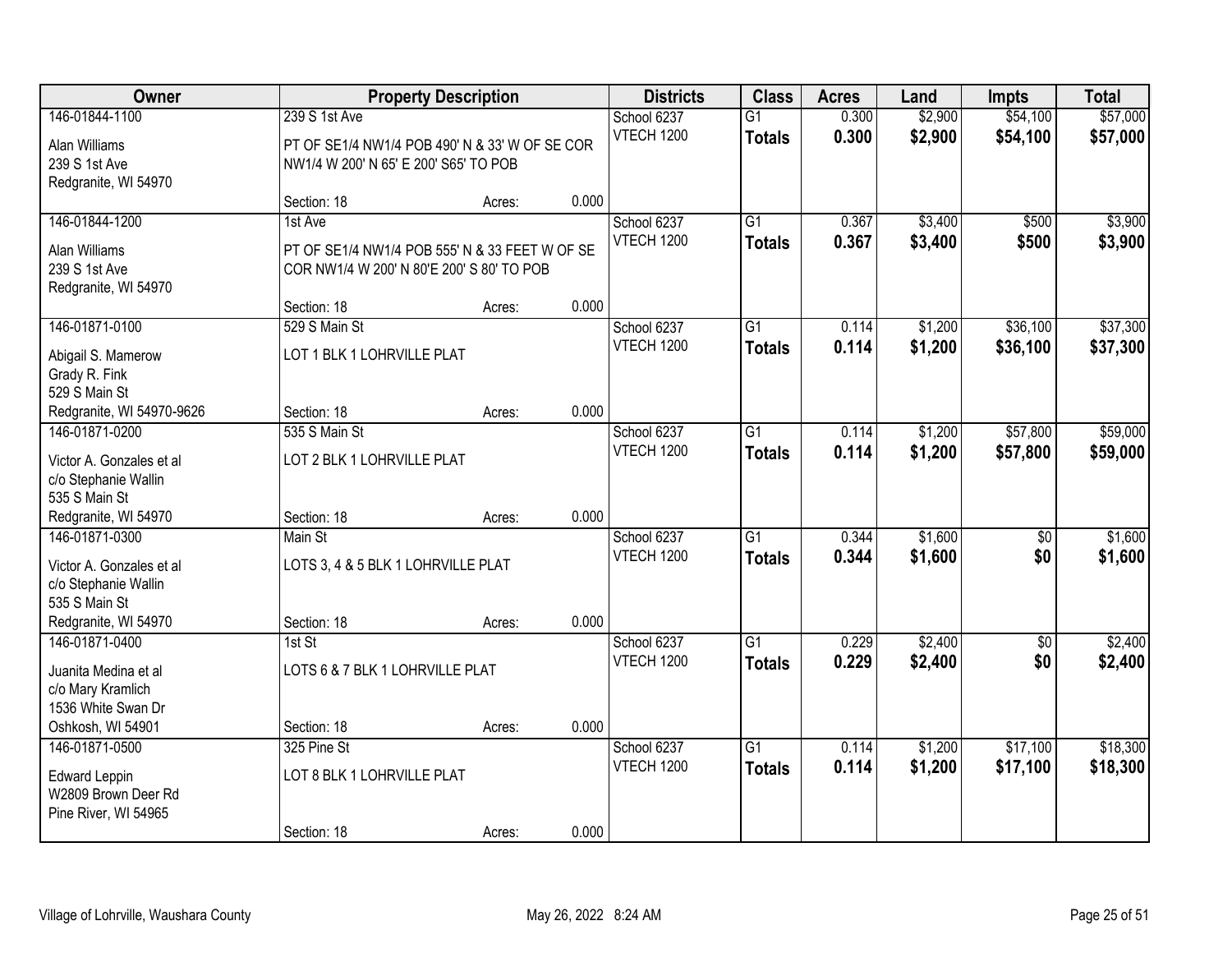| Owner                            |                                     | <b>Property Description</b> |       | <b>Districts</b>          | <b>Class</b>    | <b>Acres</b> | Land               | <b>Impts</b>    | <b>Total</b> |
|----------------------------------|-------------------------------------|-----------------------------|-------|---------------------------|-----------------|--------------|--------------------|-----------------|--------------|
| 146-01871-0600                   | 321 Pine St                         |                             |       | School 6237               | $\overline{G1}$ | 0.114        | \$1,200            | \$39,500        | \$40,700     |
| Michael L. Cusick                | LOT 9 BLK 1 LOHRVILLE PLAT          |                             |       | VTECH 1200                | <b>Totals</b>   | 0.114        | \$1,200            | \$39,500        | \$40,700     |
| N2809 6th Ave                    |                                     |                             |       |                           |                 |              |                    |                 |              |
| Hancock, WI 54943                |                                     |                             |       |                           |                 |              |                    |                 |              |
|                                  | Section: 18                         | Acres:                      | 0.000 |                           |                 |              |                    |                 |              |
| 146-01871-0700                   | Main St                             |                             |       | School 6237               | $\overline{G1}$ | 0.115        | \$1,200            | \$5,200         | \$6,400      |
| Victor A. Gonzales et al.        | LOT 10 BLK 1 LOHRVILLE PLAT         |                             |       | <b>VTECH 1200</b>         | <b>Totals</b>   | 0.115        | \$1,200            | \$5,200         | \$6,400      |
| c/o Stephanie Wallin             |                                     |                             |       |                           |                 |              |                    |                 |              |
| 535 S Main St                    |                                     |                             |       |                           |                 |              |                    |                 |              |
| Redgranite, WI 54970             | Section: 18<br>503 S Main St        | Acres:                      | 0.000 |                           | G2              | 0.229        |                    | \$165,700       | \$168,600    |
| 146-01871-0800                   |                                     |                             |       | School 6237<br>VTECH 1200 |                 | 0.229        | \$2,900<br>\$2,900 | \$165,700       | \$168,600    |
| Deckers Red Rock, LLC            | LOHRVILLE PLAT, LOTS 1 & 2 BLK 2    |                             |       |                           | <b>Totals</b>   |              |                    |                 |              |
| 503 Main St                      |                                     |                             |       |                           |                 |              |                    |                 |              |
| Redgranite, WI 54970             | Section: 18                         | Acres:                      | 0.000 |                           |                 |              |                    |                 |              |
| 146-01871-0900                   | 509 S Main St                       |                             |       | School 6237               | $\overline{G1}$ | 0.115        | \$1,200            | \$31,000        | \$32,200     |
|                                  |                                     |                             |       | VTECH 1200                | <b>Totals</b>   | 0.115        | \$1,200            | \$31,000        | \$32,200     |
| Linda Fernandez<br>509 S Main St | LOT 3 BLK 2 LOHRVILLE PLAT (HOUSE)  |                             |       |                           |                 |              |                    |                 |              |
| Redgranite, WI 54970             |                                     |                             |       |                           |                 |              |                    |                 |              |
|                                  | Section: 18                         | Acres:                      | 0.000 |                           |                 |              |                    |                 |              |
| 146-01871-1000                   | Pine St                             |                             |       | School 6237               | $\overline{G1}$ | 0.115        | \$1,200            | \$6,300         | \$7,500      |
| Linda Fernandez                  | LOT 4 BLK 2 LOHRVILLE PLAT (GARAGE) |                             |       | <b>VTECH 1200</b>         | <b>Totals</b>   | 0.115        | \$1,200            | \$6,300         | \$7,500      |
| 509 S Main St                    |                                     |                             |       |                           |                 |              |                    |                 |              |
| Redgranite, WI 54970             |                                     |                             |       |                           |                 |              |                    |                 |              |
|                                  | Section: 18                         | Acres:                      | 0.000 |                           |                 |              |                    |                 |              |
| 146-01871-1100                   | Pine St                             |                             |       | School 6237               | G1              | 0.115        | \$1,200            | $\overline{50}$ | \$1,200      |
| Ashcraft Realty, LLC             | LOT 5, BLK 2, LOHRVILLE PLAT        |                             |       | VTECH 1200                | <b>Totals</b>   | 0.115        | \$1,200            | \$0             | \$1,200      |
| 2151 Harrison Ave                |                                     |                             |       |                           |                 |              |                    |                 |              |
| Omro, WI 54963                   |                                     |                             |       |                           |                 |              |                    |                 |              |
|                                  | Section: 18                         | Acres:                      | 0.000 |                           |                 |              |                    |                 |              |
| 146-01871-1200                   | Pine St                             |                             |       | School 6237               | $\overline{G1}$ | 0.229        | \$2,400            | $\overline{50}$ | \$2,400      |
| Ashcraft Realty, LLC             | LOTS 6 & 7, BLK 2, LOHRVILLE PLAT   |                             |       | VTECH 1200                | <b>Totals</b>   | 0.229        | \$2,400            | \$0             | \$2,400      |
| 2151 Harrison Ave                |                                     |                             |       |                           |                 |              |                    |                 |              |
| Omro, WI 54963                   |                                     |                             |       |                           |                 |              |                    |                 |              |
|                                  | Section: 18                         | Acres:                      | 0.000 |                           |                 |              |                    |                 |              |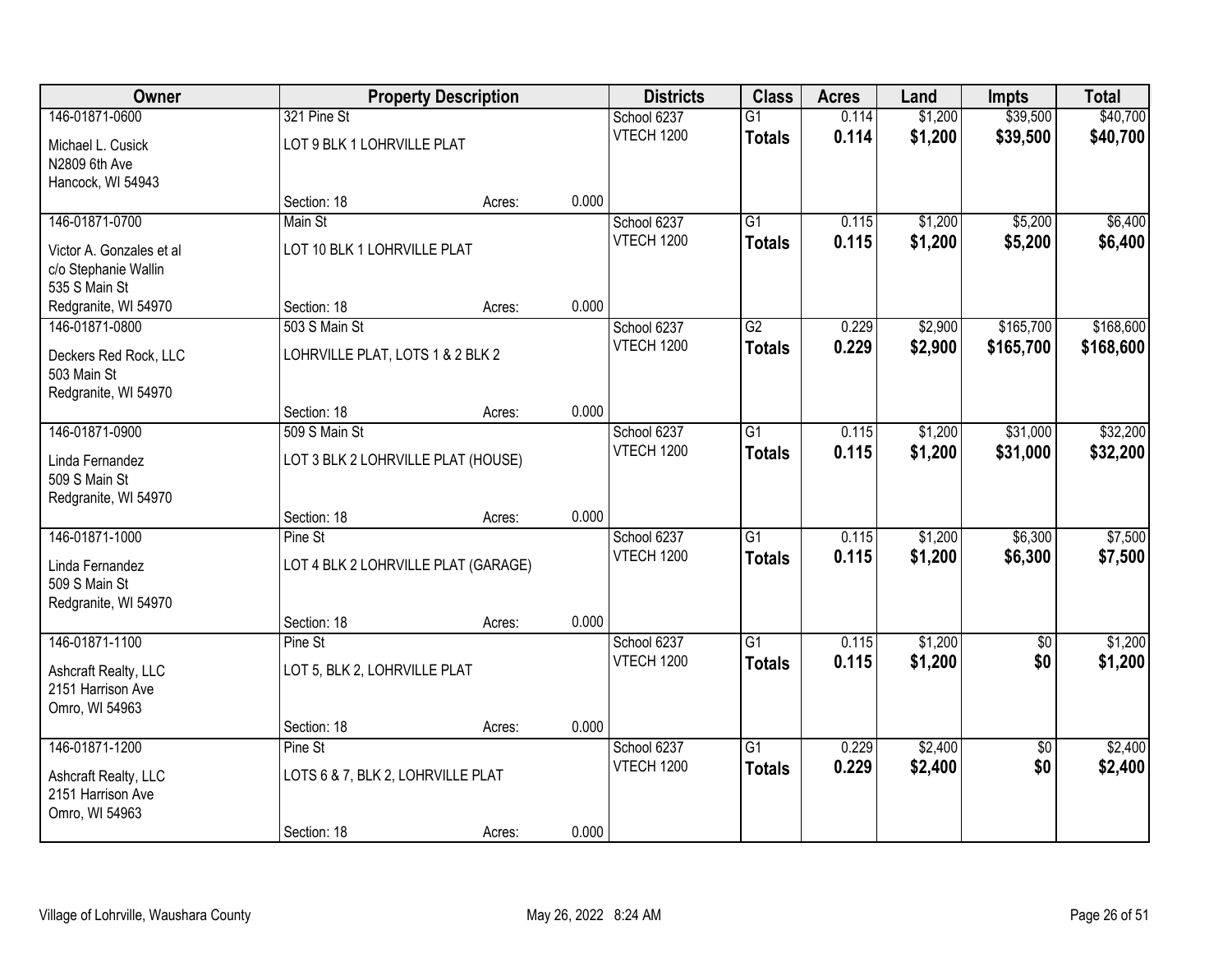| Owner                                                               |                                     | <b>Property Description</b>              |       | <b>Districts</b>  | <b>Class</b>    | <b>Acres</b> | Land    | <b>Impts</b>    | <b>Total</b> |
|---------------------------------------------------------------------|-------------------------------------|------------------------------------------|-------|-------------------|-----------------|--------------|---------|-----------------|--------------|
| 146-01871-1300                                                      | 1st St                              |                                          |       | School 6237       | $\overline{G1}$ | 0.229        | \$2,400 | $\overline{60}$ | \$2,400      |
| Ashcraft Realty, LLC<br>2151 Harrison Ave<br>Omro, WI 54963         | LOT 9 & OL 2, BLK 2, LOHRVILLE PLAT |                                          |       | <b>VTECH 1200</b> | <b>Totals</b>   | 0.229        | \$2,400 | \$0             | \$2,400      |
|                                                                     | Section: 18                         | Acres:                                   | 0.000 |                   |                 |              |         |                 |              |
| 146-01871-1400                                                      | County Rd N                         |                                          |       | School 6237       | $\overline{G1}$ | 0.115        | \$1,200 | \$0             | \$1,200      |
| Deckers Red Rock, LLC<br>503 Main St<br>Redgranite, WI 54970        | LOHRVILLE PLAT, LOT 10 BLK 2        |                                          |       | <b>VTECH 1200</b> | <b>Totals</b>   | 0.115        | \$1,200 | \$0             | \$1,200      |
|                                                                     | Section: 18                         | Acres:                                   | 0.000 |                   |                 |              |         |                 |              |
| 146-01871-1500                                                      | Pine St                             |                                          |       | School 6237       | $\overline{G1}$ | 0.229        | \$2,400 | \$5,900         | \$8,300      |
| <b>Edward Leppin</b><br>W2809 Brown Deer Rd<br>Pine River, WI 54965 | LOTS 1 & 2 BLK 3 LOHRVILLE PLAT     |                                          |       | <b>VTECH 1200</b> | <b>Totals</b>   | 0.229        | \$2,400 | \$5,900         | \$8,300      |
|                                                                     | Section: 18                         | Acres:                                   | 0.000 |                   |                 |              |         |                 |              |
| 146-01871-1600                                                      | Lohrville Plat                      |                                          |       | School 6237       | $\overline{G4}$ | 1.840        | \$300   | \$0             | \$300        |
| Calvin James Sergo<br>Joann Sergo                                   | LOTS 3 THRU 18 BLK 3 LOHRVILLE PLAT |                                          |       | <b>VTECH 1200</b> | <b>Totals</b>   | 1.840        | \$300   | \$0             | \$300        |
| 21 Copenhagen Ave                                                   |                                     |                                          |       |                   |                 |              |         |                 |              |
| Punta Gorda, FL 33950                                               | Section: 18                         | Acres:                                   | 0.000 |                   |                 |              |         |                 |              |
| 146-01871-1700                                                      | 335 Oak St                          |                                          |       | School 6237       | $\overline{G1}$ | 0.114        | \$1,200 | \$12,100        | \$13,300     |
| Gail M. Fischer                                                     | LOHRVILLE PLAT LOT 1 BLK 4          |                                          |       | <b>VTECH 1200</b> | <b>Totals</b>   | 0.114        | \$1,200 | \$12,100        | \$13,300     |
| <b>Brenda Lee Winter</b>                                            |                                     |                                          |       |                   |                 |              |         |                 |              |
| 1163 Rockfield Rd                                                   |                                     |                                          |       |                   |                 |              |         |                 |              |
| Hartford, WI 53027                                                  | Section: 18                         | Acres:                                   | 0.000 |                   |                 |              |         |                 |              |
| 146-01871-1800                                                      | Oak St                              |                                          |       | School 6237       | $\overline{G1}$ | 0.115        | \$1,200 | \$8,800         | \$10,000     |
| Michael James Kope                                                  |                                     | LOT 2 BLK 4 PLAT OF VILLAGE OF LOHRVILLE |       | <b>VTECH 1200</b> | <b>Totals</b>   | 0.115        | \$1,200 | \$8,800         | \$10,000     |
| c/o Jerry Kope                                                      |                                     |                                          |       |                   |                 |              |         |                 |              |
| 3048 Jackson St                                                     |                                     |                                          |       |                   |                 |              |         |                 |              |
| Oshkosh, WI 54901                                                   | Section: 18                         | Acres:                                   | 0.000 |                   |                 |              |         |                 |              |
| 146-01871-1900                                                      | 345 Oak St                          |                                          |       | School 6237       | $\overline{G1}$ | 0.115        | \$1,200 | \$58,000        | \$59,200     |
| Michael James Kope                                                  |                                     | LOT 3 BLK 4 PLAT OF VILLAGE OF LOHRVILLE |       | <b>VTECH 1200</b> | <b>Totals</b>   | 0.115        | \$1,200 | \$58,000        | \$59,200     |
| c/o Jerry Kope                                                      |                                     |                                          |       |                   |                 |              |         |                 |              |
| 3048 Jackson St                                                     |                                     |                                          |       |                   |                 |              |         |                 |              |
| Oshkosh, WI 54901                                                   | Section: 18                         | Acres:                                   | 0.000 |                   |                 |              |         |                 |              |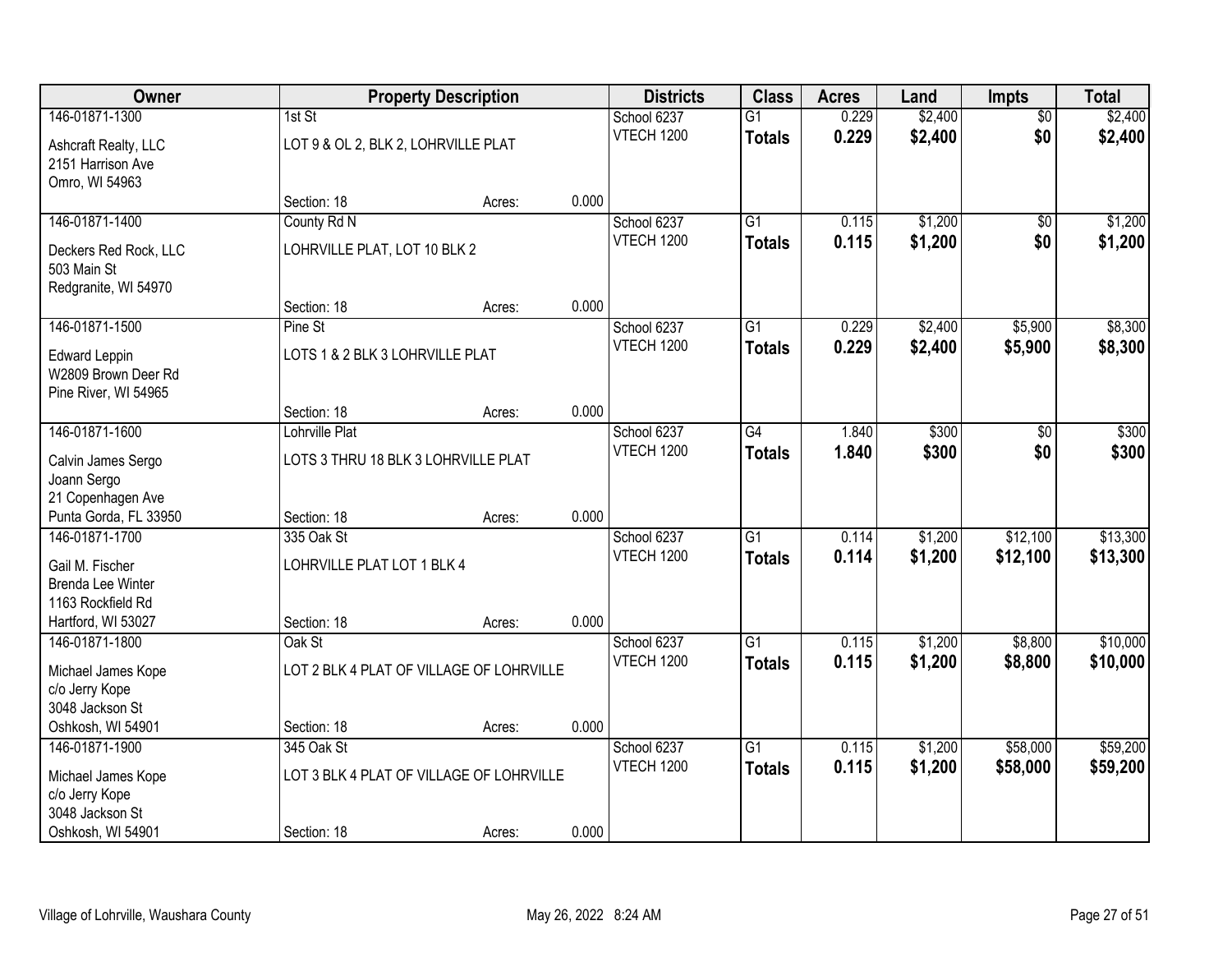| Owner                   |                                            | <b>Property Description</b> |       | <b>Districts</b>  | <b>Class</b>    | <b>Acres</b> | Land    | <b>Impts</b>    | <b>Total</b> |
|-------------------------|--------------------------------------------|-----------------------------|-------|-------------------|-----------------|--------------|---------|-----------------|--------------|
| 146-01871-2000          | 355 Oak St                                 |                             |       | School 6237       | $\overline{G1}$ | 0.115        | \$1,200 | \$200           | \$1,400      |
| Jeffrey S. Skou         | LOT 4 BLK 4 LOHRVILLE PLAT                 |                             |       | <b>VTECH 1200</b> | <b>Totals</b>   | 0.115        | \$1,200 | \$200           | \$1,400      |
| PO Box 81               |                                            |                             |       |                   |                 |              |         |                 |              |
| Marquette, WI 53947     |                                            |                             |       |                   |                 |              |         |                 |              |
|                         | Section: 18                                | Acres:                      | 0.000 |                   |                 |              |         |                 |              |
| 146-01871-2100          | 355 Oak St                                 |                             |       | School 6237       | $\overline{G1}$ | 0.115        | \$1,200 | \$40,000        | \$41,200     |
| Jeffrey S. Skou         | LOT 5 BLK 4 LOHRVILLE PLAT                 |                             |       | <b>VTECH 1200</b> | <b>Totals</b>   | 0.115        | \$1,200 | \$40,000        | \$41,200     |
| PO Box 81               |                                            |                             |       |                   |                 |              |         |                 |              |
| Marquette, WI 53947     |                                            |                             |       |                   |                 |              |         |                 |              |
|                         | Section: 18                                | Acres:                      | 0.000 |                   |                 |              |         |                 |              |
| 146-01871-2200          | Lohrville Plat                             |                             |       | School 6237       | G4              | 1.840        | \$300   | \$0             | \$300        |
| Calvin James Sergo      | LOTS 6 THRU 16 BLK 4 LOHRVILLE PLAT        |                             |       | <b>VTECH 1200</b> | <b>Totals</b>   | 1.840        | \$300   | \$0             | \$300        |
| Joann Sergo             |                                            |                             |       |                   |                 |              |         |                 |              |
| 21 Copenhagen Ave       |                                            |                             |       |                   |                 |              |         |                 |              |
| Punta Gorda, FL 33950   | Section: 18                                | Acres:                      | 0.000 |                   |                 |              |         |                 |              |
| 146-01871-2300          | 515 S 1st Ave                              |                             |       | School 6237       | $\overline{G1}$ | 0.229        | \$2,400 | \$5,200         | \$7,600      |
| Bradley F. Hugunin      | LOTS 17 & 18 BLK 4 LOHRVILLE PLAT          |                             |       | <b>VTECH 1200</b> | <b>Totals</b>   | 0.229        | \$2,400 | \$5,200         | \$7,600      |
| N902 Haddinger Rd Apt 1 |                                            |                             |       |                   |                 |              |         |                 |              |
| Monroe, WI 53566-8930   |                                            |                             |       |                   |                 |              |         |                 |              |
|                         | Section: 18                                | Acres:                      | 0.000 |                   |                 |              |         |                 |              |
| 146-01871-2400          |                                            |                             |       | School 6237       | $\overline{X4}$ | 0.000        | \$0     | $\overline{50}$ | \$0          |
| Village of Lohrville    | LOTS 1, 2, 3 & 4 BLK 5 LOHRVILLE PLAT      |                             |       | <b>VTECH 1200</b> | <b>Totals</b>   | 0.000        | \$0     | \$0             | \$0          |
| Exempt                  |                                            |                             |       |                   |                 |              |         |                 |              |
| Exempt                  |                                            |                             |       |                   |                 |              |         |                 |              |
|                         | Section: 18                                | Acres:                      | 0.000 |                   |                 |              |         |                 |              |
| 146-01871-2500          | 346 W Oak St                               |                             |       | School 6237       | $\overline{G1}$ | 0.137        | \$1,400 | \$56,500        | \$57,900     |
| <b>Terry Presler</b>    | PT OF OL 5 LOHRVILLE PLAT                  |                             |       | <b>VTECH 1200</b> | <b>Totals</b>   | 0.137        | \$1,400 | \$56,500        | \$57,900     |
| 346 W Oak St            |                                            |                             |       |                   |                 |              |         |                 |              |
| Redgranite, WI 54970    |                                            |                             |       |                   |                 |              |         |                 |              |
|                         | Section: 18                                | Acres:                      | 0.000 |                   |                 |              |         |                 |              |
| 146-01871-2600          | County Rd N                                |                             |       | School 6237       | $\overline{G1}$ | 0.174        | \$900   | $\overline{30}$ | \$900        |
| <b>Terry Presler</b>    | WEST 50' OF O.L. 5 BLK 5 OF LOHRVILLE PLAT |                             |       | <b>VTECH 1200</b> | <b>Totals</b>   | 0.174        | \$900   | \$0             | \$900        |
| 346 W Oak St            |                                            |                             |       |                   |                 |              |         |                 |              |
| Redgranite, WI 54970    |                                            |                             |       |                   |                 |              |         |                 |              |
|                         | Section: 18                                | Acres:                      | 0.000 |                   |                 |              |         |                 |              |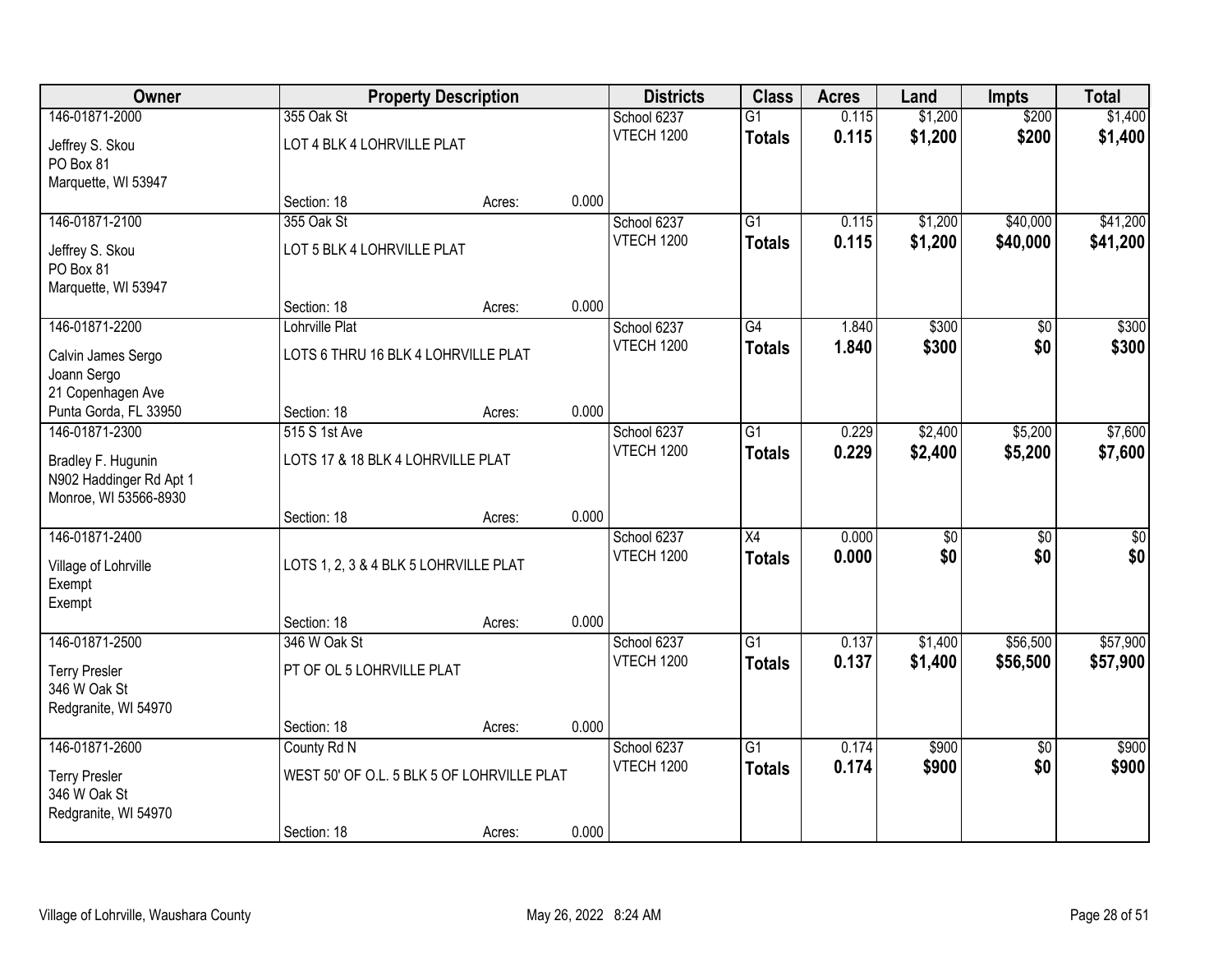| <b>Owner</b>                   |                                        | <b>Property Description</b>               |       | <b>Districts</b>  | <b>Class</b>    | <b>Acres</b> | Land            | <b>Impts</b>    | <b>Total</b>     |
|--------------------------------|----------------------------------------|-------------------------------------------|-------|-------------------|-----------------|--------------|-----------------|-----------------|------------------|
| 146-01871-2700                 |                                        |                                           |       | School 6237       | $\overline{X4}$ | 0.000        | $\overline{50}$ | $\overline{$0}$ | $\sqrt{50}$      |
| Village of Lohrville<br>Exempt |                                        | OUT LOT 3, LOT 6 & 7 BLK 5 LOHRVILLE PLAT |       | <b>VTECH 1200</b> | <b>Totals</b>   | 0.000        | \$0             | \$0             | \$0              |
| Redgranite, WI 54970           |                                        |                                           |       |                   |                 |              |                 |                 |                  |
|                                | Section: 18                            | Acres:                                    | 0.000 |                   |                 |              |                 |                 |                  |
| 146-01871-2800                 |                                        |                                           |       | School 6237       | $\overline{X4}$ | 0.000        | $\overline{50}$ | $\overline{50}$ | \$0              |
| Village of Lohrville           | LOT 5 BLK 5 LOHRVILLE PLAT             |                                           |       | <b>VTECH 1200</b> | <b>Totals</b>   | 0.000        | \$0             | \$0             | \$0              |
| Exempt                         |                                        |                                           |       |                   |                 |              |                 |                 |                  |
| Redgranite, WI 54970           |                                        |                                           |       |                   |                 |              |                 |                 |                  |
|                                | Section: 18                            | Acres:                                    | 0.000 |                   |                 |              |                 |                 |                  |
| 146-01871-2900                 |                                        |                                           |       | School 6237       | X4              | 0.000        | \$0             | \$0             | $\overline{\$0}$ |
| Village of Lohrville           | OL 4 BLK 5 LOHRVILLE PLAT              |                                           |       | <b>VTECH 1200</b> | <b>Totals</b>   | 0.000        | \$0             | \$0             | \$0              |
| Exempt                         |                                        |                                           |       |                   |                 |              |                 |                 |                  |
| Redgranite, WI 54970           |                                        |                                           |       |                   |                 |              |                 |                 |                  |
|                                | Section: 18                            | Acres:                                    | 0.000 |                   |                 |              |                 |                 |                  |
| 146-01871-3000                 | Ag Vacant                              |                                           |       | School 6237       | $\overline{G4}$ | 1.380        | \$200           | \$0             | \$200            |
| Calvin James Sergo             | LOTS 1 THRU 12 BLK 6 LOHRVILLE PLAT    |                                           |       | <b>VTECH 1200</b> | <b>Totals</b>   | 1.380        | \$200           | \$0             | \$200            |
| Joann Sergo                    |                                        |                                           |       |                   |                 |              |                 |                 |                  |
| 21 Copenhagen Ave              |                                        |                                           |       |                   |                 |              |                 |                 |                  |
| Punta Gorda, FL 33950          | Section: 18                            | Acres:                                    | 0.000 |                   |                 |              |                 |                 |                  |
| 146-01871-3100                 | Ag Vacant                              |                                           |       | School 6237       | $\overline{G4}$ | 1.380        | \$200           | \$0             | \$200            |
| Calvin James Sergo             | LOTS 1 THRU 12 BLK 7 LOHRVILLE PLAT    |                                           |       | <b>VTECH 1200</b> | <b>Totals</b>   | 1.380        | \$200           | \$0             | \$200            |
| Joann Sergo                    |                                        |                                           |       |                   |                 |              |                 |                 |                  |
| 21 Copenhagen Ave              |                                        |                                           |       |                   |                 |              |                 |                 |                  |
| Punta Gorda, FL 33950          | Section: 18                            | Acres:                                    | 0.000 |                   |                 |              |                 |                 |                  |
| 146-01871-3200                 | 2nd St                                 |                                           |       | School 6237       | $\overline{G1}$ | 0.688        | \$2,900         | \$0             | \$2,900          |
| Thomas P. Phelps               | LOTS 1 THRU 6 BLK 8 PLAT OF VILLAGE OF |                                           |       | <b>VTECH 1200</b> | <b>Totals</b>   | 0.688        | \$2,900         | \$0             | \$2,900          |
| <b>Heather Phelps</b>          | LOHRVILLE                              |                                           |       |                   |                 |              |                 |                 |                  |
| 406 W Oak St                   |                                        |                                           |       |                   |                 |              |                 |                 |                  |
| Redgranite, WI 54970           | Section: 18                            | Acres:                                    | 0.000 |                   |                 |              |                 |                 |                  |
| 146-01871-3300                 | Oak St                                 |                                           |       | School 6237       | $\overline{G1}$ | 0.688        | \$2,900         | \$200           | \$3,100          |
| Thomas P. Phelps               | LOTS 4 THRU 8 BLK 9 PLAT OF VILLAGE OF |                                           |       | VTECH 1200        | <b>Totals</b>   | 0.688        | \$2,900         | \$200           | \$3,100          |
| <b>Heather Phelps</b>          | <b>LOHRVILLE</b>                       |                                           |       |                   |                 |              |                 |                 |                  |
| 406 W Oak St                   |                                        |                                           |       |                   |                 |              |                 |                 |                  |
| Redgranite, WI 54970           | Section: 18                            | Acres:                                    | 0.000 |                   |                 |              |                 |                 |                  |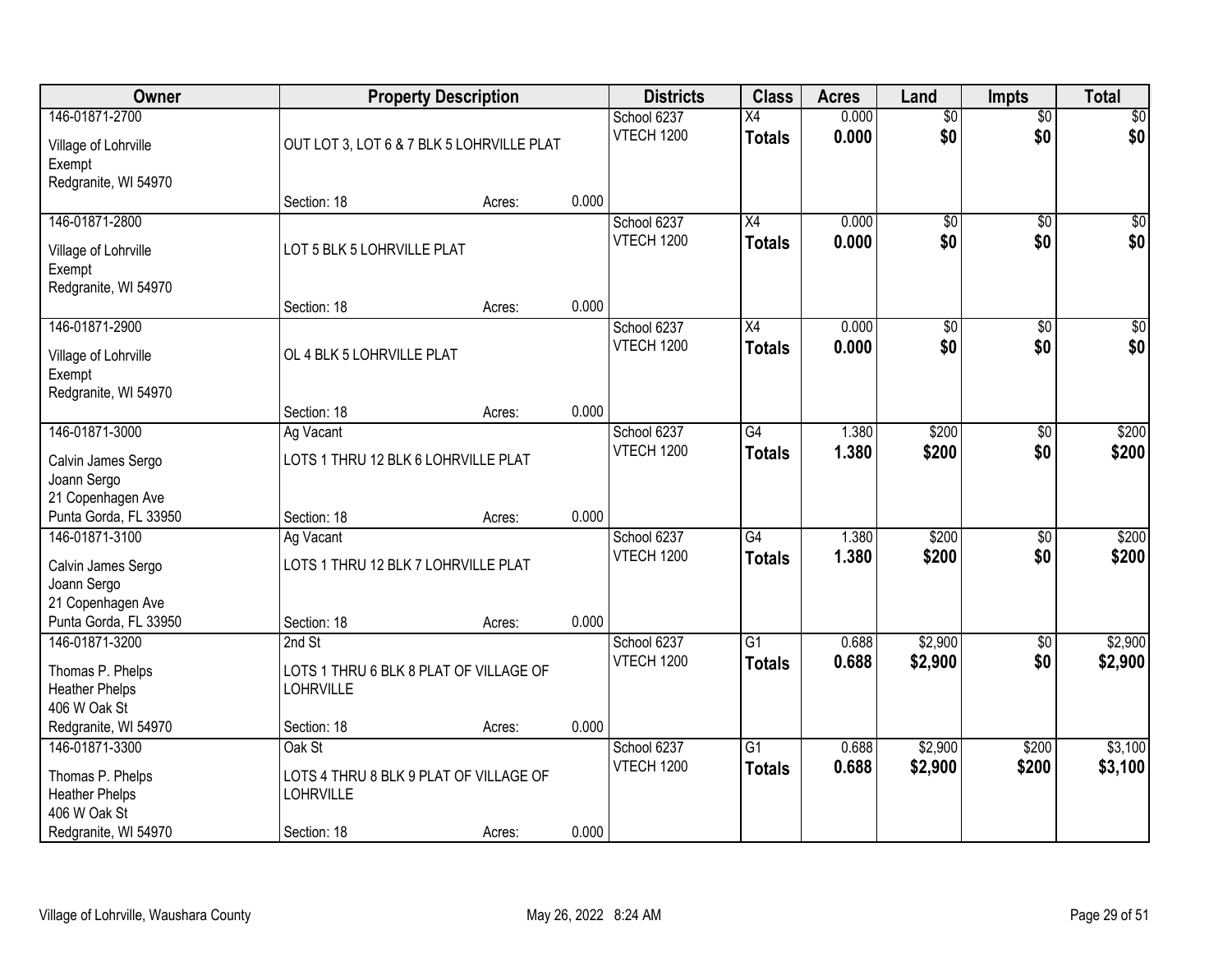| Owner                 |                                      | <b>Property Description</b>                    |       | <b>Districts</b>  | <b>Class</b>    | <b>Acres</b> | Land    | <b>Impts</b>    | <b>Total</b> |
|-----------------------|--------------------------------------|------------------------------------------------|-------|-------------------|-----------------|--------------|---------|-----------------|--------------|
| 146-01871-3400        | 406 W Oak St                         |                                                |       | School 6237       | $\overline{G1}$ | 0.344        | \$3,200 | \$83,000        | \$86,200     |
| Thomas P. Phelps      | LOHRVILLE PLAT LOTS 1,2 & 3 BLK 9    |                                                |       | <b>VTECH 1200</b> | <b>Totals</b>   | 0.344        | \$3,200 | \$83,000        | \$86,200     |
| <b>Heather Phelps</b> |                                      |                                                |       |                   |                 |              |         |                 |              |
| 406 W Oak St          |                                      |                                                |       |                   |                 |              |         |                 |              |
| Redgranite, WI 54970  | Section: 18                          | Acres:                                         | 0.000 |                   |                 |              |         |                 |              |
| 146-01871-3500        | 498 W Oak St                         |                                                |       | School 6237       | $\overline{G1}$ | 1.100        | \$7,400 | \$52,600        | \$60,000     |
| Kenneth H. Gruber     |                                      | LOTS 1 THRU 8 BLK 10 PLAT OF VILLAGE OF        |       | <b>VTECH 1200</b> | <b>Totals</b>   | 1.100        | \$7,400 | \$52,600        | \$60,000     |
| 498 W Oak St          | <b>LOHRVILLE</b>                     |                                                |       |                   |                 |              |         |                 |              |
| Redgranite, WI 54970  |                                      |                                                |       |                   |                 |              |         |                 |              |
|                       | Section: 18                          | Acres:                                         | 0.000 |                   |                 |              |         |                 |              |
| 146-01871-3600        | Ag Vacant                            |                                                |       | School 6237       | G4              | 1.610        | \$300   | \$0             | \$300        |
| Calvin James Sergo    | LOTS 1 THRU 14 BLK 11 LOHRVILLE PLAT |                                                |       | <b>VTECH 1200</b> | <b>Totals</b>   | 1.610        | \$300   | \$0             | \$300        |
| Joann Sergo           |                                      |                                                |       |                   |                 |              |         |                 |              |
| 21 Copenhagen Ave     |                                      |                                                |       |                   |                 |              |         |                 |              |
| Punta Gorda, FL 33950 | Section: 18                          | Acres:                                         | 0.000 |                   |                 |              |         |                 |              |
| 146-01871-3700        | Ag Vacant                            |                                                |       | School 6237       | G4              | 1.610        | \$300   | \$0             | \$300        |
| Calvin James Sergo    | LOTS 1 THRU 14 BLK 12 LOHRVILLE PLAT |                                                |       | <b>VTECH 1200</b> | <b>Totals</b>   | 1.610        | \$300   | \$0             | \$300        |
| Joanne Sergo          |                                      |                                                |       |                   |                 |              |         |                 |              |
| 21 Copenhagen Ave     |                                      |                                                |       |                   |                 |              |         |                 |              |
| Punta Gorda, FL 33950 | Section: 18                          | Acres:                                         | 0.000 |                   |                 |              |         |                 |              |
| 146-01871-3800        | County Rd N                          |                                                |       | School 6237       | $\overline{G1}$ | 0.343        | \$3,200 | \$0             | \$3,200      |
| Michael J. Kope       | LOTS 1 & 2 BLK 13 LOHRVILLE PLAT     |                                                |       | <b>VTECH 1200</b> | <b>Totals</b>   | 0.343        | \$3,200 | \$0             | \$3,200      |
| c/o Jerry Kope        |                                      |                                                |       |                   |                 |              |         |                 |              |
| 3048 Jackson St       |                                      |                                                |       |                   |                 |              |         |                 |              |
| Oshkosh, WI 54901     | Section: 18                          | Acres:                                         | 0.000 |                   |                 |              |         |                 |              |
| 146-01871-3900        | Ag Vacant                            |                                                |       | School 6237       | G4              | 1.410        | \$200   | $\overline{50}$ | \$200        |
| Calvin James Sergo    | LOTS 3-13 BLK 13 LOHRVILLE PLAT      |                                                |       | <b>VTECH 1200</b> | <b>Totals</b>   | 1.410        | \$200   | \$0             | \$200        |
| Joann Sergo           |                                      |                                                |       |                   |                 |              |         |                 |              |
| 21 Copenhagen Ave     |                                      |                                                |       |                   |                 |              |         |                 |              |
| Punta Gorda, FL 33950 | Section: 18                          | Acres:                                         | 0.000 |                   |                 |              |         |                 |              |
| 146-01871-4000        | 536 S Main St                        |                                                |       | School 6237       | $\overline{G1}$ | 0.220        | \$2,300 | \$28,600        | \$30,900     |
| Michael J. Gutche     |                                      | VIL OF LOHRVILLE LOT 1 & S 1/2 OF LOT 2 BLK 14 |       | <b>VTECH 1200</b> | <b>Totals</b>   | 0.220        | \$2,300 | \$28,600        | \$30,900     |
| 509 S Main St         |                                      |                                                |       |                   |                 |              |         |                 |              |
| Redgranite, WI 54970  |                                      |                                                |       |                   |                 |              |         |                 |              |
|                       | Section: 18                          | Acres:                                         | 0.000 |                   |                 |              |         |                 |              |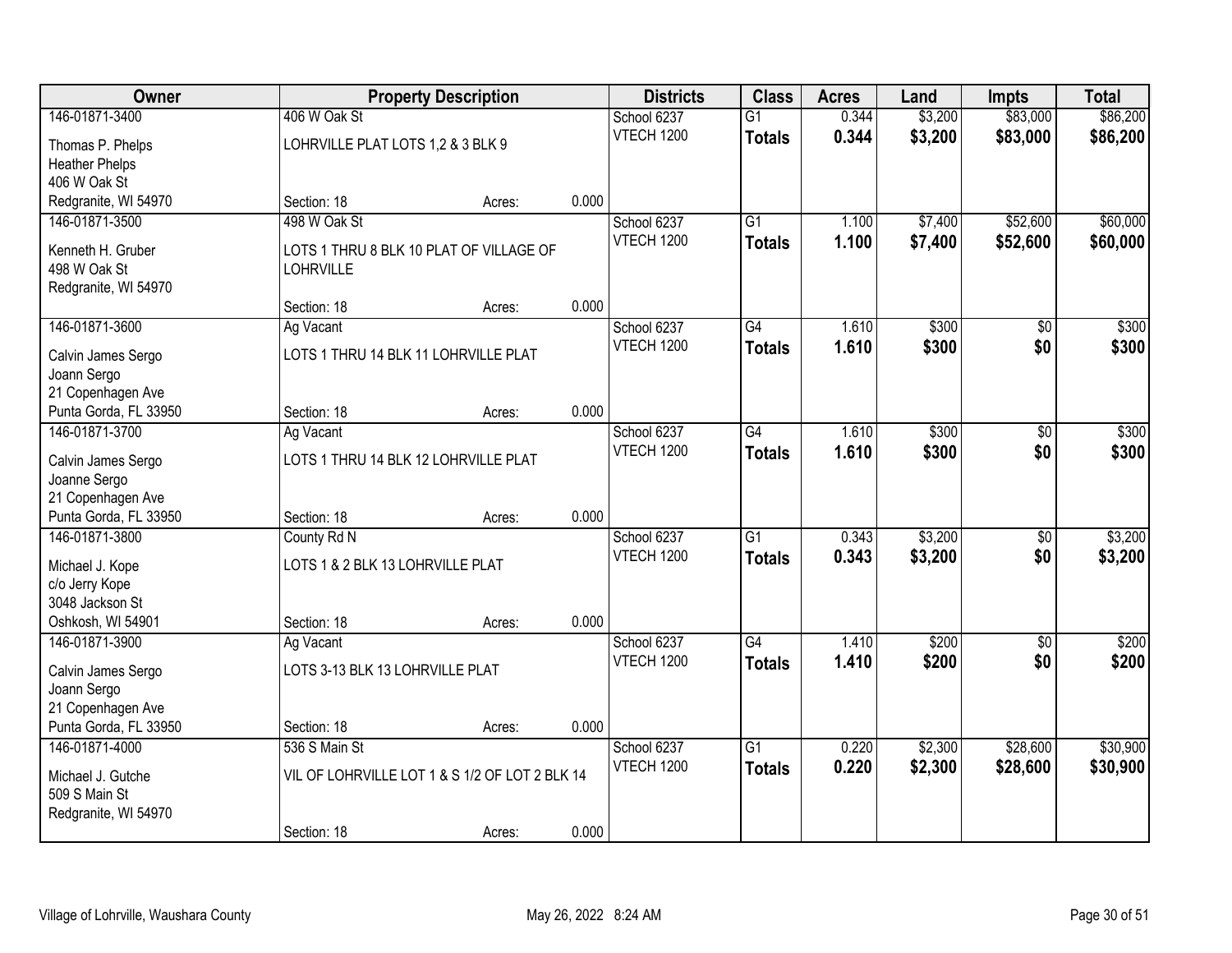| Owner                                                        |                                                                                                                                                        | <b>Property Description</b> |       | <b>Districts</b>                 | <b>Class</b>                     | <b>Acres</b>   | Land               | <b>Impts</b>         | <b>Total</b>         |
|--------------------------------------------------------------|--------------------------------------------------------------------------------------------------------------------------------------------------------|-----------------------------|-------|----------------------------------|----------------------------------|----------------|--------------------|----------------------|----------------------|
| 146-01871-4100                                               | Main St                                                                                                                                                |                             |       | School 6237                      | G1                               | 0.220          | \$2,300            | \$1,500              | \$3,800              |
| Michael J. Gutche<br>509 S Main St<br>Redgranite, WI 54970   | VIL OF LOHRVILLE N 1/2 LOT 2 & LOT 3 EXC N 10 FT<br><b>BLK 14</b>                                                                                      |                             |       | <b>VTECH 1200</b>                | <b>Totals</b>                    | 0.220          | \$2,300            | \$1,500              | \$3,800              |
|                                                              | Section: 18                                                                                                                                            | Acres:                      | 0.000 |                                  |                                  |                |                    |                      |                      |
| 146-01871-4200                                               | 518 S Main St                                                                                                                                          |                             |       | School 6237                      | $\overline{G1}$                  | 0.180          | \$1,900            | $\overline{50}$      | \$1,900              |
| Michael J. Gutche<br>509 S Main St<br>Redgranite, WI 54970   | VIL OF LOHRVILLE N. 10 FT OF LOT 3, ALL OF LOT<br>4,& S 20' OF LOT 5 BLK 14                                                                            |                             |       | <b>VTECH 1200</b>                | <b>Totals</b>                    | 0.180          | \$1,900            | \$0                  | \$1,900              |
|                                                              | Section: 18                                                                                                                                            | Acres:                      | 0.000 |                                  |                                  |                |                    |                      |                      |
| 146-01871-4300                                               | County Rd EE                                                                                                                                           |                             |       | School 6237                      | $\overline{G1}$                  | 0.366          | \$1,700            | \$0                  | \$1,700              |
| Deckers Red Rock, LLC<br>503 Main St<br>Redgranite, WI 54970 | LOHRVILLE PLAT, N 30' LOT 5, LOTS 6, 7, 8 & S 2' OF<br>LOT 9 ALL IN BLK 14 BEING PT OF CSM #831 SUBJ<br>TO EASEMENT IN VOL 485 PAGE 928<br>Section: 18 | Acres:                      | 0.366 | <b>VTECH 1200</b>                | <b>Totals</b>                    | 0.366          | \$1,700            | \$0                  | \$1,700              |
| 146-01871-4400                                               | County Rd EE                                                                                                                                           |                             |       | School 6237                      | $\overline{G1}$                  | 0.087          | \$700              | $\overline{50}$      | \$700                |
| Deckers Red Rock, LLC<br>503 Main St<br>Redgranite, WI 54970 | LOHRVILLE PLAT, LOT 9 BLK 14 EXC S 2'                                                                                                                  |                             |       | <b>VTECH 1200</b>                | <b>Totals</b>                    | 0.087          | \$700              | \$0                  | \$700                |
|                                                              | Section: 18                                                                                                                                            | Acres:                      | 0.087 |                                  |                                  |                |                    |                      |                      |
| 146-01872-0100<br>Donald Markowski                           | 108 S 1st Ave<br>PIECHOWSKI ADD LOT 1 BLK A                                                                                                            |                             |       | School 6237<br><b>VTECH 1200</b> | $\overline{G1}$<br><b>Totals</b> | 1.100<br>1.100 | \$7,400<br>\$7,400 | \$62,200<br>\$62,200 | \$69,600<br>\$69,600 |
| Becky Markowski<br>108 S 1st Ave                             |                                                                                                                                                        |                             |       |                                  |                                  |                |                    |                      |                      |
| Redgranite, WI 54970                                         | Section: 18                                                                                                                                            | Acres:                      | 0.000 |                                  |                                  |                |                    |                      |                      |
| 146-01872-0200                                               | 124 Prospect Ave                                                                                                                                       |                             |       | School 6237                      | $\overline{G1}$                  | 1.470          | \$8,400            | \$67,500             | \$75,900             |
| Thomas A. Sroka<br>124 Prospect Ave<br>Redgranite, WI 54970  | PIECHOWSKI ADD LOT 2 BLK A                                                                                                                             |                             |       | <b>VTECH 1200</b>                | <b>Totals</b>                    | 1.470          | \$8,400            | \$67,500             | \$75,900             |
|                                                              | Section: 18                                                                                                                                            | Acres:                      | 0.000 |                                  |                                  |                |                    |                      |                      |
| 146-01872-0300                                               | 131 S Liberty St                                                                                                                                       |                             |       | School 6237                      | $\overline{G1}$                  | 0.431          | \$3,900            | \$75,400             | \$79,300             |
| Eric D. Kinnard<br>Heather L. Kinnard<br>131 S Liberty St    | LOT 7 & 8, BLK A, PIECHOWSKI ADD                                                                                                                       |                             |       | <b>VTECH 1200</b>                | <b>Totals</b>                    | 0.431          | \$3,900            | \$75,400             | \$79,300             |
| Redgranite, WI 54970-9609                                    | Section: 18                                                                                                                                            | Acres:                      | 0.000 |                                  |                                  |                |                    |                      |                      |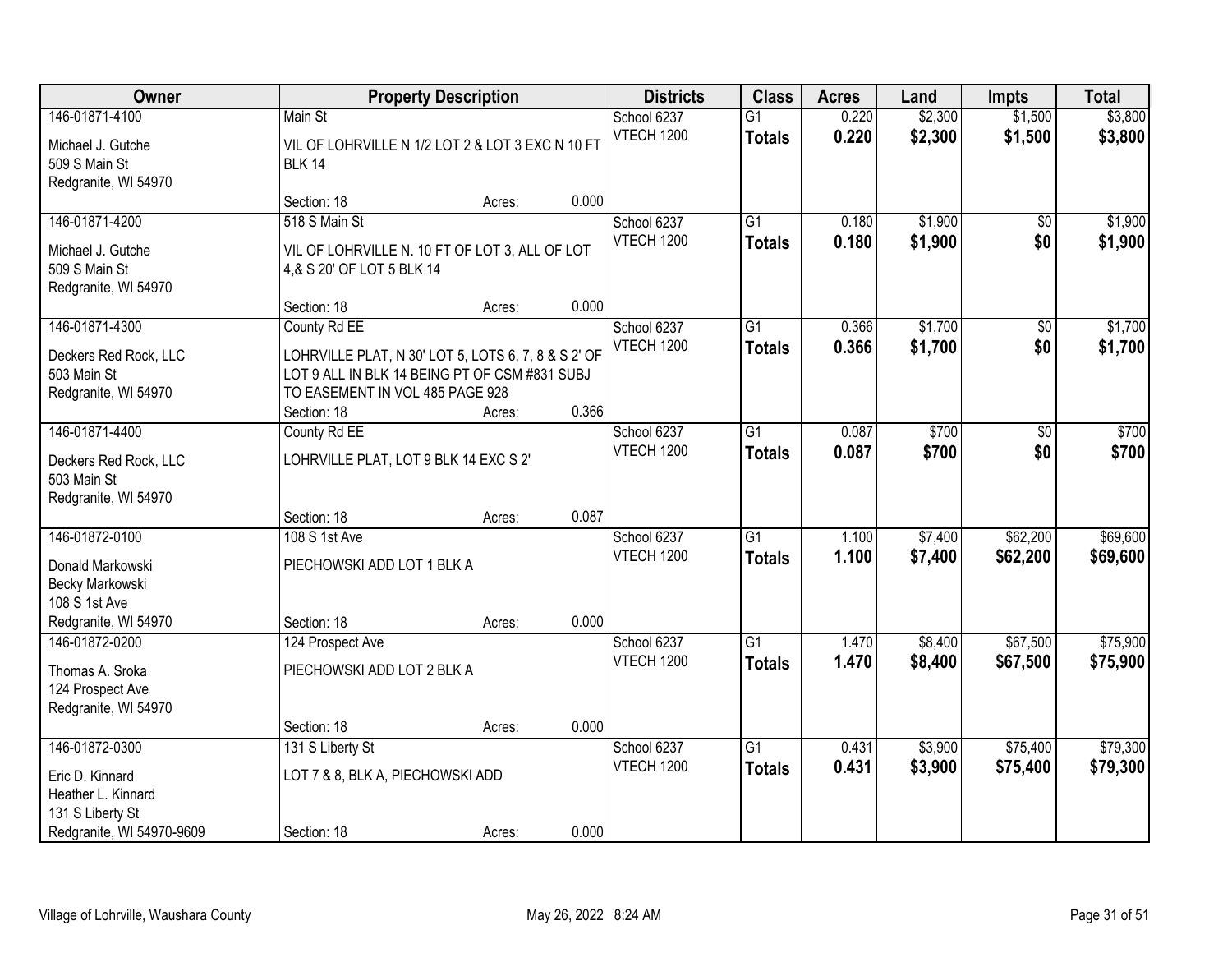| <b>Owner</b>                                                                        |                                                                                                                                      | <b>Property Description</b> |       | <b>Districts</b>  | <b>Class</b>    | <b>Acres</b> | Land    | <b>Impts</b>    | <b>Total</b> |
|-------------------------------------------------------------------------------------|--------------------------------------------------------------------------------------------------------------------------------------|-----------------------------|-------|-------------------|-----------------|--------------|---------|-----------------|--------------|
| 146-01872-0400                                                                      | 117 S Liberty St                                                                                                                     |                             |       | School 6237       | $\overline{G1}$ | 0.585        | \$5,000 | \$78,200        | \$83,200     |
| Kay B Passarelli Irrevocable Trust<br>208 S Liberty St<br>Redgranite, WI 54970-9603 | 3, 4 & 5 BLK A PIECHOWSKI'S ADD                                                                                                      |                             |       | <b>VTECH 1200</b> | <b>Totals</b>   | 0.585        | \$5,000 | \$78,200        | \$83,200     |
|                                                                                     | Section: 18                                                                                                                          | Acres:                      | 0.000 |                   |                 |              |         |                 |              |
| 146-01872-0500                                                                      | <b>Liberty St</b>                                                                                                                    |                             |       | School 6237       | $\overline{G1}$ | 0.215        | \$1,100 | $\overline{50}$ | \$1,100      |
| Kay B Passarelli Irrevocable Trust<br>208 S Liberty St<br>Redgranite, WI 54970-9603 | LOT 6 BLK A PIECHOWSKIS ADD                                                                                                          |                             |       | <b>VTECH 1200</b> | <b>Totals</b>   | 0.215        | \$1,100 | \$0             | \$1,100      |
|                                                                                     | Section: 18                                                                                                                          | Acres:                      | 0.000 |                   |                 |              |         |                 |              |
| 146-01872-0611                                                                      | 214 S 1st Ave                                                                                                                        |                             |       | School 6237       | G1              | 1.500        | \$8,500 | \$77,500        | \$86,000     |
| Charles Taylor<br>214 S 1st Ave<br>Redgranite, WI 54970                             | PT OF SW1/4 NE1/4, PIECHOWSKI ADD LOTS 1, 2, 3 8<br>PT LOT 10 BLK B, NOW LOT 1 CSM 5505                                              |                             |       | <b>VTECH 1200</b> | <b>Totals</b>   | 1.500        | \$8,500 | \$77,500        | \$86,000     |
|                                                                                     | Section: 18                                                                                                                          | Acres:                      | 1.500 |                   |                 |              |         |                 |              |
| 146-01872-0620                                                                      | 125 Prospect Ave                                                                                                                     |                             |       | School 6237       | G1              | 0.859        | \$6,500 | \$40,300        | \$46,800     |
| John R. Gonzales<br>Martha G. Gonzales<br>125 Prospect Ave                          | PIECHOWSKI ADD E 155.25' OF NORTH 241' OF LOT<br>10 BLK B                                                                            |                             |       | <b>VTECH 1200</b> | <b>Totals</b>   | 0.859        | \$6,500 | \$40,300        | \$46,800     |
| Redgranite, WI 54970                                                                | Section: 18                                                                                                                          | Acres:                      | 0.859 |                   |                 |              |         |                 |              |
| 146-01872-0700                                                                      | 236 S 1st Ave                                                                                                                        |                             |       | School 6237       | $\overline{G1}$ | 0.140        | \$1,500 | \$58,100        | \$59,600     |
| Patricia A. Mccune                                                                  | PIECHOWSKI'S ADD LOT 4 BLK B                                                                                                         |                             |       | <b>VTECH 1200</b> | <b>Totals</b>   | 0.140        | \$1,500 | \$58,100        | \$59,600     |
| 236 S 1st Ave                                                                       |                                                                                                                                      |                             |       |                   |                 |              |         |                 |              |
| Redgranite, WI 54970                                                                |                                                                                                                                      |                             |       |                   |                 |              |         |                 |              |
|                                                                                     | Section: 18                                                                                                                          | Acres:                      | 0.000 |                   |                 |              |         |                 |              |
| 146-01872-0810                                                                      | 308 S 1st Ave                                                                                                                        |                             |       | School 6237       | $\overline{G1}$ | 1.290        | \$8,000 | \$121,900       | \$129,900    |
| William J. Piechowski<br>Mary E. Rodger<br>PO Box 275<br>Redgranite, WI 54970-0275  | PT OF SW1/4 NE1/4, PIECHOWSKI'S ADD LOTS 5, 6, 7<br>8, N 10' OF LOT 9 & PT LOT 10 BLK B, NOW LOT 2<br><b>CSM 5505</b><br>Section: 18 | Acres:                      | 1.290 | <b>VTECH 1200</b> | <b>Totals</b>   | 1.290        | \$8,000 | \$121,900       | \$129,900    |
| 146-01872-0900                                                                      | 320 S 1st Ave                                                                                                                        |                             |       | School 6237       | $\overline{G1}$ | 0.260        | \$2,600 | \$43,100        | \$45,700     |
| Dave Getsfried<br><b>Tammy Getsfried</b><br>W3530 County Rd M                       | PIECHOWSKI ADD LOT 9 EXC N 10' BLK B                                                                                                 |                             |       | <b>VTECH 1200</b> | <b>Totals</b>   | 0.260        | \$2,600 | \$43,100        | \$45,700     |
| Pine River, WI 54965                                                                | Section: 18                                                                                                                          | Acres:                      | 0.000 |                   |                 |              |         |                 |              |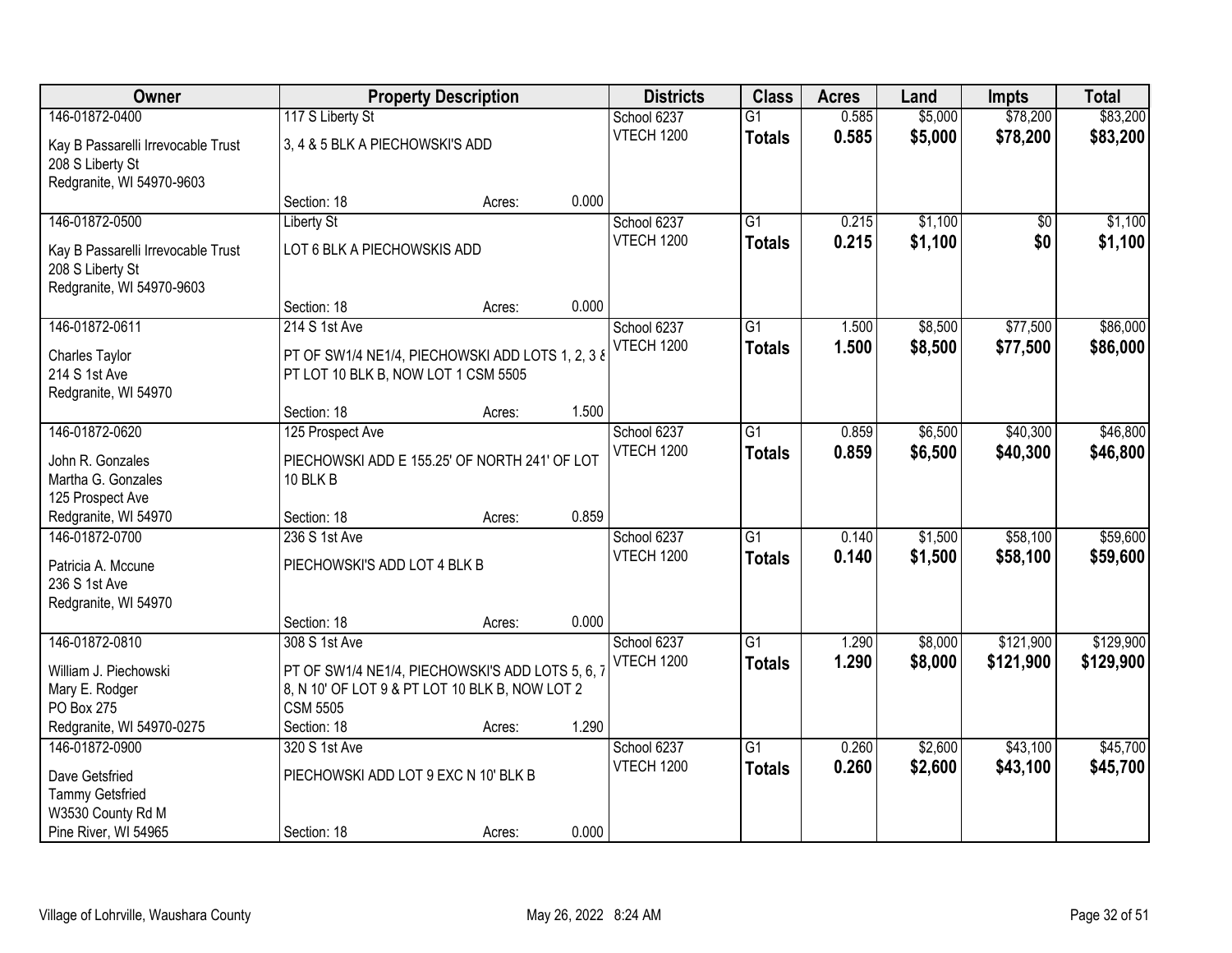| Owner                                                                          |                                                                                        | <b>Property Description</b> |       |                                  | <b>Class</b>                     | <b>Acres</b>   | Land               | <b>Impts</b>         | <b>Total</b>         |
|--------------------------------------------------------------------------------|----------------------------------------------------------------------------------------|-----------------------------|-------|----------------------------------|----------------------------------|----------------|--------------------|----------------------|----------------------|
| 146-01872-1000<br>John Resop<br>207 S Liberty St                               | 207 S Liberty St<br>LOTS 11, 12, 13 & N1/2 OF 14, BLK B PIECHOWSKI<br>ADD              |                             |       | School 6237<br>VTECH 1200        | $\overline{G1}$<br><b>Totals</b> | 0.755<br>0.755 | \$6,100<br>\$6,100 | \$75,100<br>\$75,100 | \$81,200<br>\$81,200 |
| Redgranite, WI 54970                                                           | Section: 18                                                                            | Acres:                      | 0.000 |                                  |                                  |                |                    |                      |                      |
| 146-01872-1100<br>Michael W. Baxter<br>Candy Drahein                           | 227 Liberty St<br>LOT 15 & S1/2 LOT 14 BLOCK B PIECHOWSKI'S ADDN                       |                             |       | School 6237<br><b>VTECH 1200</b> | $\overline{G1}$<br><b>Totals</b> | 0.601<br>0.601 | \$5,200<br>\$5,200 | \$90,300<br>\$90,300 | \$95,500<br>\$95,500 |
| 227 S Liberty St<br>Redgranite, WI 54970                                       | Section: 18                                                                            | Acres:                      | 0.000 |                                  |                                  |                |                    |                      |                      |
| 146-01872-1200<br>Teresa M. Genduso<br>N2552 Antler Dr<br>Wautoma, WI 54982    | 344 S 1st Ave<br>PIECHOWSKI ADD LOT 1 BLK C                                            |                             |       | School 6237<br><b>VTECH 1200</b> | $\overline{G1}$<br><b>Totals</b> | 0.210<br>0.210 | \$2,200<br>\$2,200 | \$56,900<br>\$56,900 | \$59,100<br>\$59,100 |
|                                                                                | Section: 18                                                                            | Acres:                      | 0.000 |                                  |                                  |                |                    |                      |                      |
| 146-01872-1310<br>Teresa M. Genduso<br>N2552 Antler Dr<br>Wautoma, WI 54982    | 1st Ave<br>PIECHOWSKI ADD LOTS 2 & 3 IN BLOCK C                                        |                             |       | School 6237<br><b>VTECH 1200</b> | G1<br><b>Totals</b>              | 0.590<br>0.590 | \$2,500<br>\$2,500 | \$0<br>\$0           | \$2,500<br>\$2,500   |
|                                                                                | Section: 18                                                                            | Acres:                      | 0.000 |                                  |                                  |                |                    |                      |                      |
| 146-01872-1320<br>Pamela J. Martin<br>319 S Liberty St<br>Redgranite, WI 54970 | 319 S Liberty St<br>PIECHOWSKI ADD NORTH 66' OF LOT 4 AND LOTS 7<br>& 8 ALL IN BLOCK C |                             |       | School 6237<br><b>VTECH 1200</b> | $\overline{G1}$<br><b>Totals</b> | 0.613<br>0.613 | \$5,200<br>\$5,200 | \$45,900<br>\$45,900 | \$51,100<br>\$51,100 |
| 146-01872-1400                                                                 | Section: 18<br>144 E Lohrville Ave                                                     | Acres:                      | 0.000 | School 6237                      | $\overline{G1}$                  | 0.835          | \$6,800            | \$41,600             | \$48,400             |
| Teresa M. Genduso<br>N2552 Antler Dr<br>Wautoma, WI 54982                      | PT OF LOT 4 & LOT 5 & 6 BLK C PIECHOWSKI ADD                                           |                             |       | <b>VTECH 1200</b>                | <b>Totals</b>                    | 0.835          | \$6,800            | \$41,600             | \$48,400             |
|                                                                                | Section: 18                                                                            | Acres:                      | 0.000 |                                  |                                  |                |                    |                      |                      |
| 146-01872-1500<br>Chester A. Sergo<br>611 E Main St<br>Plano, IL 60545         | 309 S Liberty St<br>PIECHOWSKI ADD LOT 9 BLK C<br>Section: 18                          | Acres:                      | 0.000 | School 6237<br><b>VTECH 1200</b> | $\overline{G1}$<br><b>Totals</b> | 0.230<br>0.230 | \$2,400<br>\$2,400 | \$55,900<br>\$55,900 | \$58,300<br>\$58,300 |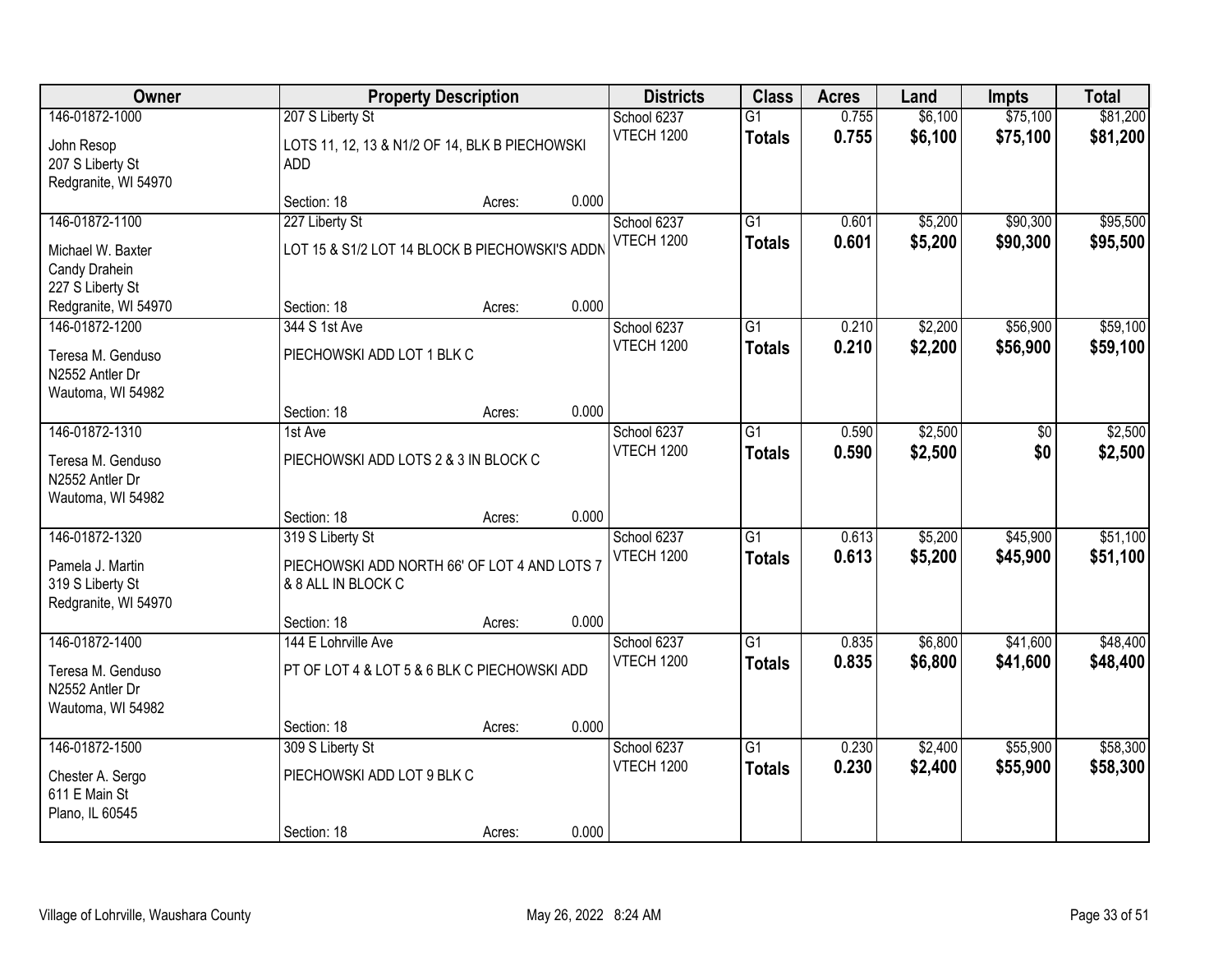| Owner                               |                                                 | <b>Property Description</b> |       | <b>Districts</b>  | <b>Class</b>    | <b>Acres</b> | Land    | Impts    | <b>Total</b> |
|-------------------------------------|-------------------------------------------------|-----------------------------|-------|-------------------|-----------------|--------------|---------|----------|--------------|
| 146-01872-1600                      | 330 S Liberty St                                |                             |       | School 6237       | $\overline{G1}$ | 0.563        | \$5,200 | \$87,000 | \$92,200     |
| Tim Callahan                        | PIECHOWSKI ADD LOTS 1 & 2 & N1/2 OF LOT 3 BLK D |                             |       | <b>VTECH 1200</b> | <b>Totals</b>   | 0.563        | \$5,200 | \$87,000 | \$92,200     |
| Samantha Callahan                   |                                                 |                             |       |                   |                 |              |         |          |              |
| 330 S Liberty St                    |                                                 |                             |       |                   |                 |              |         |          |              |
| Redgranite, WI 54970-9607           | Section: 18                                     | Acres:                      | 0.000 |                   |                 |              |         |          |              |
| 146-01872-1700                      | 342 S Liberty St                                |                             |       | School 6237       | $\overline{G1}$ | 0.338        | \$3,400 | \$53,700 | \$57,100     |
| Louis M. Kaquatosh                  | S1/2 OF LOT 3 & ALL LOT 4 BLK D PIECHOWSKI ADD  |                             |       | <b>VTECH 1200</b> | <b>Totals</b>   | 0.338        | \$3,400 | \$53,700 | \$57,100     |
| Linda M. Kaquatosh                  |                                                 |                             |       |                   |                 |              |         |          |              |
| 342 S Liberty St                    |                                                 |                             |       |                   |                 |              |         |          |              |
| Redgranite, WI 54970                | Section: 18                                     | Acres:                      | 0.000 |                   |                 |              |         |          |              |
| 146-01872-1800                      | 227 E Center St                                 |                             |       | School 6237       | G1              | 0.370        | \$3,700 | \$10,900 | \$14,600     |
| <b>Ricky Guske</b>                  | PIECHOWSKI'S ADD N1/2 OF OF LOTS 5 & 6 BLK D    |                             |       | <b>VTECH 1200</b> | <b>Totals</b>   | 0.370        | \$3,700 | \$10,900 | \$14,600     |
| 227 E Center St                     | EXCEPT EAST 10' OF NORTH 1/2 LOT 6              |                             |       |                   |                 |              |         |          |              |
| Redgranite, WI 54970                |                                                 |                             |       |                   |                 |              |         |          |              |
|                                     | Section: 18                                     | Acres:                      | 0.000 |                   |                 |              |         |          |              |
| 146-01872-1900                      | 226 E Lohrville Ave                             |                             |       | School 6237       | $\overline{G1}$ | 0.400        | \$3,900 | \$41,100 | \$45,000     |
| Russell W. Nelson                   | PIECHOWSKI'S ADD S1/2 OF LOTS 5 & 6 BLK D       |                             |       | VTECH 1200        | <b>Totals</b>   | 0.400        | \$3,900 | \$41,100 | \$45,000     |
| 226 E Lohrville Ave                 |                                                 |                             |       |                   |                 |              |         |          |              |
| Redgranite, WI 54970                |                                                 |                             |       |                   |                 |              |         |          |              |
|                                     | Section: 18                                     | Acres:                      | 0.000 |                   |                 |              |         |          |              |
| 146-01872-2000                      | 234 E Lohrville Ave                             |                             |       | School 6237       | $\overline{G1}$ | 0.200        | \$2,300 | \$31,100 | \$33,400     |
| Steve Kiesner et al                 | PIECHOWSKI'S ADD S1/2 LOT 7 BLK D               |                             |       | VTECH 1200        | <b>Totals</b>   | 0.200        | \$2,300 | \$31,100 | \$33,400     |
| c/o Farmers & Merchants Bank-Escrow |                                                 |                             |       |                   |                 |              |         |          |              |
| Services                            |                                                 |                             |       |                   |                 |              |         |          |              |
| PO Box 270                          | Section: 18                                     | Acres:                      | 0.000 |                   |                 |              |         |          |              |
| Berlin, WI 54923-0270               |                                                 |                             |       |                   |                 |              |         |          |              |
| 146-01872-2100                      | 233 E Center St                                 |                             |       | School 6237       | $\overline{G1}$ | 0.230        | \$2,600 | \$35,800 | \$38,400     |
| Melissa A. Voskuil                  | PIECHOWSKI ADD. N1/2 OF LOT 7 BLK D AND N1/2    |                             |       | <b>VTECH 1200</b> | <b>Totals</b>   | 0.230        | \$2,600 | \$35,800 | \$38,400     |
| 233 E Center St                     | OF E 10 FT OF LOT 6 BLK D                       |                             |       |                   |                 |              |         |          |              |
| Redgranite, WI 54970-9601           |                                                 |                             |       |                   |                 |              |         |          |              |
|                                     | Section: 18                                     | Acres:                      | 0.000 |                   |                 |              |         |          |              |
| 146-01872-2200                      | 241 E Center St                                 |                             |       | School 6237       | $\overline{G1}$ | 0.200        | \$2,300 | \$14,700 | \$17,000     |
| William E. Wickstrom                | PIECHOWSKI'S ADD, N1/2 LOT 8 BLK "D"            |                             |       | <b>VTECH 1200</b> | <b>Totals</b>   | 0.200        | \$2,300 | \$14,700 | \$17,000     |
| 9413 County Rd 649                  |                                                 |                             |       |                   |                 |              |         |          |              |
| Bushnell, FL 33513                  |                                                 |                             |       |                   |                 |              |         |          |              |
|                                     | Section: 18                                     | Acres:                      | 0.000 |                   |                 |              |         |          |              |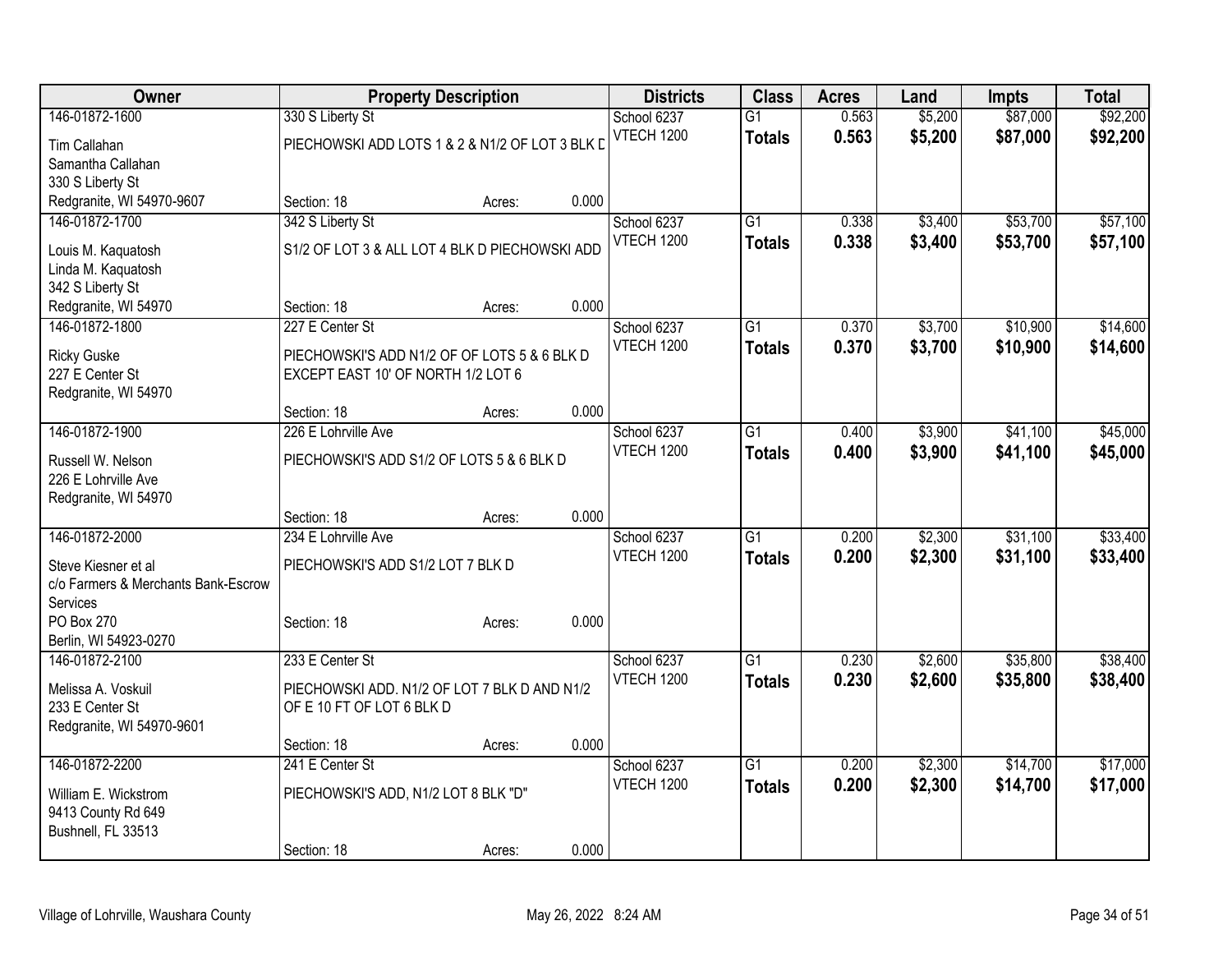| Owner                                       |                                                  | <b>Property Description</b> |       | <b>Districts</b>                 | <b>Class</b>    | <b>Acres</b>   | Land    | <b>Impts</b> | <b>Total</b> |
|---------------------------------------------|--------------------------------------------------|-----------------------------|-------|----------------------------------|-----------------|----------------|---------|--------------|--------------|
| 146-01872-2300                              | 247 E Center St                                  |                             |       | School 6237                      | $\overline{G1}$ | 0.200          | \$2,300 | \$11,300     | \$13,600     |
| Jamie Kroll                                 | PIECHOWSKI ADD N 1/2 OF LOT 9 BLK D              |                             |       | <b>VTECH 1200</b>                | <b>Totals</b>   | 0.200          | \$2,300 | \$11,300     | \$13,600     |
| 631 Ash St                                  |                                                  |                             |       |                                  |                 |                |         |              |              |
| Omro, WI 54963                              |                                                  |                             |       |                                  |                 |                |         |              |              |
|                                             | Section: 18                                      | Acres:                      | 0.000 |                                  |                 |                |         |              |              |
| 146-01872-2400                              | 244 E Lohrville Ave                              |                             |       | School 6237                      | $\overline{G1}$ | 0.400          | \$3,900 | \$99,300     | \$103,200    |
| Danny D. Hayes                              | PIECHOWSKI'S ADD S1/2 LOTS 8 & 9 BLK D           |                             |       | <b>VTECH 1200</b>                | <b>Totals</b>   | 0.400          | \$3,900 | \$99,300     | \$103,200    |
| 244 E Lohrville Ave                         |                                                  |                             |       |                                  |                 |                |         |              |              |
| Redgranite, WI 54970                        |                                                  |                             |       |                                  |                 |                |         |              |              |
| 146-01872-2500                              | Section: 18                                      | Acres:                      | 0.000 |                                  | $\overline{G1}$ |                | \$2,300 |              |              |
|                                             | Lohrville Ave                                    |                             |       | School 6237<br><b>VTECH 1200</b> |                 | 0.200<br>0.200 | \$2,300 | \$0<br>\$0   | \$2,300      |
| Barbara J. Loser et al                      | PIECHOWSKI ADD S 1/2 LOT 10 BLK D                |                             |       |                                  | <b>Totals</b>   |                |         |              | \$2,300      |
| 134 Los Cielos Ln                           |                                                  |                             |       |                                  |                 |                |         |              |              |
| Casa Grande, AZ 85194                       | Section: 18                                      | Acres:                      | 0.000 |                                  |                 |                |         |              |              |
| 146-01872-2610                              | Center St                                        |                             |       | School 6237                      | $\overline{G1}$ | 0.200          | \$2,300 | \$0          | \$2,300      |
|                                             |                                                  |                             |       | <b>VTECH 1200</b>                | <b>Totals</b>   | 0.200          | \$2,300 | \$0          | \$2,300      |
| Barbara J. Loser et al<br>134 Los Cielos Ln | PIECHOWSKI ADD S 1/2 LOT 11 BLK D                |                             |       |                                  |                 |                |         |              |              |
| Casa Grande, AZ 85194                       |                                                  |                             |       |                                  |                 |                |         |              |              |
|                                             | Section: 18                                      | Acres:                      | 0.000 |                                  |                 |                |         |              |              |
| 146-01872-2620                              | 267 E Center St                                  |                             |       | School 6237                      | $\overline{G1}$ | 0.400          | \$3,900 | \$49,400     | \$53,300     |
| Steven T. Delanty                           | PIECHOWSKI ADD N 1/2 LOT 12 & N 1/2 W 66' LOT 13 |                             |       | <b>VTECH 1200</b>                | <b>Totals</b>   | 0.400          | \$3,900 | \$49,400     | \$53,300     |
| Karen S. Delanty                            | <b>BLKD</b>                                      |                             |       |                                  |                 |                |         |              |              |
| 267 E Center St                             |                                                  |                             |       |                                  |                 |                |         |              |              |
| Redgranite, WI 54970                        | Section: 18                                      | Acres:                      | 0.000 |                                  |                 |                |         |              |              |
| 146-01872-2700                              | Lohrville Ave                                    |                             |       | School 6237                      | $\overline{G1}$ | 0.400          | \$3,900 | \$5,000      | \$8,900      |
| James R. Decristofaro                       | PIECHOWSKI'S ADD S1/2 LOT 12 & S 1/2 OF W 66'    |                             |       | <b>VTECH 1200</b>                | <b>Totals</b>   | 0.400          | \$3,900 | \$5,000      | \$8,900      |
| 410 Meadoway                                | <b>LOT 13</b>                                    |                             |       |                                  |                 |                |         |              |              |
| Colgate, WI 53017                           |                                                  |                             |       |                                  |                 |                |         |              |              |
|                                             | Section: 18                                      | Acres:                      | 0.000 |                                  |                 |                |         |              |              |
| 146-01872-2800                              | 257 E Center St                                  |                             |       | School 6237                      | $\overline{G1}$ | 0.400          | \$3,900 | \$31,200     | \$35,100     |
| <b>Stearns Revocable Trust</b>              | N1/2 OF LOT 10 & N1/2 OF LOT 11, BLK D,          |                             |       | <b>VTECH 1200</b>                | <b>Totals</b>   | 0.400          | \$3,900 | \$31,200     | \$35,100     |
| N3509 23rd Ave                              | PIECHOWSKI ADD                                   |                             |       |                                  |                 |                |         |              |              |
| Wild Rose, WI 54984-6406                    |                                                  |                             |       |                                  |                 |                |         |              |              |
|                                             | Section: 18                                      | Acres:                      | 0.000 |                                  |                 |                |         |              |              |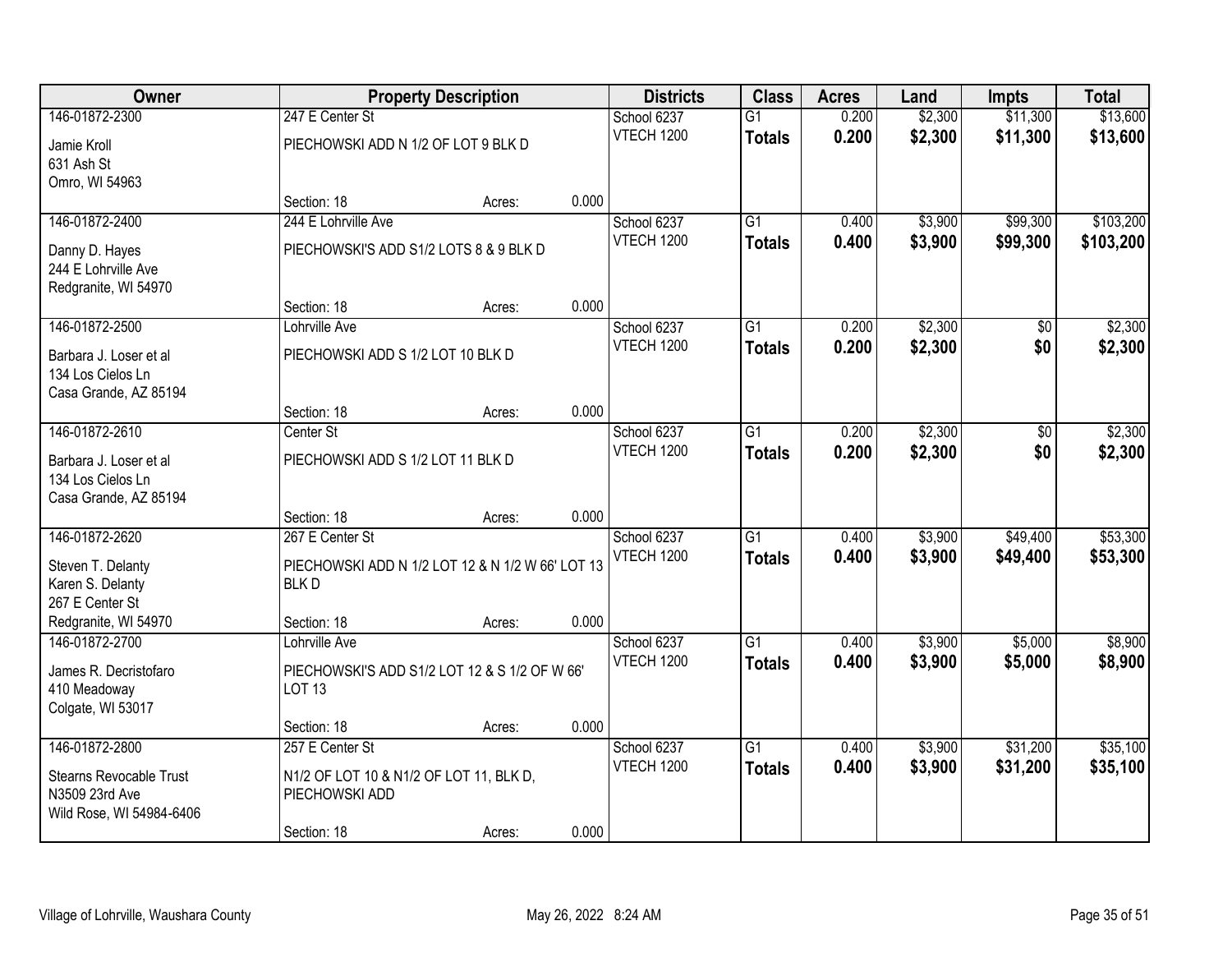| Owner                                                                    |                                                             | <b>Property Description</b> |       | <b>Districts</b>                 | <b>Class</b>                     | <b>Acres</b>   | Land                   | <b>Impts</b>           | <b>Total</b>           |
|--------------------------------------------------------------------------|-------------------------------------------------------------|-----------------------------|-------|----------------------------------|----------------------------------|----------------|------------------------|------------------------|------------------------|
| 146-01872-2900<br>Village of Lohrville<br>Exempt<br>Redgranite, WI 54970 | PIECHOWSKI'S ADD LOT 13 BLK D EXC W 66'<br>(STREET)         |                             |       | School 6237<br><b>VTECH 1200</b> | $\overline{X4}$<br><b>Totals</b> | 0.160<br>0.160 | $\overline{50}$<br>\$0 | $\overline{50}$<br>\$0 | $\overline{30}$<br>\$0 |
|                                                                          | Section: 18                                                 | Acres:                      | 0.000 |                                  |                                  |                |                        |                        |                        |
| 146-01872-3010                                                           | 208 S Liberty St<br>LOT 1 & LOT 2, BLK E, PIECHOWSKI'S ADD  |                             |       | School 6237<br>VTECH 1200        | G1<br><b>Totals</b>              | 0.450<br>0.450 | \$4,300<br>\$4,300     | \$69,100<br>\$69,100   | \$73,400<br>\$73,400   |
| Dick J. Norquist<br>Brandi L. Norquist<br>208 S Liberty St               |                                                             |                             |       |                                  |                                  |                |                        |                        |                        |
| Redgranite, WI 54970                                                     | Section: 18                                                 | Acres:                      | 0.450 |                                  |                                  |                |                        |                        |                        |
| 146-01872-3100                                                           | 234 E Center St                                             |                             |       | School 6237                      | $\overline{G1}$                  | 0.200          | \$2,300                | \$900                  | \$3,200                |
| Philip R. Daniels<br>234 E Center St<br>Redgranite, WI 54970             | PIECHOWSKI'S ADD LOT 3 BLK E                                |                             |       | <b>VTECH 1200</b>                | <b>Totals</b>                    | 0.200          | \$2,300                | \$900                  | \$3,200                |
|                                                                          | Section: 18                                                 | Acres:                      | 0.000 |                                  |                                  |                |                        |                        |                        |
| 146-01872-3300                                                           | 234 E Center St                                             |                             |       | School 6237                      | $\overline{G1}$                  | 0.200          | \$2,300                | \$65,300               | \$67,600               |
| Philip R. Daniels<br>234 E Center St<br>Redgranite, WI 54970             | PIECHOWSKI'S ADD LOT 4 BLK E SUBJ TO<br><b>EASEMENT</b>     |                             |       | <b>VTECH 1200</b>                | <b>Totals</b>                    | 0.200          | \$2,300                | \$65,300               | \$67,600               |
|                                                                          | Section: 18                                                 | Acres:                      | 0.000 |                                  |                                  |                |                        |                        |                        |
| 146-01872-3400                                                           | 242 E Center St                                             |                             |       | School 6237<br><b>VTECH 1200</b> | $\overline{G1}$<br><b>Totals</b> | 0.200<br>0.200 | \$2,300<br>\$2,300     | \$0<br>\$0             | \$2,300<br>\$2,300     |
| Philip R. Daniels<br>234 E Center St<br>Redgranite, WI 54970             | LOT 5 BLK E PIECHOWSKI ADD & EASE OVER LOT 4<br><b>BLKE</b> |                             |       |                                  |                                  |                |                        |                        |                        |
|                                                                          | Section: 18                                                 | Acres:                      | 0.000 |                                  |                                  |                |                        |                        |                        |
| 146-01872-3500                                                           | 250 E Center St                                             |                             |       | School 6237                      | $\overline{G1}$                  | 0.400          | \$3,900                | \$72,200               | \$76,100               |
| Timothy C. Harrie<br>250 E Center St<br>Redgranite, WI 54970-9600        | LOT 6 & 7 BLK E PIECHOWSKI'S ADD                            |                             |       | <b>VTECH 1200</b>                | <b>Totals</b>                    | 0.400          | \$3,900                | \$72,200               | \$76,100               |
|                                                                          | Section: 18                                                 | Acres:                      | 0.000 |                                  |                                  |                |                        |                        |                        |
| 146-01872-3700                                                           | 262 E Center St                                             |                             |       | School 6237                      | $\overline{G1}$                  | 0.200          | \$2,300                | \$51,400               | \$53,700               |
| Thomas H. Chamberlin<br>Janice L. Chamberlin                             | LOT 8 BLK E PIECHOWSKI'S ADDN                               |                             |       | <b>VTECH 1200</b>                | <b>Totals</b>                    | 0.200          | \$2,300                | \$51,400               | \$53,700               |
| N3331 County Rd Ee<br>Redgranite, WI 54970                               | Section: 18                                                 | Acres:                      | 0.000 |                                  |                                  |                |                        |                        |                        |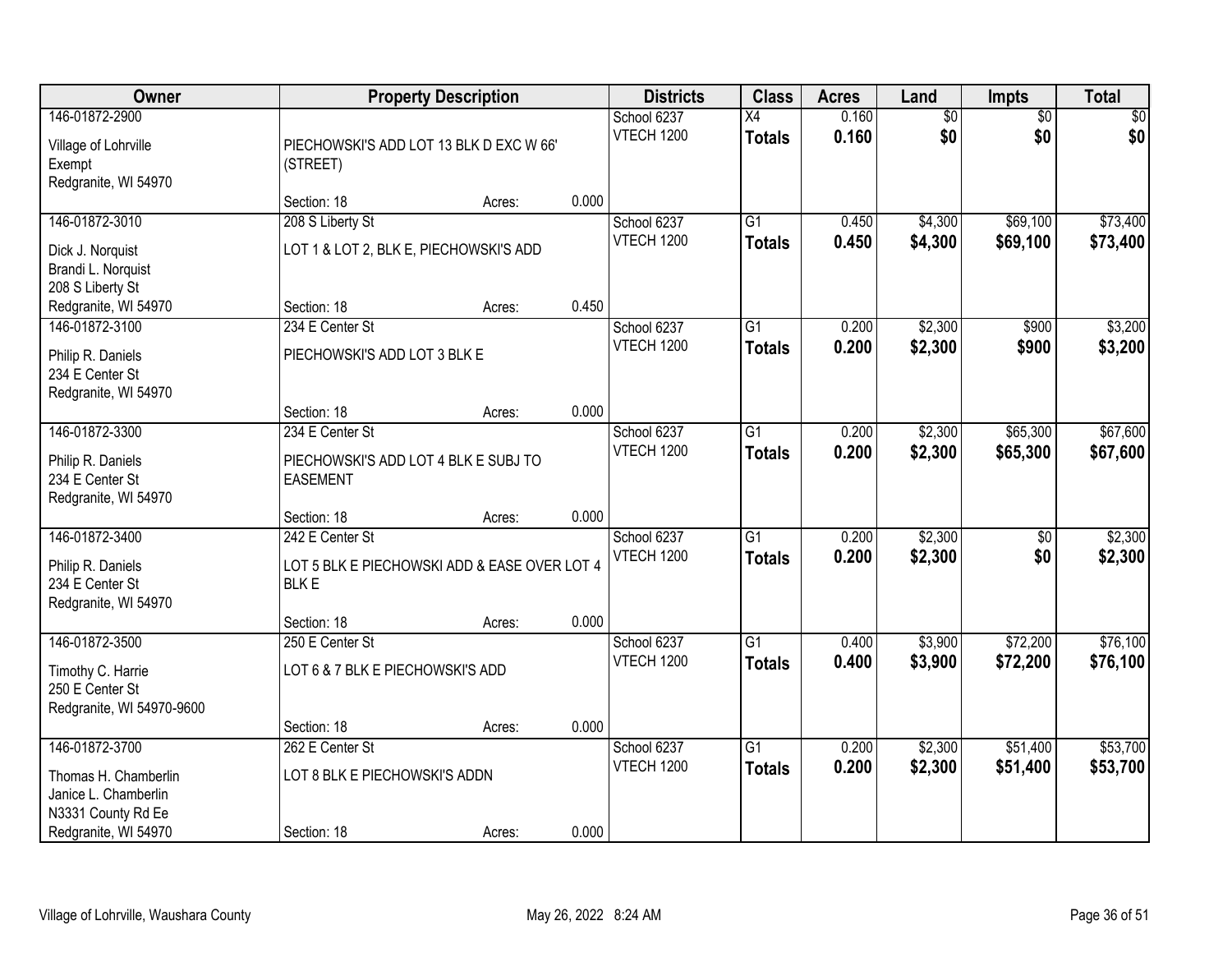| Owner                     |                                                | <b>Property Description</b> |       | <b>Districts</b>  | <b>Class</b>    | <b>Acres</b> | Land            | <b>Impts</b>    | <b>Total</b> |
|---------------------------|------------------------------------------------|-----------------------------|-------|-------------------|-----------------|--------------|-----------------|-----------------|--------------|
| 146-01872-3800            | Center St                                      |                             |       | School 6237       | $\overline{G1}$ | 0.200        | \$1,100         | $\overline{50}$ | \$1,100      |
| Thomas H. Chamberlin      | LOT 9 BLK E PIECHOWSKI'S ADDN                  |                             |       | VTECH 1200        | <b>Totals</b>   | 0.200        | \$1,100         | \$0             | \$1,100      |
| Janice L. Chamberlin      |                                                |                             |       |                   |                 |              |                 |                 |              |
| N3331 County Rd Ee        |                                                |                             |       |                   |                 |              |                 |                 |              |
| Redgranite, WI 54970      | Section: 18                                    | Acres:                      | 0.000 |                   |                 |              |                 |                 |              |
| 146-01872-3900            | 268 E Center St                                |                             |       | School 6237       | $\overline{G1}$ | 0.200        | \$1,400         | \$16,200        | \$17,600     |
| Walter A. Neuman          | PIECHOWSKI'S ADD LOT 10 BLK "E"                |                             |       | <b>VTECH 1200</b> | <b>Totals</b>   | 0.200        | \$1,400         | \$16,200        | \$17,600     |
| 268 E Center St           |                                                |                             |       |                   |                 |              |                 |                 |              |
| Redgranite, WI 54970-9600 |                                                |                             |       |                   |                 |              |                 |                 |              |
|                           | Section: 18                                    | Acres:                      | 0.000 |                   |                 |              |                 |                 |              |
| 146-01872-4000            | 274 E Center St                                |                             |       | School 6237       | $\overline{G1}$ | 0.200        | \$2,300         | \$20,000        | \$22,300     |
| Michael L. Anzivino       | PIECHOWSKI'S ADD W 66' OF LOT 11 BLK E         |                             |       | <b>VTECH 1200</b> | <b>Totals</b>   | 0.200        | \$2,300         | \$20,000        | \$22,300     |
| 274 E Center St           |                                                |                             |       |                   |                 |              |                 |                 |              |
| Redgranite, WI 54970      |                                                |                             |       |                   |                 |              |                 |                 |              |
|                           | Section: 18                                    | Acres:                      | 0.000 |                   |                 |              |                 |                 |              |
| 146-01872-4100            |                                                |                             |       | School 6237       | X4              | 0.080        | $\overline{50}$ | \$0             | \$0          |
| Village of Lohrville      | PIECHOWSKI'S ADD E 26' OF LOT 11 BLK E (STREET |                             |       | <b>VTECH 1200</b> | <b>Totals</b>   | 0.080        | \$0             | \$0             | \$0          |
| Exempt                    |                                                |                             |       |                   |                 |              |                 |                 |              |
| Redgranite, WI 54970      |                                                |                             |       |                   |                 |              |                 |                 |              |
|                           | Section: 18                                    | Acres:                      | 0.000 |                   |                 |              |                 |                 |              |
| 146-01872-4210            | Oleson Ave                                     |                             |       | School 6237       | $\overline{G1}$ | 2.550        | \$12,500        | \$0             | \$12,500     |
| Mamie O. Rost             | PIECHOWSKI ADD BLK F EXC W 355' LESS CSM 2831  |                             |       | <b>VTECH 1200</b> | <b>Totals</b>   | 2.550        | \$12,500        | \$0             | \$12,500     |
| c/o Eva Krzyzanowski      |                                                |                             |       |                   |                 |              |                 |                 |              |
| W127 S9090 N Cape Rd      |                                                |                             |       |                   |                 |              |                 |                 |              |
| Muskego, WI 53150-4533    | Section: 18                                    | Acres:                      | 0.000 |                   |                 |              |                 |                 |              |
| 146-01872-4220            | 254 Oleson Ave                                 |                             |       | School 6237       | $\overline{G1}$ | 1.800        | \$10,200        | \$51,700        | \$61,900     |
| Kenneth R. Neisius        | PT SW1/4 OF NE1/4, LOT 1 CSM 2831              |                             |       | VTECH 1200        | <b>Totals</b>   | 1.800        | \$10,200        | \$51,700        | \$61,900     |
| 254 E Oleson Ave          |                                                |                             |       |                   |                 |              |                 |                 |              |
| Redgranite, WI 54970      |                                                |                             |       |                   |                 |              |                 |                 |              |
|                           | Section: 18                                    | Acres:                      | 1.800 |                   |                 |              |                 |                 |              |
| 146-01872-4300            | 230 Oleson Ave                                 |                             |       | School 6237       | $\overline{G1}$ | 0.910        | \$7,200         | \$51,700        | \$58,900     |
| <b>Ronald Daniels</b>     | PIECHOWSKI'S ADD PT OF BLK F W 355' EXC W 200' |                             |       | <b>VTECH 1200</b> | <b>Totals</b>   | 0.910        | \$7,200         | \$51,700        | \$58,900     |
| 230 E Oleson Ave          |                                                |                             |       |                   |                 |              |                 |                 |              |
| Redgranite, WI 54970      |                                                |                             |       |                   |                 |              |                 |                 |              |
|                           | Section: 18                                    | Acres:                      | 0.000 |                   |                 |              |                 |                 |              |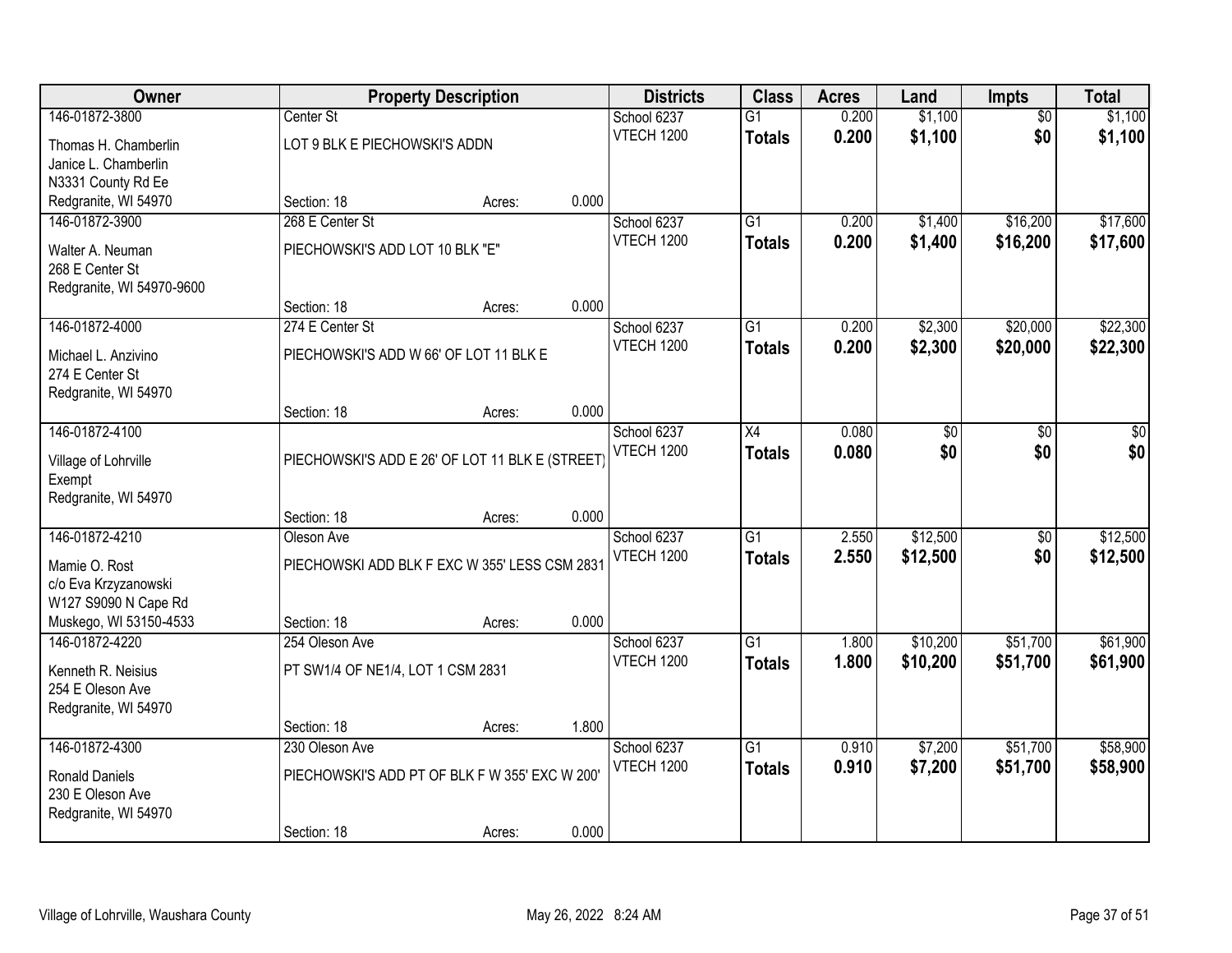| Owner                                                                                      |                                                                                                                             | <b>Property Description</b> |       | <b>Districts</b>                 | <b>Class</b>                     | <b>Acres</b>   | Land                   | <b>Impts</b>           | <b>Total</b>           |
|--------------------------------------------------------------------------------------------|-----------------------------------------------------------------------------------------------------------------------------|-----------------------------|-------|----------------------------------|----------------------------------|----------------|------------------------|------------------------|------------------------|
| 146-01872-4400<br><b>Charles Gonzales</b><br>218 E Oleson Ave<br>Redgranite, WI 54970-9611 | 218 Oleson Ave<br>PIECHOWSKI'S ADD PT OF BLK F BEGINNING AT SW<br>COR, THENCE E 200' N 172.838' SWLY ALONG N LINE<br>TO POB |                             |       | School 6237<br><b>VTECH 1200</b> | $\overline{G1}$<br><b>Totals</b> | 0.400<br>0.400 | \$3,900<br>\$3,900     | \$23,300<br>\$23,300   | \$27,200<br>\$27,200   |
|                                                                                            | Section: 18                                                                                                                 | Acres:                      | 0.000 |                                  |                                  |                |                        |                        |                        |
| 146-01872-4500<br>Querino Monacelli<br>Jean M. Monacelli<br>126 S Liberty St               | 126 S Liberty St<br>PIECHOWSKI ADD BLKS G&H                                                                                 |                             |       | School 6237<br>VTECH 1200        | $\overline{G1}$<br><b>Totals</b> | 4.310<br>4.310 | \$15,900<br>\$15,900   | \$96,400<br>\$96,400   | \$112,300<br>\$112,300 |
| Redgranite, WI 54970                                                                       | Section: 18                                                                                                                 | Acres:                      | 0.000 |                                  |                                  |                |                        |                        |                        |
| 146-01873-0100<br>Village of Lohrville<br>Exempt<br>Redgranite, WI 54970                   | LOHRVILLE PARK LOTS 1-22 & 25-28 BLK 1                                                                                      |                             |       | School 6237<br><b>VTECH 1200</b> | $\overline{X4}$<br><b>Totals</b> | 4.390<br>4.390 | \$0<br>\$0             | $\overline{50}$<br>\$0 | $\overline{50}$<br>\$0 |
|                                                                                            | Section: 18                                                                                                                 | Acres:                      | 0.000 |                                  |                                  |                |                        |                        |                        |
| 146-01873-0200<br>Village of Lohrville<br>Exempt<br>Redgranite, WI 54970                   | LOHRVILLE PARK LOTS 23 & 24 BLK 1                                                                                           |                             |       | School 6237<br><b>VTECH 1200</b> | $\overline{X4}$<br><b>Totals</b> | 0.340<br>0.340 | $\overline{50}$<br>\$0 | $\overline{30}$<br>\$0 | $\overline{50}$<br>\$0 |
|                                                                                            | Section: 18                                                                                                                 | Acres:                      | 0.000 |                                  |                                  |                |                        |                        |                        |
| 146-01873-0320<br>Lynette B. Rogers<br>208 Lohrville Blvd<br>Redgranite, WI 54970          | 208 Lohrville Blvd<br>LOTS 27 & 28 BLK 2 LOHRVILLE PARK<br>Section: 18                                                      | Acres:                      | 0.000 | School 6237<br>VTECH 1200        | $\overline{G1}$<br><b>Totals</b> | 0.336<br>0.336 | \$3,400<br>\$3,400     | \$167,700<br>\$167,700 | \$171,100<br>\$171,100 |
| 146-01873-0400                                                                             | 240 Lohrville Blvd                                                                                                          |                             |       | School 6237                      | $\overline{G1}$                  | 0.336          | \$3,400                | \$24,200               | \$27,600               |
| Dorothy E. Anderson<br>240 Lohrville Blvd<br>Redgranite, WI 54970                          | LOHRVILLE PARK LOTS 21 & 22 BLK 2                                                                                           |                             |       | <b>VTECH 1200</b>                | <b>Totals</b>                    | 0.336          | \$3,400                | \$24,200               | \$27,600               |
|                                                                                            | Section: 18                                                                                                                 | Acres:                      | 0.000 |                                  |                                  |                |                        |                        |                        |
| 146-01873-0500<br>Keith J. Wolfenberger<br>249 W Lincoln Ave<br>Redgranite, WI 54970       | 249 W Lincoln Ave<br>LOHRVILLE PARK LOTS 9 & 10 BLK 2<br>Section: 18                                                        | Acres:                      | 0.000 | School 6237<br>VTECH 1200        | $\overline{G1}$<br><b>Totals</b> | 0.336<br>0.336 | \$3,400<br>\$3,400     | \$36,100<br>\$36,100   | \$39,500<br>\$39,500   |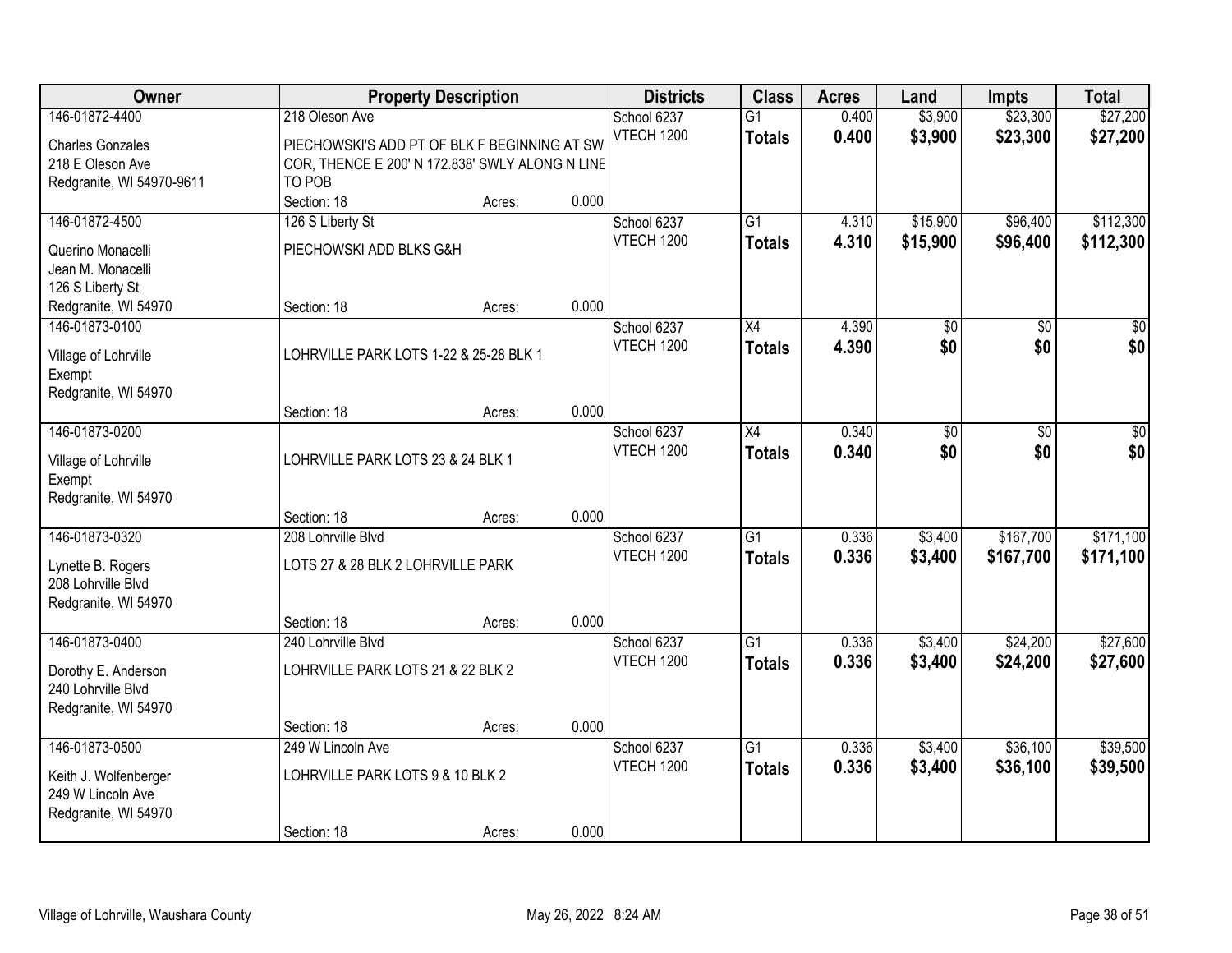| Owner                                  |                                   | <b>Property Description</b> |       | <b>Districts</b>  | <b>Class</b>    | <b>Acres</b> | Land    | <b>Impts</b>    | <b>Total</b> |
|----------------------------------------|-----------------------------------|-----------------------------|-------|-------------------|-----------------|--------------|---------|-----------------|--------------|
| 146-01873-0600                         | Lohrville Park                    |                             |       | School 6237       | $\overline{G1}$ | 0.168        | \$1,900 | $\overline{50}$ | \$1,900      |
| Sherron M. Brae                        | LOHRVILLE PARK LOT 19 BLK 2       |                             |       | <b>VTECH 1200</b> | <b>Totals</b>   | 0.168        | \$1,900 | \$0             | \$1,900      |
| Terry L. Brae                          |                                   |                             |       |                   |                 |              |         |                 |              |
| N4986 County Rd G                      |                                   |                             |       |                   |                 |              |         |                 |              |
| Wild Rose, WI 54984                    | Section: 18                       | Acres:                      | 0.000 |                   |                 |              |         |                 |              |
| 146-01873-0700                         | Lohrville Park                    |                             |       | School 6237       | $\overline{G1}$ | 0.168        | \$1,900 | $\overline{50}$ | \$1,900      |
| Sherron M. Brae                        | LOHRVILLE PARK ADD LOT 20 BLK 2   |                             |       | <b>VTECH 1200</b> | <b>Totals</b>   | 0.168        | \$1,900 | \$0             | \$1,900      |
| Terry L. Brae                          |                                   |                             |       |                   |                 |              |         |                 |              |
| N4986 County Rd G                      |                                   |                             |       |                   |                 |              |         |                 |              |
| Wild Rose, WI 54984                    | Section: 18                       | Acres:                      | 0.000 |                   |                 |              |         |                 |              |
| 146-01873-0800                         | 228 Lohrville Blvd                |                             |       | School 6237       | G1              | 0.340        | \$3,500 | \$74,000        | \$77,500     |
| David A. Bliske                        | LOHRVILLE PARK LOTS 23 & 24 BLK 2 |                             |       | <b>VTECH 1200</b> | <b>Totals</b>   | 0.340        | \$3,500 | \$74,000        | \$77,500     |
| 228 Lohrville Blvd                     |                                   |                             |       |                   |                 |              |         |                 |              |
| Redgranite, WI 54970                   |                                   |                             |       |                   |                 |              |         |                 |              |
|                                        | Section: 18                       | Acres:                      | 0.000 |                   |                 |              |         |                 |              |
| 146-01873-0900                         | <b>Lohrville Park</b>             |                             |       | School 6237       | G1              | 0.336        | \$3,400 | \$0             | \$3,400      |
|                                        |                                   |                             |       | <b>VTECH 1200</b> | <b>Totals</b>   | 0.336        | \$3,400 | \$0             | \$3,400      |
| Sherron M. Brae<br>Terry L. Brae       | LOHRVILLE PARK LOTS 15 & 16 BLK 2 |                             |       |                   |                 |              |         |                 |              |
| N4986 County Rd G                      |                                   |                             |       |                   |                 |              |         |                 |              |
| Wild Rose, WI 54984                    | Section: 18                       | Acres:                      | 0.000 |                   |                 |              |         |                 |              |
| 146-01873-1000                         | 261 W Lincoln Ave                 |                             |       | School 6237       | $\overline{G1}$ | 0.340        | \$3,500 | \$52,800        | \$56,300     |
|                                        |                                   |                             |       | <b>VTECH 1200</b> | Totals          | 0.340        | \$3,500 | \$52,800        | \$56,300     |
| Robert F. Rauth                        | LOHRVILLE PARK LOTS 11 & 12 BLK 2 |                             |       |                   |                 |              |         |                 |              |
| Diane B. Rauth                         |                                   |                             |       |                   |                 |              |         |                 |              |
| 261 W Lincoln Ave                      | Section: 18                       |                             | 0.000 |                   |                 |              |         |                 |              |
| Redgranite, WI 54970<br>146-01873-1100 | <b>Lincoln Ave</b>                | Acres:                      |       | School 6237       | $\overline{G1}$ | 0.336        | \$1,600 | $\overline{60}$ | \$1,600      |
|                                        |                                   |                             |       | <b>VTECH 1200</b> | <b>Totals</b>   | 0.336        | \$1,600 | \$0             | \$1,600      |
| Robert F. Rauth                        | LOHRVILLE PARK LOTS 13 & 14 BLK 2 |                             |       |                   |                 |              |         |                 |              |
| Diane B. Rauth                         |                                   |                             |       |                   |                 |              |         |                 |              |
| 261 W Lincoln Ave                      |                                   |                             |       |                   |                 |              |         |                 |              |
| Redgranite, WI 54970                   | Section: 18                       | Acres:                      | 0.000 |                   |                 |              |         |                 |              |
| 146-01873-1200                         | 260 Lohrville Blvd                |                             |       | School 6237       | $\overline{G1}$ | 0.336        | \$3,400 | \$31,500        | \$34,900     |
| Sherron M. Brae                        | LOHRVILLE PARK LOTS 17 & 18 BLK 2 |                             |       | <b>VTECH 1200</b> | <b>Totals</b>   | 0.336        | \$3,400 | \$31,500        | \$34,900     |
| Terry L. Brae                          |                                   |                             |       |                   |                 |              |         |                 |              |
| N4986 County Rd G                      |                                   |                             |       |                   |                 |              |         |                 |              |
| Wild Rose, WI 54984                    | Section: 18                       | Acres:                      | 0.000 |                   |                 |              |         |                 |              |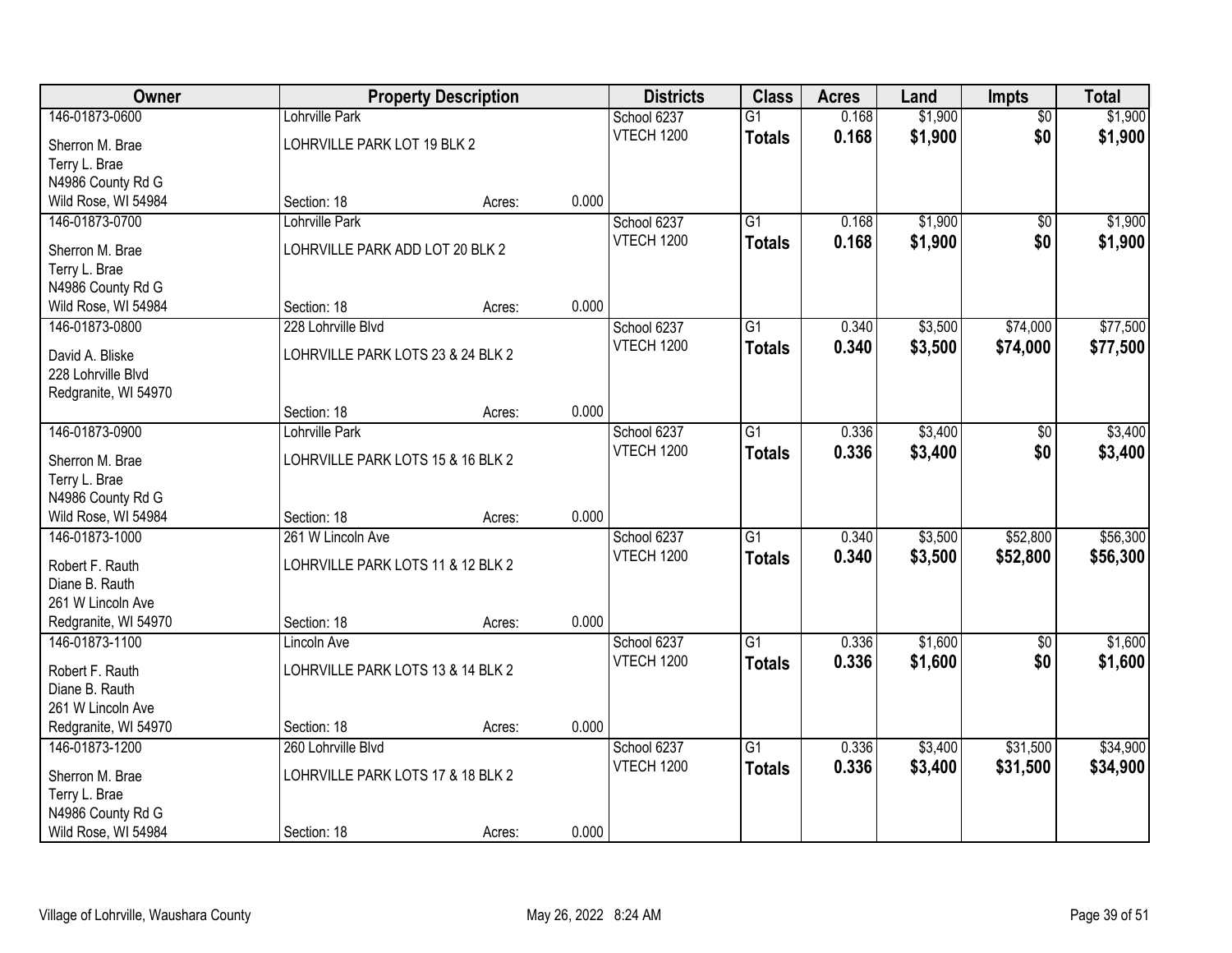| Owner                                                                                           |                                                          | <b>Property Description</b> |       | <b>Districts</b>                 | <b>Class</b>                     | <b>Acres</b>   | Land               | <b>Impts</b>       | <b>Total</b>       |
|-------------------------------------------------------------------------------------------------|----------------------------------------------------------|-----------------------------|-------|----------------------------------|----------------------------------|----------------|--------------------|--------------------|--------------------|
| 146-01873-1300                                                                                  | 223 Lincoln Ave                                          |                             |       | School 6237                      | $\overline{G2}$                  | 0.671          | \$6,100            | \$142,900          | \$149,000          |
| Mechanics & Metalwork, LLC<br>223 W Lincoln Ave<br>Redgranite, WI 54970                         | LOTS 1, 2, 3 & 4 BLK 2 LOHRVILLE PARK                    |                             |       | <b>VTECH 1200</b>                | <b>Totals</b>                    | 0.671          | \$6,100            | \$142,900          | \$149,000          |
|                                                                                                 | Section: 18                                              | Acres:                      | 0.671 |                                  |                                  |                |                    |                    |                    |
| 146-01873-1400                                                                                  | Lincoln Ave                                              |                             |       | School 6237                      | $\overline{G1}$                  | 0.671          | \$6,100            | \$0                | \$6,100            |
| Vernon Petty et al<br>3846 N Drake Ave<br>Chicago, IL 60618                                     | LOHRVILLE PARK LOTS 5,6,7,8 BLK 2                        |                             |       | <b>VTECH 1200</b>                | <b>Totals</b>                    | 0.671          | \$6,100            | \$0                | \$6,100            |
|                                                                                                 | Section: 18                                              | Acres:                      | 0.000 |                                  |                                  |                |                    |                    |                    |
| 146-01873-1500                                                                                  | Lohrville Blvd                                           |                             |       | School 6237                      | $\overline{G1}$                  | 0.336          | \$3,400            | \$14,500           | \$17,900           |
| Lynette Rogers<br>208 W Lohrville Blvd<br>Redgranite, WI 54970                                  | LOTS 25 & 26 BLK 2 LOHRVILLE PARK                        |                             |       | <b>VTECH 1200</b>                | <b>Totals</b>                    | 0.336          | \$3,400            | \$14,500           | \$17,900           |
|                                                                                                 | Section: 18                                              | Acres:                      | 0.000 |                                  |                                  |                |                    |                    |                    |
| 146-01873-1600                                                                                  | 342 Lohrville Blvd                                       |                             |       | School 6237                      | $\overline{G1}$                  | 0.336          | \$3,400            | \$34,900           | \$38,300           |
| Jamie E Sullivan Living Trust<br>12534 Wells Rd<br>Hesperia, CA 92345                           | LOHRVILLE PARK LOTS 20 & 21 BLK 3                        |                             |       | VTECH 1200                       | <b>Totals</b>                    | 0.336          | \$3,400            | \$34,900           | \$38,300           |
|                                                                                                 | Section: 18                                              | Acres:                      | 0.000 |                                  |                                  |                |                    |                    |                    |
| 146-01873-1710<br>Shawn L & Kathryn J Merrick Revocable   LOTS 1, 2, 5 & 6 BLK 3 LOHRVILLE PARK | <b>Lincoln Ave</b>                                       |                             |       | School 6237<br><b>VTECH 1200</b> | $\overline{G1}$<br><b>Totals</b> | 0.671<br>0.671 | \$6,100<br>\$6,100 | \$1,500<br>\$1,500 | \$7,600<br>\$7,600 |
| Trust                                                                                           |                                                          |                             |       |                                  |                                  |                |                    |                    |                    |
| W4412 Cumberland Rd                                                                             |                                                          |                             |       |                                  |                                  |                |                    |                    |                    |
| Redgranite, WI 54970                                                                            | Section: 18                                              | Acres:                      | 0.000 |                                  |                                  |                |                    |                    |                    |
| 146-01873-1760<br>Donald V. Pacewicz Jr                                                         | <b>Lincoln Ave</b><br>LOHRVILLE PARK, BLK 3 LOTS 11 & 12 |                             |       | School 6237<br><b>VTECH 1200</b> | $\overline{G1}$<br><b>Totals</b> | 0.336<br>0.336 | \$1,700<br>\$1,700 | $\sqrt{6}$<br>\$0  | \$1,700<br>\$1,700 |
| 339 W Lincoln Ave<br>Redgranite, WI 54970                                                       |                                                          |                             |       |                                  |                                  |                |                    |                    |                    |
|                                                                                                 | Section: 18                                              | Acres:                      | 0.000 |                                  |                                  |                |                    |                    |                    |
| 146-01873-1800                                                                                  | 339 W Lincoln Ave                                        |                             |       | School 6237                      | $\overline{G1}$                  | 0.336          | \$3,400            | \$80,400           | \$83,800           |
| Donald V. Pacewicz Jr<br>339 W Lincoln Ave                                                      | LOHRVILLE PARK LOTS 7 & 8 BLK 3                          |                             |       | VTECH 1200                       | <b>Totals</b>                    | 0.336          | \$3,400            | \$80,400           | \$83,800           |
| Redgranite, WI 54970                                                                            | Section: 18                                              | Acres:                      | 0.000 |                                  |                                  |                |                    |                    |                    |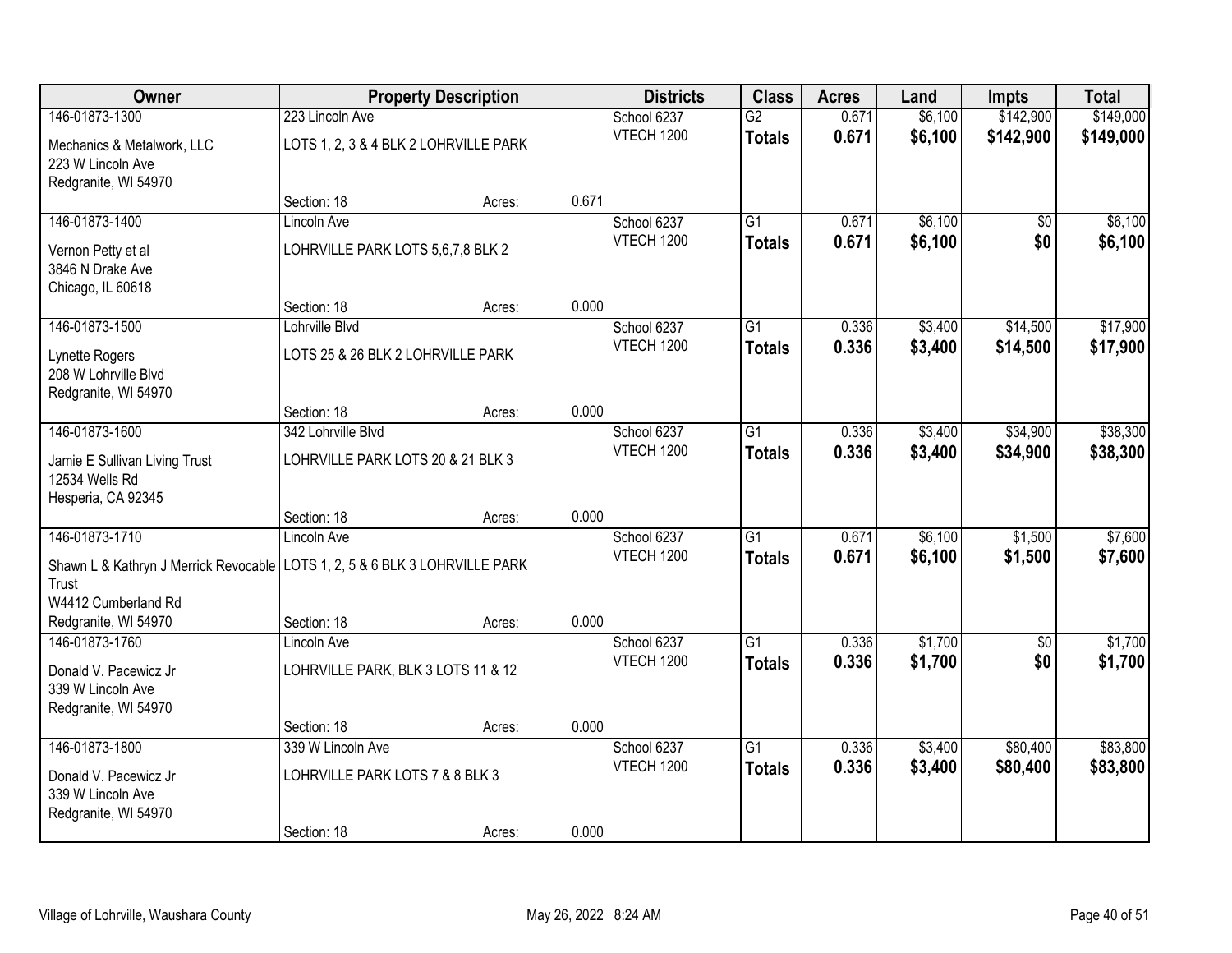| Owner                                                                   |                                       | <b>Property Description</b> |       | <b>Districts</b>  | <b>Class</b>    | <b>Acres</b> | Land    | <b>Impts</b>    | <b>Total</b> |
|-------------------------------------------------------------------------|---------------------------------------|-----------------------------|-------|-------------------|-----------------|--------------|---------|-----------------|--------------|
| 146-01873-1900                                                          | <b>Lincoln Ave</b>                    |                             |       | School 6237       | $\overline{G1}$ | 0.336        | \$3,200 | \$300           | \$3,500      |
| Donald V. Pacewicz Jr                                                   | LOHRVILLE PARK LOTS 9 & 10 BLK 3      |                             |       | <b>VTECH 1200</b> | <b>Totals</b>   | 0.336        | \$3,200 | \$300           | \$3,500      |
| 339 W Lincoln Ave                                                       |                                       |                             |       |                   |                 |              |         |                 |              |
| Redgranite, WI 54970                                                    |                                       |                             |       |                   |                 |              |         |                 |              |
|                                                                         | Section: 18                           | Acres:                      | 0.000 |                   |                 |              |         |                 |              |
| 146-01873-2000                                                          | <b>Lincoln Ave</b>                    |                             |       | School 6237       | $\overline{G1}$ | 0.336        | \$3,400 | $\overline{50}$ | \$3,400      |
| Donald V. Pacewicz Jr                                                   | LOHRVILLE PARK BLK 3 LOTS 13 &14      |                             |       | <b>VTECH 1200</b> | <b>Totals</b>   | 0.336        | \$3,400 | \$0             | \$3,400      |
| 339 W Lincoln Ave                                                       |                                       |                             |       |                   |                 |              |         |                 |              |
| Redgranite, WI 54970                                                    |                                       |                             |       |                   |                 |              |         |                 |              |
|                                                                         | Section: 18                           | Acres:                      | 0.000 |                   |                 |              |         |                 |              |
| 146-01873-2100                                                          | 358 Lohrville Blvd                    |                             |       | School 6237       | $\overline{G1}$ | 0.504        | \$4,700 | \$28,900        | \$33,600     |
| Debra Jensen                                                            | LOHRVILLE PARK LOTS 17, 18 & 19 BLK 3 |                             |       | <b>VTECH 1200</b> | <b>Totals</b>   | 0.504        | \$4,700 | \$28,900        | \$33,600     |
| 358 W Lohrville Blvd                                                    |                                       |                             |       |                   |                 |              |         |                 |              |
| Redgranite, WI 54970                                                    |                                       |                             |       |                   |                 |              |         |                 |              |
|                                                                         | Section: 18                           | Acres:                      | 0.000 |                   |                 |              |         |                 |              |
| 146-01873-2200                                                          | 325 W Lincoln Ave                     |                             |       | School 6237       | $\overline{G1}$ | 0.336        | \$3,400 | \$48,200        | \$51,600     |
| Shawn L & Kathryn J Merrick Revocable   LOTS 3 & 4 BLK 3 LOHRVILLE PARK |                                       |                             |       | <b>VTECH 1200</b> | <b>Totals</b>   | 0.336        | \$3,400 | \$48,200        | \$51,600     |
| Trust                                                                   |                                       |                             |       |                   |                 |              |         |                 |              |
| W4412 Cumberland Rd                                                     |                                       |                             |       |                   |                 |              |         |                 |              |
| Redgranite, WI 54970                                                    | Section: 18                           | Acres:                      | 0.000 |                   |                 |              |         |                 |              |
| 146-01873-2300                                                          | 330 Lohrville Blvd                    |                             |       | School 6237       | $\overline{G1}$ | 0.504        | \$4,700 | \$43,700        | \$48,400     |
| Luisa Flores                                                            | LOHRVILLE PARK LOTS 22-24 BLK 3       |                             |       | <b>VTECH 1200</b> | <b>Totals</b>   | 0.504        | \$4,700 | \$43,700        | \$48,400     |
| 241 E Saginaw St                                                        |                                       |                             |       |                   |                 |              |         |                 |              |
| East Lansing, MI 48823-2792                                             |                                       |                             |       |                   |                 |              |         |                 |              |
|                                                                         | Section: 18                           | Acres:                      | 0.000 |                   |                 |              |         |                 |              |
| 146-01873-2400                                                          | 318 Lohrville Blvd                    |                             |       | School 6237       | $\overline{G1}$ | 0.336        | \$3,400 | \$35,700        | \$39,100     |
| Narcisa Anderson                                                        | LOHRVILLE PARK LOTS 25 & 26 BLK 3     |                             |       | <b>VTECH 1200</b> | <b>Totals</b>   | 0.336        | \$3,400 | \$35,700        | \$39,100     |
| Alvin W. Anderson                                                       |                                       |                             |       |                   |                 |              |         |                 |              |
| 318 Lohrville Blvd                                                      |                                       |                             |       |                   |                 |              |         |                 |              |
| Redgranite, WI 54970                                                    | Section: 18                           | Acres:                      | 0.000 |                   |                 |              |         |                 |              |
| 146-01873-2500                                                          | 308 Lohrville Blvd                    |                             |       | School 6237       | $\overline{G1}$ | 0.336        | \$3,400 | \$5,200         | \$8,600      |
| Alvin W. Anderson                                                       | LOHRVILLE PARK LOTS 27 & 28 BLK 3     |                             |       | <b>VTECH 1200</b> | <b>Totals</b>   | 0.336        | \$3,400 | \$5,200         | \$8,600      |
| Narcisa Anderson                                                        |                                       |                             |       |                   |                 |              |         |                 |              |
| 318 Lohrville Blvd                                                      |                                       |                             |       |                   |                 |              |         |                 |              |
| Redgranite, WI 54970                                                    | Section: 18                           | Acres:                      | 0.000 |                   |                 |              |         |                 |              |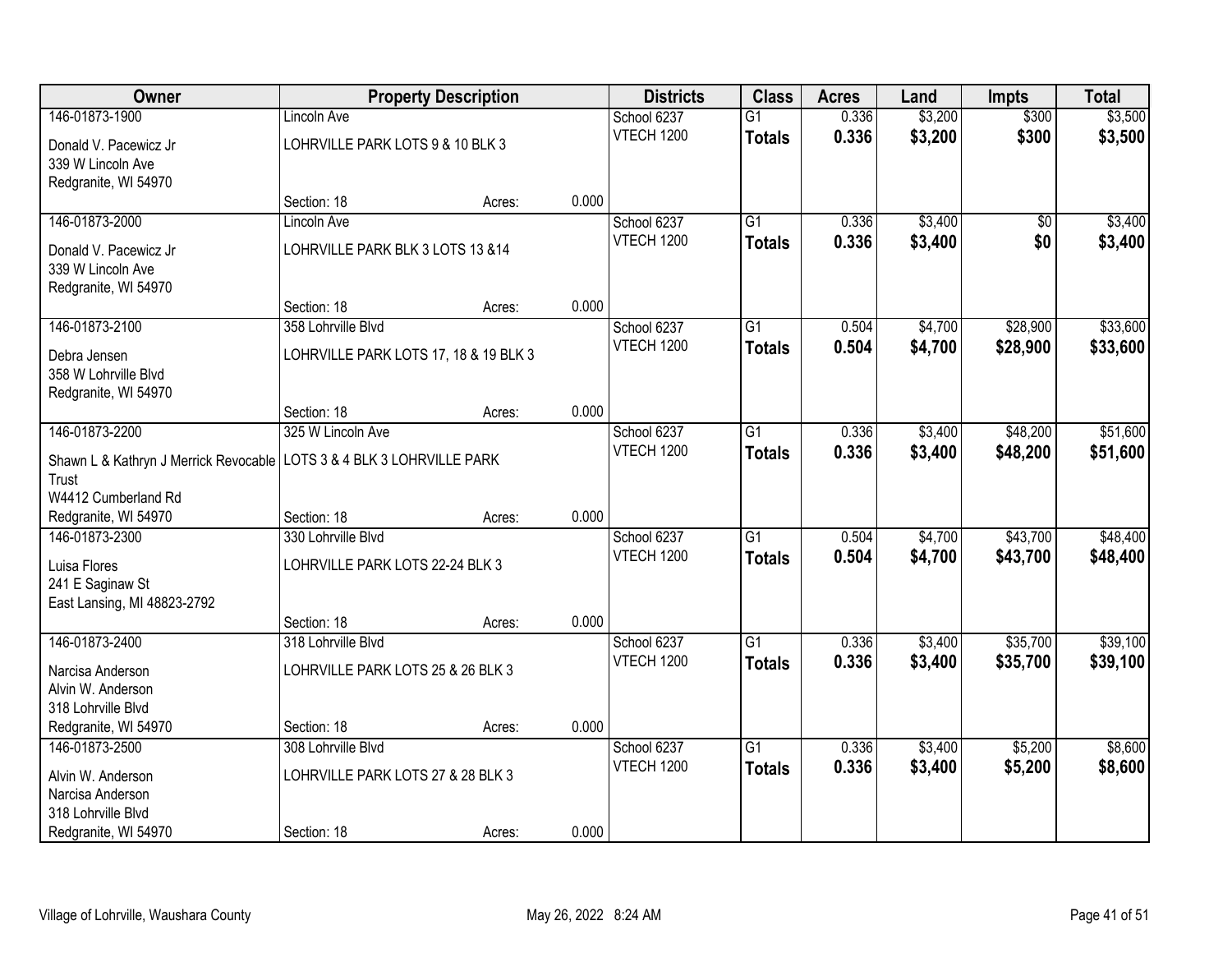| Owner                                     |                                       | <b>Property Description</b> |       | <b>Districts</b>                 | <b>Class</b>    | <b>Acres</b> | Land    | <b>Impts</b>    | <b>Total</b> |
|-------------------------------------------|---------------------------------------|-----------------------------|-------|----------------------------------|-----------------|--------------|---------|-----------------|--------------|
| 146-01873-2600                            | 368 Lohrville Blvd                    |                             |       | School 6237                      | $\overline{G1}$ | 0.336        | \$3,400 | \$35,300        | \$38,700     |
| Susan Meeks                               | LOHRVILLE PARK LOTS 15 & 16 BLK 3     |                             |       | <b>VTECH 1200</b>                | <b>Totals</b>   | 0.336        | \$3,400 | \$35,300        | \$38,700     |
| 368 Lohrville Blvd                        |                                       |                             |       |                                  |                 |              |         |                 |              |
| Redgranite, WI 54970                      |                                       |                             |       |                                  |                 |              |         |                 |              |
|                                           | Section: 18                           | Acres:                      | 0.000 |                                  |                 |              |         |                 |              |
| 146-01873-2700                            | 423 Lincoln Ave                       |                             |       | School 6237<br><b>VTECH 1200</b> | $\overline{G1}$ | 0.336        | \$3,400 | \$39,700        | \$43,100     |
| Geneva Rental Properties, LLC             | LOHRVILLE PARK LOTS 4 & 5 BLK 4       |                             |       |                                  | <b>Totals</b>   | 0.336        | \$3,400 | \$39,700        | \$43,100     |
| N1345 Maple Hills Dr<br>Fontana, WI 53125 |                                       |                             |       |                                  |                 |              |         |                 |              |
|                                           | Section: 18                           | Acres:                      | 0.000 |                                  |                 |              |         |                 |              |
| 146-01873-2800                            | 468 Lohrville Blvd                    |                             |       | School 6237                      | $\overline{G1}$ | 0.528        | \$4,900 | \$91,800        | \$96,700     |
| Tina L. Covey                             | LOHRVILLE PARK LOTS 15, 16 & 17 BLK 4 |                             |       | <b>VTECH 1200</b>                | <b>Totals</b>   | 0.528        | \$4,900 | \$91,800        | \$96,700     |
| 468 W Lohrville Blvd                      |                                       |                             |       |                                  |                 |              |         |                 |              |
| Redgranite, WI 54970                      |                                       |                             |       |                                  |                 |              |         |                 |              |
|                                           | Section: 18                           | Acres:                      | 0.000 |                                  |                 |              |         |                 |              |
| 146-01873-2900                            | 471 W Lincoln Ave                     |                             |       | School 6237                      | G1              | 0.536        | \$5,000 | \$94,000        | \$99,000     |
| Barbara S. Hobbs                          | LOHRVILLE PARK LOTS 12,13,14 BLK 4    |                             |       | <b>VTECH 1200</b>                | <b>Totals</b>   | 0.536        | \$5,000 | \$94,000        | \$99,000     |
| 471 W Lincoln Ave                         |                                       |                             |       |                                  |                 |              |         |                 |              |
| Redgranite, WI 54970-9713                 |                                       |                             | 0.000 |                                  |                 |              |         |                 |              |
| 146-01873-3000                            | Section: 18<br>453 Lincoln Ave        | Acres:                      |       | School 6237                      | $\overline{G1}$ | 0.336        | \$3,400 | \$64,200        | \$67,600     |
|                                           |                                       |                             |       | <b>VTECH 1200</b>                | <b>Totals</b>   | 0.336        | \$3,400 | \$64,200        | \$67,600     |
| Tammy M. Kentropp                         | LOHRVILLE PARK LOTS 10 & 11 BLK 4     |                             |       |                                  |                 |              |         |                 |              |
| 453 W Lincoln Ave<br>Redgranite, WI 54970 |                                       |                             |       |                                  |                 |              |         |                 |              |
|                                           | Section: 18                           | Acres:                      | 0.000 |                                  |                 |              |         |                 |              |
| 146-01873-3100                            | Lohrville Park                        |                             |       | School 6237                      | $\overline{G1}$ | 0.504        | \$4,700 | \$0             | \$4,700      |
| Abel C. Arrez                             | LOTS 1,2,3 BLK 4 LOHRVILLE PARK       |                             |       | <b>VTECH 1200</b>                | <b>Totals</b>   | 0.504        | \$4,700 | \$0             | \$4,700      |
| 245 Mount Morris Ave                      |                                       |                             |       |                                  |                 |              |         |                 |              |
| Wautoma, WI 54982                         |                                       |                             |       |                                  |                 |              |         |                 |              |
|                                           | Section: 18                           | Acres:                      | 0.000 |                                  |                 |              |         |                 |              |
| 146-01873-3200                            | 452 Lohrville Blvd                    |                             |       | School 6237                      | $\overline{G1}$ | 0.336        | \$3,400 | $\overline{50}$ | \$3,400      |
| Tina L. Covey                             | LOHRVILLE PARK LOTS 18 & 19 BLK 4     |                             |       | <b>VTECH 1200</b>                | <b>Totals</b>   | 0.336        | \$3,400 | \$0             | \$3,400      |
| 468 W Lohrville Blvd                      |                                       |                             |       |                                  |                 |              |         |                 |              |
| Redgranite, WI 54970                      | Section: 18                           |                             | 0.000 |                                  |                 |              |         |                 |              |
|                                           |                                       | Acres:                      |       |                                  |                 |              |         |                 |              |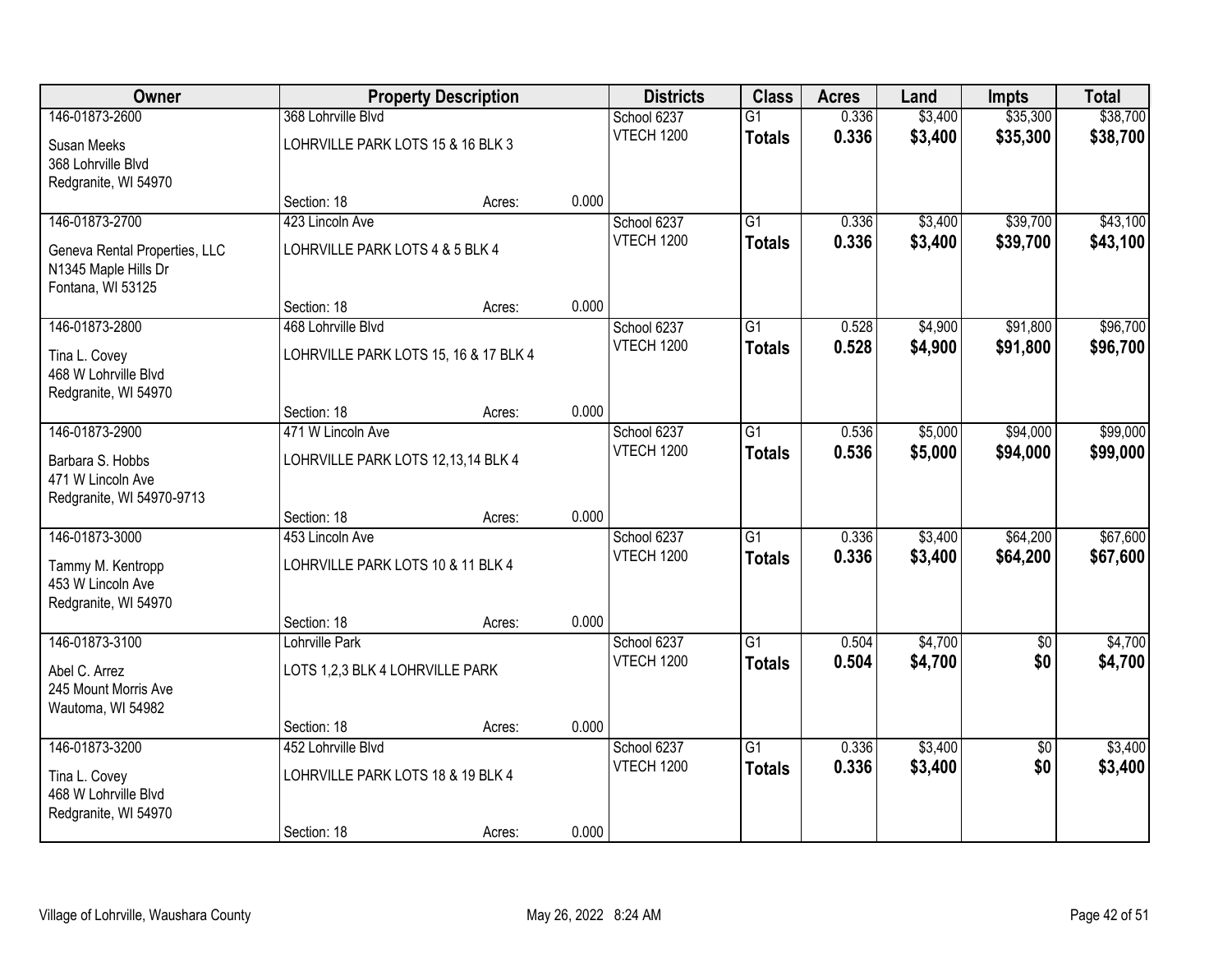| <b>Owner</b>                                                                             |                                                                                            | <b>Property Description</b> |       | <b>Districts</b>                 | <b>Class</b>                     | <b>Acres</b>   | Land               | Impts                  | <b>Total</b>           |
|------------------------------------------------------------------------------------------|--------------------------------------------------------------------------------------------|-----------------------------|-------|----------------------------------|----------------------------------|----------------|--------------------|------------------------|------------------------|
| 146-01873-3300<br>John Patt<br><b>Theresa Patt</b><br>412 Lohrville Blvd                 | Lohrville Blvd<br>PT FRAC NW1/4 OF FRAC NW1/4; LOT 26, BLK 4,<br><b>LOHRVILLE PARK</b>     |                             |       | School 6237<br>VTECH 1200        | $\overline{G1}$<br><b>Totals</b> | 0.168<br>0.168 | \$1,000<br>\$1,000 | $\overline{50}$<br>\$0 | \$1,000<br>\$1,000     |
| Redgranite, WI 54970                                                                     | Section: 18                                                                                | Acres:                      | 0.168 |                                  |                                  |                |                    |                        |                        |
| 146-01873-3400<br>John Patt<br><b>Theresa Patt</b><br>412 Lohrville Blvd                 | 412 Lohrville Blvd<br>PT FRAC NW1/4 OF FRAC NW1/4; LOT 27, BLK 4,<br><b>LOHRVILLE PARK</b> |                             |       | School 6237<br><b>VTECH 1200</b> | $\overline{G1}$<br><b>Totals</b> | 0.168<br>0.168 | \$1,900<br>\$1,900 | \$102,800<br>\$102,800 | \$104,700<br>\$104,700 |
| Redgranite, WI 54970                                                                     | Section: 18                                                                                | Acres:                      | 0.168 |                                  |                                  |                |                    |                        |                        |
| 146-01873-3500<br>John Patt<br><b>Theresa Patt</b><br>412 Lohrville Blvd                 | Lohrville Blvd<br>PT FRAC NW1/4 OF FRAC NW1/4; LOT 28, BLK 4,<br><b>LOHRVILLE PARK</b>     |                             |       | School 6237<br><b>VTECH 1200</b> | $\overline{G1}$<br><b>Totals</b> | 0.168<br>0.168 | \$1,000<br>\$1,000 | \$0<br>\$0             | \$1,000<br>\$1,000     |
| Redgranite, WI 54970                                                                     | Section: 18                                                                                | Acres:                      | 0.168 |                                  |                                  |                |                    |                        |                        |
| 146-01873-3600<br>Kay Biman Kanalos<br>426 W Lohrville Blvd<br>Redgranite, WI 54970-9779 | Lohrville Blvd<br>LOHRVILLE PARK LOTS 20, 21 & 22 BLK 4                                    |                             |       | School 6237<br><b>VTECH 1200</b> | $\overline{G1}$<br><b>Totals</b> | 0.504<br>0.504 | \$4,700<br>\$4,700 | \$0<br>\$0             | \$4,700<br>\$4,700     |
|                                                                                          | Section: 18                                                                                | Acres:                      | 0.000 |                                  |                                  |                |                    |                        |                        |
| 146-01873-3700<br>Kay Biman Kanalos<br>426 W Lohrville Blvd<br>Redgranite, WI 54970-9779 | Lohrville Blvd<br>LOHRVILLE PARK SUBD, LOT 23 BLK 4<br>Section: 18                         | Acres:                      | 0.000 | School 6237<br>VTECH 1200        | $\overline{G1}$<br><b>Totals</b> | 0.168<br>0.168 | \$1,000<br>\$1,000 | $\overline{50}$<br>\$0 | \$1,000<br>\$1,000     |
| 146-01873-3800<br>Kay Biman Kanalos<br>426 W Lohrville Blvd<br>Redgranite, WI 54970-9779 | 426 Lohrville Blvd<br>LOHRVILLE PARK SUBD, LOT 24 BLK 4                                    |                             |       | School 6237<br><b>VTECH 1200</b> | $\overline{G1}$<br><b>Totals</b> | 0.168<br>0.168 | \$1,900<br>\$1,900 | \$46,100<br>\$46,100   | \$48,000<br>\$48,000   |
|                                                                                          | Section: 18                                                                                | Acres:                      | 0.000 |                                  |                                  |                |                    |                        |                        |
| 146-01873-3900<br>Kay Biman Kanalos<br>426 W Lohrville Blvd<br>Redgranite, WI 54970-9779 | Lohrville Blvd<br>LOHRVILLE PARK SUBD, LOT 25 BLK 4<br>Section: 18                         | Acres:                      | 0.000 | School 6237<br>VTECH 1200        | $\overline{G1}$<br><b>Totals</b> | 0.168<br>0.168 | \$1,400<br>\$1,400 | $\overline{50}$<br>\$0 | \$1,400<br>\$1,400     |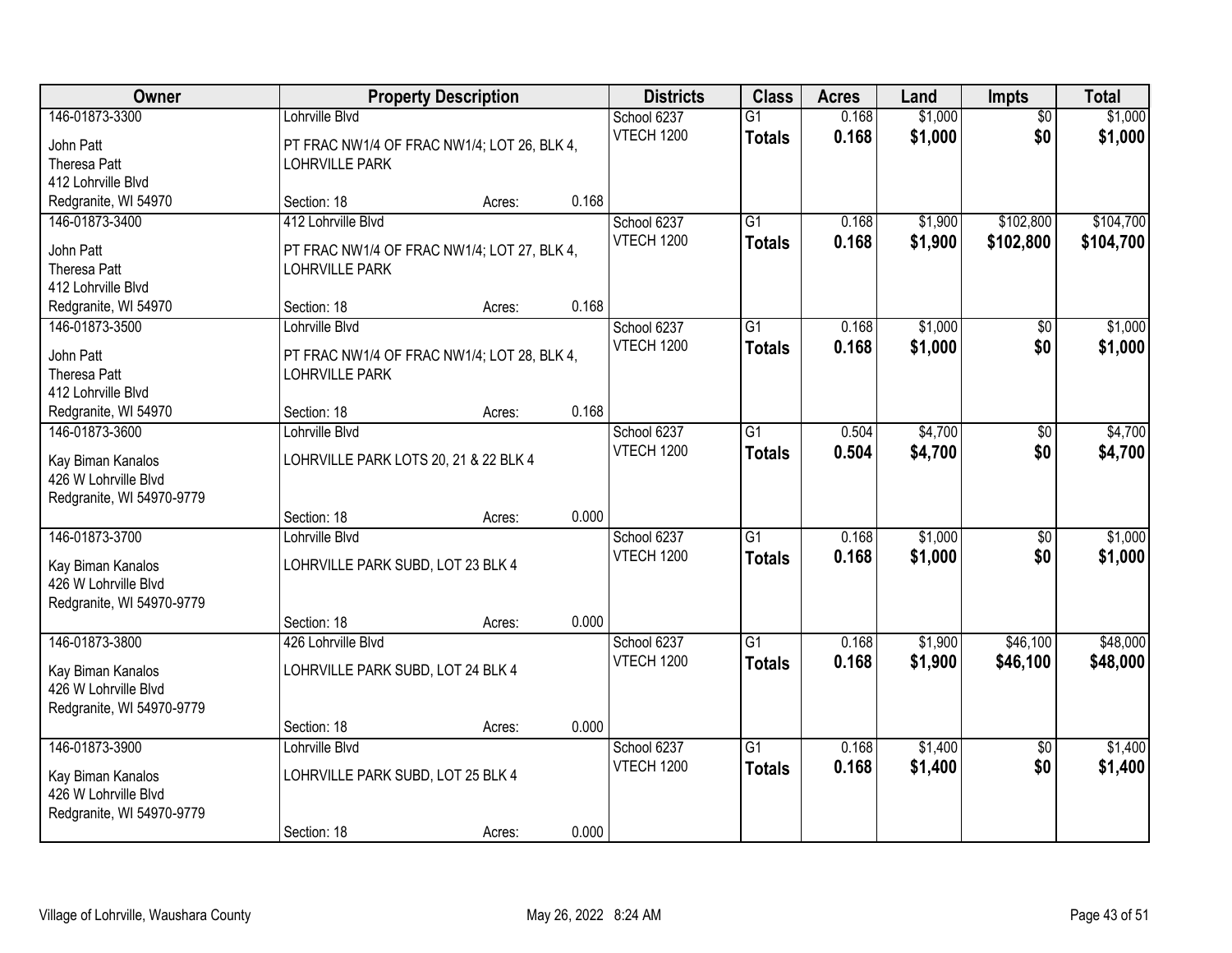| Owner                                        |                                                                                  | <b>Property Description</b> |       | <b>Districts</b>  | <b>Class</b>    | <b>Acres</b> | Land    | <b>Impts</b>    | <b>Total</b> |
|----------------------------------------------|----------------------------------------------------------------------------------|-----------------------------|-------|-------------------|-----------------|--------------|---------|-----------------|--------------|
| 146-01873-4000                               | 435 W Lincoln Ave                                                                |                             |       | School 6237       | $\overline{G1}$ | 0.335        | \$3,400 | \$16,200        | \$19,600     |
| Jessie A. Anderson                           | LOHRVILLE PARK LOTS 6 & 7 BLK 4                                                  |                             |       | <b>VTECH 1200</b> | <b>Totals</b>   | 0.335        | \$3,400 | \$16,200        | \$19,600     |
| Adelia J. Anderson                           |                                                                                  |                             |       |                   |                 |              |         |                 |              |
| 435 W Lincoln Ave                            |                                                                                  |                             |       |                   |                 |              |         |                 |              |
| Redgranite, WI 54970                         | Section: 18                                                                      | Acres:                      | 0.000 |                   |                 |              |         |                 |              |
| 146-01873-4100                               | 445 W Lincoln Ave                                                                |                             |       | School 6237       | $\overline{G1}$ | 0.336        | \$3,400 | \$35,300        | \$38,700     |
|                                              |                                                                                  |                             |       | <b>VTECH 1200</b> | <b>Totals</b>   | 0.336        | \$3,400 | \$35,300        | \$38,700     |
| Barry J. Goeden                              | LOHRVILLE PARK LOTS 8 & 9 BLK 4                                                  |                             |       |                   |                 |              |         |                 |              |
| Wanda L. Goeden                              |                                                                                  |                             |       |                   |                 |              |         |                 |              |
| 445 W Lincoln                                |                                                                                  |                             |       |                   |                 |              |         |                 |              |
| Redgranite, WI 54970                         | Section: 18                                                                      | Acres:                      | 0.000 |                   |                 |              |         |                 |              |
| 146-01873-4200                               | 407 Lohrville Blvd                                                               |                             |       | School 6237       | G1              | 0.336        | \$3,400 | \$41,300        | \$44,700     |
| John F. Luehrs                               | LOHRVILLE PARK LOTS 1 & 2 BLK 5                                                  |                             |       | <b>VTECH 1200</b> | <b>Totals</b>   | 0.336        | \$3,400 | \$41,300        | \$44,700     |
| Ann E. Luehrs                                |                                                                                  |                             |       |                   |                 |              |         |                 |              |
| 407 Lohrville Blvd                           |                                                                                  |                             |       |                   |                 |              |         |                 |              |
| Redgranite, WI 54970                         | Section: 18                                                                      | Acres:                      | 0.000 |                   |                 |              |         |                 |              |
| 146-01873-4300                               | 427 Lohrville Blvd                                                               |                             |       | School 6237       | $\overline{G1}$ | 1.175        | \$8,300 | \$42,500        | \$50,800     |
|                                              |                                                                                  |                             |       | VTECH 1200        | <b>Totals</b>   | 1.175        | \$8,300 | \$42,500        | \$50,800     |
| Carol J. Tiedt                               | LOHRVILLE PARK LOTS 5, 6, 7, 8, 9, 10 & 11 BLK 5;<br>SUBJ LE BERNARD F MILLER SR |                             |       |                   |                 |              |         |                 |              |
| Bernard F. Miller Sr<br>427 W Lohrville Blvd |                                                                                  |                             |       |                   |                 |              |         |                 |              |
| Redgranite, WI 54970                         | Section: 18                                                                      | Acres:                      | 1.175 |                   |                 |              |         |                 |              |
| 146-01873-4400                               | 128 5th Ave                                                                      |                             |       | School 6237       | $\overline{G1}$ | 0.316        | \$3,300 | \$32,200        | \$35,500     |
|                                              |                                                                                  |                             |       | VTECH 1200        |                 |              |         |                 |              |
| Mary Jane Vella                              | LOHRVILLE PARK LOT 13 EXEPT E 10' & LOT 14 BLK                                   |                             |       |                   | <b>Totals</b>   | 0.316        | \$3,300 | \$32,200        | \$35,500     |
| 4111 S Pine Ave                              | 5                                                                                |                             |       |                   |                 |              |         |                 |              |
| Milwaukee, WI 53207                          |                                                                                  |                             |       |                   |                 |              |         |                 |              |
|                                              | Section: 18                                                                      | Acres:                      | 0.000 |                   |                 |              |         |                 |              |
| 146-01873-4510                               | 438 Washington Ave                                                               |                             |       | School 6237       | $\overline{G1}$ | 0.470        | \$4,500 | \$44,900        | \$49,400     |
| Joshua J. Leveque                            | LOHRVILLE PARK LOTS 21 & 22 & W 40' OF LOT 23                                    |                             |       | <b>VTECH 1200</b> | <b>Totals</b>   | 0.470        | \$4,500 | \$44,900        | \$49,400     |
| Jackie L. Leveque                            | <b>BLK "5"</b>                                                                   |                             |       |                   |                 |              |         |                 |              |
| 438 W Washington Ave                         |                                                                                  |                             |       |                   |                 |              |         |                 |              |
| Redgranite, WI 54970                         | Section: 18                                                                      | Acres:                      | 0.000 |                   |                 |              |         |                 |              |
| 146-01873-4520                               | 416 W Washington Ave                                                             |                             |       | School 6237       | $\overline{G1}$ | 0.201        | \$2,300 | $\overline{50}$ | \$2,300      |
|                                              |                                                                                  |                             |       | VTECH 1200        | <b>Totals</b>   | 0.201        | \$2,300 | \$0             | \$2,300      |
| Paul B. Tod                                  | LOHRVILLE PARK LOT 24 & LOT 23 EXC W 40' ALL IN                                  |                             |       |                   |                 |              |         |                 |              |
| Laura L. Tod                                 | <b>BLK "5"</b>                                                                   |                             |       |                   |                 |              |         |                 |              |
| 417 W Washington Ave                         |                                                                                  |                             |       |                   |                 |              |         |                 |              |
| Redgranite, WI 54970                         | Section: 18                                                                      | Acres:                      | 0.000 |                   |                 |              |         |                 |              |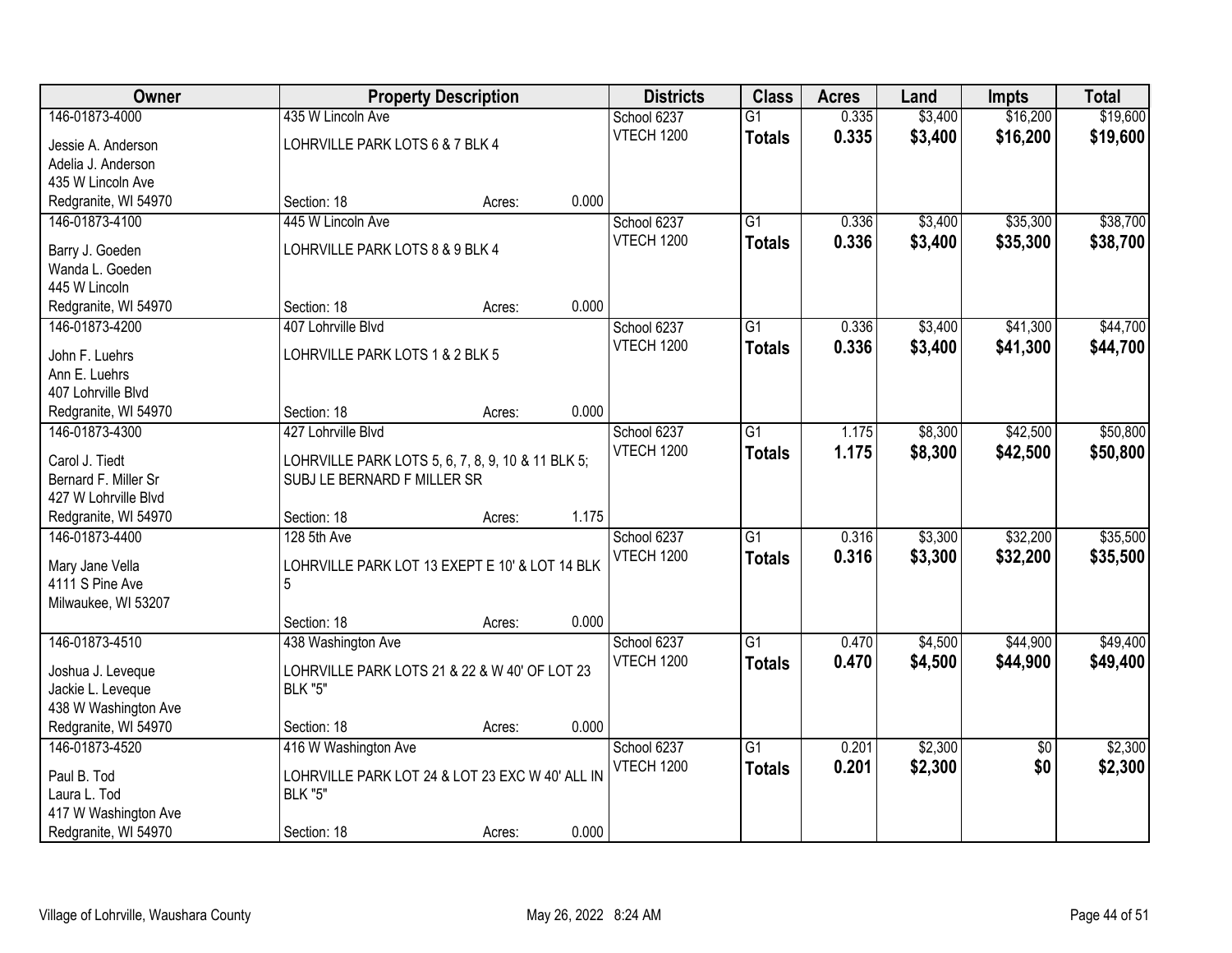| Owner                                        |                                                 | <b>Property Description</b> |       | <b>Districts</b>                 | <b>Class</b>    | <b>Acres</b>   | Land                   | Impts                  | <b>Total</b>           |
|----------------------------------------------|-------------------------------------------------|-----------------------------|-------|----------------------------------|-----------------|----------------|------------------------|------------------------|------------------------|
| 146-01873-4600                               | 421 Lohrville Blvd                              |                             |       | School 6237                      | $\overline{G1}$ | 0.336          | \$3,400                | \$33,300               | \$36,700               |
| Virginia M. Jeschke                          | LOHRVILLE PARK LOTS 3 & 4 BLK 5                 |                             |       | <b>VTECH 1200</b>                | <b>Totals</b>   | 0.336          | \$3,400                | \$33,300               | \$36,700               |
| 421 Lohrville Blvd                           |                                                 |                             |       |                                  |                 |                |                        |                        |                        |
| Redgranite, WI 54970                         |                                                 |                             |       |                                  |                 |                |                        |                        |                        |
|                                              | Section: 18                                     | Acres:                      | 0.000 |                                  |                 |                |                        |                        |                        |
| 146-01873-4700                               |                                                 |                             |       | School 6237<br><b>VTECH 1200</b> | $\overline{X4}$ | 0.200<br>0.200 | $\overline{50}$<br>\$0 | $\overline{30}$<br>\$0 | $\overline{50}$<br>\$0 |
| Village of Lohrville                         | LOHRVILLE PARK LOT 12 & E 10 FT OF LOT 13 BLK 5 |                             |       |                                  | <b>Totals</b>   |                |                        |                        |                        |
| Exempt                                       |                                                 |                             |       |                                  |                 |                |                        |                        |                        |
| Redgranite, WI 54970                         | Section: 18                                     | Acres:                      | 0.000 |                                  |                 |                |                        |                        |                        |
| 146-01873-4800                               | 462 W Washington Ave                            |                             |       | School 6237                      | $\overline{G1}$ | 1.010          | \$7,600                | \$83,000               | \$90,600               |
|                                              |                                                 |                             |       | <b>VTECH 1200</b>                | <b>Totals</b>   | 1.010          | \$7,600                | \$83,000               | \$90,600               |
| Steven J. Trinwith                           | LOHRVILLE PARK LOTS 15 TO 20 INCL IN BLK 5      |                             |       |                                  |                 |                |                        |                        |                        |
| 462 W Washington Ave<br>Redgranite, WI 54970 |                                                 |                             |       |                                  |                 |                |                        |                        |                        |
|                                              | Section: 18                                     | Acres:                      | 0.000 |                                  |                 |                |                        |                        |                        |
| 146-01873-4900                               | 416 W Washington Ave                            |                             |       | School 6237                      | $\overline{G1}$ | 0.336          | \$3,400                | \$56,100               | \$59,500               |
| Paul B. Tod                                  | LOHRVILLE PARK LOTS 25 & 26 BLK 5               |                             |       | <b>VTECH 1200</b>                | <b>Totals</b>   | 0.336          | \$3,400                | \$56,100               | \$59,500               |
| Laura L. Tod                                 |                                                 |                             |       |                                  |                 |                |                        |                        |                        |
| 417 W Washington Ave                         |                                                 |                             |       |                                  |                 |                |                        |                        |                        |
| Redgranite, WI 54970                         | Section: 18                                     | Acres:                      | 0.000 |                                  |                 |                |                        |                        |                        |
| 146-01873-5000                               | Washington Ave                                  |                             |       | School 6237                      | $\overline{G1}$ | 0.336          | \$1,700                | \$0                    | \$1,700                |
| Paul B. Tod                                  | LOHRVILLE PARK LOTS 27 & 28 BLK 5               |                             |       | <b>VTECH 1200</b>                | <b>Totals</b>   | 0.336          | \$1,700                | \$0                    | \$1,700                |
| Laura L. Tod                                 |                                                 |                             |       |                                  |                 |                |                        |                        |                        |
| 417 W Washington Ave                         |                                                 |                             |       |                                  |                 |                |                        |                        |                        |
| Redgranite, WI 54970<br>146-01873-5100       | Section: 18                                     | Acres:                      | 0.000 |                                  |                 |                |                        |                        |                        |
|                                              | 307 Lohrville Blvd                              |                             |       | School 6237<br><b>VTECH 1200</b> | $\overline{G1}$ | 0.336<br>0.336 | \$3,400<br>\$3,400     | \$36,800<br>\$36,800   | \$40,200<br>\$40,200   |
| Nicole A. Kosinski                           | LOHRVILLE PARK LOTS 1 & 2 BLK 6                 |                             |       |                                  | <b>Totals</b>   |                |                        |                        |                        |
| 307 W Lohrville Blvd                         |                                                 |                             |       |                                  |                 |                |                        |                        |                        |
| Redgranite, WI 54970                         | Section: 18                                     | Acres:                      | 0.000 |                                  |                 |                |                        |                        |                        |
| 146-01873-5310                               | 319 Lohrville Blvd                              |                             |       | School 6237                      | $\overline{G1}$ | 0.336          | \$3,400                | \$42,800               | \$46,200               |
|                                              |                                                 |                             |       | <b>VTECH 1200</b>                | <b>Totals</b>   | 0.336          | \$3,400                | \$42,800               | \$46,200               |
| Dawn M. Fritze<br>319 Lohrville Blvd         | PT OF NW1/4, LOHRVILLE PARK LOTS 3 & 4 BLK 6    |                             |       |                                  |                 |                |                        |                        |                        |
| Redgranite, WI 54970                         |                                                 |                             |       |                                  |                 |                |                        |                        |                        |
|                                              | Section: 18                                     | Acres:                      | 0.000 |                                  |                 |                |                        |                        |                        |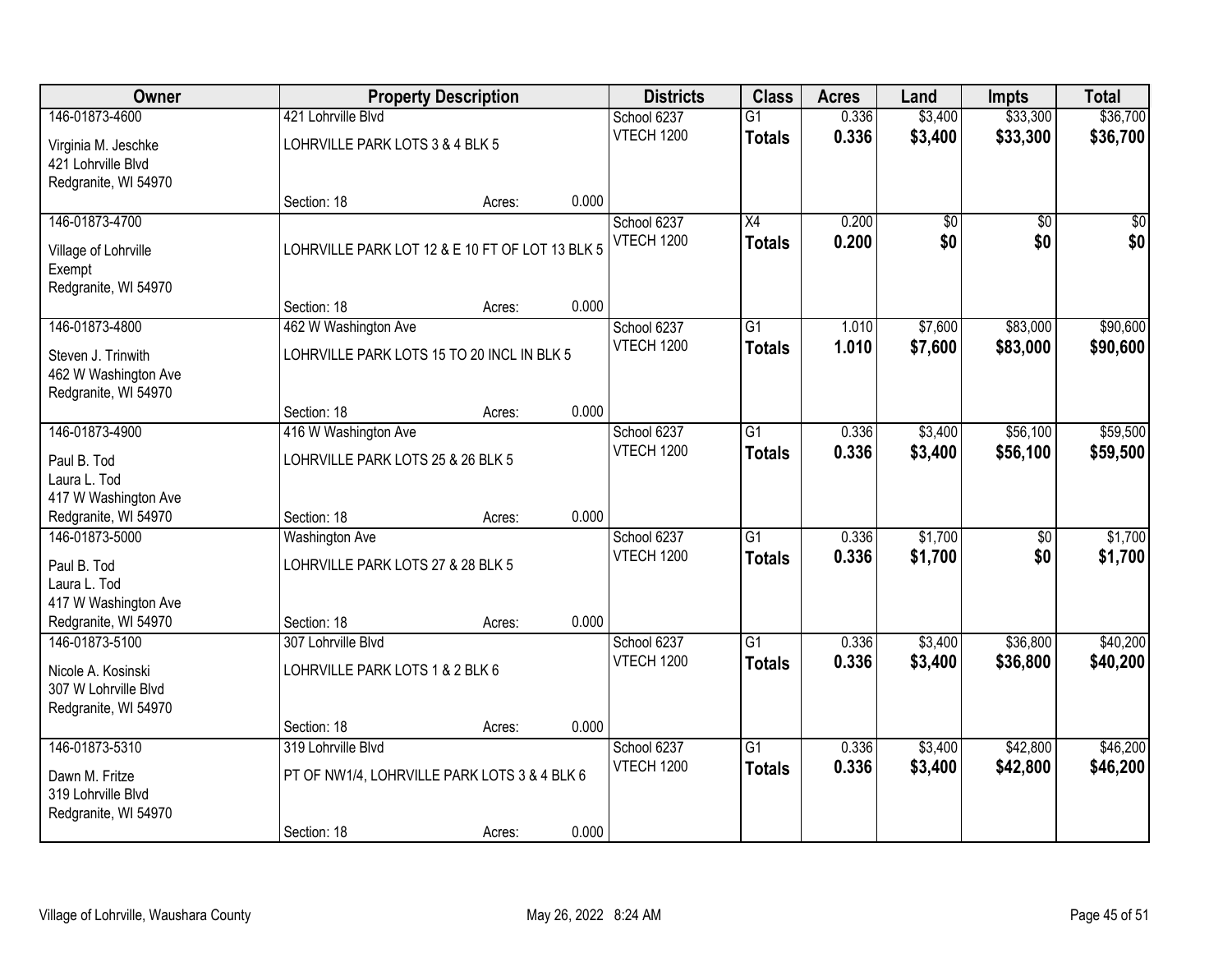| Owner                              |                                          | <b>Property Description</b> |       | <b>Districts</b>                 | <b>Class</b>    | <b>Acres</b>   | Land               | <b>Impts</b>    | <b>Total</b> |
|------------------------------------|------------------------------------------|-----------------------------|-------|----------------------------------|-----------------|----------------|--------------------|-----------------|--------------|
| 146-01873-5400                     | 327 Lohrville Blvd                       |                             |       | School 6237                      | $\overline{G1}$ | 0.167          | \$1,900            | \$11,100        | \$13,000     |
| Ricky G. Barber                    | LOHRVILLE PARK LOT 5 BLK 6               |                             |       | VTECH 1200                       | <b>Totals</b>   | 0.167          | \$1,900            | \$11,100        | \$13,000     |
| N578 County Rd N                   |                                          |                             |       |                                  |                 |                |                    |                 |              |
| Neshkoro, WI 54960                 |                                          |                             |       |                                  |                 |                |                    |                 |              |
|                                    | Section: 18                              | Acres:                      | 0.000 |                                  |                 |                |                    |                 |              |
| 146-01873-5500                     | Lohrville Blvd                           |                             |       | School 6237                      | $\overline{G1}$ | 0.168          | \$1,000            | $\overline{50}$ | \$1,000      |
| Ricky G. Barber                    | LOHRVILLE PARK LOT 6 BLK 6               |                             |       | VTECH 1200                       | <b>Totals</b>   | 0.168          | \$1,000            | \$0             | \$1,000      |
| N578 County Rd N                   |                                          |                             |       |                                  |                 |                |                    |                 |              |
| Neshkoro, WI 54960                 |                                          |                             |       |                                  |                 |                |                    |                 |              |
| 146-01873-5610                     | Section: 18                              | Acres:                      | 0.000 |                                  |                 |                |                    | \$89,600        | \$94,900     |
|                                    | 345 Lohrville Blvd                       |                             |       | School 6237<br><b>VTECH 1200</b> | G1              | 0.670<br>0.670 | \$5,300<br>\$5,300 | \$89,600        | \$94,900     |
| Daniel J. Mccarthy                 | LOT 7-10, BLK 6, LOHRVILLE PARK ADDITION |                             |       |                                  | <b>Totals</b>   |                |                    |                 |              |
| 345 W Lohrville Blvd               |                                          |                             |       |                                  |                 |                |                    |                 |              |
| Redgranite, WI 54970               | Section: 18                              | Acres:                      | 0.670 |                                  |                 |                |                    |                 |              |
| 146-01873-6000                     | Lohrville Blvd                           |                             |       | School 6237                      | G1              | 0.168          | \$1,900            | \$0             | \$1,900      |
|                                    |                                          |                             |       | <b>VTECH 1200</b>                | <b>Totals</b>   | 0.168          | \$1,900            | \$0             | \$1,900      |
| Linda L. Patt                      | LOHRVILLE PARK PLAT LOT 11 BLK 6         |                             |       |                                  |                 |                |                    |                 |              |
| PO Box 134<br>Redgranite, WI 54970 |                                          |                             |       |                                  |                 |                |                    |                 |              |
|                                    | Section: 18                              | Acres:                      | 0.000 |                                  |                 |                |                    |                 |              |
| 146-01873-6100                     | Lohrville Blvd                           |                             |       | School 6237                      | $\overline{G1}$ | 0.168          | \$1,900            | $\overline{50}$ | \$1,900      |
| Linda L. Patt                      | LOHRVILLE PARK PLAT LOT 12 BLK 6         |                             |       | VTECH 1200                       | <b>Totals</b>   | 0.168          | \$1,900            | \$0             | \$1,900      |
| PO Box 134                         |                                          |                             |       |                                  |                 |                |                    |                 |              |
| Redgranite, WI 54970               |                                          |                             |       |                                  |                 |                |                    |                 |              |
|                                    | Section: 18                              | Acres:                      | 0.000 |                                  |                 |                |                    |                 |              |
| 146-01873-6200                     | Lohrville Blvd                           |                             |       | School 6237                      | $\overline{G1}$ | 0.168          | \$1,900            | $\overline{50}$ | \$1,900      |
| Linda L. Patt                      | LOHRVILLE PARK PLAT LOT 13 BLK 6         |                             |       | <b>VTECH 1200</b>                | <b>Totals</b>   | 0.168          | \$1,900            | \$0             | \$1,900      |
| PO Box 134                         |                                          |                             |       |                                  |                 |                |                    |                 |              |
| Redgranite, WI 54970               |                                          |                             |       |                                  |                 |                |                    |                 |              |
|                                    | Section: 18                              | Acres:                      | 0.000 |                                  |                 |                |                    |                 |              |
| 146-01873-6300                     | Lohrville Blvd                           |                             |       | School 6237                      | $\overline{G1}$ | 0.168          | \$1,900            | $\overline{50}$ | \$1,900      |
| Linda L. Patt                      | LOHRVILLE PARK PLAT LOT 14 BLK 6         |                             |       | VTECH 1200                       | <b>Totals</b>   | 0.168          | \$1,900            | \$0             | \$1,900      |
| PO Box 134                         |                                          |                             |       |                                  |                 |                |                    |                 |              |
| Redgranite, WI 54970               |                                          |                             |       |                                  |                 |                |                    |                 |              |
|                                    | Section: 18                              | Acres:                      | 0.000 |                                  |                 |                |                    |                 |              |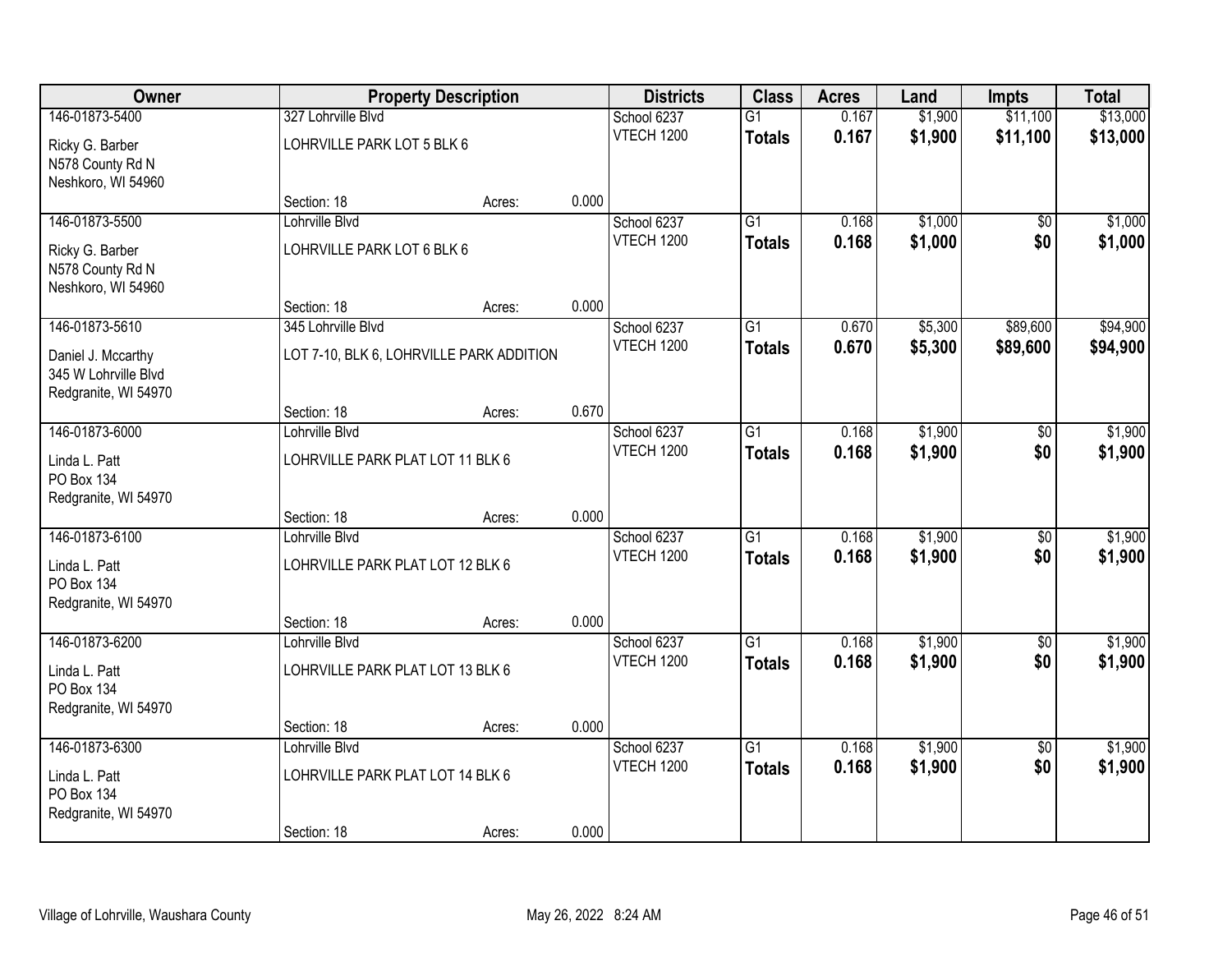| Owner                                                              |                                           | <b>Property Description</b> |       | <b>Districts</b>  | <b>Class</b>    | <b>Acres</b> | Land    | Impts           | <b>Total</b> |
|--------------------------------------------------------------------|-------------------------------------------|-----------------------------|-------|-------------------|-----------------|--------------|---------|-----------------|--------------|
| 146-01873-6400                                                     | 364 W Washington Ave                      |                             |       | School 6237       | $\overline{G1}$ | 0.671        | \$6,100 | \$55,800        | \$61,900     |
| Robert O. Graham<br>364 W Washington Ave<br>Redgranite, WI 54970   | LOHRVILLE PARK LOTS 15 - 18 BLK 6         |                             |       | <b>VTECH 1200</b> | <b>Totals</b>   | 0.671        | \$6,100 | \$55,800        | \$61,900     |
|                                                                    | Section: 18                               | Acres:                      | 0.000 |                   |                 |              |         |                 |              |
| 146-01873-6600                                                     | 346 Washington Ave                        |                             |       | School 6237       | $\overline{G1}$ | 0.671        | \$6,100 | \$44,700        | \$50,800     |
| Patrick R. Gilkes<br>2387 Omro Rd<br>Oshkosh, WI 54904             | LOHRVILLE PARK LOTS 19, 20, 21 & 22 BLK 6 |                             |       | <b>VTECH 1200</b> | <b>Totals</b>   | 0.671        | \$6,100 | \$44,700        | \$50,800     |
|                                                                    | Section: 18                               | Acres:                      | 0.000 |                   |                 |              |         |                 |              |
| 146-01873-6700                                                     | <b>Washington Ave</b>                     |                             |       | School 6237       | $\overline{G1}$ | 0.168        | \$1,000 | $\overline{50}$ | \$1,000      |
| Patrick R. Gilkes<br>2387 Omro Rd<br>Oshkosh, WI 54904             | LOHRVILLE PARK LOT 23 BLK 6               |                             |       | <b>VTECH 1200</b> | <b>Totals</b>   | 0.168        | \$1,000 | \$0             | \$1,000      |
|                                                                    | Section: 18                               | Acres:                      | 0.000 |                   |                 |              |         |                 |              |
| 146-01873-6800                                                     | 324 W Washington Ave                      |                             |       | School 6237       | $\overline{G1}$ | 0.168        | \$1,900 | \$33,900        | \$35,800     |
| Jeri L. Stenglein<br>324 W Washington Ave<br>Redgranite, WI 54970  | LOHRVILLE PARK LOT 24 BLK 6               |                             |       | <b>VTECH 1200</b> | <b>Totals</b>   | 0.168        | \$1,900 | \$33,900        | \$35,800     |
|                                                                    | Section: 18                               | Acres:                      | 0.000 |                   |                 |              |         |                 |              |
| 146-01873-6900                                                     | <b>Washington Ave</b>                     |                             |       | School 6237       | $\overline{G1}$ | 0.168        | \$1,000 | \$0             | \$1,000      |
| Jeri L. Stenglein<br>324 W Washington Ave<br>Redgranite, WI 54970  | LOHRVILLE PARK LOT 25 BLK 6               |                             |       | VTECH 1200        | <b>Totals</b>   | 0.168        | \$1,000 | \$0             | \$1,000      |
|                                                                    | Section: 18                               | Acres:                      | 0.000 |                   |                 |              |         |                 |              |
| 146-01873-7000                                                     | <b>Washington Ave</b>                     |                             |       | School 6237       | $\overline{G1}$ | 0.168        | \$1,000 | $\sqrt{6}$      | \$1,000      |
| Gerald F. Ceballos<br>308 W Washington Ave<br>Redgranite, WI 54970 | LOHRVILLE PARK LOT 26 BLK 6               |                             |       | <b>VTECH 1200</b> | <b>Totals</b>   | 0.168        | \$1,000 | \$0             | \$1,000      |
|                                                                    | Section: 18                               | Acres:                      | 0.000 |                   |                 |              |         |                 |              |
| 146-01873-7100                                                     | 308 W Washington Ave                      |                             |       | School 6237       | $\overline{G1}$ | 0.336        | \$3,400 | \$59,600        | \$63,000     |
| Gerald F. Ceballos<br>308 W Washington Ave<br>Redgranite, WI 54970 | LOHRVILLE PARK LOTS 27 & 28 BLK 6         |                             |       | <b>VTECH 1200</b> | <b>Totals</b>   | 0.336        | \$3,400 | \$59,600        | \$63,000     |
|                                                                    | Section: 18                               | Acres:                      | 0.000 |                   |                 |              |         |                 |              |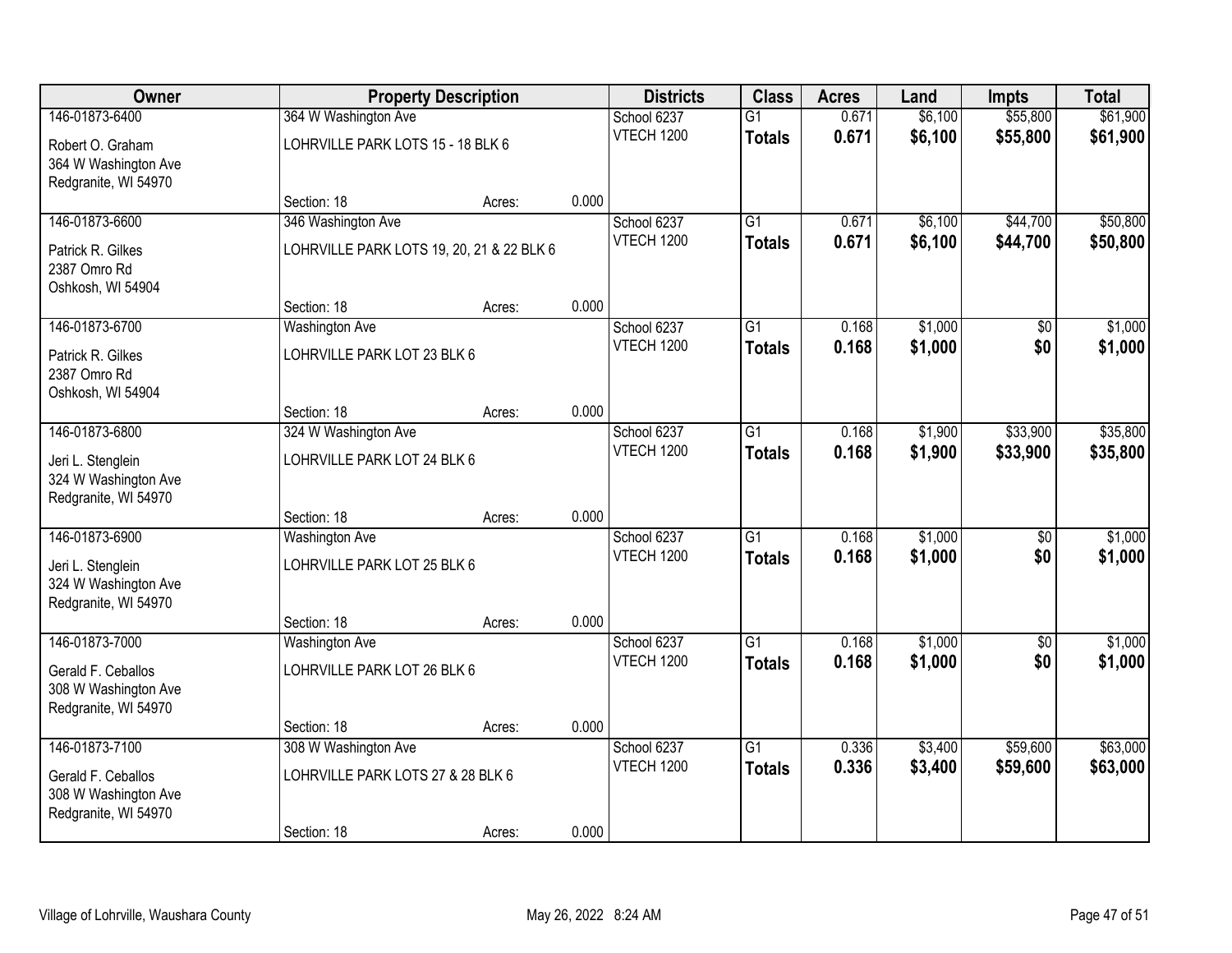| Owner                                                                      |                                                                | <b>Property Description</b> |       | <b>Districts</b>  | <b>Class</b>    | <b>Acres</b> | Land    | <b>Impts</b> | <b>Total</b> |
|----------------------------------------------------------------------------|----------------------------------------------------------------|-----------------------------|-------|-------------------|-----------------|--------------|---------|--------------|--------------|
| 146-01873-7200                                                             | Lohrville Blvd                                                 |                             |       | School 6237       | $\overline{G1}$ | 0.419        | \$4,100 | \$5,300      | \$9,400      |
| Dan D. Hayes<br>244 E Lohrville Ave<br>Redgranite, WI 54970                | W 1/2 OF LOT 3, LOTS 4 & 5 BLK 7 LOHRVILLE PARK<br><b>PLAT</b> |                             |       | <b>VTECH 1200</b> | <b>Totals</b>   | 0.419        | \$4,100 | \$5,300      | \$9,400      |
|                                                                            | Section: 18                                                    | Acres:                      | 0.000 |                   |                 |              |         |              |              |
| 146-01873-7300                                                             | 207 Lohrville Blvd                                             |                             |       | School 6237       | $\overline{G1}$ | 0.419        | \$4,100 | \$39,800     | \$43,900     |
| Kathryn Wheelock<br>207 W Lohrville Blvd<br>Redgranite, WI 54970           | LOHRVILLE PARK SUBD, LOTS 1, 2 & E 1/2 OF LOT 3<br>BLK7        |                             |       | <b>VTECH 1200</b> | <b>Totals</b>   | 0.419        | \$4,100 | \$39,800     | \$43,900     |
|                                                                            | Section: 18                                                    | Acres:                      | 0.000 |                   |                 |              |         |              |              |
| 146-01873-7400                                                             | 232 W Washington Ave                                           |                             |       | School 6237       | $\overline{G1}$ | 0.419        | \$4,100 | \$8,900      | \$13,000     |
| Chad A. Willie<br>Nicole A. Schimke<br>237 W Lohrville Blvd                | E 1/2 LOT 21, LOTS 22 & 23 BLK 7 LOHRVILLE PARK                |                             |       | <b>VTECH 1200</b> | <b>Totals</b>   | 0.419        | \$4,100 | \$8,900      | \$13,000     |
| Redgranite, WI 54970-9768                                                  | Section: 18                                                    | Acres:                      | 0.000 |                   |                 |              |         |              |              |
| 146-01873-7500                                                             | 237 Lohrville Blvd                                             |                             |       | School 6237       | G1              | 0.419        | \$4,100 | \$11,600     | \$15,700     |
| Vicki R. Sommers<br>N6807 County Rd Aa<br>Wild Rose, WI 54984              | LOHRVILLE PARK LOTS 6, 7 & E 1/2 LOT 8 BLK 7                   |                             |       | <b>VTECH 1200</b> | <b>Totals</b>   | 0.419        | \$4,100 | \$11,600     | \$15,700     |
|                                                                            | Section: 18                                                    | Acres:                      | 0.000 |                   |                 |              |         |              |              |
| 146-01873-7600                                                             | 248 W Washington Ave                                           |                             |       | School 6237       | $\overline{G1}$ | 0.420        | \$4,100 | \$55,400     | \$59,500     |
| <b>Billie Garecht</b><br>248 W Washington Ave<br>Redgranite, WI 54970-9717 | LOHRVILLE PARK LOTS 19, 20 & W 1/2 LOT 21 BLK 7                |                             |       | <b>VTECH 1200</b> | <b>Totals</b>   | 0.420        | \$4,100 | \$55,400     | \$59,500     |
|                                                                            | Section: 18                                                    | Acres:                      | 0.000 |                   |                 |              |         |              |              |
| 146-01873-7700                                                             | Lohrville Blvd                                                 |                             |       | School 6237       | $\overline{G1}$ | 0.336        | \$3,400 | \$400        | \$3,800      |
| Jackie C. Balistreri<br>269 Lohrville Blvd<br>Redgranite, WI 54970-9768    | LOHRVILLE PARK SUB, LOTS 11 & 12 BLK 7                         |                             |       | <b>VTECH 1200</b> | <b>Totals</b>   | 0.336        | \$3,400 | \$400        | \$3,800      |
|                                                                            | Section: 18                                                    | Acres:                      | 0.000 |                   |                 |              |         |              |              |
| 146-01873-7800                                                             | 269 Lohrville Blvd                                             |                             |       | School 6237       | $\overline{G1}$ | 0.336        | \$3,400 | \$55,400     | \$58,800     |
| Jackie C. Balistreri<br>269 Lohrville Blvd<br>Redgranite, WI 54970-9768    | LOHRVILLE PARK SUB, LOTS 13 & 14 BLK 7                         |                             |       | VTECH 1200        | <b>Totals</b>   | 0.336        | \$3,400 | \$55,400     | \$58,800     |
|                                                                            | Section: 18                                                    | Acres:                      | 0.000 |                   |                 |              |         |              |              |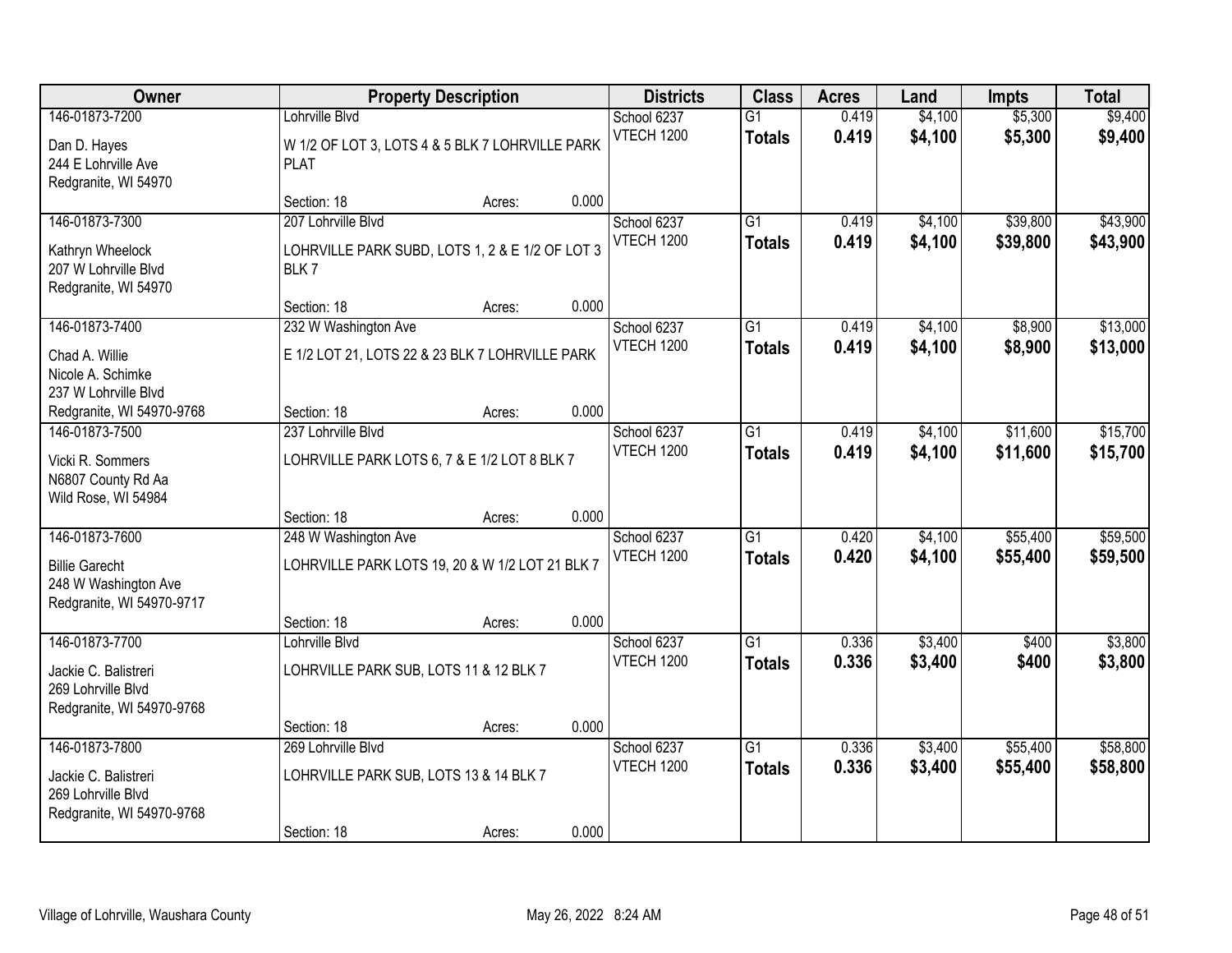| Owner                                  | <b>Property Description</b>                   |                                               |       | <b>Districts</b>                 | <b>Class</b>                     | <b>Acres</b>   | Land    | <b>Impts</b>    | <b>Total</b> |
|----------------------------------------|-----------------------------------------------|-----------------------------------------------|-------|----------------------------------|----------------------------------|----------------|---------|-----------------|--------------|
| 146-01873-7900                         | 247 Lohrville Blvd                            |                                               |       | School 6237                      | $\overline{G1}$                  | 0.336          | \$3,400 | \$13,700        | \$17,100     |
| Christine A. Swiskoski                 | LOHRVILLE PARK W 1/2 LOT 8, LOTS 9 & 10 BLK 7 |                                               |       | <b>VTECH 1200</b>                | <b>Totals</b>                    | 0.336          | \$3,400 | \$13,700        | \$17,100     |
| W232 N5899 State Hwy 74                |                                               |                                               |       |                                  |                                  |                |         |                 |              |
| Sussex, WI 53089                       |                                               |                                               |       |                                  |                                  |                |         |                 |              |
|                                        | Section: 18                                   | Acres:                                        | 0.000 |                                  |                                  |                |         |                 |              |
| 146-01873-8000                         | 266 W Washington Ave                          |                                               |       | School 6237<br><b>VTECH 1200</b> | $\overline{G1}$<br><b>Totals</b> | 0.671          | \$6,100 | \$9,200         | \$15,300     |
| <b>Melvin Smith</b>                    |                                               | LOHRVILLE PARK LOTS 15,16,17 & 18 BLK 7       |       |                                  |                                  | 0.671          | \$6,100 | \$9,200         | \$15,300     |
| Cindy L. Smith                         |                                               |                                               |       |                                  |                                  |                |         |                 |              |
| 240 Bates St                           |                                               |                                               |       |                                  |                                  |                |         |                 |              |
| Berlin, WI 54923                       | Section: 18                                   | Acres:                                        | 0.000 |                                  |                                  |                |         |                 |              |
| 146-01873-8010                         | 216 Washington Ave                            |                                               |       | School 6237<br><b>VTECH 1200</b> | $\overline{G1}$<br><b>Totals</b> | 0.822          | \$6,800 | \$37,000        | \$43,800     |
| Allen N. Stowe                         |                                               | LOTS 24, 25, 26, 27 & 28 BLK 7 LOHRVILLE PARK |       |                                  |                                  | 0.822          | \$6,800 | \$37,000        | \$43,800     |
| Diane D. Stowe                         |                                               |                                               |       |                                  |                                  |                |         |                 |              |
| 216 W Washington Ave                   |                                               |                                               |       |                                  |                                  |                |         |                 |              |
| Redgranite, WI 54970                   | Section: 18                                   | Acres:                                        | 0.000 |                                  |                                  |                |         |                 |              |
| 146-01873-8100                         | 110 Lohrville Blvd                            |                                               |       | School 6237<br><b>VTECH 1200</b> | $\overline{G2}$                  | 1.175<br>1.175 | \$8,300 | \$48,600        | \$56,900     |
| David D. Peterson                      | LOHRVILLE PARK LOTS 1 TO 7 BLK 8              |                                               |       |                                  | <b>Totals</b>                    |                | \$8,300 | \$48,600        | \$56,900     |
| 1217 Winnebago Dr                      |                                               |                                               |       |                                  |                                  |                |         |                 |              |
| Oshkosh, WI 54901                      |                                               |                                               |       |                                  |                                  |                |         |                 |              |
| 146-01873-8200                         | Section: 18<br>Lohrville Blvd                 | Acres:                                        | 1.175 |                                  | $\overline{G1}$                  | 0.170          | \$1,000 | $\overline{50}$ | \$1,000      |
|                                        |                                               |                                               |       | School 6237<br><b>VTECH 1200</b> | <b>Totals</b>                    | 0.170          | \$1,000 | \$0             | \$1,000      |
| Renee D. Lange                         | LOHRVILLE PARK SUBD, LOT 11 BLK 8             |                                               |       |                                  |                                  |                |         |                 |              |
| 167 W Lohrville Blvd                   |                                               |                                               |       |                                  |                                  |                |         |                 |              |
| Redgranite, WI 54970                   |                                               |                                               | 0.000 |                                  |                                  |                |         |                 |              |
| 146-01873-8300                         | Section: 18<br>151 Lohrville Blvd             | Acres:                                        |       | School 6237                      | $\overline{G1}$                  | 0.503          | \$4,700 | \$89,900        | \$94,600     |
|                                        |                                               |                                               |       | <b>VTECH 1200</b>                | <b>Totals</b>                    | 0.503          | \$4,700 | \$89,900        | \$94,600     |
| Daniel J. Carlson                      |                                               | LOHRVILLE PARK LOTS 8,9,10 BLK 8              |       |                                  |                                  |                |         |                 |              |
| Susan D. Carlson                       |                                               |                                               |       |                                  |                                  |                |         |                 |              |
| 151 Lohrville Blvd                     | Section: 18                                   |                                               | 0.000 |                                  |                                  |                |         |                 |              |
| Redgranite, WI 54970<br>146-01873-8400 | 167 Lohrville Blvd                            | Acres:                                        |       | School 6237                      | $\overline{G1}$                  | 0.503          | \$4,700 | \$80,900        | \$85,600     |
|                                        |                                               |                                               |       | <b>VTECH 1200</b>                | <b>Totals</b>                    | 0.503          | \$4,700 | \$80,900        | \$85,600     |
| Renee D. Lange                         | LOHRVILLE PARK LOTS 12 & 13 & 14 BLK 8        |                                               |       |                                  |                                  |                |         |                 |              |
| 167 W Lohrville Blvd                   |                                               |                                               |       |                                  |                                  |                |         |                 |              |
| Redgranite, WI 54970                   | Section: 18                                   | Acres:                                        | 0.000 |                                  |                                  |                |         |                 |              |
|                                        |                                               |                                               |       |                                  |                                  |                |         |                 |              |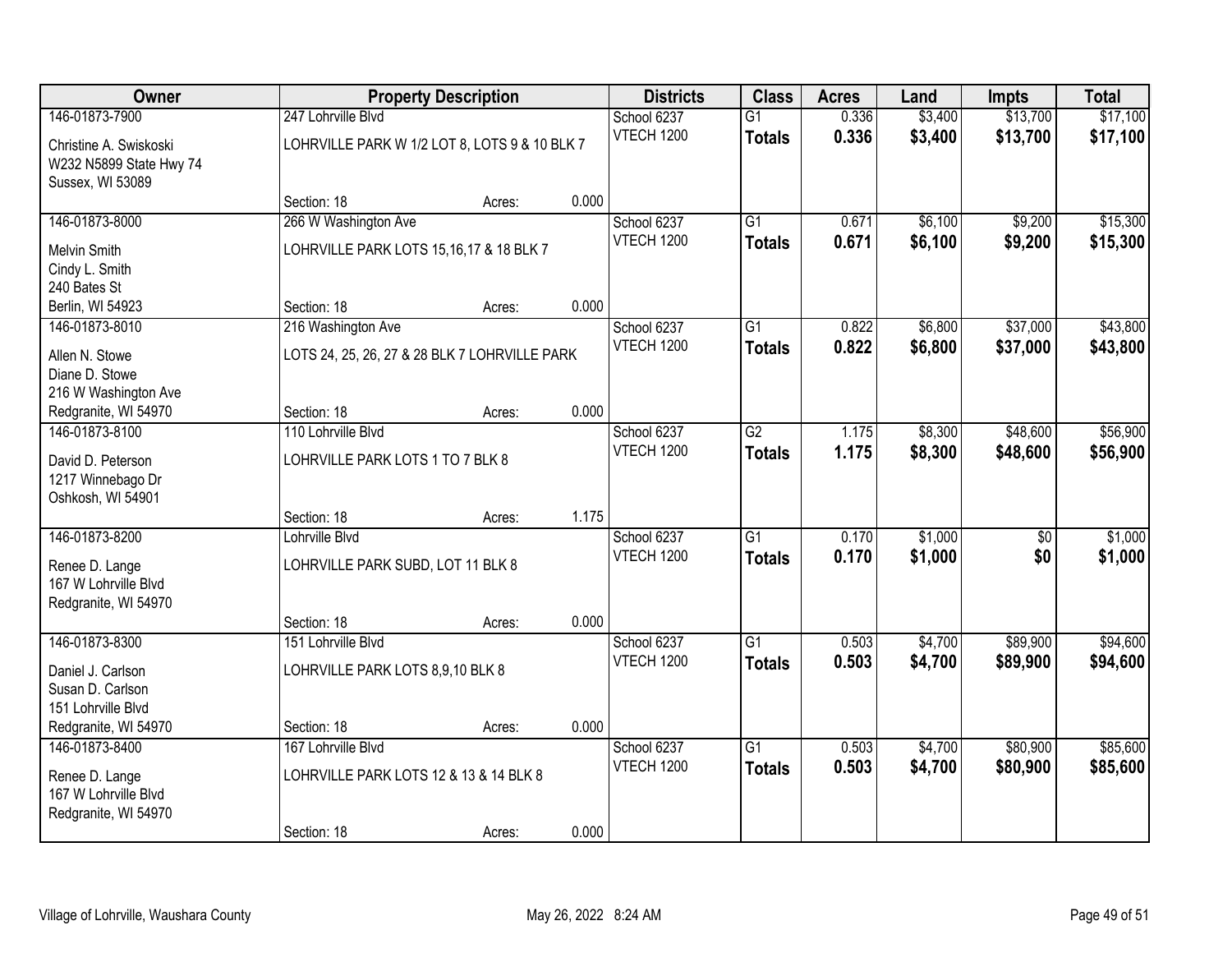| Owner                |                                                                                         | <b>Property Description</b> |       | <b>Districts</b>  | <b>Class</b>    | <b>Acres</b> | Land    | <b>Impts</b>    | <b>Total</b> |
|----------------------|-----------------------------------------------------------------------------------------|-----------------------------|-------|-------------------|-----------------|--------------|---------|-----------------|--------------|
| 146-01873-8500       | Washington Ave                                                                          |                             |       | School 6237       | $\overline{G1}$ | 0.170        | \$1,000 | $\overline{50}$ | \$1,000      |
| Ceasar J. Santucci   | LOHRVILLE PARK LOT 23 BLK 8                                                             |                             |       | <b>VTECH 1200</b> | <b>Totals</b>   | 0.170        | \$1,000 | \$0             | \$1,000      |
| Victoria Santucci    |                                                                                         |                             |       |                   |                 |              |         |                 |              |
| 212 Meade Dr         |                                                                                         |                             |       |                   |                 |              |         |                 |              |
| Winchester, VA 22602 | Section: 18                                                                             | Acres:                      | 0.000 |                   |                 |              |         |                 |              |
| 146-01873-8600       | <b>Washington Ave</b>                                                                   |                             |       | School 6237       | $\overline{G1}$ | 0.644        | \$2,900 | $\sqrt{6}$      | \$2,900      |
| Glen Timm            | LOHRVILLE PARK LOTS 17,20,21 & 22 BLK 8 EXC W 8                                         |                             |       | <b>VTECH 1200</b> | <b>Totals</b>   | 0.644        | \$2,900 | \$0             | \$2,900      |
| Nancy Timm           | OF LOT 17 IN BLK 8                                                                      |                             |       |                   |                 |              |         |                 |              |
| W2770 S County Rd A  |                                                                                         |                             |       |                   |                 |              |         |                 |              |
| Pine River, WI 54965 | Section: 18                                                                             | Acres:                      | 0.000 |                   |                 |              |         |                 |              |
| 146-01873-8610       | 170 W Washington Ave                                                                    |                             |       | School 6237       | $\overline{G1}$ | 0.362        | \$3,600 | \$50,400        | \$54,000     |
|                      |                                                                                         |                             |       | <b>VTECH 1200</b> | <b>Totals</b>   | 0.362        | \$3,600 | \$50,400        | \$54,000     |
| Kenneth M. Erdmann   | LOHRVILLE PARK PLAT LOTS 15 & 16 & W 8' OF LOT<br>17 ALL IN BLK 8 N/K/A LOT 1 CSM #2492 |                             |       |                   |                 |              |         |                 |              |
| Christin Erdmann     |                                                                                         |                             |       |                   |                 |              |         |                 |              |
| 170 W Washington Ave |                                                                                         |                             |       |                   |                 |              |         |                 |              |
| Redgranite, WI 54970 | Section: 18                                                                             | Acres:                      | 0.000 |                   |                 |              |         |                 |              |
| 146-01873-8700       | 158 W Washington Ave                                                                    |                             |       | School 6237       | G1              | 0.336        | \$3,400 | \$60,900        | \$64,300     |
| Glen Timm            | LOHRVILLE PARK LOTS 18 & 19 BLK 8                                                       |                             |       | <b>VTECH 1200</b> | <b>Totals</b>   | 0.336        | \$3,400 | \$60,900        | \$64,300     |
| Nancy Timm           |                                                                                         |                             |       |                   |                 |              |         |                 |              |
| W2770 S County Rd A  |                                                                                         |                             |       |                   |                 |              |         |                 |              |
| Pine River, WI 54965 | Section: 18                                                                             | Acres:                      | 0.000 |                   |                 |              |         |                 |              |
| 146-01873-8800       | 126 W Washington Ave                                                                    |                             |       | School 6237       | $\overline{G1}$ | 0.170        | \$1,900 | \$40,800        | \$42,700     |
| Ceasar J. Santucci   | LOHRVILLE PARK LOT 24 BLK 8                                                             |                             |       | <b>VTECH 1200</b> | <b>Totals</b>   | 0.170        | \$1,900 | \$40,800        | \$42,700     |
| Victoria Santucci    |                                                                                         |                             |       |                   |                 |              |         |                 |              |
| 212 Meade Dr         |                                                                                         |                             |       |                   |                 |              |         |                 |              |
| Winchester, VA 22602 | Section: 18                                                                             | Acres:                      | 0.000 |                   |                 |              |         |                 |              |